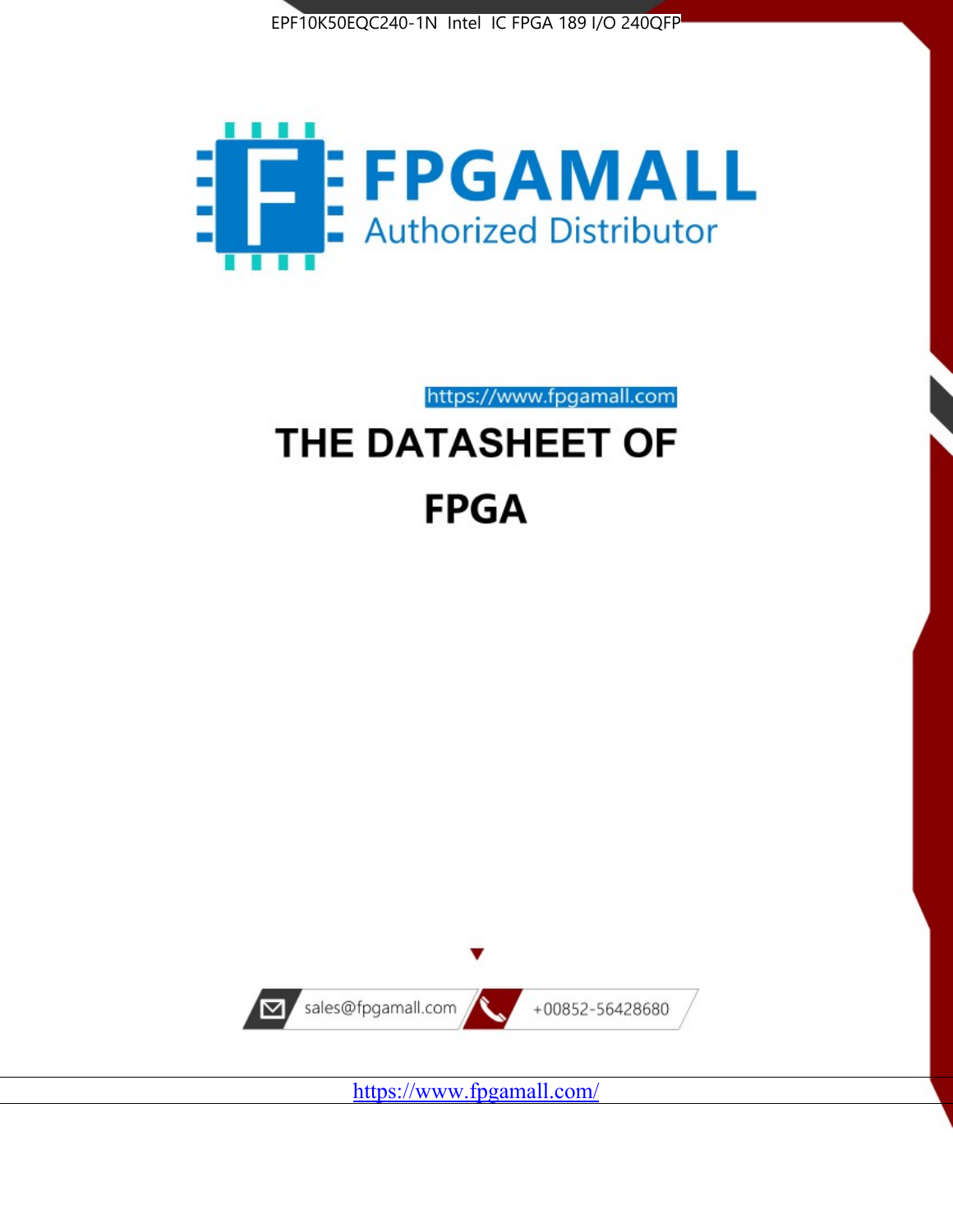

## **FLEX 10KE**

## **Embedded Programmable Logic Device**

**January 2003, ver. 2.5 Data Sheet**

**Features...** ■ Embedded programmable logic devices (PLDs), providing system-on-a-programmable-chip (SOPC) integration in a single device

- Enhanced embedded array for implementing megafunctions such as efficient memory and specialized logic functions
- Dual-port capability with up to 16-bit width per embedded array block (EAB)
- Logic array for general logic functions
- High density
	- 30,000 to 200,000 typical gates (see Tables 1 and 2)
	- Up to 98,304 RAM bits (4,096 bits per EAB), all of which can be used without reducing logic capacity
- System-level features
	- MultiVolt<sup>™</sup> I/O pins can drive or be driven by 2.5-V, 3.3-V, or 5.0-V devices
	- Low power consumption
	- Bidirectional I/O performance  $(t_{SI}$  and  $t_{CO}$ ) up to 212 MHz
	- Fully compliant with the PCI Special Interest Group (PCI SIG) *PCI Local Bus Specification, Revision 2.2* for 3.3-V operation at 33 MHz or 66 MHz
	- -1 speed grade devices are compliant with *PCI Local Bus Specification, Revision 2.2*, for 5.0-V operation
	- Built-in Joint Test Action Group (JTAG) boundary-scan test (BST) circuitry compliant with IEEE Std. 1149.1-1990, available without consuming additional device logic



For information on 5.0-V FLEX<sup>®</sup> 10K or 3.3-V FLEX 10KA devices, see the *FLEX 10K Embedded Programmable Logic Family Data Sheet*.

| Table T. FLEX TUKE Device Features |                  |                                      |  |  |
|------------------------------------|------------------|--------------------------------------|--|--|
| Feature                            | <b>EPF10K30E</b> | <b>EPF10K50E</b><br><b>EPF10K50S</b> |  |  |
| Typical gates (1)                  | 30,000           | 50,000                               |  |  |
| Maximum system gates               | 119,000          | 199,000                              |  |  |
| Logic elements (LEs)               | 1,728            | 2,880                                |  |  |
| EABs                               | 6                | 10                                   |  |  |
| <b>Total RAM bits</b>              | 24,576           | 40,960                               |  |  |
| Maximum user I/O pins              | 220              | 254                                  |  |  |

#### *Table 1. FLEX 10KE Device Features*

#### **Altera Corporation 1**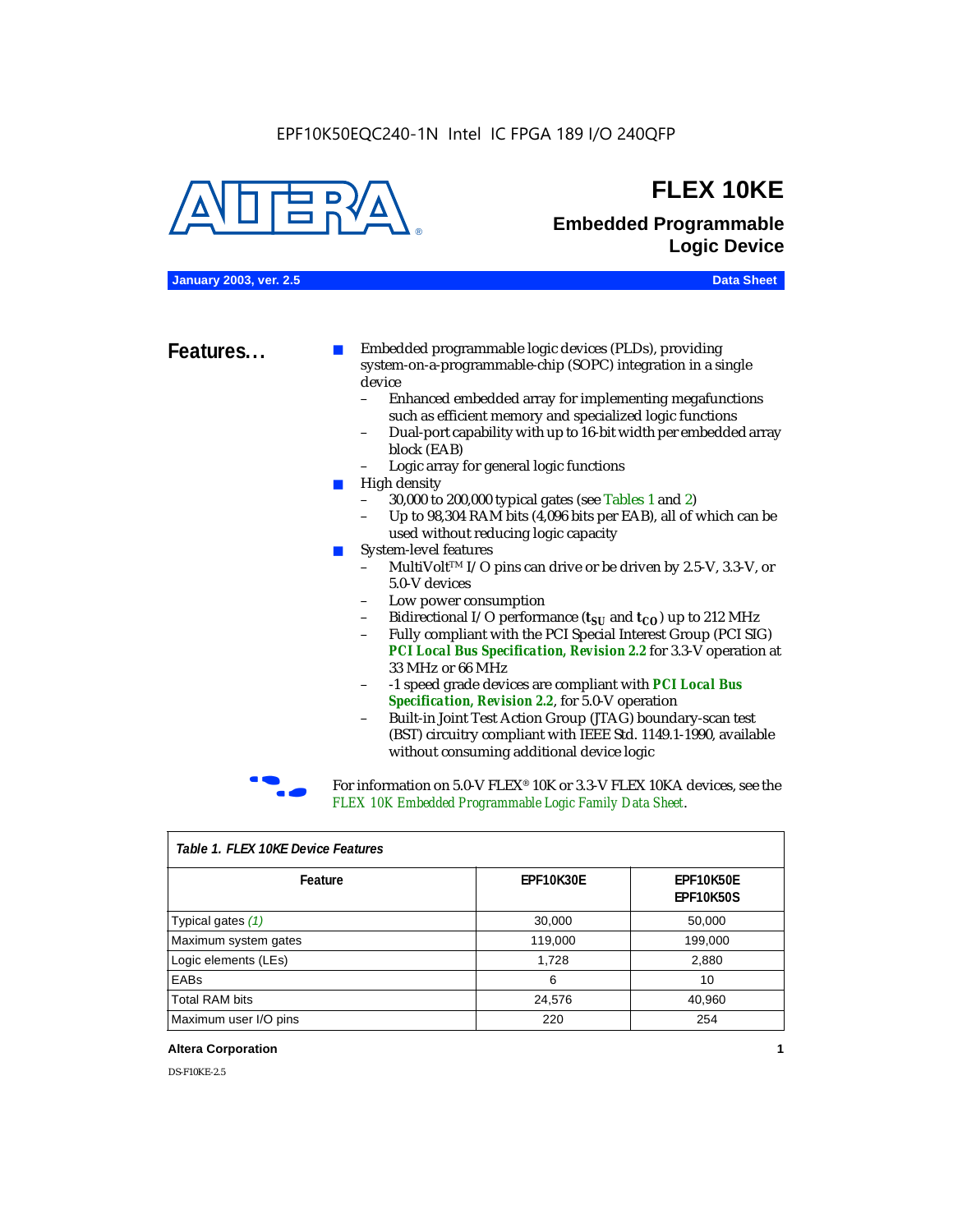| Table 2. FLEX 10KE Device Features |                |                   |                                        |  |
|------------------------------------|----------------|-------------------|----------------------------------------|--|
| Feature                            | EPF10K100E (2) | <b>EPF10K130E</b> | <b>EPF10K200E</b><br><b>EPF10K200S</b> |  |
| Typical gates (1)                  | 100,000        | 130,000           | 200,000                                |  |
| Maximum system gates               | 257,000        | 342,000           | 513,000                                |  |
| Logic elements (LEs)               | 4,992          | 6,656             | 9,984                                  |  |
| <b>EABs</b>                        | 12             | 16                | 24                                     |  |
| <b>Total RAM bits</b>              | 49,152         | 65,536            | 98,304                                 |  |
| Maximum user I/O pins              | 338            | 413               | 470                                    |  |

#### *Note to tables:*

- (1) The embedded IEEE Std. 1149.1 JTAG circuitry adds up to 31,250 gates in addition to the listed typical or maximum system gates.
- (2) New EPF10K100B designs should use EPF10K100E devices.

### **...and More Features**

- Fabricated on an advanced process and operate with a 2.5-V internal supply voltage
- In-circuit reconfigurability (ICR) via external configuration devices, intelligent controller, or JTAG port
- ClockLockTM and ClockBoostTM options for reduced clock delay/skew and clock multiplication
- Built-in low-skew clock distribution trees
- 100% functional testing of all devices; test vectors or scan chains are not required
- Pull-up on I/O pins before and during configuration
- Flexible interconnect
	- FastTrack<sup>®</sup> Interconnect continuous routing structure for fast, predictable interconnect delays
	- Dedicated carry chain that implements arithmetic functions such as fast adders, counters, and comparators (automatically used by software tools and megafunctions)
	- Dedicated cascade chain that implements high-speed, high-fan-in logic functions (automatically used by software tools and megafunctions)
	- Tri-state emulation that implements internal tri-state buses
	- Up to six global clock signals and four global clear signals
	- Powerful I/O pins
		- Individual tri-state output enable control for each pin
		- Open-drain option on each I/O pin
		- Programmable output slew-rate control to reduce switching noise
		- Clamp to  $V_{\text{CCIO}}$  user-selectable on a pin-by-pin basis
		- Supports hot-socketing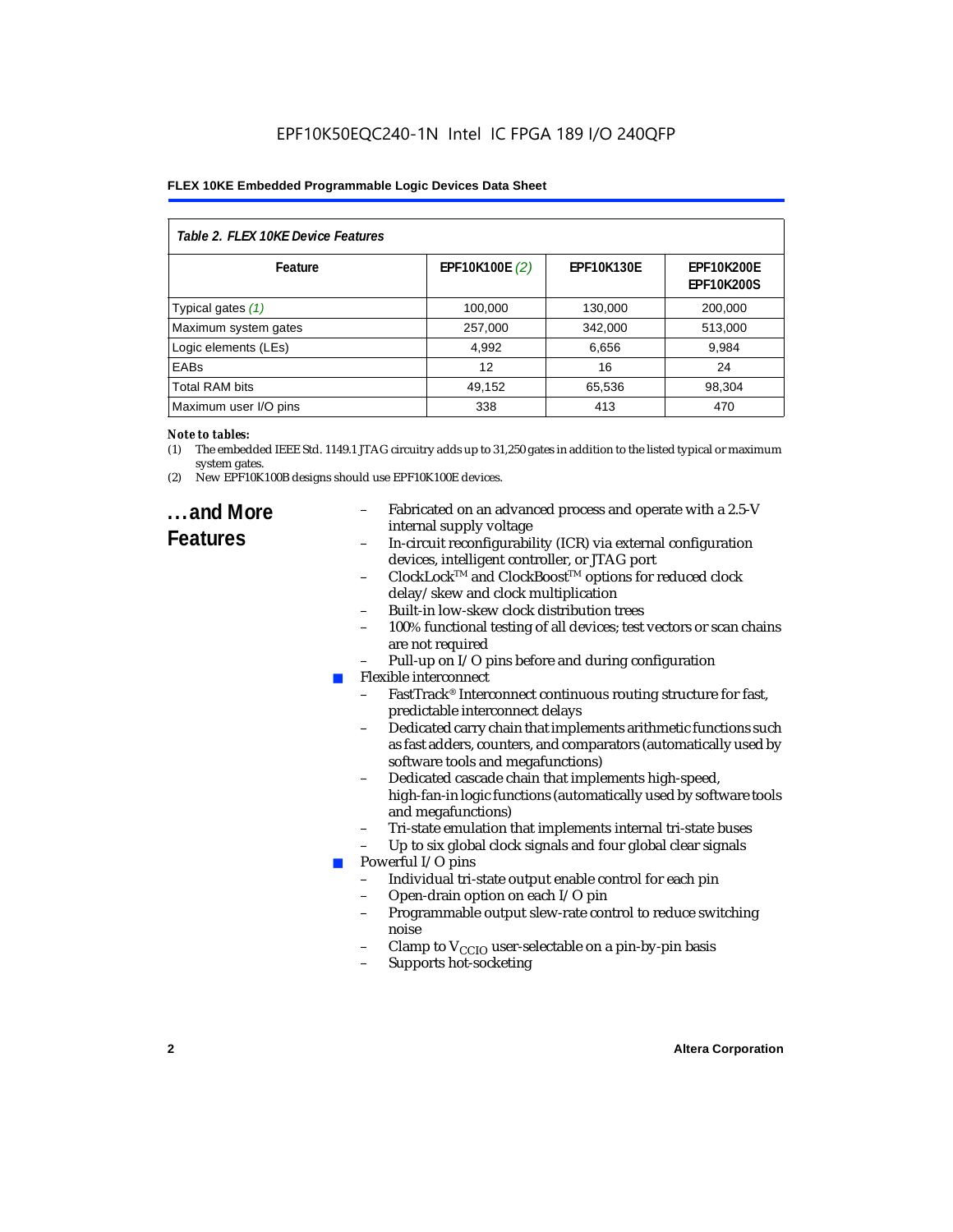- Software design support and automatic place-and-route provided by Altera's development systems for Windows-based PCs and Sun SPARCstation, and HP 9000 Series 700/800
- Flexible package options
	- Available in a variety of packages with 144 to 672 pins, including the innovative FineLine BGA<sup>TM</sup> packages (see Tables 3 and 4)
	- SameFrame™ pin-out compatibility between FLEX 10KA and FLEX 10KE devices across a range of device densities and pin counts
- Additional design entry and simulation support provided by EDIF 2 0 0 and 3 0 0 netlist files, library of parameterized modules (LPM), DesignWare components, Verilog HDL, VHDL, and other interfaces to popular EDA tools from manufacturers such as Cadence, Exemplar Logic, Mentor Graphics, OrCAD, Synopsys, Synplicity, VeriBest, and Viewlogic

| Table 3. FLEX 10KE Package Options & I/O Pin Count<br><i>Notes <math>(1)</math>, <math>(2)</math></i> |                        |                        |                                       |                                   |                |                                   |                |                       |                                   |
|-------------------------------------------------------------------------------------------------------|------------------------|------------------------|---------------------------------------|-----------------------------------|----------------|-----------------------------------|----------------|-----------------------|-----------------------------------|
| <b>Device</b>                                                                                         | 144-Pin<br><b>TOFP</b> | 208-Pin<br><b>POFP</b> | 240-Pin<br><b>POFP</b><br><b>ROFP</b> | 256-Pin<br>FineLine<br><b>BGA</b> | 356-Pin<br>BGA | 484-Pin<br>FineLine<br><b>BGA</b> | 599-Pin<br>PGA | 600-Pin<br><b>BGA</b> | 672-Pin<br>FineLine<br><b>BGA</b> |
| EPF10K30E                                                                                             | 102                    | 147                    |                                       | 176                               |                | 220                               |                |                       | 220(3)                            |
| EPF10K50E                                                                                             | 102                    | 147                    | 189                                   | 191                               |                | 254                               |                |                       | 254(3)                            |
| <b>EPF10K50S</b>                                                                                      | 102                    | 147                    | 189                                   | 191                               | 220            | 254                               |                |                       | 254(3)                            |
| EPF10K100E                                                                                            |                        | 147                    | 189                                   | 191                               | 274            | 338                               |                |                       | 338(3)                            |
| EPF10K130E                                                                                            |                        |                        | 186                                   |                                   | 274            | 369                               |                | 424                   | 413                               |
| EPF10K200E                                                                                            |                        |                        |                                       |                                   |                |                                   | 470            | 470                   | 470                               |
| EPF10K200S                                                                                            |                        |                        | 182                                   |                                   | 274            | 369                               | 470            | 470                   | 470                               |

#### *Notes:*

- (1) FLEX 10KE device package types include thin quad flat pack (TQFP), plastic quad flat pack (PQFP), power quad flat pack (RQFP), pin-grid array (PGA), and ball-grid array (BGA) packages.
- (2) Devices in the same package are pin-compatible, although some devices have more I/O pins than others. When planning device migration, use the I/O pins that are common to all devices.
- (3) This option is supported with a 484-pin FineLine BGA package. By using SameFrame pin migration, all FineLine BGA packages are pin-compatible. For example, a board can be designed to support 256-pin, 484-pin, and 672-pin FineLine BGA packages. The Altera software automatically avoids conflicting pins when future migration is set.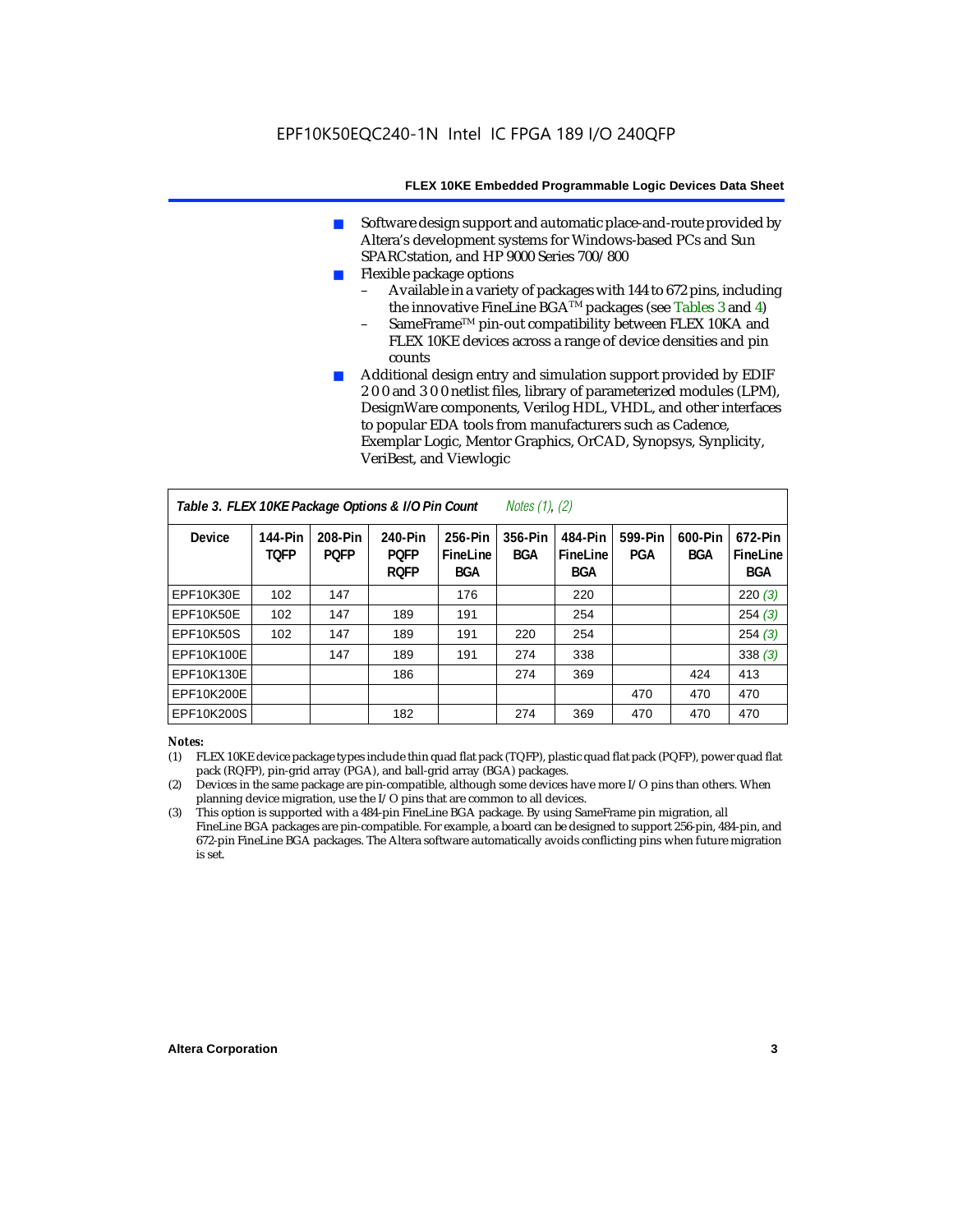| Table 4. FLEX 10KE Package Sizes          |                            |                                                      |                                       |                                   |                       |                            |                                     |                              |                                   |
|-------------------------------------------|----------------------------|------------------------------------------------------|---------------------------------------|-----------------------------------|-----------------------|----------------------------|-------------------------------------|------------------------------|-----------------------------------|
| <b>Device</b>                             | 144-<br>Pin<br><b>TOFP</b> | 208-Pin<br><b>POFP</b>                               | 240-Pin<br><b>POFP</b><br><b>ROFP</b> | 256-Pin<br>FineLine<br><b>BGA</b> | $356 -$<br>Pin<br>BGA | 484-Pin<br>FineLine<br>BGA | 599-Pin<br>PGA                      | $600 -$<br>Pin<br><b>BGA</b> | 672-Pin<br>FineLine<br><b>BGA</b> |
| Pitch (mm)                                | 0.50                       | 0.50                                                 | 0.50                                  | 1.0                               | 1.27                  | 1.0                        |                                     | 1.27                         | 1.0                               |
| Area $(mm2)$                              | 484                        | 936                                                  | 1,197                                 | 289                               | 1.225                 | 529                        | 3.904                               | 2,025                        | 729                               |
| Length $\times$ width<br>$(mm \times mm)$ |                            | $22 \times 22$ 30.6 $\times$ 30.6 34.6 $\times$ 34.6 |                                       | $17 \times 17$                    | $35 \times 35$        | $23 \times 23$             | $62.5 \times 62.5$   45 $\times$ 45 |                              | $27 \times 27$                    |

## **General Description**

Altera FLEX 10KE devices are enhanced versions of FLEX 10K devices. Based on reconfigurable CMOS SRAM elements, the FLEX architecture incorporates all features necessary to implement common gate array megafunctions. With up to 200,000 typical gates, FLEX 10KE devices provide the density, speed, and features to integrate entire systems, including multiple 32-bit buses, into a single device.

The ability to reconfigure FLEX 10KE devices enables 100% testing prior to shipment and allows the designer to focus on simulation and design verification. FLEX 10KE reconfigurability eliminates inventory management for gate array designs and generation of test vectors for fault coverage.

Table 5 shows FLEX 10KE performance for some common designs. All performance values were obtained with Synopsys DesignWare or LPM functions. Special design techniques are not required to implement the applications; the designer simply infers or instantiates a function in a Verilog HDL, VHDL, Altera Hardware Description Language (AHDL), or schematic design file.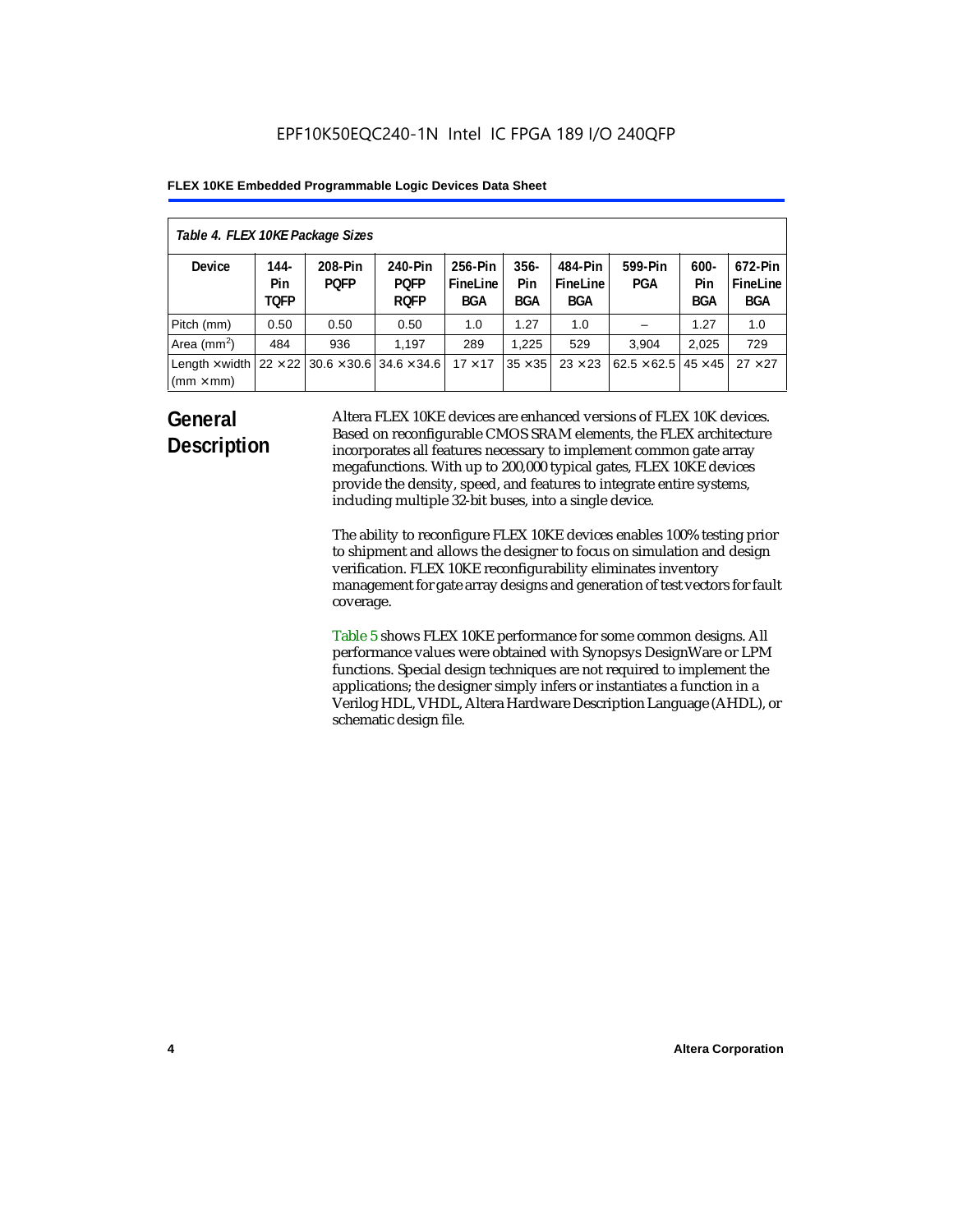| Table 5. FLEX 10KE Performance                   |                       |             |                |                |                |            |  |
|--------------------------------------------------|-----------------------|-------------|----------------|----------------|----------------|------------|--|
| Application                                      | <b>Resources Used</b> |             |                | Performance    |                |            |  |
|                                                  | <b>LEs</b>            | <b>EABs</b> | -1 Speed Grade | -2 Speed Grade | -3 Speed Grade |            |  |
| 16-bit loadable counter                          | 16                    | $\Omega$    | 285            | 250            | 200            | <b>MHz</b> |  |
| 16-bit accumulator                               | 16                    | $\Omega$    | 285            | 250            | 200            | <b>MHz</b> |  |
| 16-to-1 multiplexer $(1)$                        | 10                    | $\Omega$    | 3.5            | 4.9            | 7.0            | ns         |  |
| 16-bit multiplier with 3-stage<br>pipeline $(2)$ | 592                   | $\Omega$    | 156            | 131            | 93             | <b>MHz</b> |  |
| $256 \times 16$ RAM read cycle<br>speed $(2)$    | $\Omega$              | 1           | 196            | 154            | 118            | <b>MHz</b> |  |
| $256 \times 16$ RAM write cycle<br>speed $(2)$   | $\Omega$              | 1           | 185            | 143            | 106            | <b>MHz</b> |  |

#### *Notes:*

(1) This application uses combinatorial inputs and outputs.

This application uses registered inputs and outputs.

Table 6 shows FLEX 10KE performance for more complex designs. These designs are available as Altera MegaCore® functions.

| Table 6. FLEX 10KE Performance for Complex Designs             |                 |                |                |                |              |
|----------------------------------------------------------------|-----------------|----------------|----------------|----------------|--------------|
| Application                                                    | <b>LEs Used</b> | Performance    |                |                | <b>Units</b> |
|                                                                |                 | -1 Speed Grade | -2 Speed Grade | -3 Speed Grade |              |
| 8-bit, 16-tap parallel finite impulse<br>response (FIR) filter | 597             | 192            | 156            | 116            | <b>MSPS</b>  |
| 8-bit, 512-point fast Fourier                                  | 1,854           | 23.4           | 28.7           | 38.9           | $\mu s(1)$   |
| transform (FFT) function                                       |                 | 113            | 92             | 68             | <b>MHz</b>   |
| a16450 universal asynchronous<br>receiver/transmitter (UART)   | 342             | 36             | 28             | 20.5           | <b>MHz</b>   |

## *Note:*<br>(1) 1

These values are for calculation time. Calculation time = number of clocks required/ $f_{max}$ . Number of clocks required = ceiling [log 2 (points)/2]  $\times$  [points +14 + ceiling]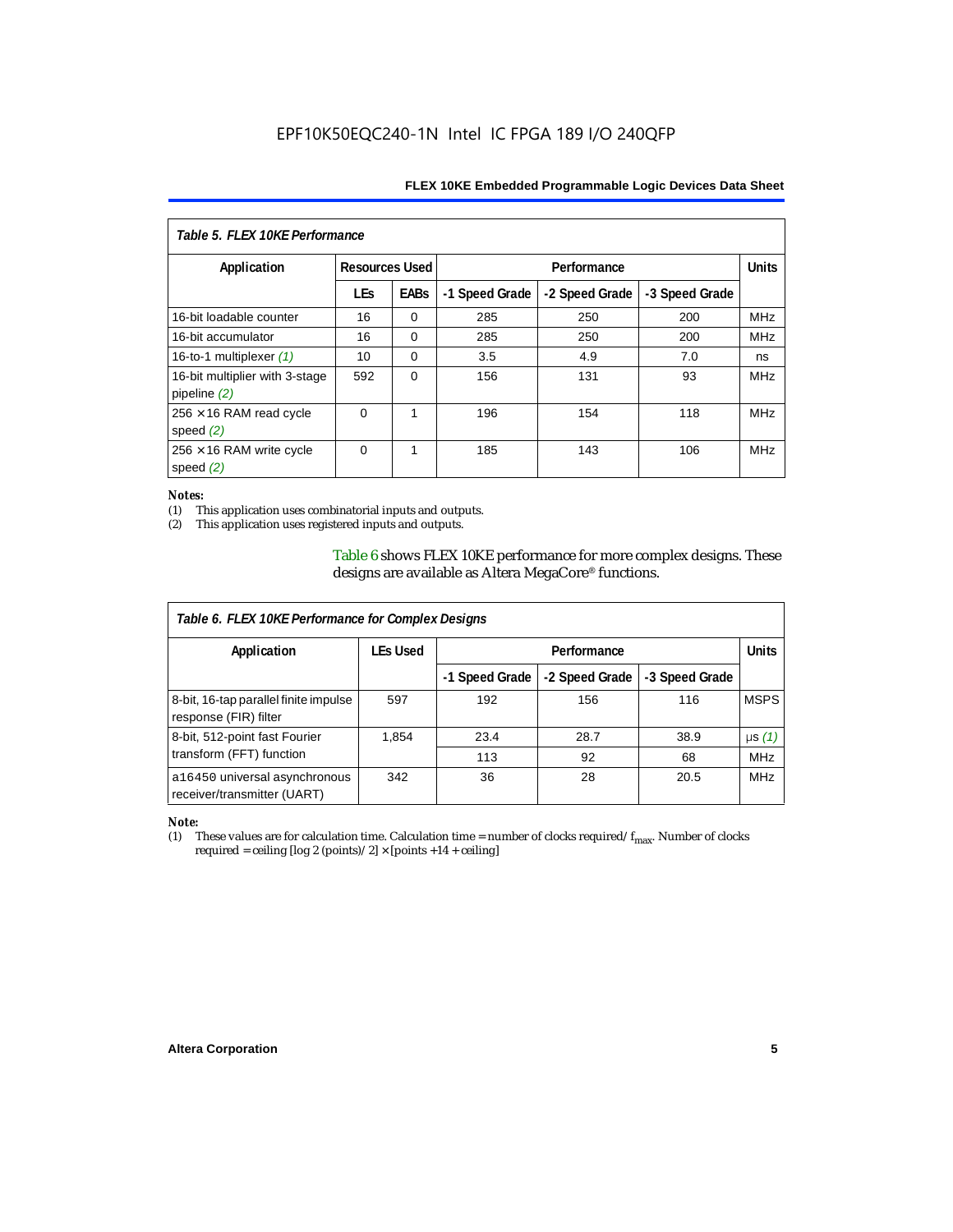Similar to the FLEX 10KE architecture, embedded gate arrays are the fastest-growing segment of the gate array market. As with standard gate arrays, embedded gate arrays implement general logic in a conventional "sea-of-gates" architecture. Additionally, embedded gate arrays have dedicated die areas for implementing large, specialized functions. By embedding functions in silicon, embedded gate arrays reduce die area and increase speed when compared to standard gate arrays. While embedded megafunctions typically cannot be customized, FLEX 10KE devices are programmable, providing the designer with full control over embedded megafunctions and general logic, while facilitating iterative design changes during debugging.

Each FLEX 10KE device contains an embedded array and a logic array. The embedded array is used to implement a variety of memory functions or complex logic functions, such as digital signal processing (DSP), wide data-path manipulation, microcontroller applications, and datatransformation functions. The logic array performs the same function as the sea-of-gates in the gate array and is used to implement general logic such as counters, adders, state machines, and multiplexers. The combination of embedded and logic arrays provides the high performance and high density of embedded gate arrays, enabling designers to implement an entire system on a single device.

FLEX 10KE devices are configured at system power-up with data stored in an Altera serial configuration device or provided by a system controller. Altera offers the EPC1, EPC2, and EPC16 configuration devices, which configure FLEX 10KE devices via a serial data stream. Configuration data can also be downloaded from system RAM or via the Altera BitBlaster™, ByteBlasterMV™, or MasterBlaster download cables. After a FLEX 10KE device has been configured, it can be reconfigured in-circuit by resetting the device and loading new data. Because reconfiguration requires less than 85 ms, real-time changes can be made during system operation.

FLEX 10KE devices contain an interface that permits microprocessors to configure FLEX 10KE devices serially or in-parallel, and synchronously or asynchronously. The interface also enables microprocessors to treat a FLEX 10KE device as memory and configure it by writing to a virtual memory location, making it easy to reconfigure the device.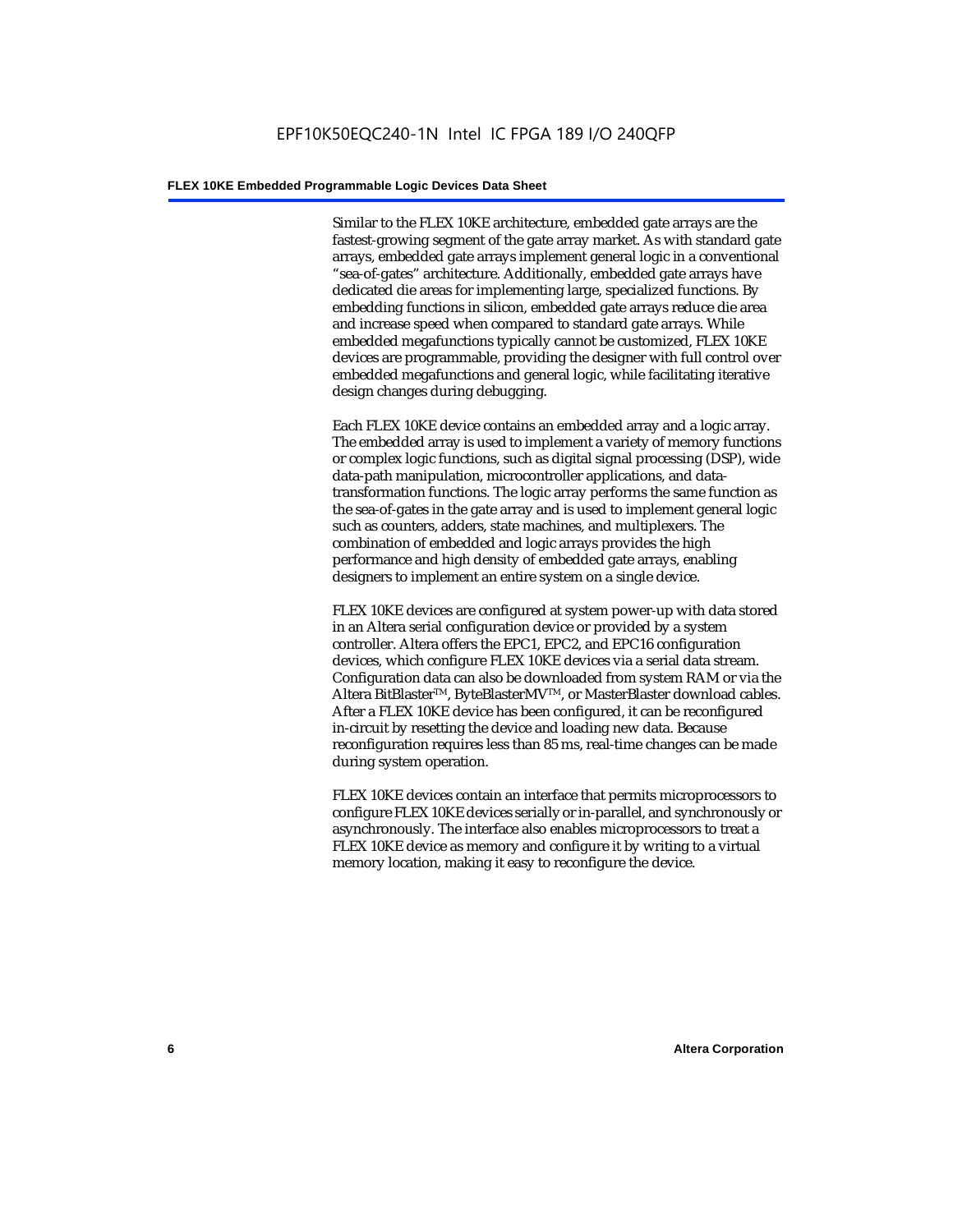For more information on FLEX device configuration, see the following documents:

- *Configuration Devices for APEX & FLEX Devices Data Sheet*
- *BitBlaster Serial Download Cable Data Sheet*
- *ByteBlasterMV Parallel Port Download Cable Data Sheet*
- *MasterBlaster Download Cable Data Sheet*
- *Application Note 116 (Configuring APEX 20K, FLEX 10K, & FLEX 6000 Devices)*

FLEX 10KE devices are supported by the Altera development systems, which are integrated packages that offer schematic, text (including AHDL), and waveform design entry, compilation and logic synthesis, full simulation and worst-case timing analysis, and device configuration. The Altera software provides EDIF 2 0 0 and 3 0 0, LPM, VHDL, Verilog HDL, and other interfaces for additional design entry and simulation support from other industry-standard PC- and UNIX workstation-based EDA tools.

The Altera software works easily with common gate array EDA tools for synthesis and simulation. For example, the Altera software can generate Verilog HDL files for simulation with tools such as Cadence Verilog-XL. Additionally, the Altera software contains EDA libraries that use devicespecific features such as carry chains, which are used for fast counter and arithmetic functions. For instance, the Synopsys Design Compiler library supplied with the Altera development system includes DesignWare functions that are optimized for the FLEX 10KE architecture.

The Altera development system runs on Windows-based PCs and Sun SPARCstation, and HP 9000 Series 700/800.



See the *MAX+PLUS II Programmable Logic Development System & Software Data Sheet* and the *Quartus Programmable Logic Development System & Software Data Sheet* for more information.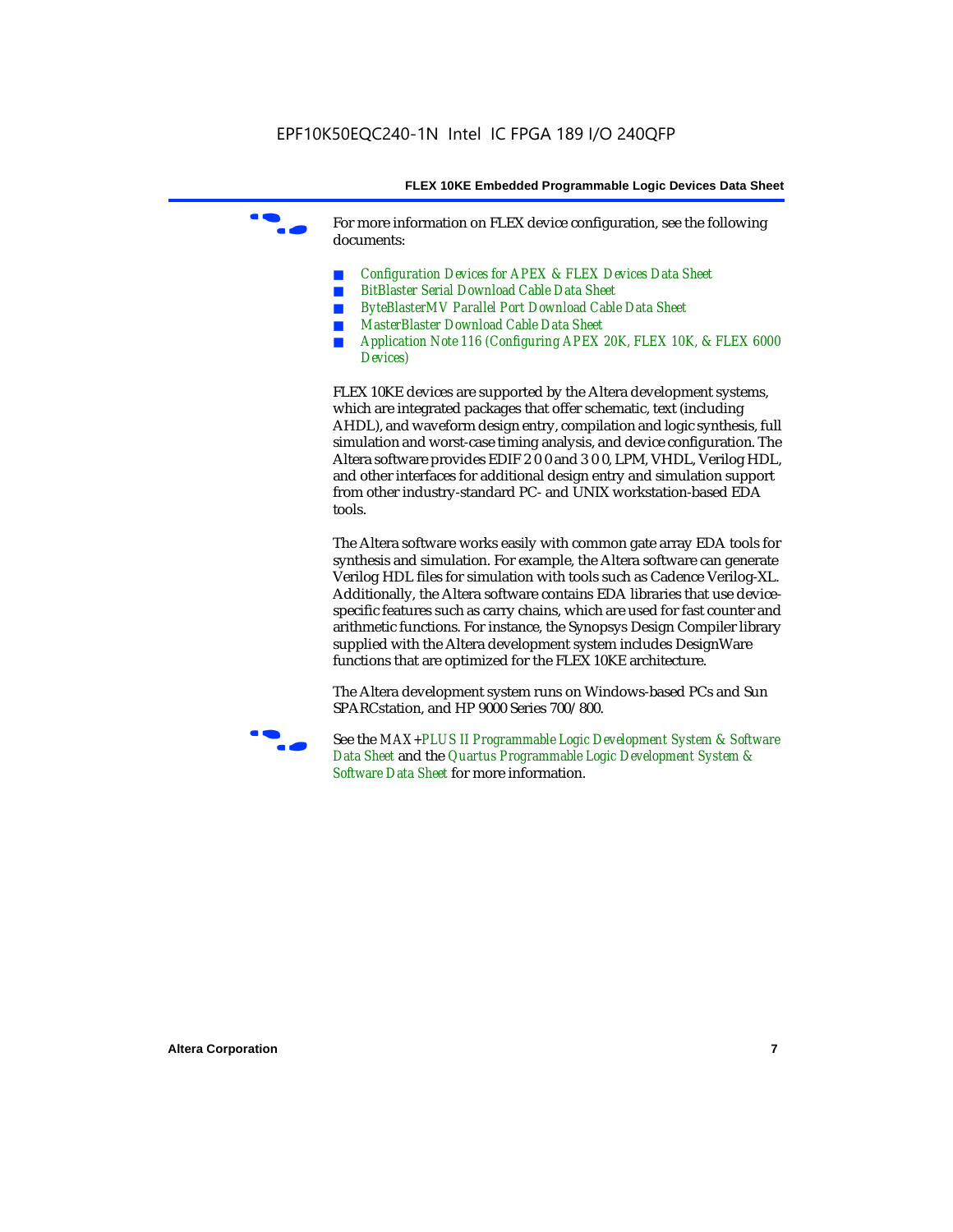| <b>Functional</b><br><b>Description</b> | Each FLEX 10KE device contains an enhanced embedded array to<br>implement memory and specialized logic functions, and a logic array to<br>implement general logic.                                                                                                                                                                                                                                                                                                                                                                                                                                                                                                                                             |
|-----------------------------------------|----------------------------------------------------------------------------------------------------------------------------------------------------------------------------------------------------------------------------------------------------------------------------------------------------------------------------------------------------------------------------------------------------------------------------------------------------------------------------------------------------------------------------------------------------------------------------------------------------------------------------------------------------------------------------------------------------------------|
|                                         | The embedded array consists of a series of EABs. When implementing<br>memory functions, each EAB provides 4,096 bits, which can be used to<br>create RAM, ROM, dual-port RAM, or first-in first-out (FIFO) functions.<br>When implementing logic, each EAB can contribute 100 to 600 gates<br>towards complex logic functions, such as multipliers, microcontrollers,<br>state machines, and DSP functions. EABs can be used independently, or<br>multiple EABs can be combined to implement larger functions.                                                                                                                                                                                                 |
|                                         | The logic array consists of logic array blocks (LABs). Each LAB contains<br>eight LEs and a local interconnect. An LE consists of a four-input look-up<br>table (LUT), a programmable flipflop, and dedicated signal paths for carry<br>and cascade functions. The eight LEs can be used to create medium-sized<br>blocks of logic-such as 8-bit counters, address decoders, or state<br>machines-or combined across LABs to create larger logic blocks. Each<br>LAB represents about 96 usable gates of logic.                                                                                                                                                                                                |
|                                         | Signal interconnections within FLEX 10KE devices (as well as to and from<br>device pins) are provided by the FastTrack Interconnect routing structure,<br>which is a series of fast, continuous row and column channels that run the<br>entire length and width of the device.                                                                                                                                                                                                                                                                                                                                                                                                                                 |
|                                         | Each I/O pin is fed by an I/O element (IOE) located at the end of each row<br>and column of the FastTrack Interconnect routing structure. Each IOE<br>contains a bidirectional I/O buffer and a flipflop that can be used as either<br>an output or input register to feed input, output, or bidirectional signals.<br>When used with a dedicated clock pin, these registers provide exceptional<br>performance. As inputs, they provide setup times as low as 0.9 ns and<br>hold times of 0 ns. As outputs, these registers provide clock-to-output<br>times as low as 3.0 ns. IOEs provide a variety of features, such as JTAG<br>BST support, slew-rate control, tri-state buffers, and open-drain outputs. |
|                                         |                                                                                                                                                                                                                                                                                                                                                                                                                                                                                                                                                                                                                                                                                                                |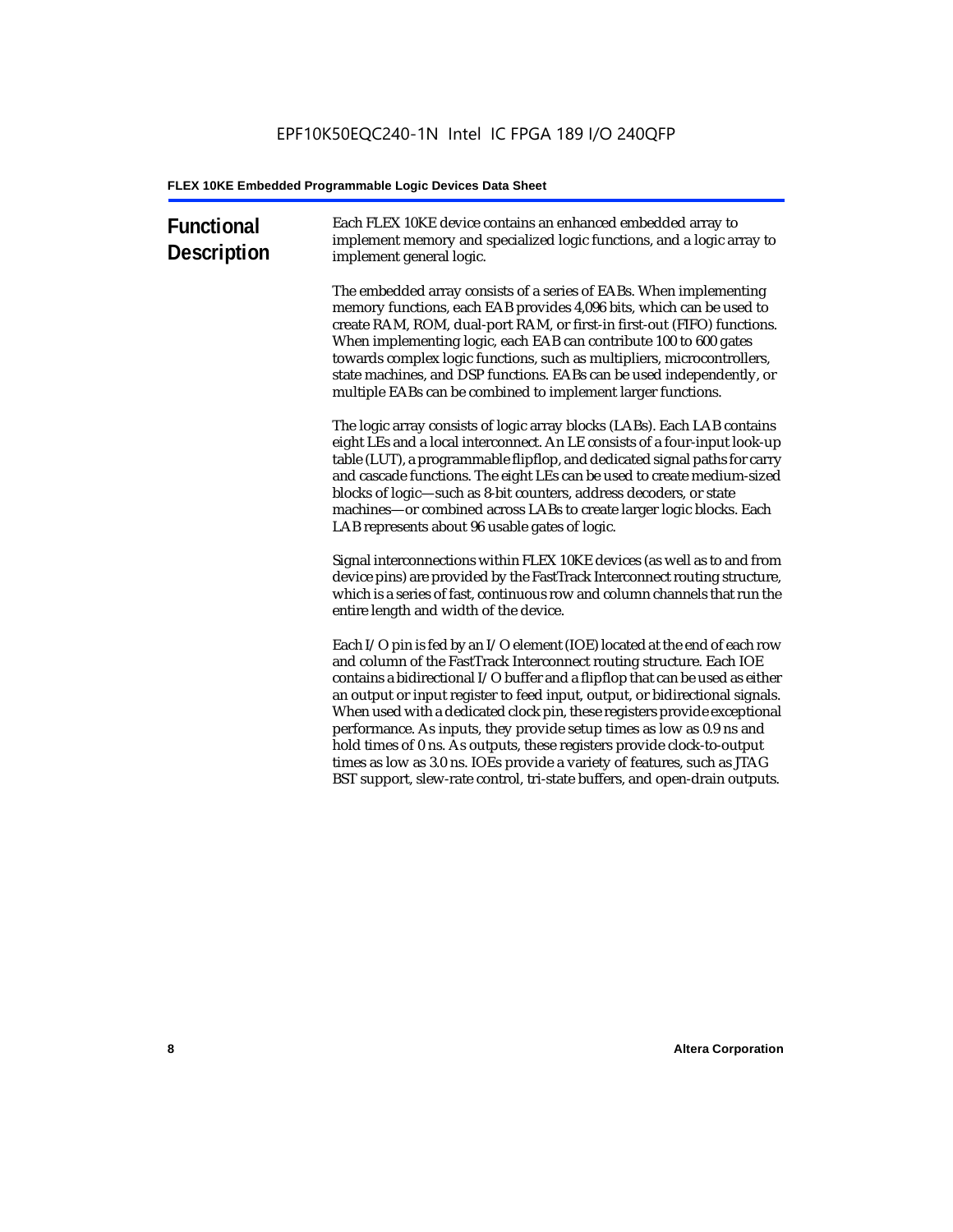Figure 1 shows a block diagram of the FLEX 10KE architecture. Each group of LEs is combined into an LAB; groups of LABs are arranged into rows and columns. Each row also contains a single EAB. The LABs and EABs are interconnected by the FastTrack Interconnect routing structure. IOEs are located at the end of each row and column of the FastTrack Interconnect routing structure.



FLEX 10KE devices provide six dedicated inputs that drive the flipflops' control inputs and ensure the efficient distribution of high-speed, lowskew (less than 1.5 ns) control signals. These signals use dedicated routing channels that provide shorter delays and lower skews than the FastTrack Interconnect routing structure. Four of the dedicated inputs drive four global signals. These four global signals can also be driven by internal logic, providing an ideal solution for a clock divider or an internally generated asynchronous clear signal that clears many registers in the device.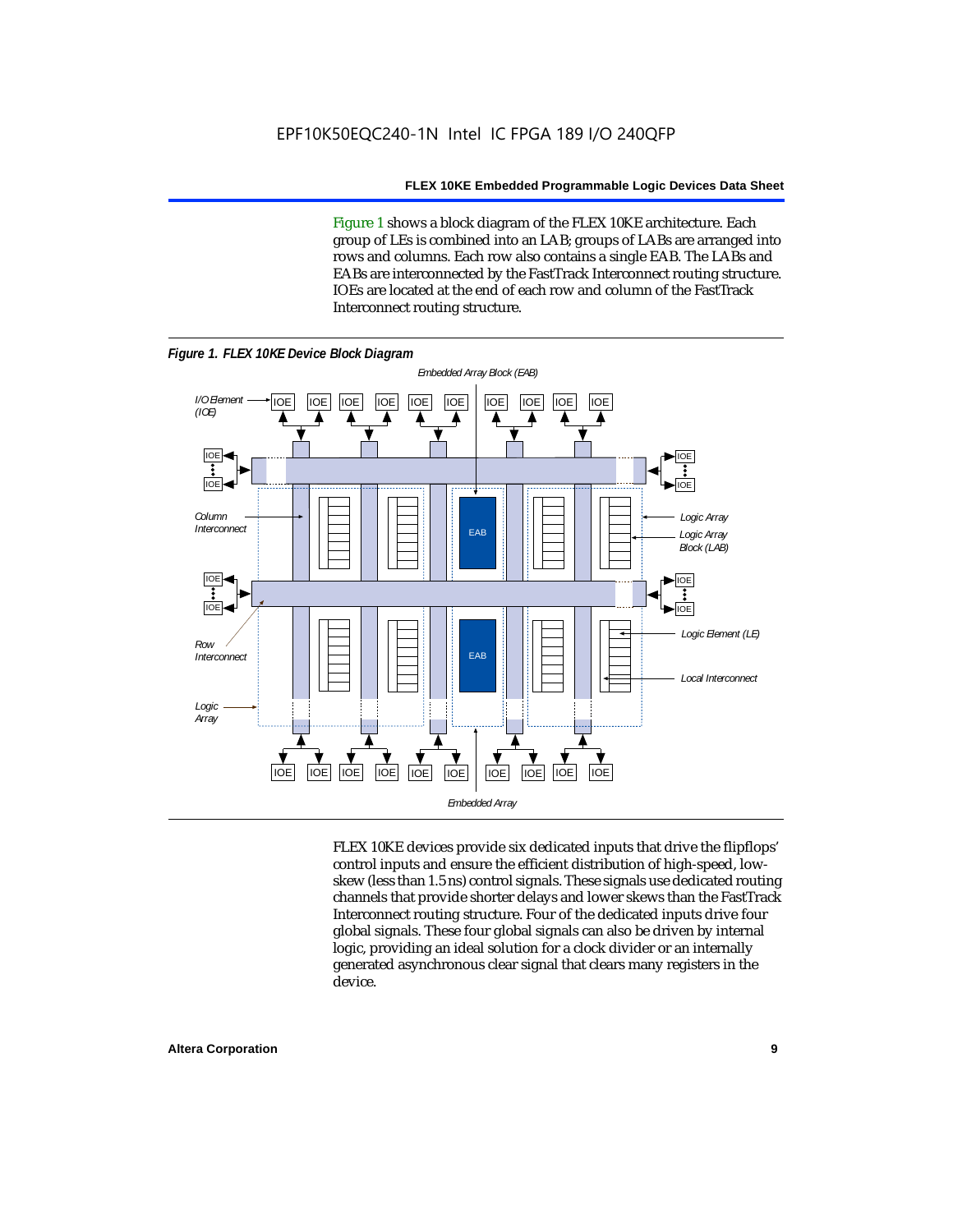#### **Embedded Array Block**

The EAB is a flexible block of RAM, with registers on the input and output ports, that is used to implement common gate array megafunctions. Because it is large and flexible, the EAB is suitable for functions such as multipliers, vector scalars, and error correction circuits. These functions can be combined in applications such as digital filters and microcontrollers.

Logic functions are implemented by programming the EAB with a readonly pattern during configuration, thereby creating a large LUT. With LUTs, combinatorial functions are implemented by looking up the results, rather than by computing them. This implementation of combinatorial functions can be faster than using algorithms implemented in general logic, a performance advantage that is further enhanced by the fast access times of EABs. The large capacity of EABs enables designers to implement complex functions in one logic level without the routing delays associated with linked LEs or field-programmable gate array (FPGA) RAM blocks. For example, a single EAB can implement any function with 8 inputs and 16 outputs. Parameterized functions such as LPM functions can take advantage of the EAB automatically.

The FLEX 10KE EAB provides advantages over FPGAs, which implement on-board RAM as arrays of small, distributed RAM blocks. These small FPGA RAM blocks must be connected together to make RAM blocks of manageable size. The RAM blocks are connected together using multiplexers implemented with more logic blocks. These extra multiplexers cause extra delay, which slows down the RAM block. FPGA RAM blocks are also prone to routing problems because small blocks of RAM must be connected together to make larger blocks. In contrast, EABs can be used to implement large, dedicated blocks of RAM that eliminate these timing and routing concerns.

The FLEX 10KE enhanced EAB adds dual-port capability to the existing EAB structure. The dual-port structure is ideal for FIFO buffers with one or two clocks. The FLEX 10KE EAB can also support up to 16-bit-wide RAM blocks and is backward-compatible with any design containing FLEX 10K EABs. The FLEX 10KE EAB can act in dual-port or single-port mode. When in dual-port mode, separate clocks may be used for EAB read and write sections, which allows the EAB to be written and read at different rates. It also has separate synchronous clock enable signals for the EAB read and write sections, which allow independent control of these sections.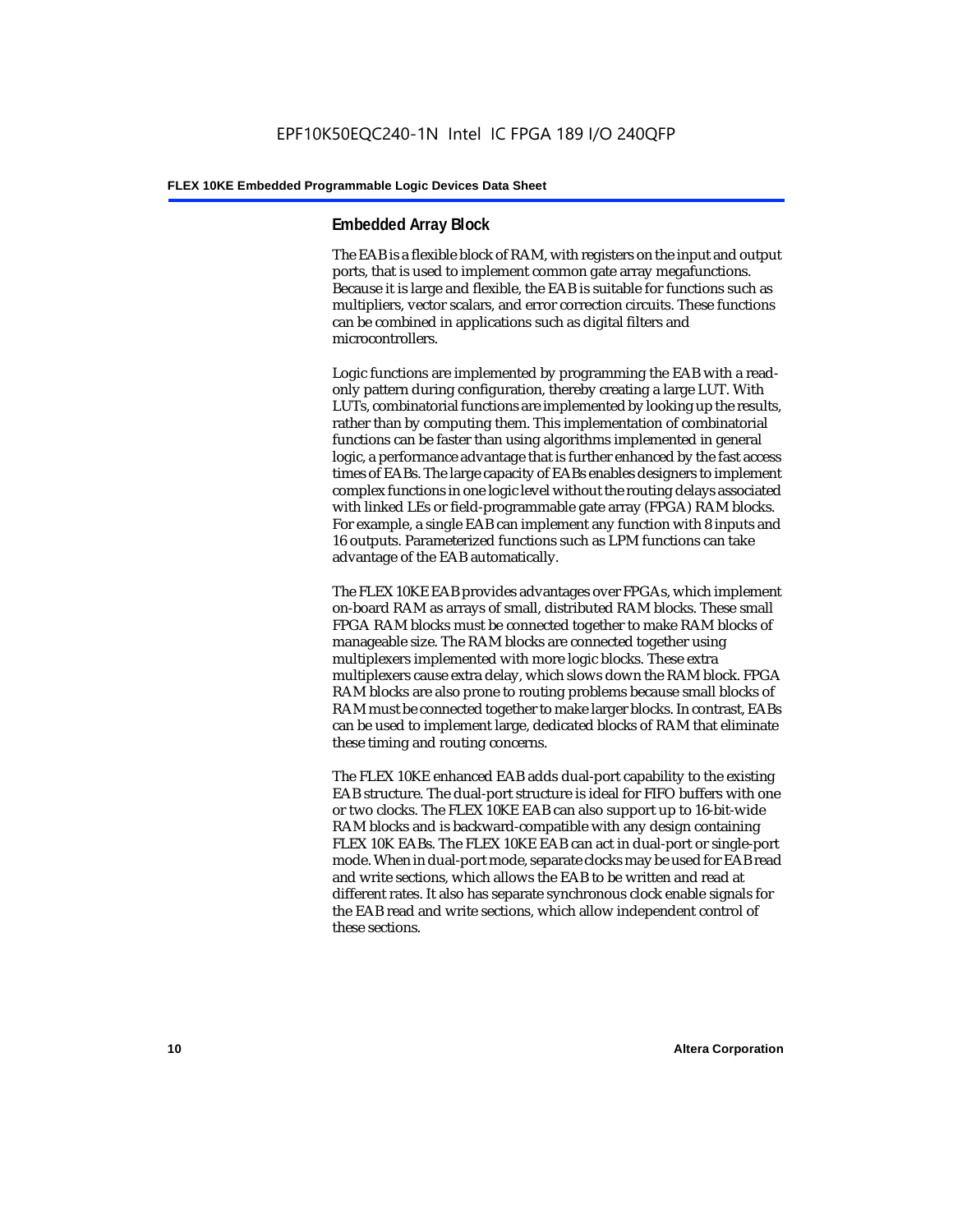The EAB can also be used for bidirectional, dual-port memory applications where two ports read or write simultaneously. To implement this type of dual-port memory, two EABs are used to support two simultaneous read or writes.

Alternatively, one clock and clock enable can be used to control the input registers of the EAB, while a different clock and clock enable control the output registers (see Figure 2).



#### *Notes:*

- (1) All registers can be asynchronously cleared by EAB local interconnect signals, global signals, or the chip-wide reset.
- (2) EPF10K30E and EPF10K50E devices have 88 EAB local interconnect channels; EPF10K100E, EPF10K130E, and EPF10K200E devices have 104 EAB local interconnect channels.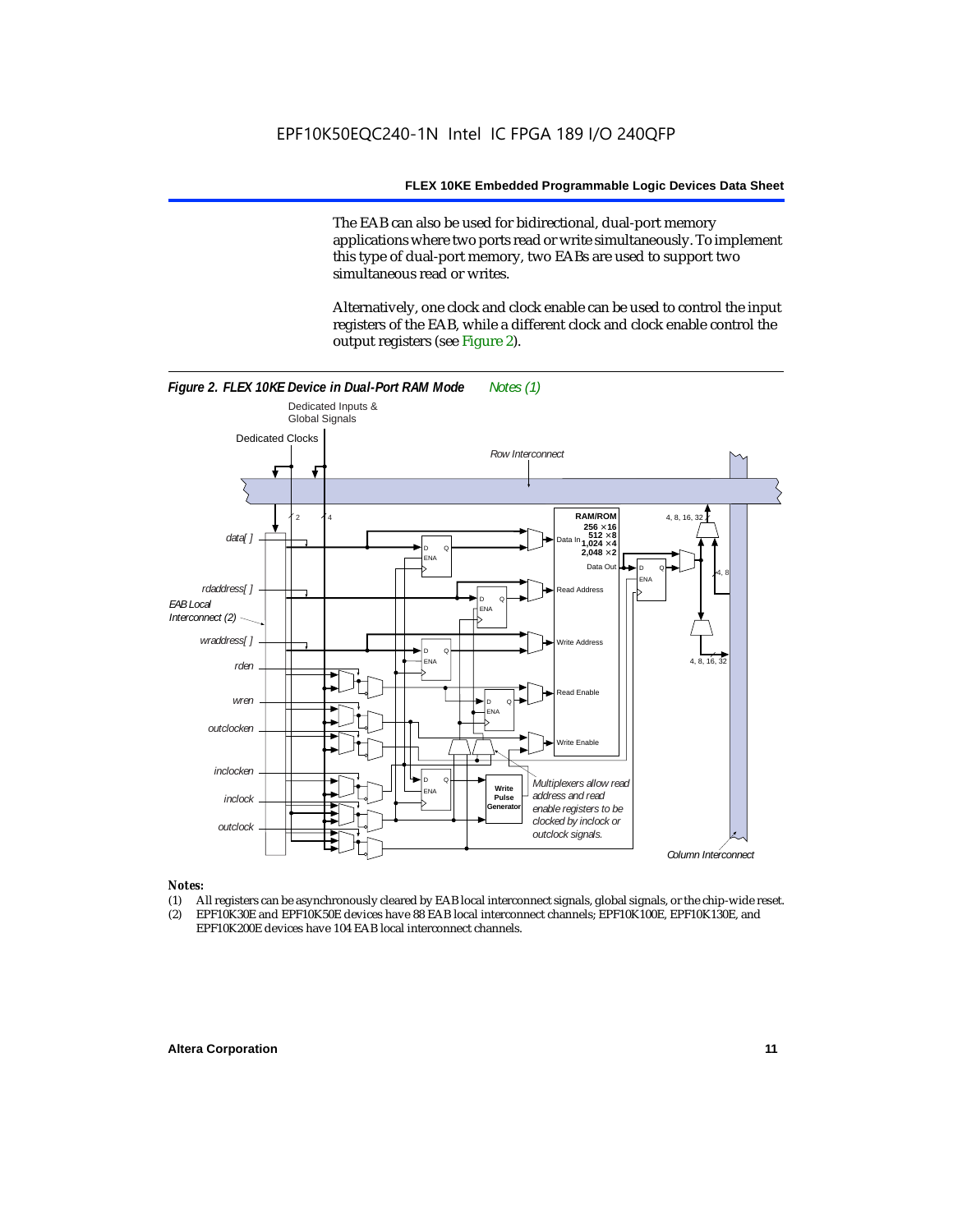The EAB can also use Altera megafunctions to implement dual-port RAM applications where both ports can read or write, as shown in Figure 3.



The FLEX 10KE EAB can be used in a single-port mode, which is useful for backward-compatibility with FLEX 10K designs (see Figure 4).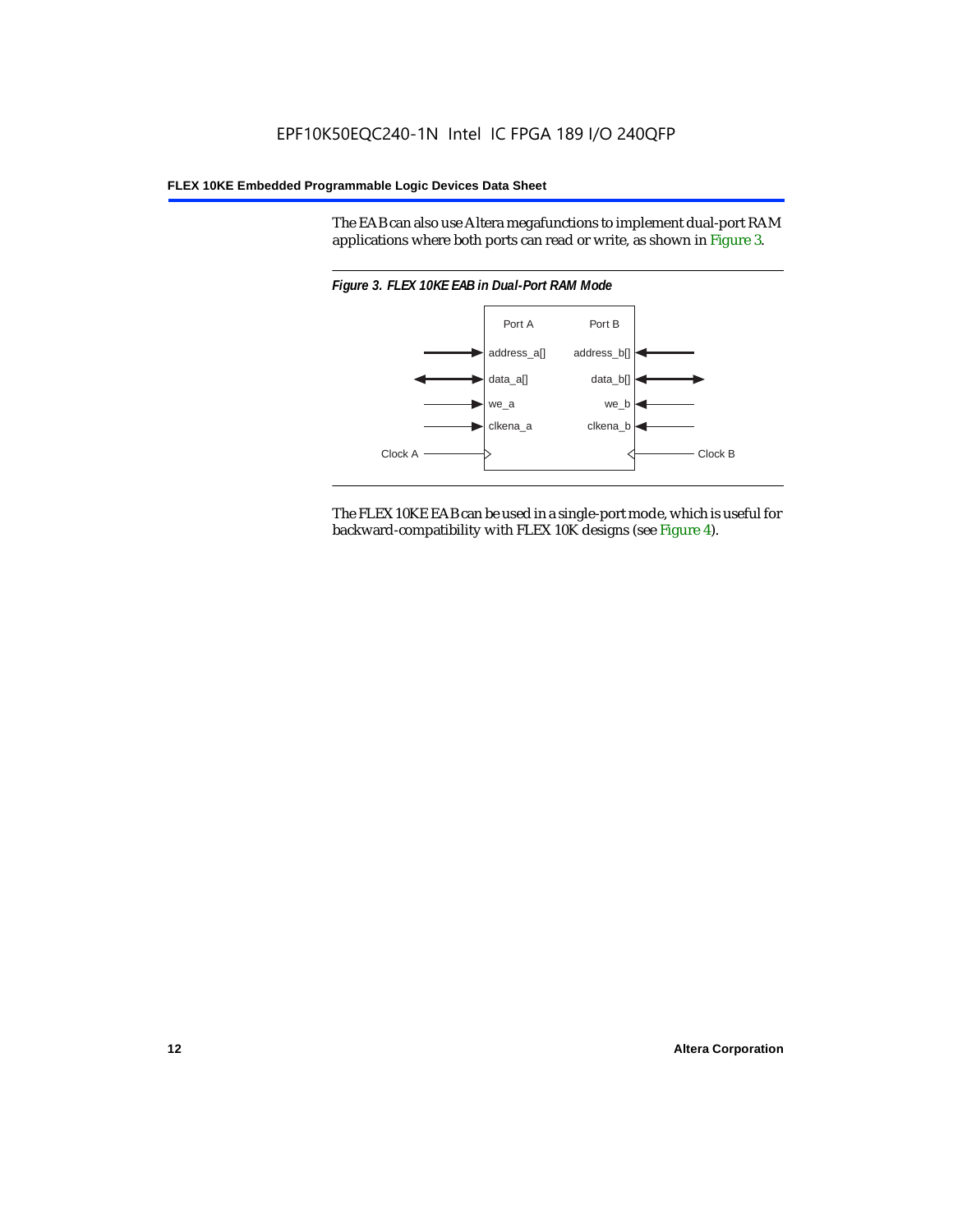

#### *Figure 4. FLEX 10KE Device in Single-Port RAM Mode*

## *Note:*<br>(1) **F**

(1) EPF10K30E, EPF10K50E, and EPF10K50S devices have 88 EAB local interconnect channels; EPF10K100E, EPF10K130E, EPF10K200E, and EPF10K200S devices have 104 EAB local interconnect channels.

> EABs can be used to implement synchronous RAM, which is easier to use than asynchronous RAM. A circuit using asynchronous RAM must generate the RAM write enable signal, while ensuring that its data and address signals meet setup and hold time specifications relative to the write enable signal. In contrast, the EAB's synchronous RAM generates its own write enable signal and is self-timed with respect to the input or write clock. A circuit using the EAB's self-timed RAM must only meet the setup and hold time specifications of the global clock.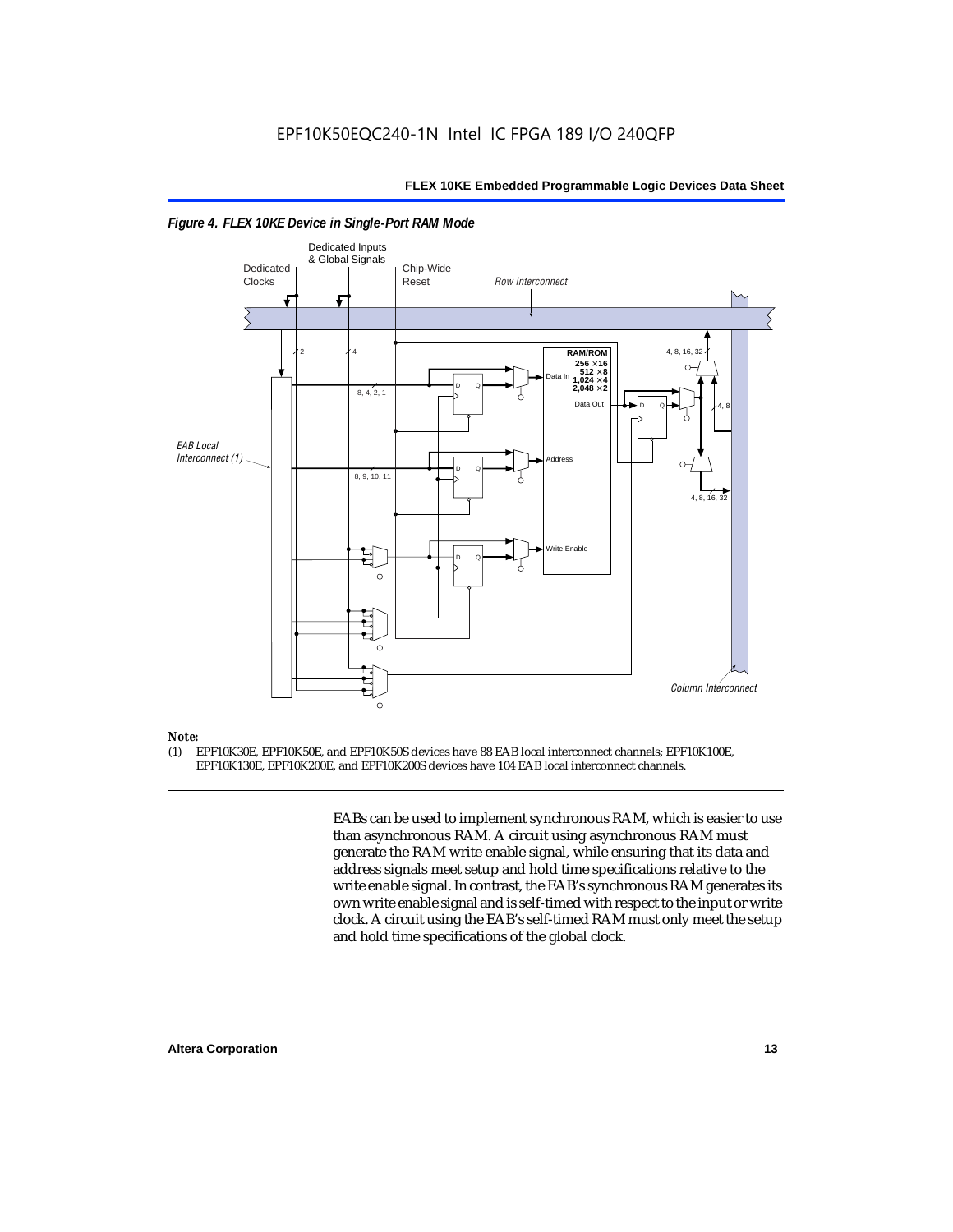When used as RAM, each EAB can be configured in any of the following sizes:  $256 \times 16$ ,  $512 \times 8$ ,  $1,024 \times 4$ , or  $2,048 \times 2$  (see Figure 5).



Larger blocks of RAM are created by combining multiple EABs. For example, two  $256 \times 16$  RAM blocks can be combined to form a  $256 \times 32$ block; two  $512 \times 8$  RAM blocks can be combined to form a  $512 \times 16$  block (see Figure 6).





If necessary, all EABs in a device can be cascaded to form a single RAM block. EABs can be cascaded to form RAM blocks of up to 2,048 words without impacting timing. The Altera software automatically combines EABs to meet a designer's RAM specifications.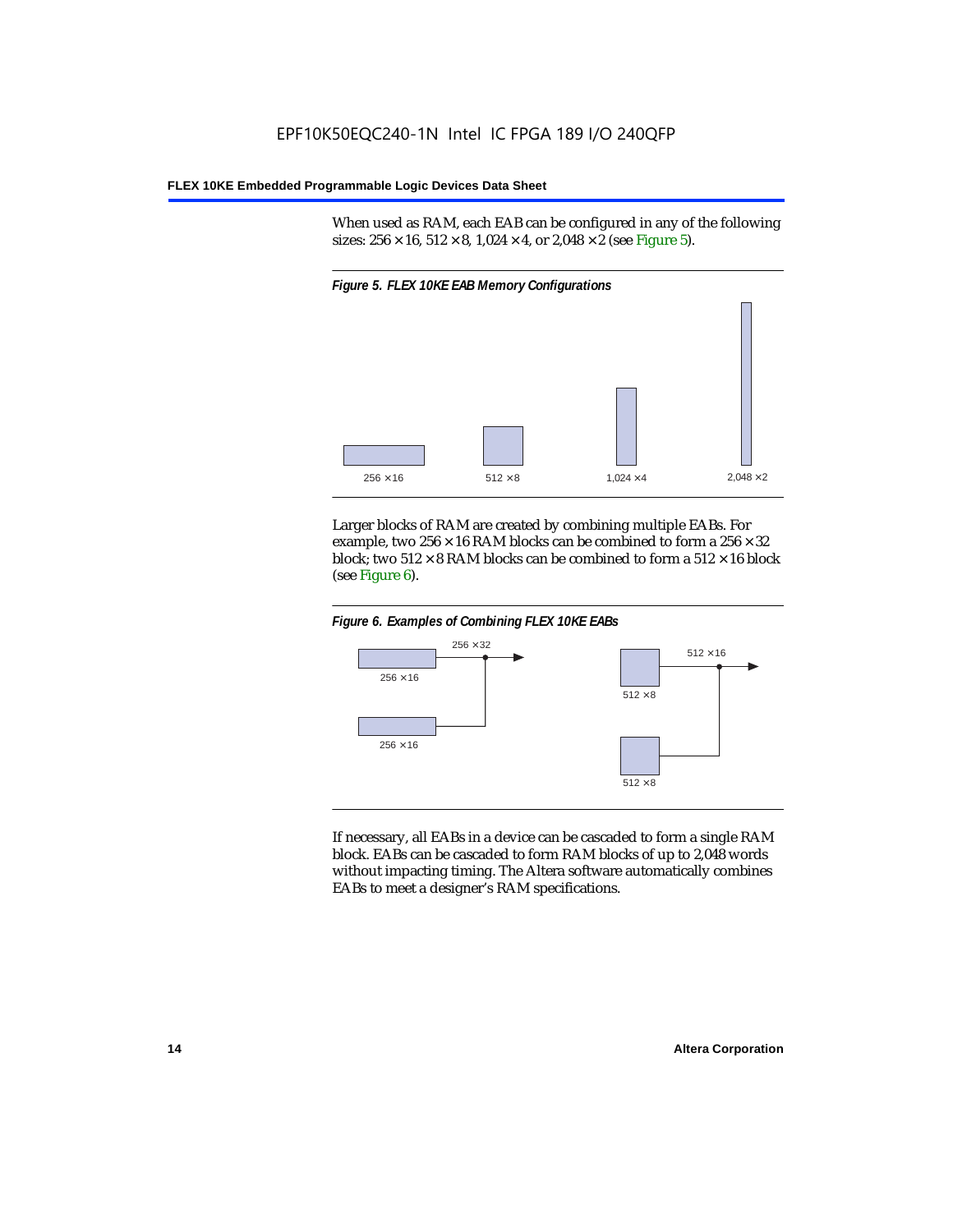EABs provide flexible options for driving and controlling clock signals. Different clocks and clock enables can be used for reading and writing to the EAB. Registers can be independently inserted on the data input, EAB output, write address, write enable signals, read address, and read enable signals. The global signals and the EAB local interconnect can drive write enable, read enable, and clock enable signals. The global signals, dedicated clock pins, and EAB local interconnect can drive the EAB clock signals. Because the LEs drive the EAB local interconnect, the LEs can control write enable, read enable, clear, clock, and clock enable signals.

An EAB is fed by a row interconnect and can drive out to row and column interconnects. Each EAB output can drive up to two row channels and up to two column channels; the unused row channel can be driven by other LEs. This feature increases the routing resources available for EAB outputs (see Figures 2 and 4). The column interconnect, which is adjacent to the EAB, has twice as many channels as other columns in the device.

#### **Logic Array Block**

An LAB consists of eight LEs, their associated carry and cascade chains, LAB control signals, and the LAB local interconnect. The LAB provides the coarse-grained structure to the FLEX 10KE architecture, facilitating efficient routing with optimum device utilization and high performance (see Figure 7).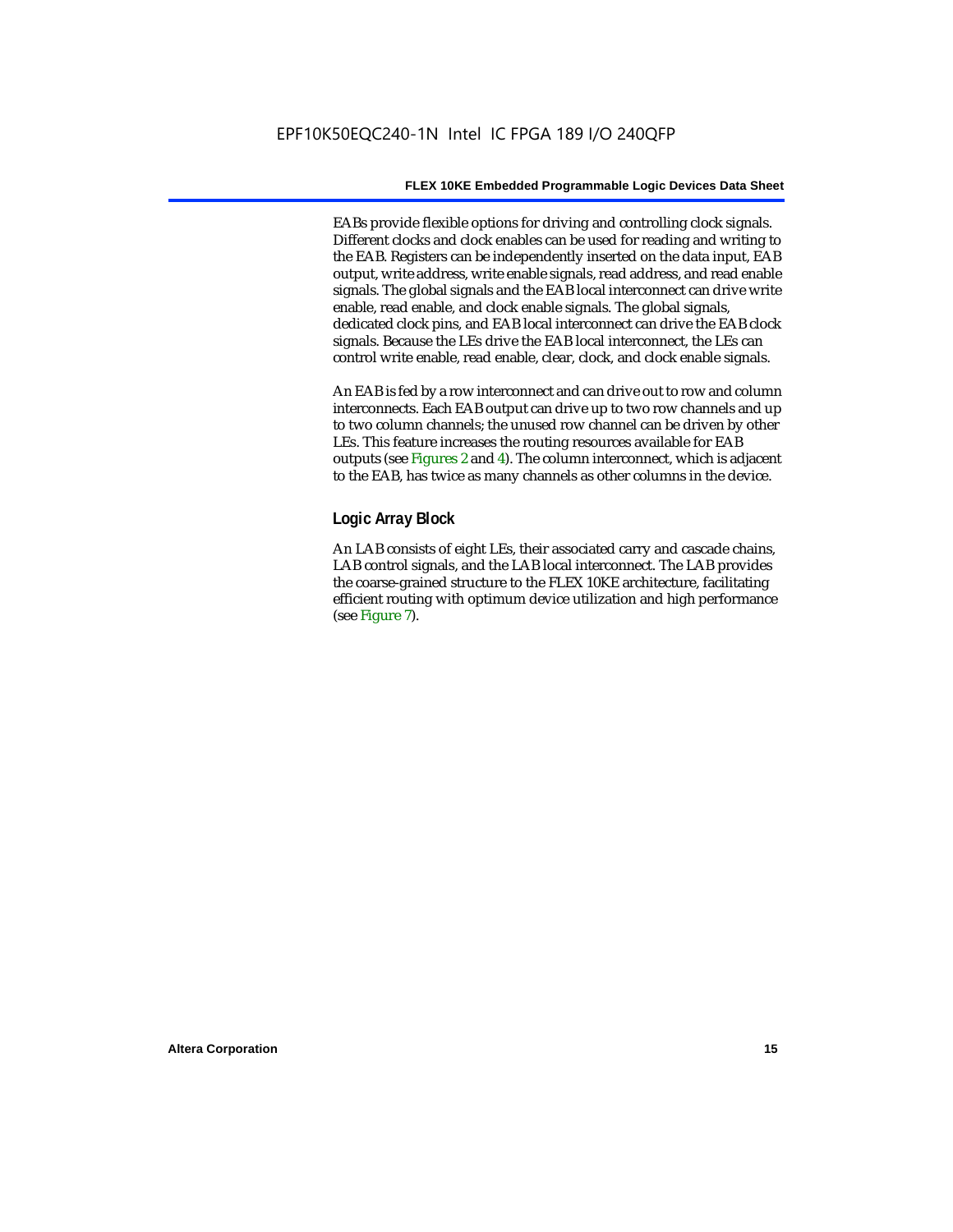#### *Figure 7. FLEX 10KE LAB*



#### *Notes:*

- (1) EPF10K30E, EPF10K50E, and EPF10K50S devices have 22 inputs to the LAB local interconnect channel from the row; EPF10K100E, EPF10K130E, EPF10K200E, and EPF10K200S devices have 26.
- (2) EPF10K30E, EPF10K50E, and EPF10K50S devices have 30 LAB local interconnect channels; EPF10K100E, EPF10K130E, EPF10K200E, and EPF10K200S devices have 34.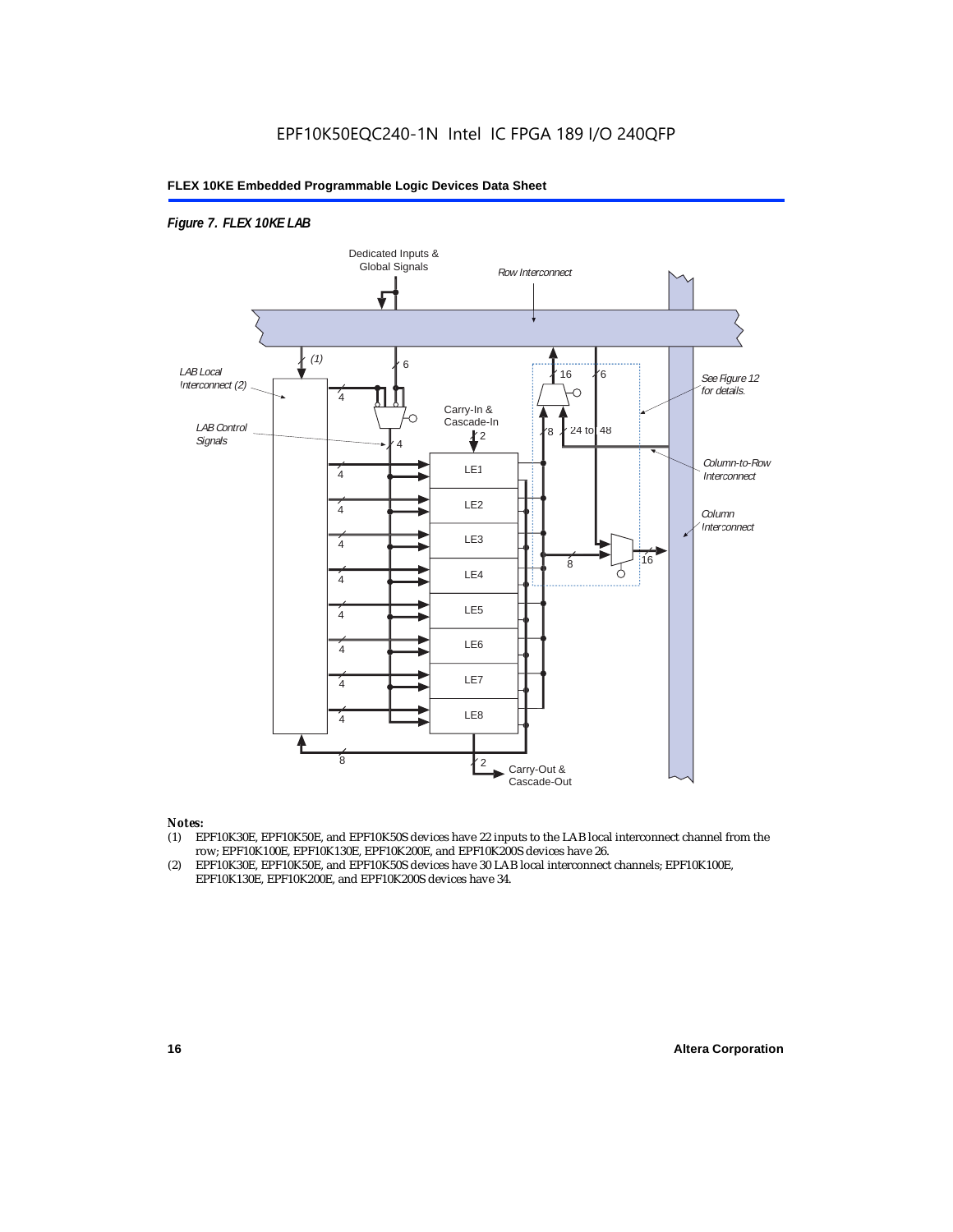Each LAB provides four control signals with programmable inversion that can be used in all eight LEs. Two of these signals can be used as clocks, the other two can be used for clear/preset control. The LAB clocks can be driven by the dedicated clock input pins, global signals, I/O signals, or internal signals via the LAB local interconnect. The LAB preset and clear control signals can be driven by the global signals, I/O signals, or internal signals via the LAB local interconnect. The global control signals are typically used for global clock, clear, or preset signals because they provide asynchronous control with very low skew across the device. If logic is required on a control signal, it can be generated in one or more LE in any LAB and driven into the local interconnect of the target LAB. In addition, the global control signals can be generated from LE outputs.

#### **Logic Element**

The LE, the smallest unit of logic in the FLEX 10KE architecture, has a compact size that provides efficient logic utilization. Each LE contains a four-input LUT, which is a function generator that can quickly compute any function of four variables. In addition, each LE contains a programmable flipflop with a synchronous clock enable, a carry chain, and a cascade chain. Each LE drives both the local and the FastTrack Interconnect routing structure (see Figure 8).

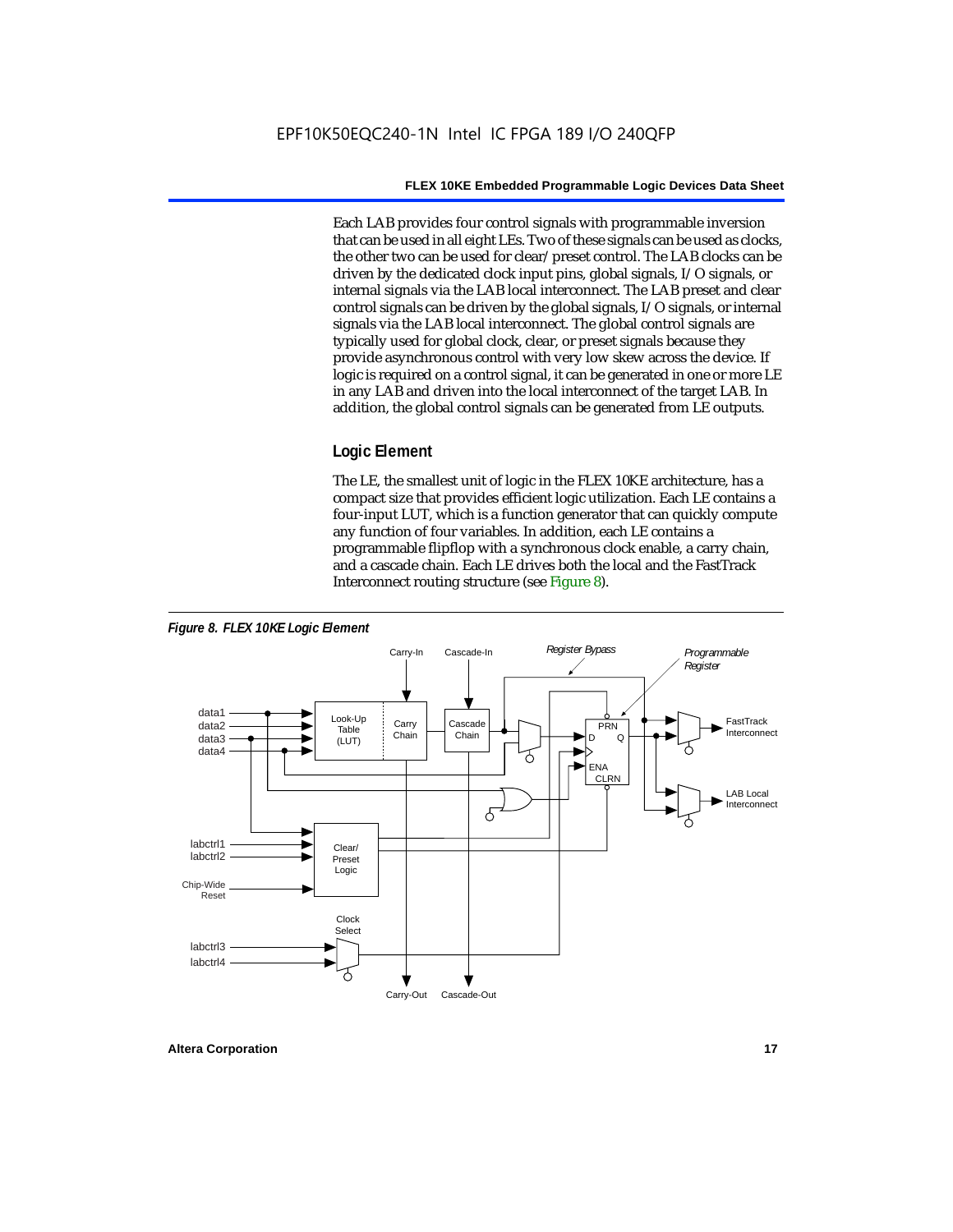The programmable flipflop in the LE can be configured for D, T, JK, or SR operation. The clock, clear, and preset control signals on the flipflop can be driven by global signals, general-purpose I/O pins, or any internal logic. For combinatorial functions, the flipflop is bypassed and the output of the LUT drives the output of the LE.

The LE has two outputs that drive the interconnect: one drives the local interconnect and the other drives either the row or column FastTrack Interconnect routing structure. The two outputs can be controlled independently. For example, the LUT can drive one output while the register drives the other output. This feature, called register packing, can improve LE utilization because the register and the LUT can be used for unrelated functions.

The FLEX 10KE architecture provides two types of dedicated high-speed data paths that connect adjacent LEs without using local interconnect paths: carry chains and cascade chains. The carry chain supports high-speed counters and adders and the cascade chain implements wide-input functions with minimum delay. Carry and cascade chains connect all LEs in a LAB as well as all LABs in the same row. Intensive use of carry and cascade chains can reduce routing flexibility. Therefore, the use of these chains should be limited to speed-critical portions of a design.

#### *Carry Chain*

The carry chain provides a very fast (as low as 0.2 ns) carry-forward function between LEs. The carry-in signal from a lower-order bit drives forward into the higher-order bit via the carry chain, and feeds into both the LUT and the next portion of the carry chain. This feature allows the FLEX 10KE architecture to implement high-speed counters, adders, and comparators of arbitrary width efficiently. Carry chain logic can be created automatically by the Altera Compiler during design processing, or manually by the designer during design entry. Parameterized functions such as LPM and DesignWare functions automatically take advantage of carry chains.

Carry chains longer than eight LEs are automatically implemented by linking LABs together. For enhanced fitting, a long carry chain skips alternate LABs in a row. A carry chain longer than one LAB skips either from even-numbered LAB to even-numbered LAB, or from oddnumbered LAB to odd-numbered LAB. For example, the last LE of the first LAB in a row carries to the first LE of the third LAB in the row. The carry chain does not cross the EAB at the middle of the row. For instance, in the EPF10K50E device, the carry chain stops at the eighteenth LAB and a new one begins at the nineteenth LAB.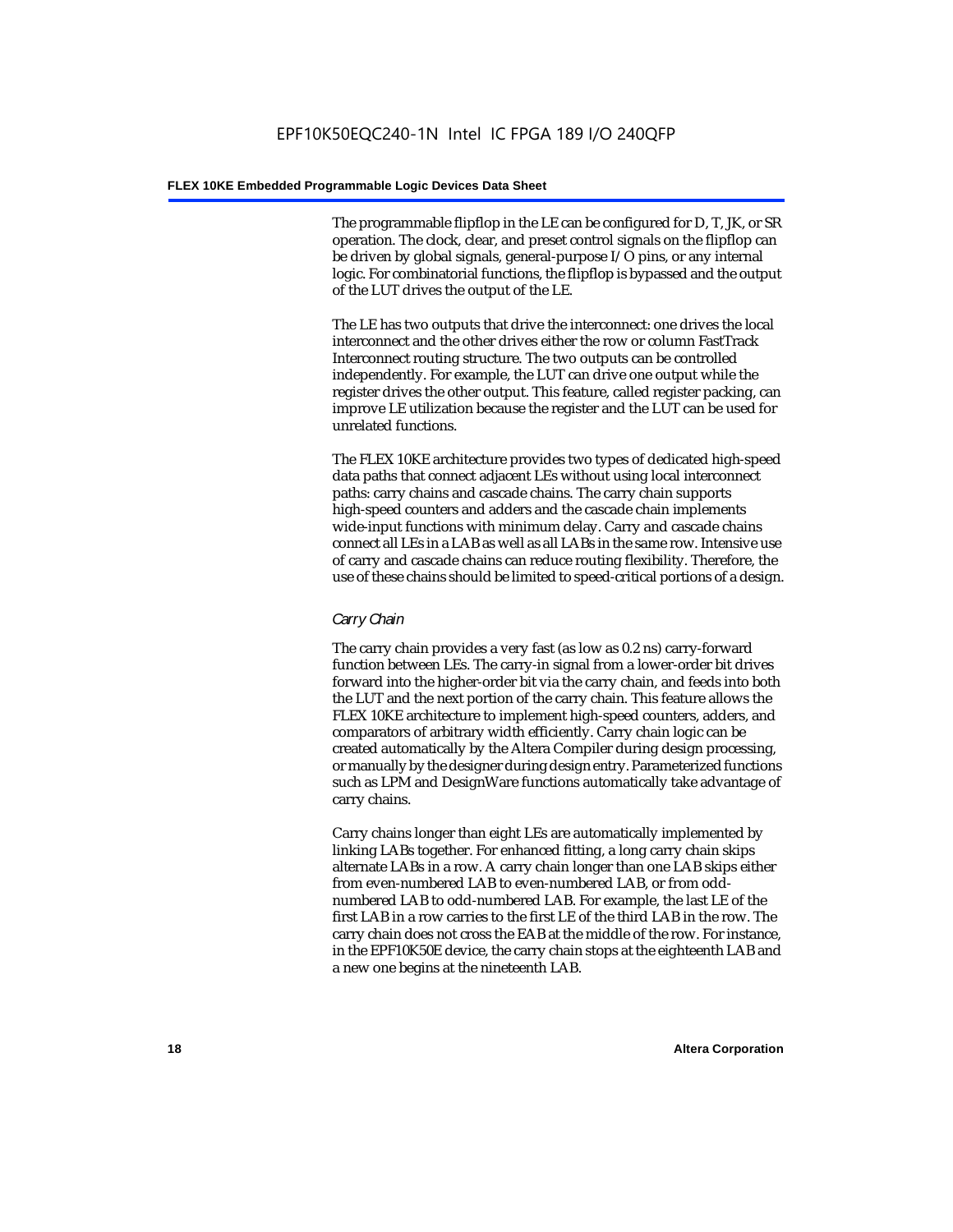Figure 9 shows how an *n*-bit full adder can be implemented in *n* + 1 LEs with the carry chain. One portion of the LUT generates the sum of two bits using the input signals and the carry-in signal; the sum is routed to the output of the LE. The register can be bypassed for simple adders or used for an accumulator function. Another portion of the LUT and the carry chain logic generates the carry-out signal, which is routed directly to the carry-in signal of the next-higher-order bit. The final carry-out signal is routed to an LE, where it can be used as a general-purpose signal.



*Figure 9. FLEX 10KE Carry Chain Operation (n-Bit Full Adder)*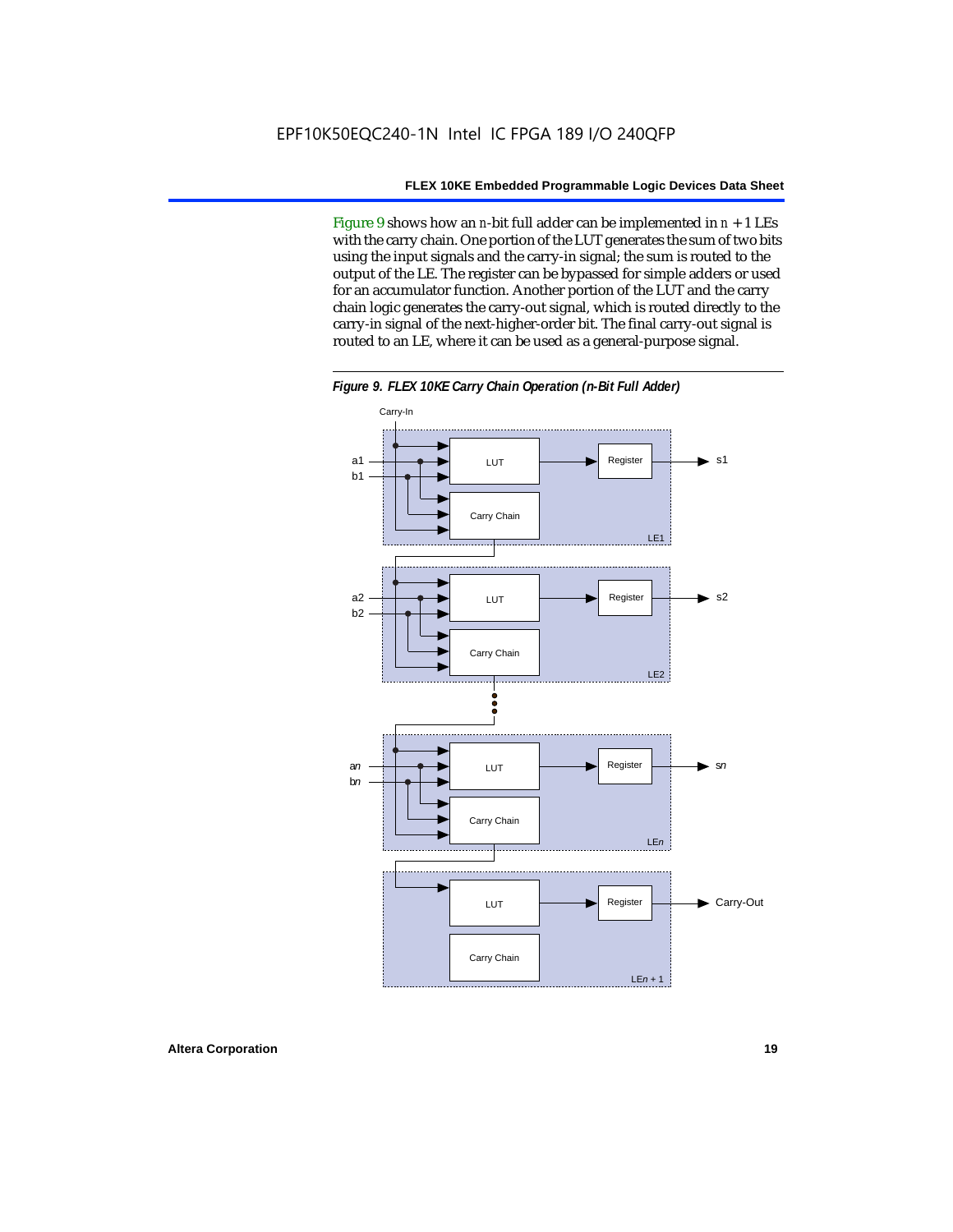#### *Cascade Chain*

With the cascade chain, the FLEX 10KE architecture can implement functions that have a very wide fan-in. Adjacent LUTs can be used to compute portions of the function in parallel; the cascade chain serially connects the intermediate values. The cascade chain can use a logical AND or logical OR (via De Morgan's inversion) to connect the outputs of adjacent LEs. An a delay as low as 0.6 ns per LE, each additional LE provides four more inputs to the effective width of a function. Cascade chain logic can be created automatically by the Altera Compiler during design processing, or manually by the designer during design entry.

Cascade chains longer than eight bits are implemented automatically by linking several LABs together. For easier routing, a long cascade chain skips every other LAB in a row. A cascade chain longer than one LAB skips either from even-numbered LAB to even-numbered LAB, or from odd-numbered LAB to odd-numbered LAB (e.g., the last LE of the first LAB in a row cascades to the first LE of the third LAB). The cascade chain does not cross the center of the row (e.g., in the EPF10K50E device, the cascade chain stops at the eighteenth LAB and a new one begins at the nineteenth LAB). This break is due to the EAB's placement in the middle of the row.

Figure 10 shows how the cascade function can connect adjacent LEs to form functions with a wide fan-in. These examples show functions of 4*n* variables implemented with *n* LEs. The LE delay is 0.9 ns; the cascade chain delay is 0.6 ns. With the cascade chain, 2.7 ns are needed to decode a 16-bit address.



*Figure 10. FLEX 10KE Cascade Chain Operation*

**20 Altera Corporation**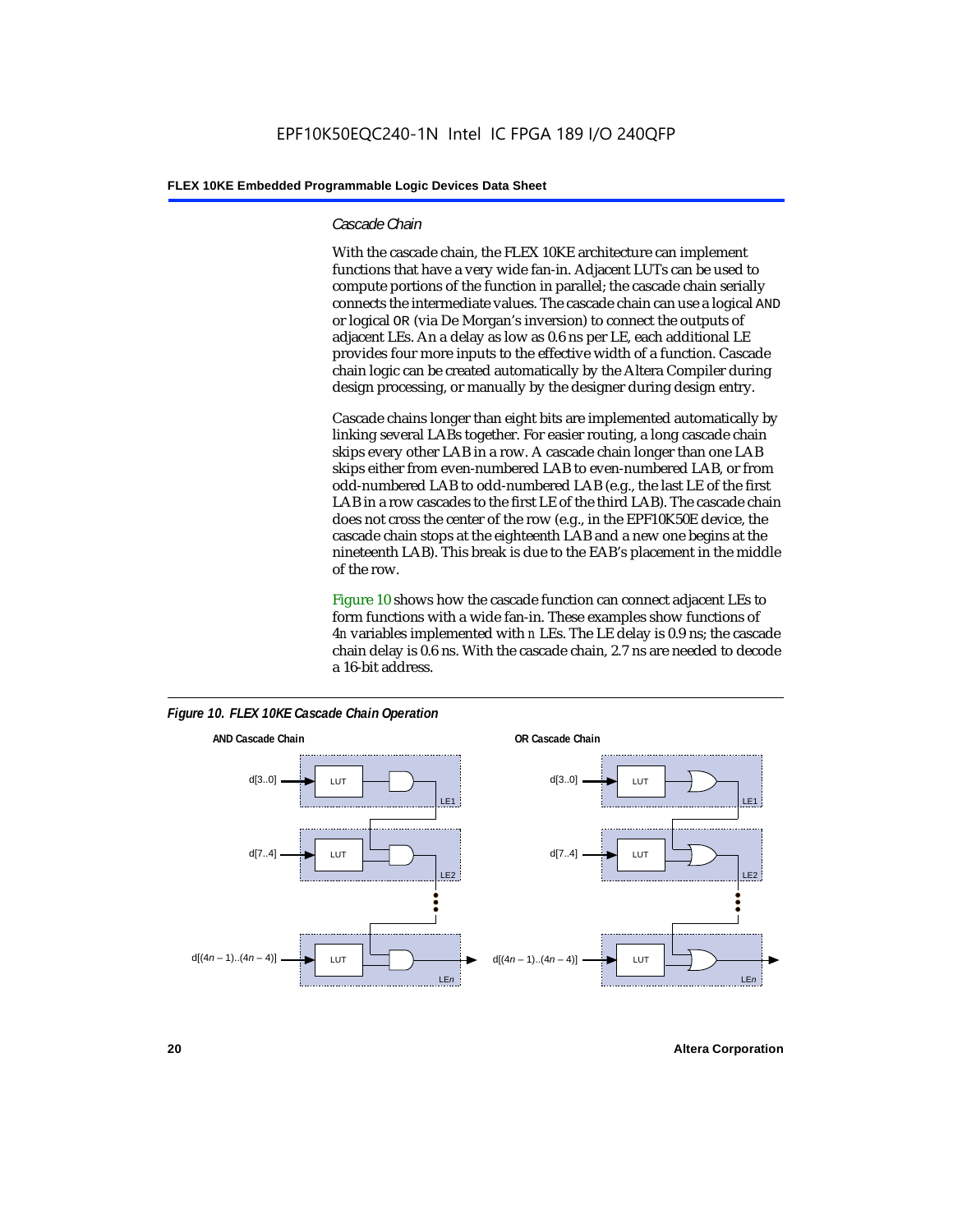#### *LE Operating Modes*

The FLEX 10KE LE can operate in the following four modes:

- Normal mode
- Arithmetic mode
- Up/down counter mode
- Clearable counter mode

Each of these modes uses LE resources differently. In each mode, seven available inputs to the LE—the four data inputs from the LAB local interconnect, the feedback from the programmable register, and the carry-in and cascade-in from the previous LE—are directed to different destinations to implement the desired logic function. Three inputs to the LE provide clock, clear, and preset control for the register. The Altera software, in conjunction with parameterized functions such as LPM and DesignWare functions, automatically chooses the appropriate mode for common functions such as counters, adders, and multipliers. If required, the designer can also create special-purpose functions that use a specific LE operating mode for optimal performance.

The architecture provides a synchronous clock enable to the register in all four modes. The Altera software can set DATA1 to enable the register synchronously, providing easy implementation of fully synchronous designs.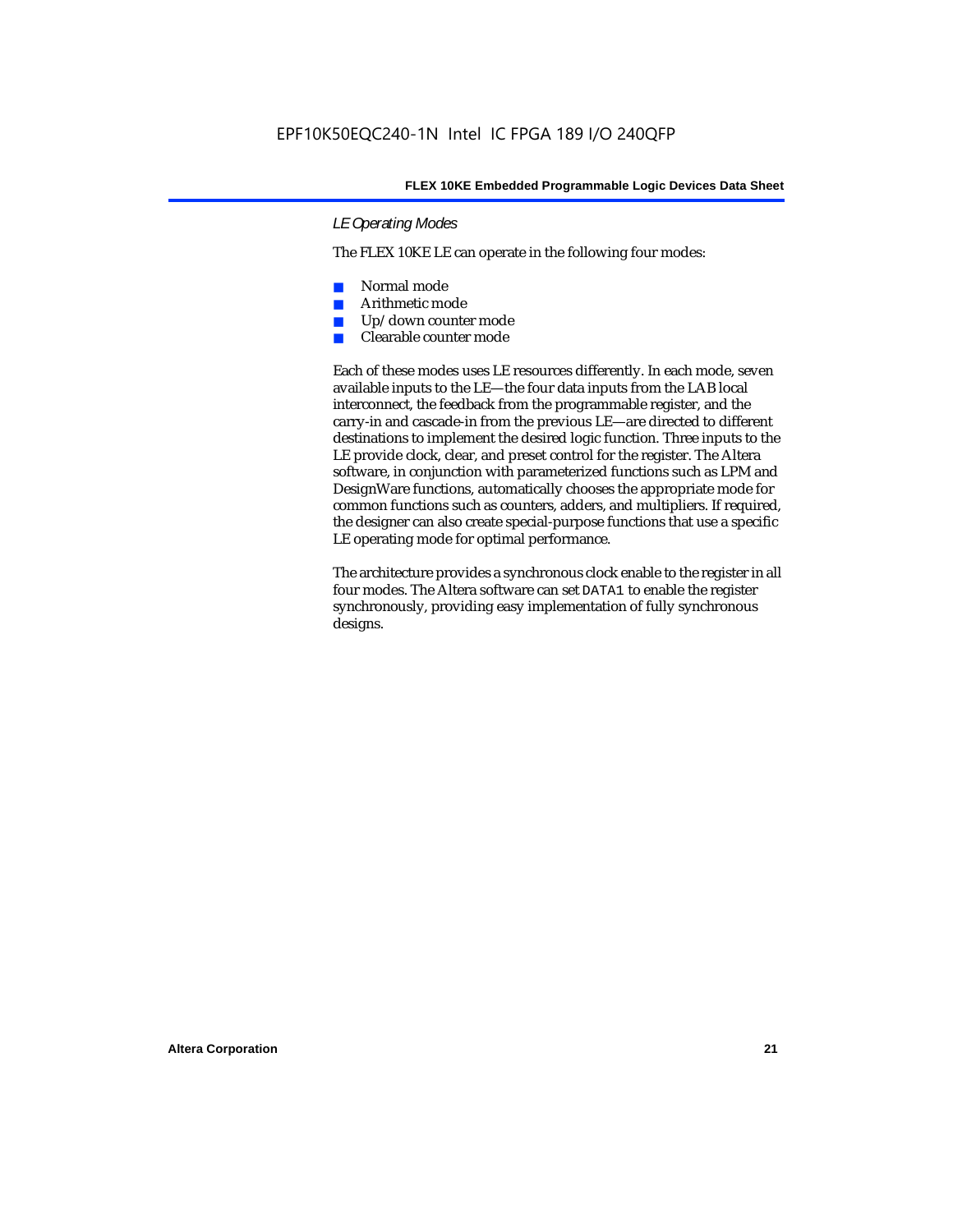#### Figure 11 shows the LE operating modes.

#### *Figure 11. FLEX 10KE LE Operating Modes*









#### **Clearable Counter Mode**

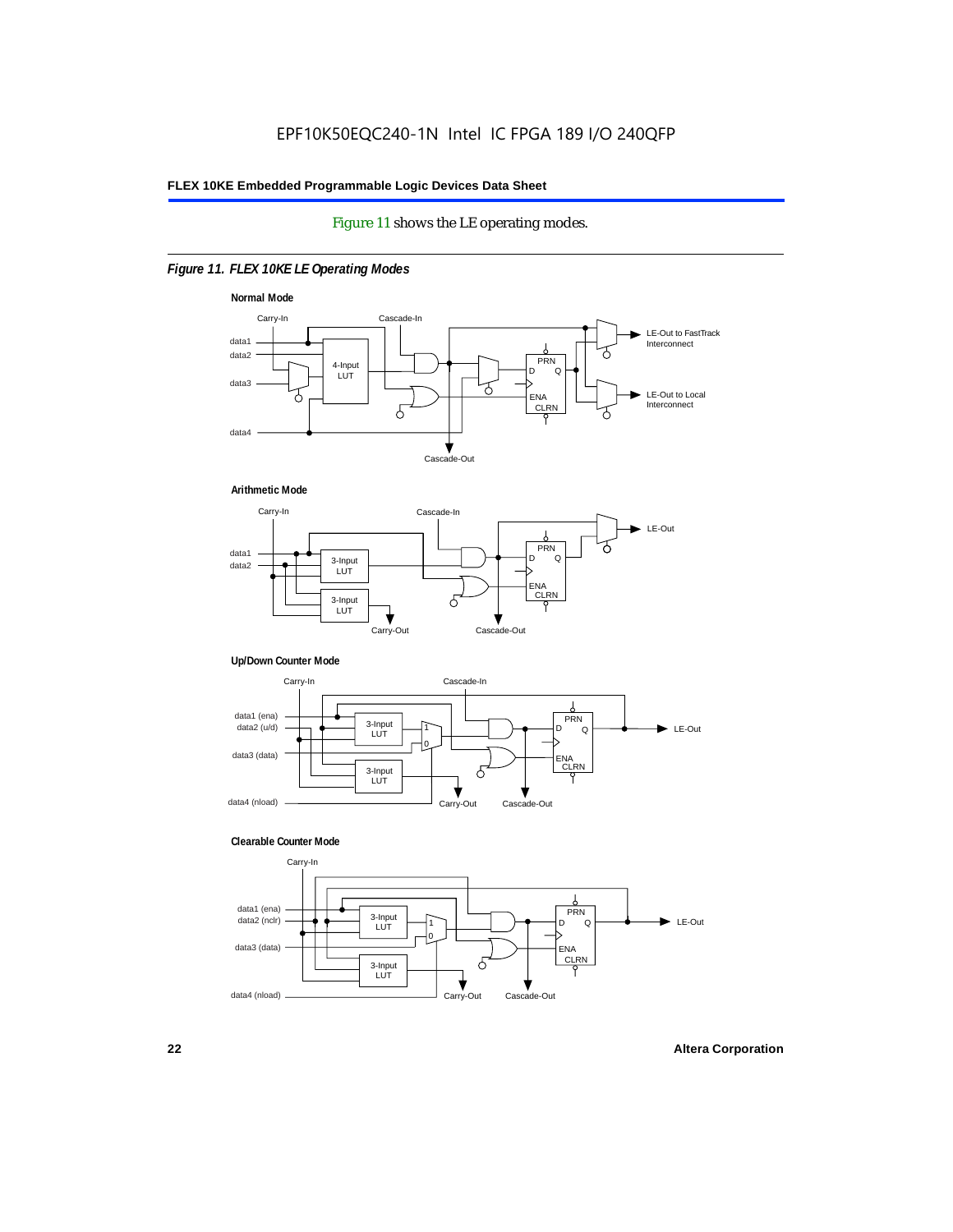#### **Normal Mode**

The normal mode is suitable for general logic applications and wide decoding functions that can take advantage of a cascade chain. In normal mode, four data inputs from the LAB local interconnect and the carry-in are inputs to a four-input LUT. The Altera Compiler automatically selects the carry-in or the DATA3 signal as one of the inputs to the LUT. The LUT output can be combined with the cascade-in signal to form a cascade chain through the cascade-out signal. Either the register or the LUT can be used to drive both the local interconnect and the FastTrack Interconnect routing structure at the same time.

The LUT and the register in the LE can be used independently (register packing). To support register packing, the LE has two outputs; one drives the local interconnect, and the other drives the FastTrack Interconnect routing structure. The DATA4 signal can drive the register directly, allowing the LUT to compute a function that is independent of the registered signal; a three-input function can be computed in the LUT, and a fourth independent signal can be registered. Alternatively, a four-input function can be generated, and one of the inputs to this function can be used to drive the register. The register in a packed LE can still use the clock enable, clear, and preset signals in the LE. In a packed LE, the register can drive the FastTrack Interconnect routing structure while the LUT drives the local interconnect, or vice versa.

#### **Arithmetic Mode**

The arithmetic mode offers 2 three-input LUTs that are ideal for implementing adders, accumulators, and comparators. One LUT computes a three-input function; the other generates a carry output. As shown in Figure 11 on page 22, the first LUT uses the carry-in signal and two data inputs from the LAB local interconnect to generate a combinatorial or registered output. For example, in an adder, this output is the sum of three signals: a, b, and carry-in. The second LUT uses the same three signals to generate a carry-out signal, thereby creating a carry chain. The arithmetic mode also supports simultaneous use of the cascade chain.

#### **Up/Down Counter Mode**

The up/down counter mode offers counter enable, clock enable, synchronous up/down control, and data loading options. These control signals are generated by the data inputs from the LAB local interconnect, the carry-in signal, and output feedback from the programmable register. Use 2 three-input LUTs: one generates the counter data, and the other generates the fast carry bit. A 2-to-1 multiplexer provides synchronous loading. Data can also be loaded asynchronously with the clear and preset register control signals without using the LUT resources.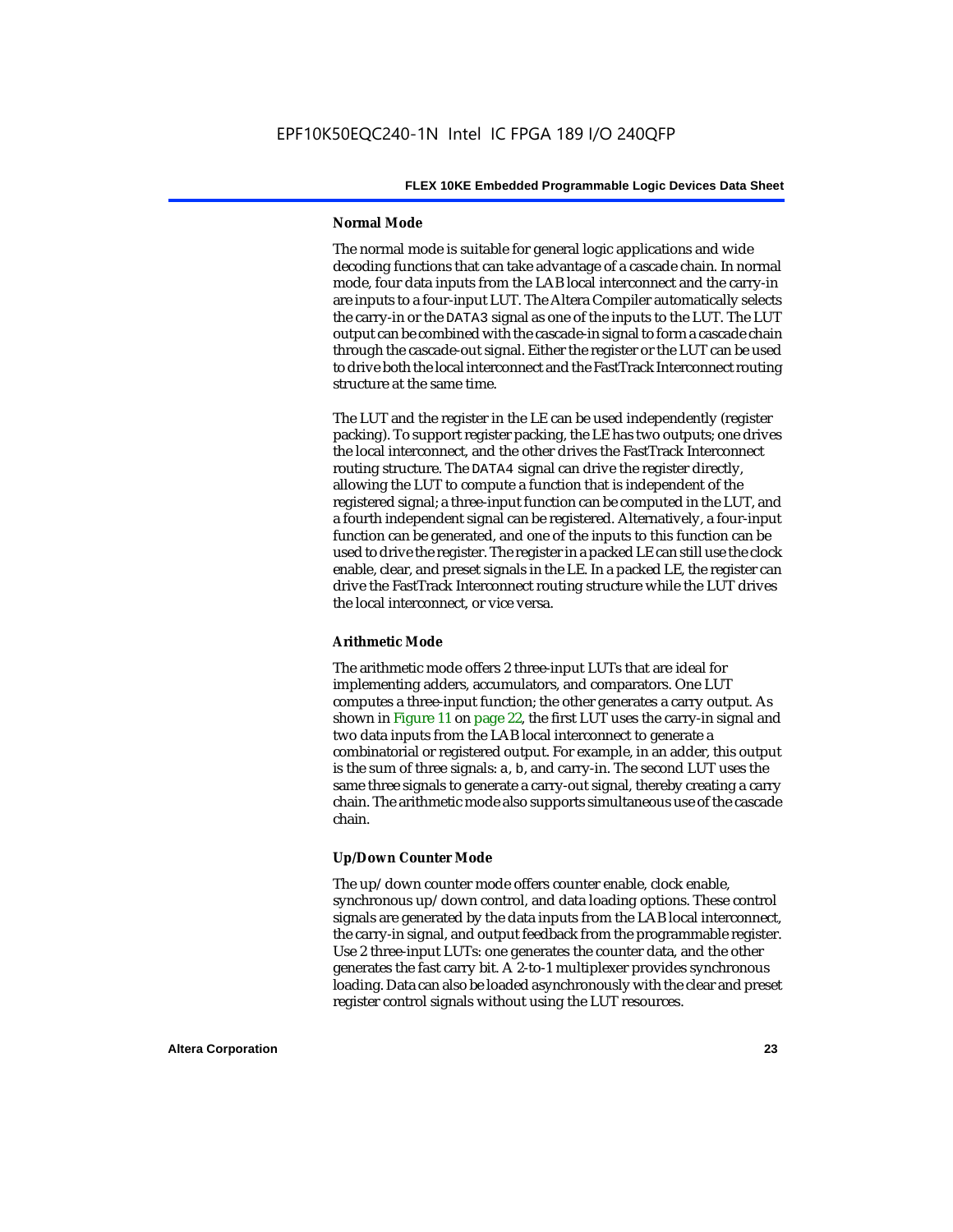#### **Clearable Counter Mode**

The clearable counter mode is similar to the up/down counter mode, but supports a synchronous clear instead of the up/down control. The clear function is substituted for the cascade-in signal in the up/down counter mode. Use 2 three-input LUTs: one generates the counter data, and the other generates the fast carry bit. Synchronous loading is provided by a 2-to-1 multiplexer. The output of this multiplexer is ANDed with a synchronous clear signal.

#### *Internal Tri-State Emulation*

Internal tri-state emulation provides internal tri-states without the limitations of a physical tri-state bus. In a physical tri-state bus, the tri-state buffers' output enable (OE) signals select which signal drives the bus. However, if multiple OE signals are active, contending signals can be driven onto the bus. Conversely, if no OE signals are active, the bus will float. Internal tri-state emulation resolves contending tri-state buffers to a low value and floating buses to a high value, thereby eliminating these problems. The Altera software automatically implements tri-state bus functionality with a multiplexer.

#### *Clear & Preset Logic Control*

Logic for the programmable register's clear and preset functions is controlled by the DATA3, LABCTRL1, and LABCTRL2 inputs to the LE. The clear and preset control structure of the LE asynchronously loads signals into a register. Either LABCTRL1 or LABCTRL2 can control the asynchronous clear. Alternatively, the register can be set up so that LABCTRL1 implements an asynchronous load. The data to be loaded is driven to DATA3; when LABCTRL1 is asserted, DATA3 is loaded into the register.

During compilation, the Altera Compiler automatically selects the best control signal implementation. Because the clear and preset functions are active-low, the Compiler automatically assigns a logic high to an unused clear or preset.

The clear and preset logic is implemented in one of the following six modes chosen during design entry:

- Asynchronous clear
- Asynchronous preset
- Asynchronous clear and preset
- Asynchronous load with clear
- Asynchronous load with preset
- Asynchronous load without clear or preset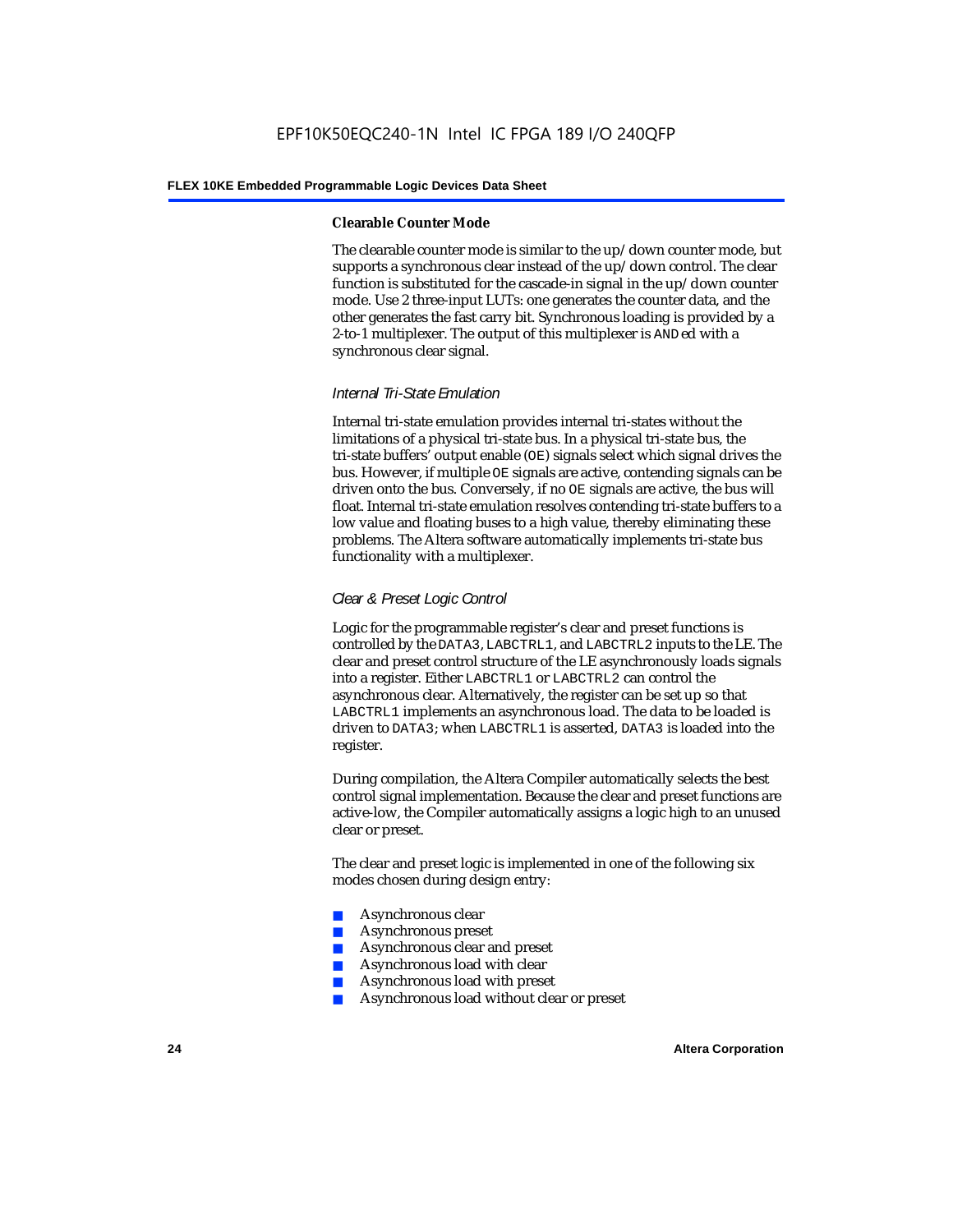In addition to the six clear and preset modes, FLEX 10KE devices provide a chip-wide reset pin that can reset all registers in the device. Use of this feature is set during design entry. In any of the clear and preset modes, the chip-wide reset overrides all other signals. Registers with asynchronous presets may be preset when the chip-wide reset is asserted. Inversion can be used to implement the asynchronous preset. Figure 12 shows examples of how to setup the preset and clear inputs for the desired functionality.

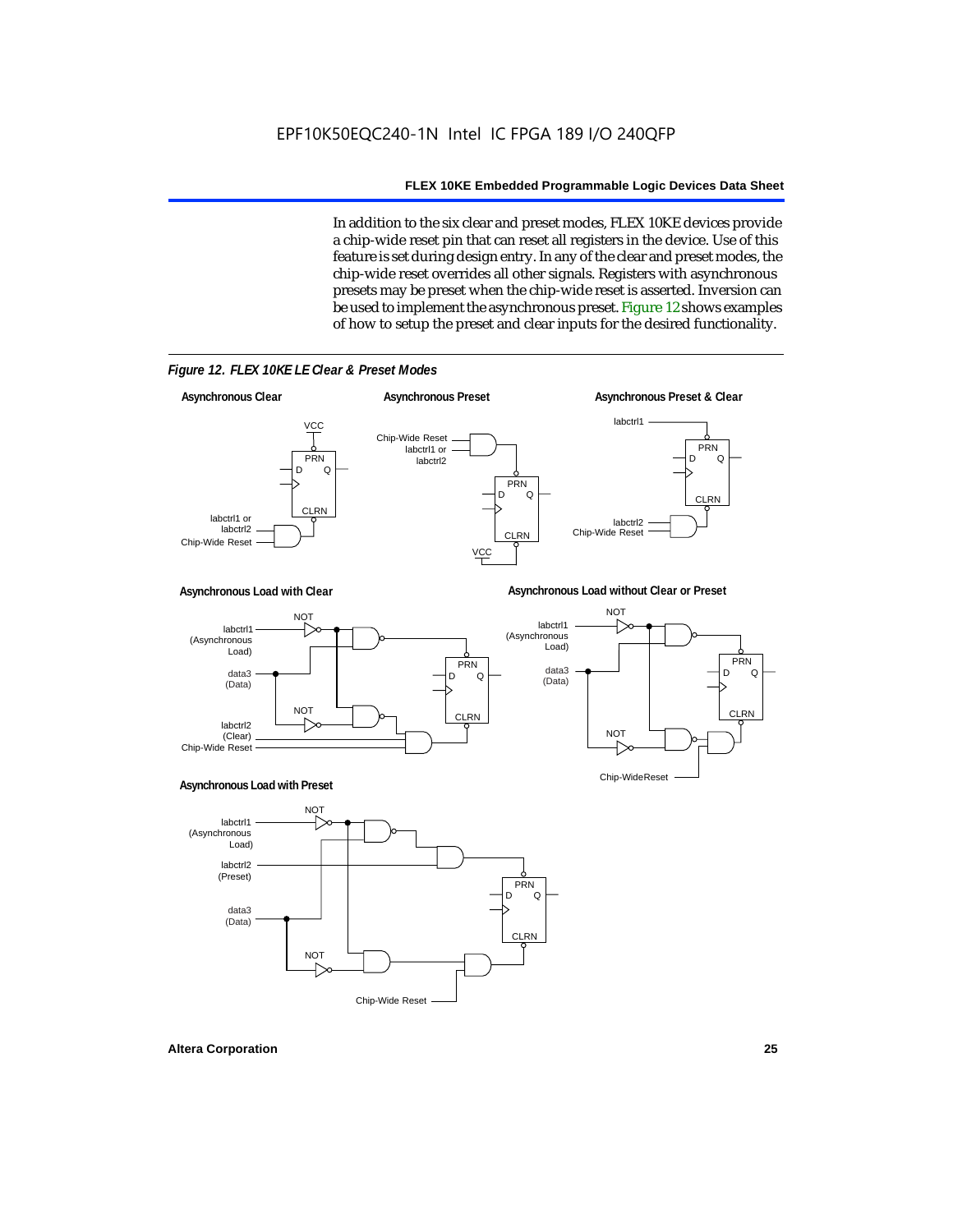#### **Asynchronous Clear**

The flipflop can be cleared by either LABCTRL1 or LABCTRL2. In this mode, the preset signal is tied to VCC to deactivate it.

#### **Asynchronous Preset**

An asynchronous preset is implemented as an asynchronous load, or with an asynchronous clear. If DATA3 is tied to VCC, asserting LABCTRL1 asynchronously loads a one into the register. Alternatively, the Altera software can provide preset control by using the clear and inverting the input and output of the register. Inversion control is available for the inputs to both LEs and IOEs. Therefore, if a register is preset by only one of the two LABCTRL signals, the DATA3 input is not needed and can be used for one of the LE operating modes.

#### **Asynchronous Preset & Clear**

When implementing asynchronous clear and preset, LABCTRL1 controls the preset and LABCTRL2 controls the clear. DATA3 is tied to VCC, so that asserting LABCTRL1 asynchronously loads a one into the register, effectively presetting the register. Asserting LABCTRL2 clears the register.

#### **Asynchronous Load with Clear**

When implementing an asynchronous load in conjunction with the clear, LABCTRL1 implements the asynchronous load of DATA3 by controlling the register preset and clear. LABCTRL2 implements the clear by controlling the register clear; LABCTRL2 does not have to feed the preset circuits.

#### **Asynchronous Load with Preset**

When implementing an asynchronous load in conjunction with preset, the Altera software provides preset control by using the clear and inverting the input and output of the register. Asserting LABCTRL2 presets the register, while asserting LABCTRL1 loads the register. The Altera software inverts the signal that drives DATA3 to account for the inversion of the register's output.

#### **Asynchronous Load without Preset or Clear**

When implementing an asynchronous load without preset or clear, LABCTRL1 implements the asynchronous load of DATA3 by controlling the register preset and clear.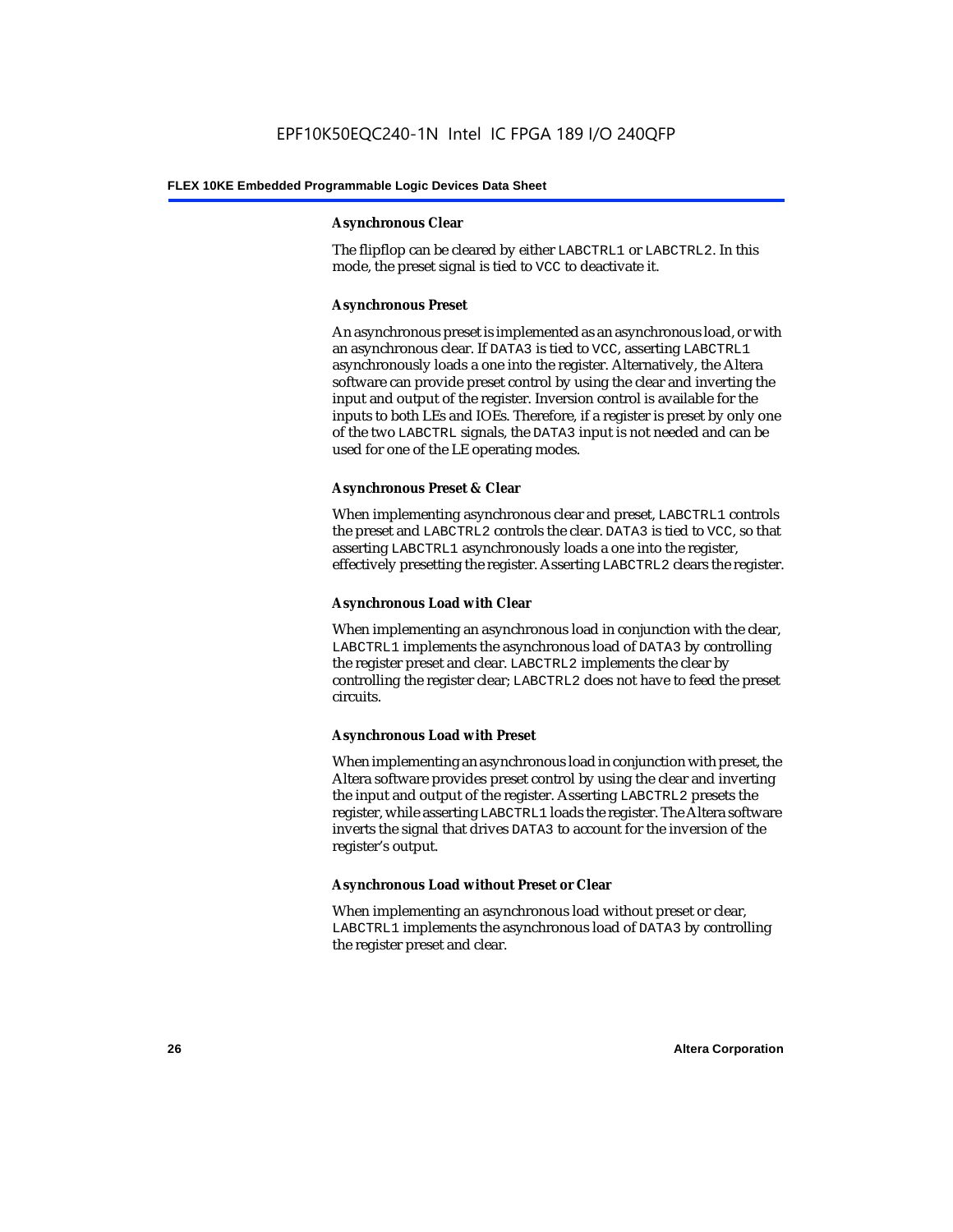#### **FastTrack Interconnect Routing Structure**

In the FLEX 10KE architecture, connections between LEs, EABs, and device I/O pins are provided by the FastTrack Interconnect routing structure, which is a series of continuous horizontal and vertical routing channels that traverses the device. This global routing structure provides predictable performance, even in complex designs. In contrast, the segmented routing in FPGAs requires switch matrices to connect a variable number of routing paths, increasing the delays between logic resources and reducing performance.

The FastTrack Interconnect routing structure consists of row and column interconnect channels that span the entire device. Each row of LABs is served by a dedicated row interconnect. The row interconnect can drive I/O pins and feed other LABs in the row. The column interconnect routes signals between rows and can drive I/O pins.

Row channels drive into the LAB or EAB local interconnect. The row signal is buffered at every LAB or EAB to reduce the effect of fan-out on delay. A row channel can be driven by an LE or by one of three column channels. These four signals feed dual 4-to-1 multiplexers that connect to two specific row channels. These multiplexers, which are connected to each LE, allow column channels to drive row channels even when all eight LEs in a LAB drive the row interconnect.

Each column of LABs or EABs is served by a dedicated column interconnect. The column interconnect that serves the EABs has twice as many channels as other column interconnects. The column interconnect can then drive I/O pins or another row's interconnect to route the signals to other LABs or EABs in the device. A signal from the column interconnect, which can be either the output of a LE or an input from an I/O pin, must be routed to the row interconnect before it can enter a LAB or EAB. Each row channel that is driven by an IOE or EAB can drive one specific column channel.

Access to row and column channels can be switched between LEs in adjacent pairs of LABs. For example, a LE in one LAB can drive the row and column channels normally driven by a particular LE in the adjacent LAB in the same row, and vice versa. This flexibility enables routing resources to be used more efficiently (see Figure 13).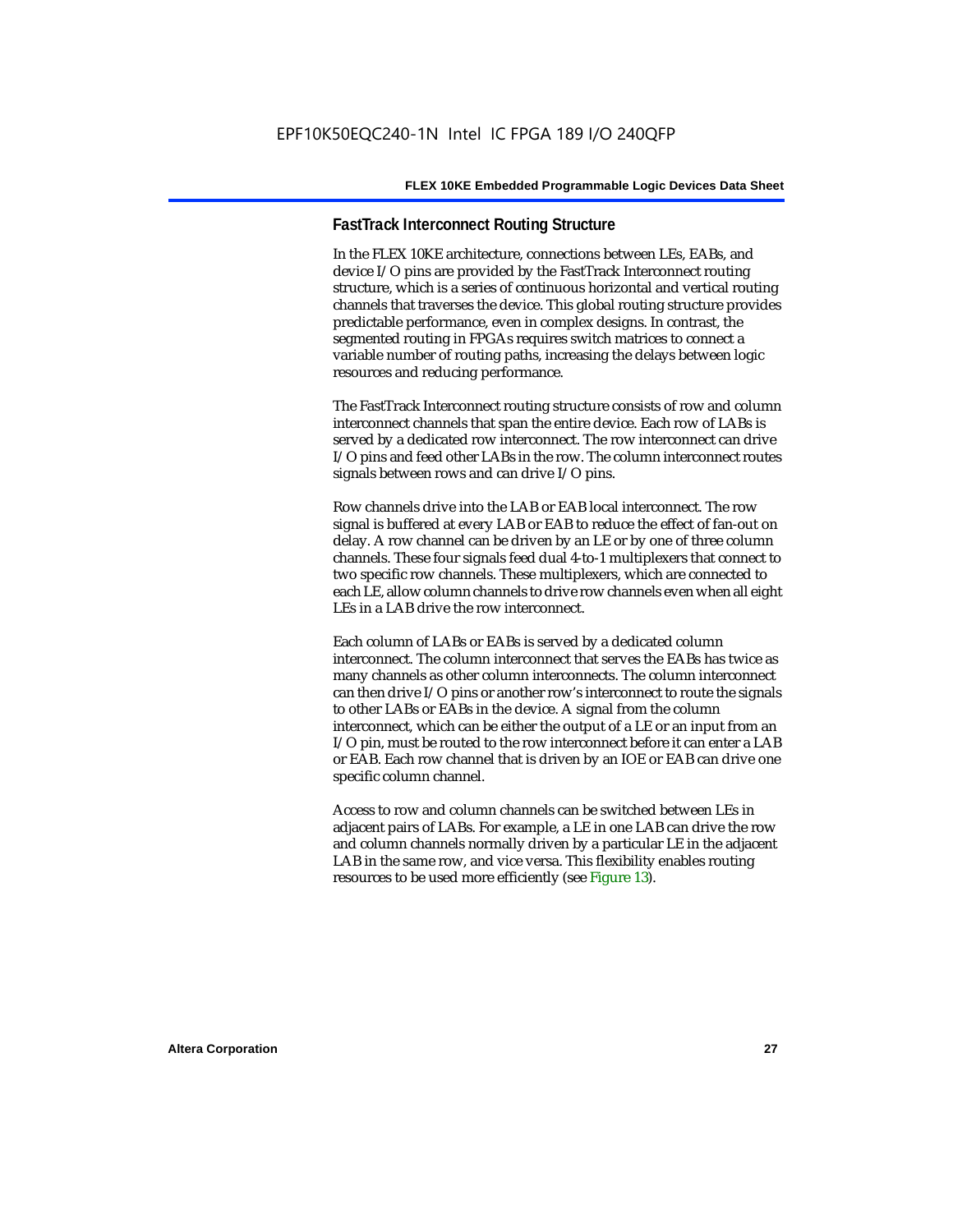#### *Figure 13. FLEX 10KE LAB Connections to Row & Column Interconnect*

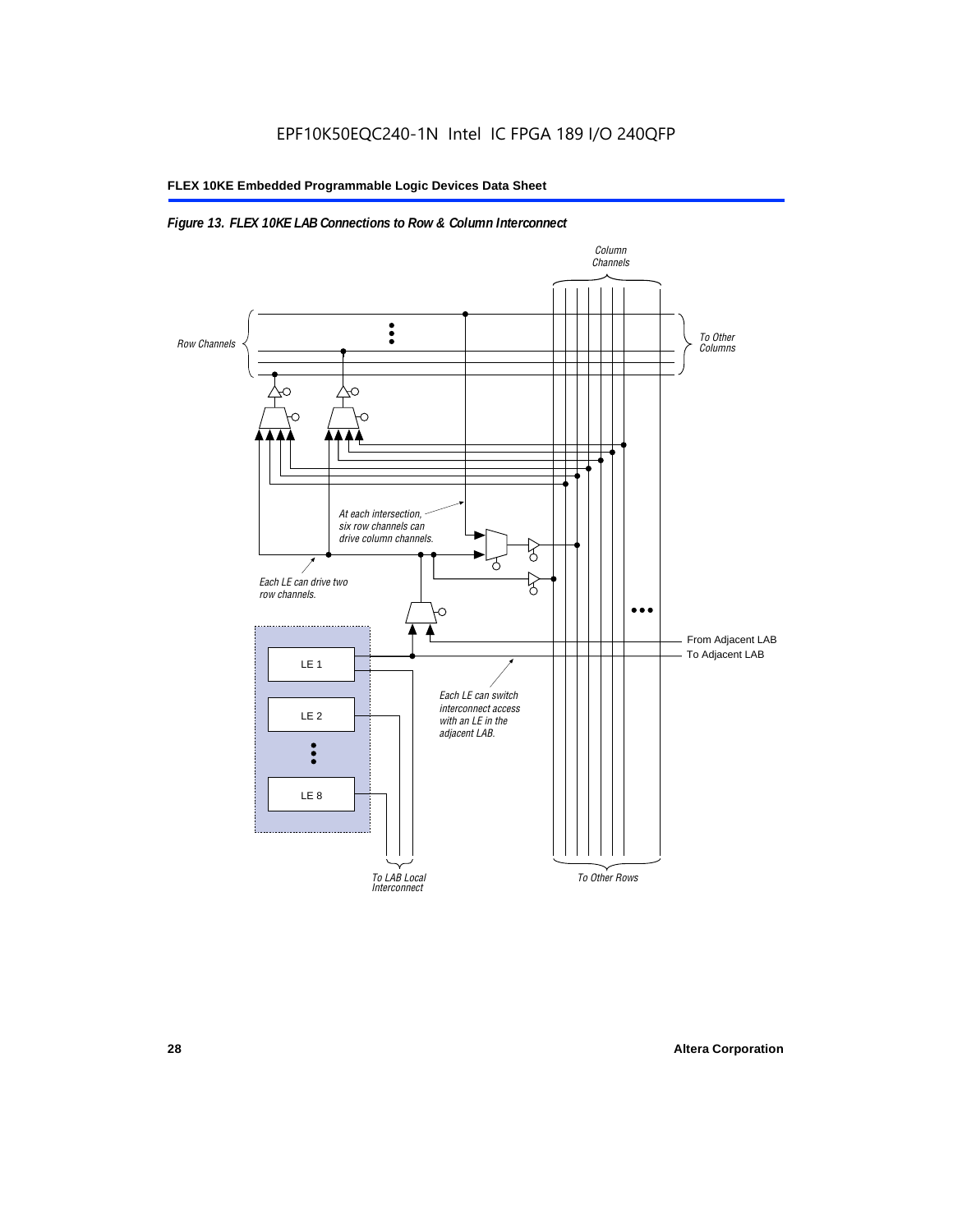For improved routing, the row interconnect consists of a combination of full-length and half-length channels. The full-length channels connect to all LABs in a row; the half-length channels connect to the LABs in half of the row. The EAB can be driven by the half-length channels in the left half of the row and by the full-length channels. The EAB drives out to the fulllength channels. In addition to providing a predictable, row-wide interconnect, this architecture provides increased routing resources. Two neighboring LABs can be connected using a half-row channel, thereby saving the other half of the channel for the other half of the row.

Table 7 summarizes the FastTrack Interconnect routing structure resources available in each FLEX 10KE device.

| Table 7. FLEX 10KE FastTrack Interconnect Resources |             |                     |         |                        |
|-----------------------------------------------------|-------------|---------------------|---------|------------------------|
| Device                                              | <b>Rows</b> | Channels per<br>Row | Columns | Channels per<br>Column |
| <b>EPF10K30E</b>                                    | 6           | 216                 | 36      | 24                     |
| EPF10K50E<br>EPF10K50S                              | 10          | 216                 | 36      | 24                     |
| EPF10K100E                                          | 12          | 312                 | 52      | 24                     |
| EPF10K130E                                          | 16          | 312                 | 52      | 32                     |
| EPF10K200E<br>EPF10K200S                            | 24          | 312                 | 52      | 48                     |

In addition to general-purpose I/O pins, FLEX 10KE devices have six dedicated input pins that provide low-skew signal distribution across the device. These six inputs can be used for global clock, clear, preset, and peripheral output enable and clock enable control signals. These signals are available as control signals for all LABs and IOEs in the device. The dedicated inputs can also be used as general-purpose data inputs because they can feed the local interconnect of each LAB in the device.

Figure 14 shows the interconnection of adjacent LABs and EABs, with row, column, and local interconnects, as well as the associated cascade and carry chains. Each LAB is labeled according to its location: a letter represents the row and a number represents the column. For example, LAB B3 is in row B, column 3.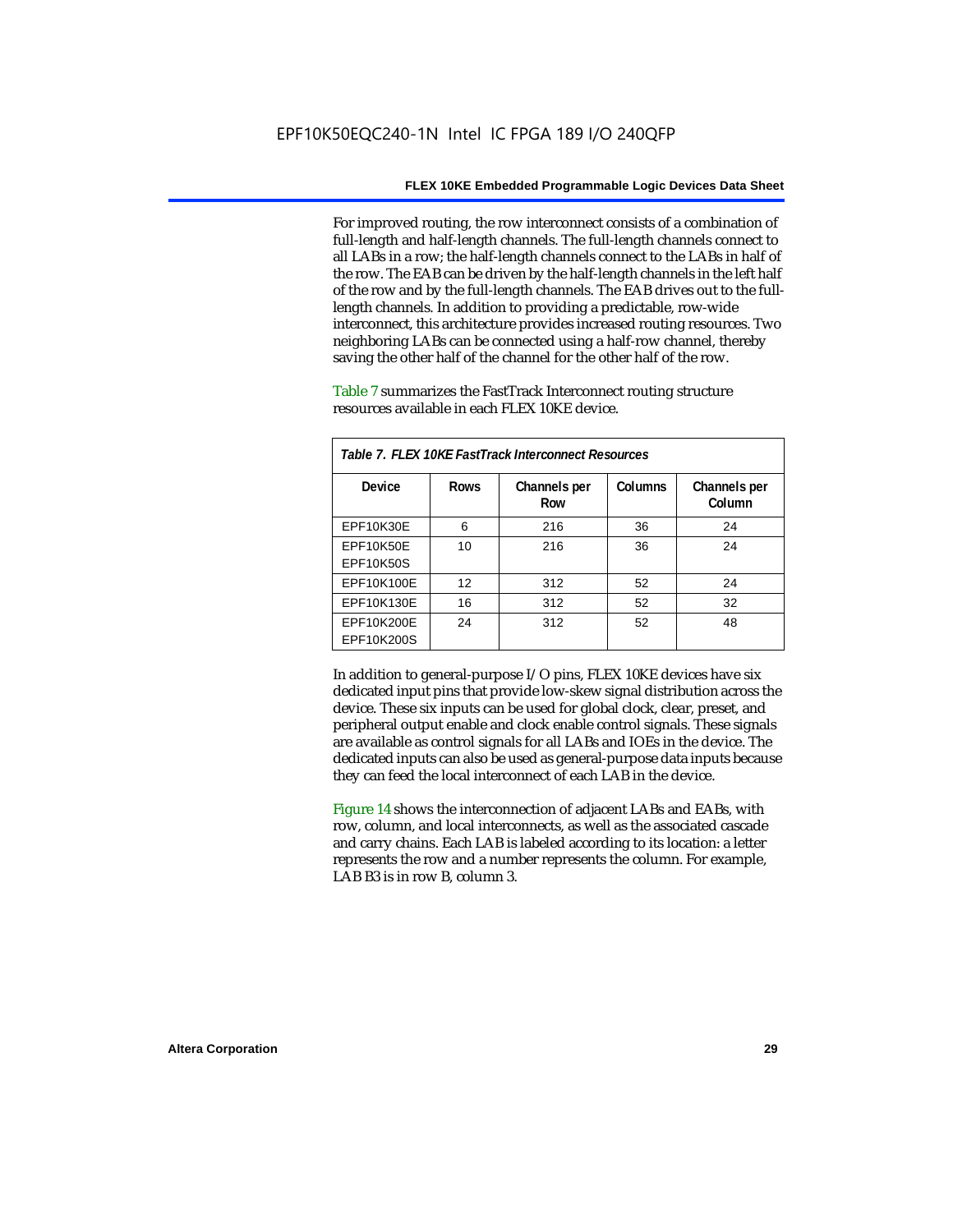



#### **I/O Element**

An IOE contains a bidirectional I/O buffer and a register that can be used either as an input register for external data that requires a fast setup time, or as an output register for data that requires fast clock-to-output performance. In some cases, using an LE register for an input register will result in a faster setup time than using an IOE register. IOEs can be used as input, output, or bidirectional pins. For bidirectional registered I/O implementation, the output register should be in the IOE, and the data input and output enable registers should be LE registers placed adjacent to the bidirectional pin. The Altera Compiler uses the programmable inversion option to invert signals from the row and column interconnect automatically where appropriate. Figure 15 shows the bidirectional I/O registers.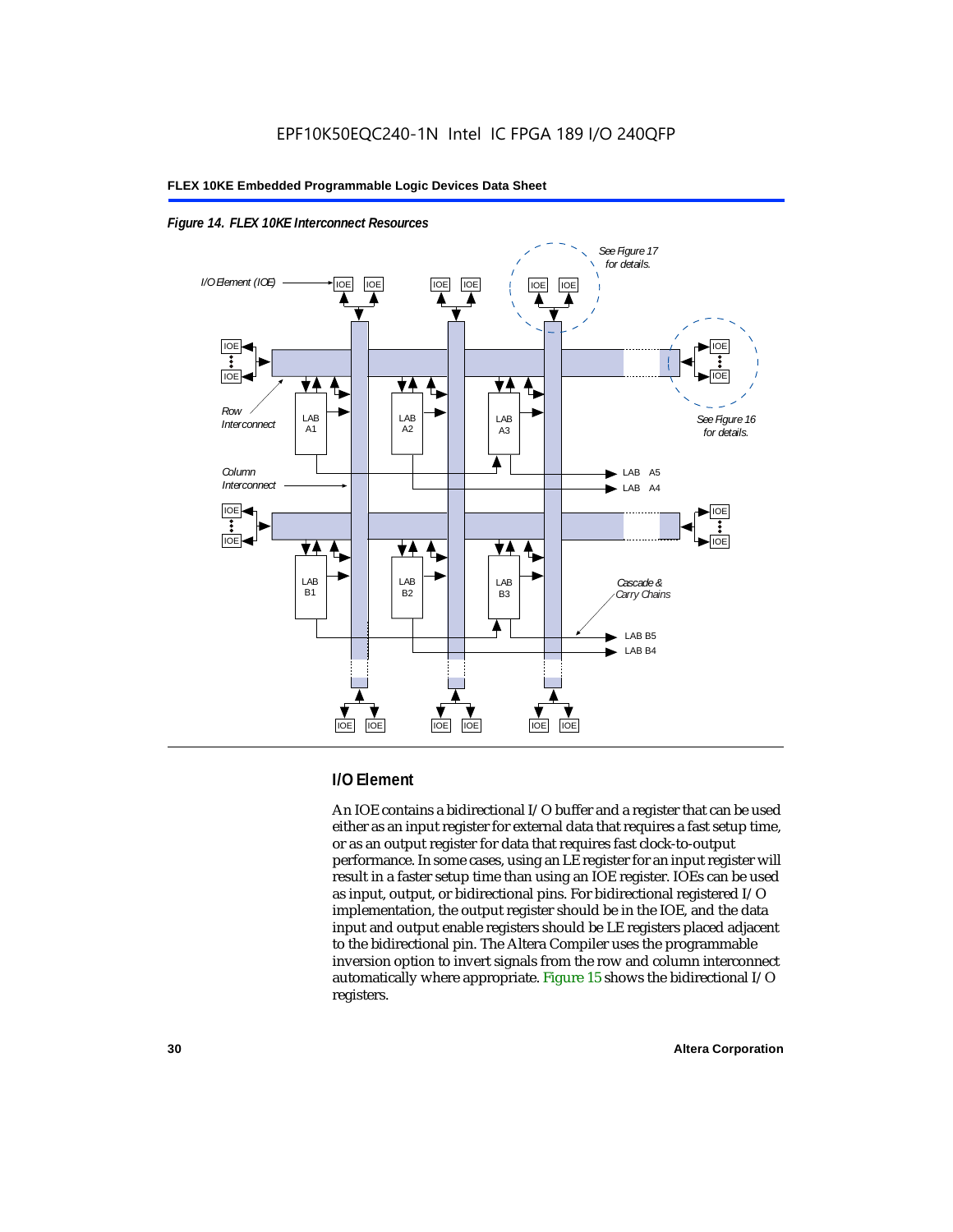



## *Note:*<br>(1) *A*

(1) All FLEX 10KE devices (except the EPF10K50E and EPF10K200E devices) have a programmable input delay buffer on the input path.

#### **Altera Corporation 31**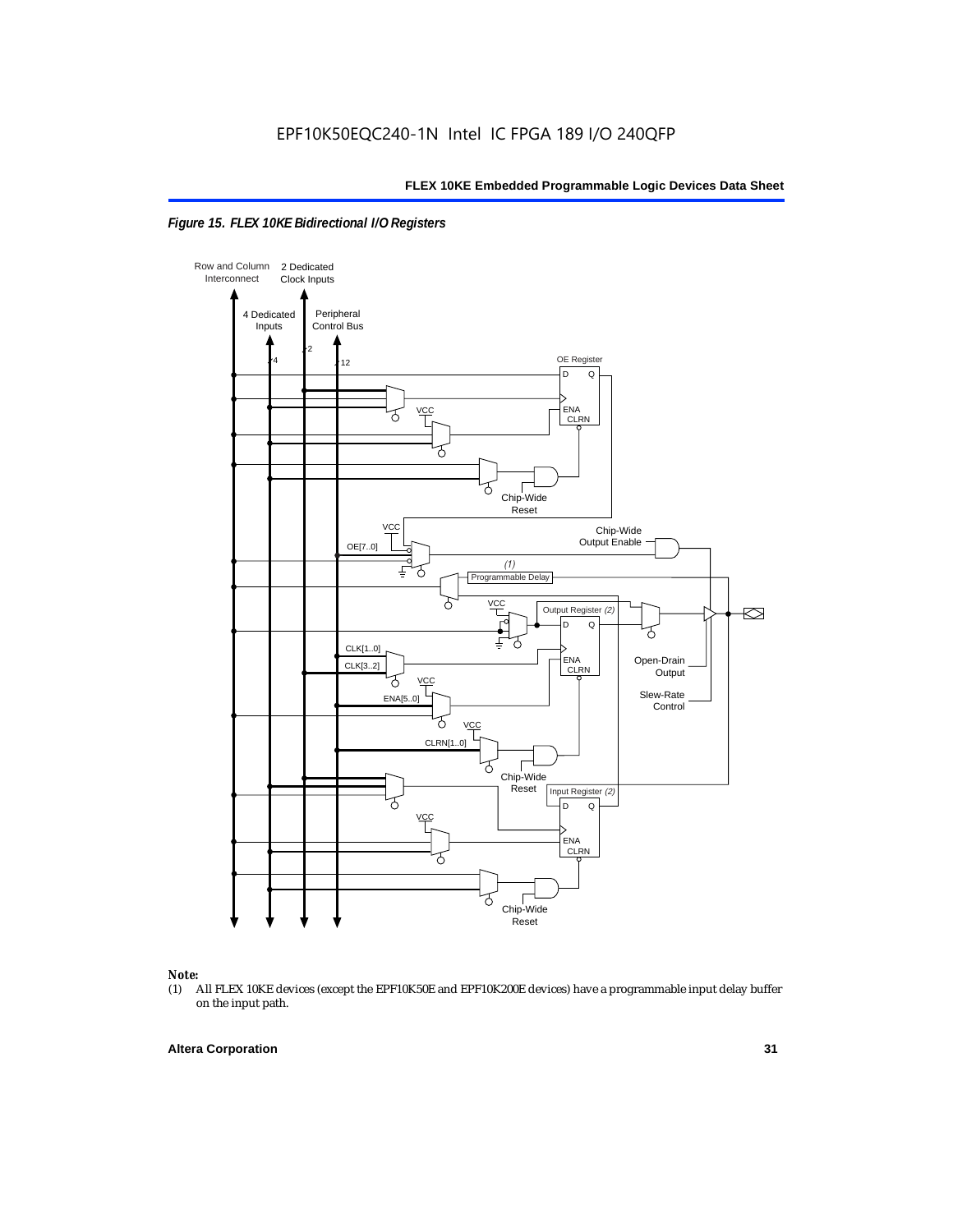On all FLEX 10KE devices (except EPF10K50E and EPF10K200E devices), the input path from the I/O pad to the FastTrack Interconnect has a programmable delay element that can be used to guarantee a zero hold time. EPF10K50S and EPF10K200S devices also support this feature. Depending on the placement of the IOE relative to what it is driving, the designer may choose to turn on the programmable delay to ensure a zero hold time or turn it off to minimize setup time. This feature is used to reduce setup time for complex pin-to-register paths (e.g., PCI designs).

Each IOE selects the clock, clear, clock enable, and output enable controls from a network of I/O control signals called the peripheral control bus. The peripheral control bus uses high-speed drivers to minimize signal skew across the device and provides up to 12 peripheral control signals that can be allocated as follows:

- Up to eight output enable signals
- Up to six clock enable signals
- Up to two clock signals
- Up to two clear signals

If more than six clock enable or eight output enable signals are required, each IOE on the device can be controlled by clock enable and output enable signals driven by specific LEs. In addition to the two clock signals available on the peripheral control bus, each IOE can use one of two dedicated clock pins. Each peripheral control signal can be driven by any of the dedicated input pins or the first LE of each LAB in a particular row. In addition, a LE in a different row can drive a column interconnect, which causes a row interconnect to drive the peripheral control signal. The chipwide reset signal resets all IOE registers, overriding any other control signals.

When a dedicated clock pin drives IOE registers, it can be inverted for all IOEs in the device. All IOEs must use the same sense of the clock. For example, if any IOE uses the inverted clock, all IOEs must use the inverted clock and no IOE can use the non-inverted clock. However, LEs can still use the true or complement of the clock on a LAB-by-LAB basis.

The incoming signal may be inverted at the dedicated clock pin and will drive all IOEs. For the true and complement of a clock to be used to drive IOEs, drive it into both global clock pins. One global clock pin will supply the true, and the other will supply the complement.

When the true and complement of a dedicated input drives IOE clocks, two signals on the peripheral control bus are consumed, one for each sense of the clock.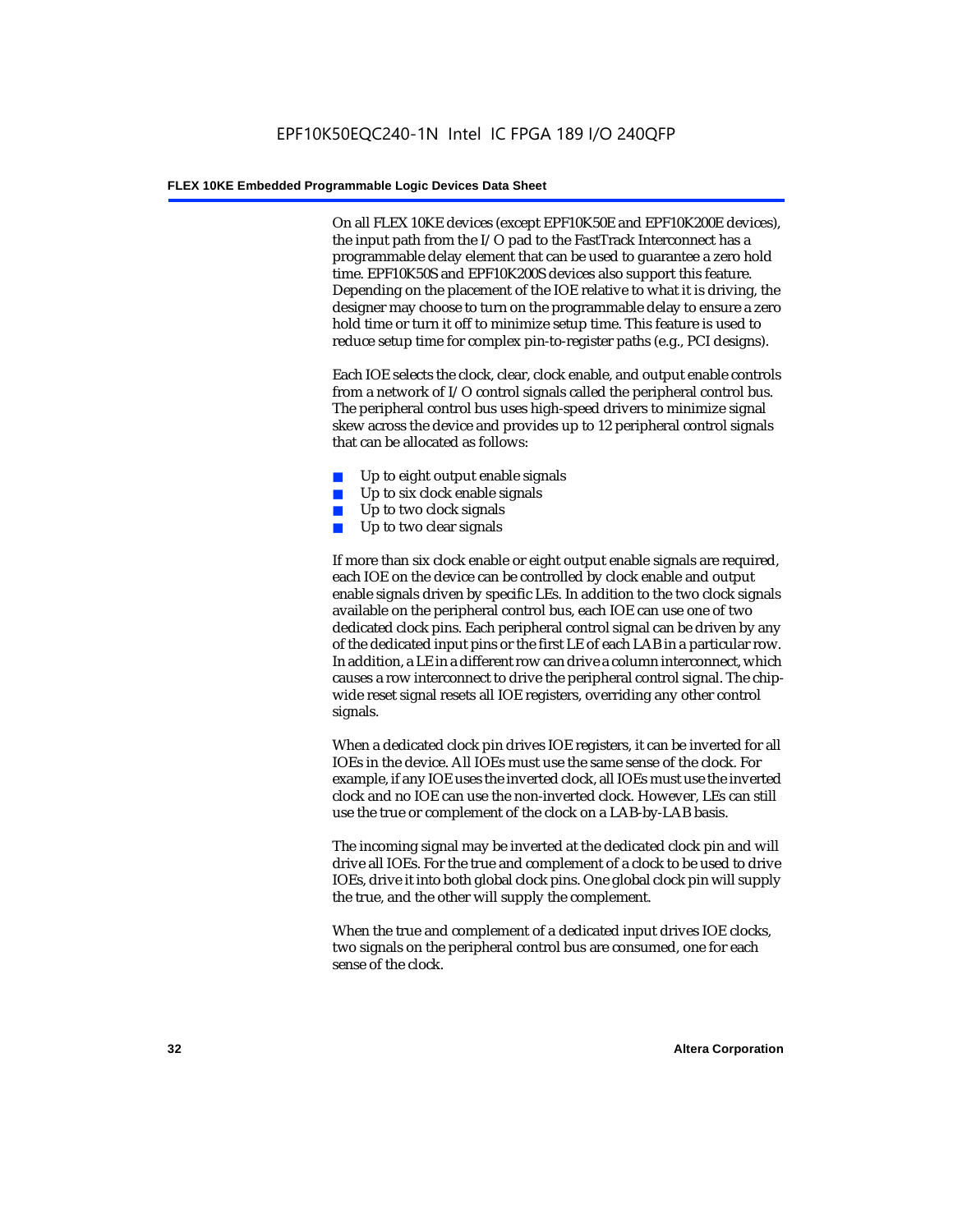When dedicated inputs drive non-inverted and inverted peripheral clears, clock enables, and output enables, two signals on the peripheral control bus will be used.

Tables 8 and 9 list the sources for each peripheral control signal, and show how the output enable, clock enable, clock, and clear signals share 12 peripheral control signals. The tables also show the rows that can drive global signals.

| Table 8. Peripheral Bus Sources for EPF10K30E, EPF10K50E & EPF10K50S Devices |                  |                        |  |  |
|------------------------------------------------------------------------------|------------------|------------------------|--|--|
| Peripheral<br><b>Control Signal</b>                                          | <b>EPF10K30E</b> | EPF10K50E<br>EPF10K50S |  |  |
| OE0                                                                          | Row A            | Row A                  |  |  |
| OE1                                                                          | Row B            | Row B                  |  |  |
| OE2                                                                          | Row C            | Row D                  |  |  |
| OE3                                                                          | Row D            | Row F                  |  |  |
| OE4                                                                          | Row E            | Row H                  |  |  |
| OE5                                                                          | Row F            | Row J                  |  |  |
| CLKENA0/CLK0/GLOBAL0                                                         | Row A            | Row A                  |  |  |
| CLKENA1/OE6/GLOBAL1                                                          | Row B            | Row C                  |  |  |
| CLKENA2/CLR0                                                                 | Row C            | Row E                  |  |  |
| CLKENA3/OE7/GLOBAL2                                                          | Row D            | Row G                  |  |  |
| CLKENA4/CLR1                                                                 | Row E            | Row I                  |  |  |
| CLKENA5/CLK1/GLOBAL3                                                         | Row F            | Row J                  |  |  |

*Table 8. Peripheral Bus Sources for EPF10K30E, EPF10K50E & EPF10K50S Devices*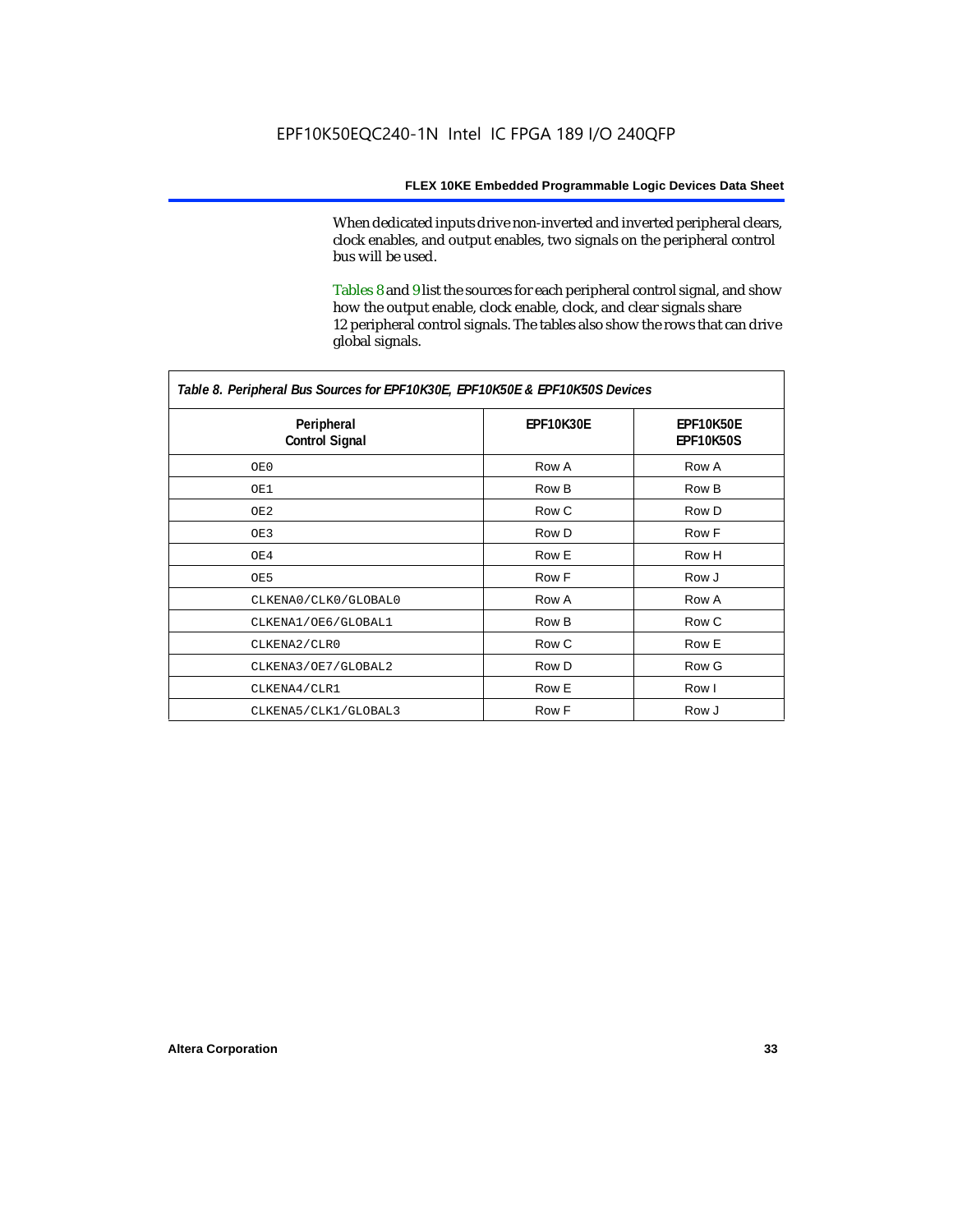| Table 9. Peripheral Bus Sources for EPF10K100E, EPF10K130E, EPF10K200E & EPF10K200S Devices |                   |                   |                                        |  |
|---------------------------------------------------------------------------------------------|-------------------|-------------------|----------------------------------------|--|
| Peripheral<br><b>Control Signal</b>                                                         | <b>EPF10K100E</b> | <b>EPF10K130E</b> | <b>EPF10K200E</b><br><b>EPF10K200S</b> |  |
| OE0                                                                                         | Row A             | Row C             | Row G                                  |  |
| OE1                                                                                         | Row C             | Row E             | Row I                                  |  |
| OE <sub>2</sub>                                                                             | Row E             | Row G             | Row K                                  |  |
| OE3                                                                                         | Row L             | Row N             | Row <sub>R</sub>                       |  |
| OE4                                                                                         | Row I             | Row K             | Row O                                  |  |
| OE5                                                                                         | Row K             | Row M             | Row Q                                  |  |
| CLKENA0/CLK0/GLOBAL0                                                                        | Row F             | Row H             | Row L                                  |  |
| CLKENA1/OE6/GLOBAL1                                                                         | Row D             | Row F             | Row J                                  |  |
| CLKENA2/CLR0                                                                                | Row B             | Row D             | Row H                                  |  |
| CLKENA3/OE7/GLOBAL2                                                                         | Row H             | Row J             | Row N                                  |  |
| CLKENA4/CLR1                                                                                | Row J             | Row L             | Row P                                  |  |
| CLKENA5/CLK1/GLOBAL3                                                                        | Row G             | Row I             | Row M                                  |  |

Signals on the peripheral control bus can also drive the four global signals, referred to as GLOBAL0 through GLOBAL3 in Tables 8 and 9. An internally generated signal can drive a global signal, providing the same low-skew, low-delay characteristics as a signal driven by an input pin. An LE drives the global signal by driving a row line that drives the peripheral bus, which then drives the global signal. This feature is ideal for internally generated clear or clock signals with high fan-out. However, internally driven global signals offer no advantage over the general-purpose interconnect for routing data signals. The dedicated input pin should be driven to a known logic state (such as ground) and not be allowed to float.

The chip-wide output enable pin is an active-high pin (DEV\_OE) that can be used to tri-state all pins on the device. This option can be set in the Altera software. On EPF10K50E and EPF10K200E devices, the built-in I/O pin pull-up resistors (which are active during configuration) are active when the chip-wide output enable pin is asserted. The registers in the IOE can also be reset by the chip-wide reset pin.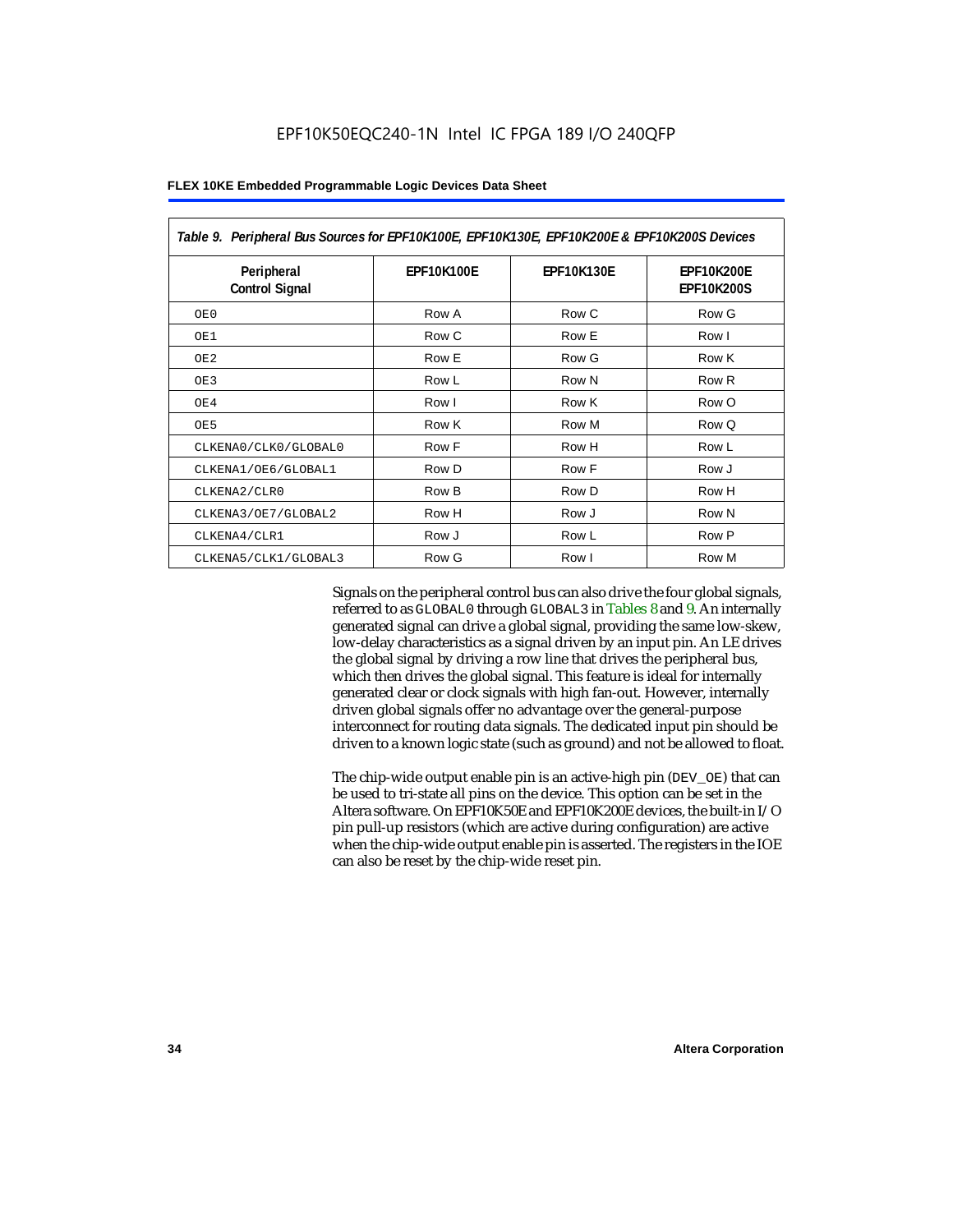*Row-to-IOE Connections*

When an IOE is used as an input signal, it can drive two separate row channels. The signal is accessible by all LEs within that row. When an IOE is used as an output, the signal is driven by a multiplexer that selects a signal from the row channels. Up to eight IOEs connect to each side of each row channel (see Figure 16).



*The values for m and n are provided in Table 10.*





| Table 10. FLEX 10KE Row-to-IOE Interconnect Resources |                      |                          |  |  |  |
|-------------------------------------------------------|----------------------|--------------------------|--|--|--|
| <b>Device</b>                                         | Channels per Row (n) | Row Channels per Pin (m) |  |  |  |
| <b>EPF10K30E</b>                                      | 216                  | 27                       |  |  |  |
| <b>EPF10K50E</b>                                      | 216                  | 27                       |  |  |  |
| <b>EPF10K50S</b>                                      |                      |                          |  |  |  |
| EPF10K100E                                            | 312                  | 39                       |  |  |  |
| EPF10K130E                                            | 312                  | 39                       |  |  |  |
| EPF10K200E<br>EPF10K200S                              | 312                  | 39                       |  |  |  |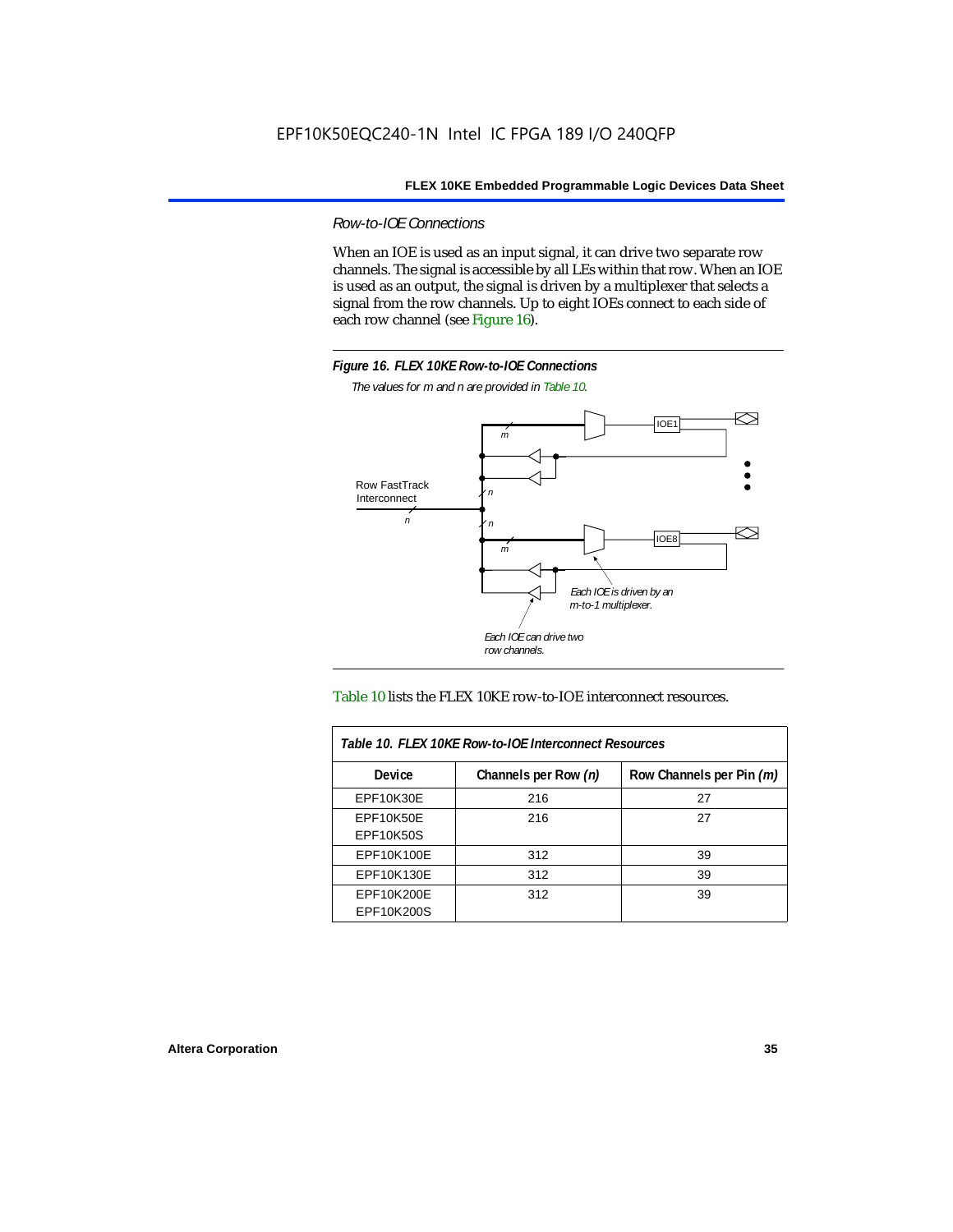### *Column-to-IOE Connections*

When an IOE is used as an input, it can drive up to two separate column channels. When an IOE is used as an output, the signal is driven by a multiplexer that selects a signal from the column channels. Two IOEs connect to each side of the column channels. Each IOE can be driven by column channels via a multiplexer. The set of column channels is different for each IOE (see Figure 17).



*The values for m and n are provided in Table 11.*



### Table 11 lists the FLEX 10KE column-to-IOE interconnect resources.

| Table 11. FLEX 10KE Column-to-IOE Interconnect Resources |                         |                             |  |  |  |
|----------------------------------------------------------|-------------------------|-----------------------------|--|--|--|
| <b>Device</b>                                            | Channels per Column (n) | Column Channels per Pin (m) |  |  |  |
| EPF10K30E                                                | 24                      | 16                          |  |  |  |
| EPF10K50E<br><b>EPF10K50S</b>                            | 24                      | 16                          |  |  |  |
| EPF10K100E                                               | 24                      | 16                          |  |  |  |
| EPF10K130E                                               | 32                      | 24                          |  |  |  |
| EPF10K200E<br>EPF10K200S                                 | 48                      | 40                          |  |  |  |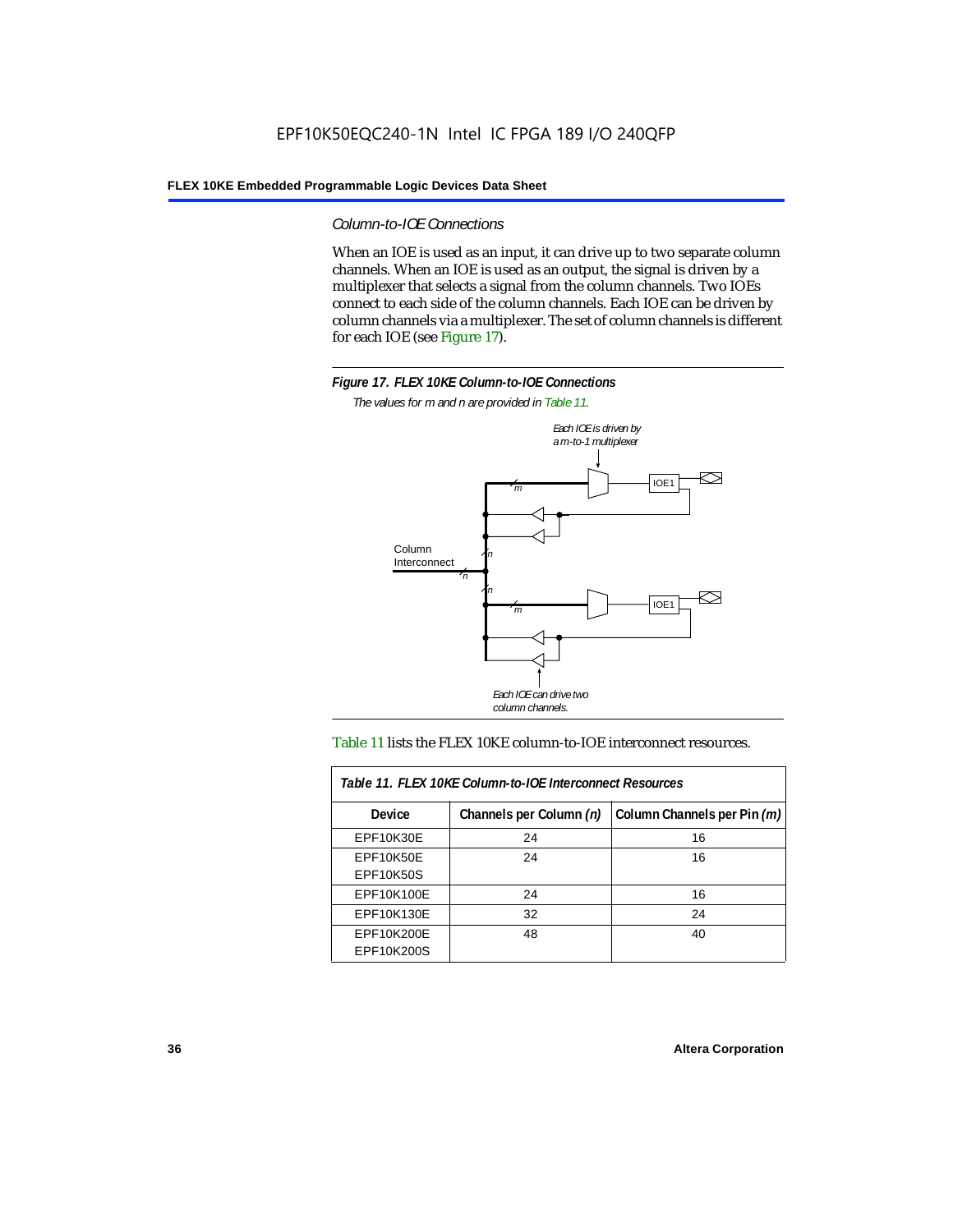**SameFrame Pin-Outs** FLEX 10KE devices support the SameFrame pin-out feature for FineLine BGA packages. The SameFrame pin-out feature is the arrangement of balls on FineLine BGA packages such that the lower-ballcount packages form a subset of the higher-ball-count packages. SameFrame pin-outs provide the flexibility to migrate not only from device to device within the same package, but also from one package to another. A given printed circuit board (PCB) layout can support multiple device density/package combinations. For example, a single board layout can support a range of devices from an EPF10K30E device in a 256-pin FineLine BGA package to an EPF10K200S device in a 672-pin FineLine BGA package.

> The Altera software provides support to design PCBs with SameFrame pin-out devices. Devices can be defined for present and future use. The Altera software generates pin-outs describing how to lay out a board to take advantage of this migration (see Figure 18).





Designed for 672-Pin FineLine BGA Package Printed Circuit Board



256-Pin FineLine BGA Package (Reduced I/O Count or Logic Requirements) 672-Pin FineLine BGA Package (Increased I/O Count or Logic Requirements)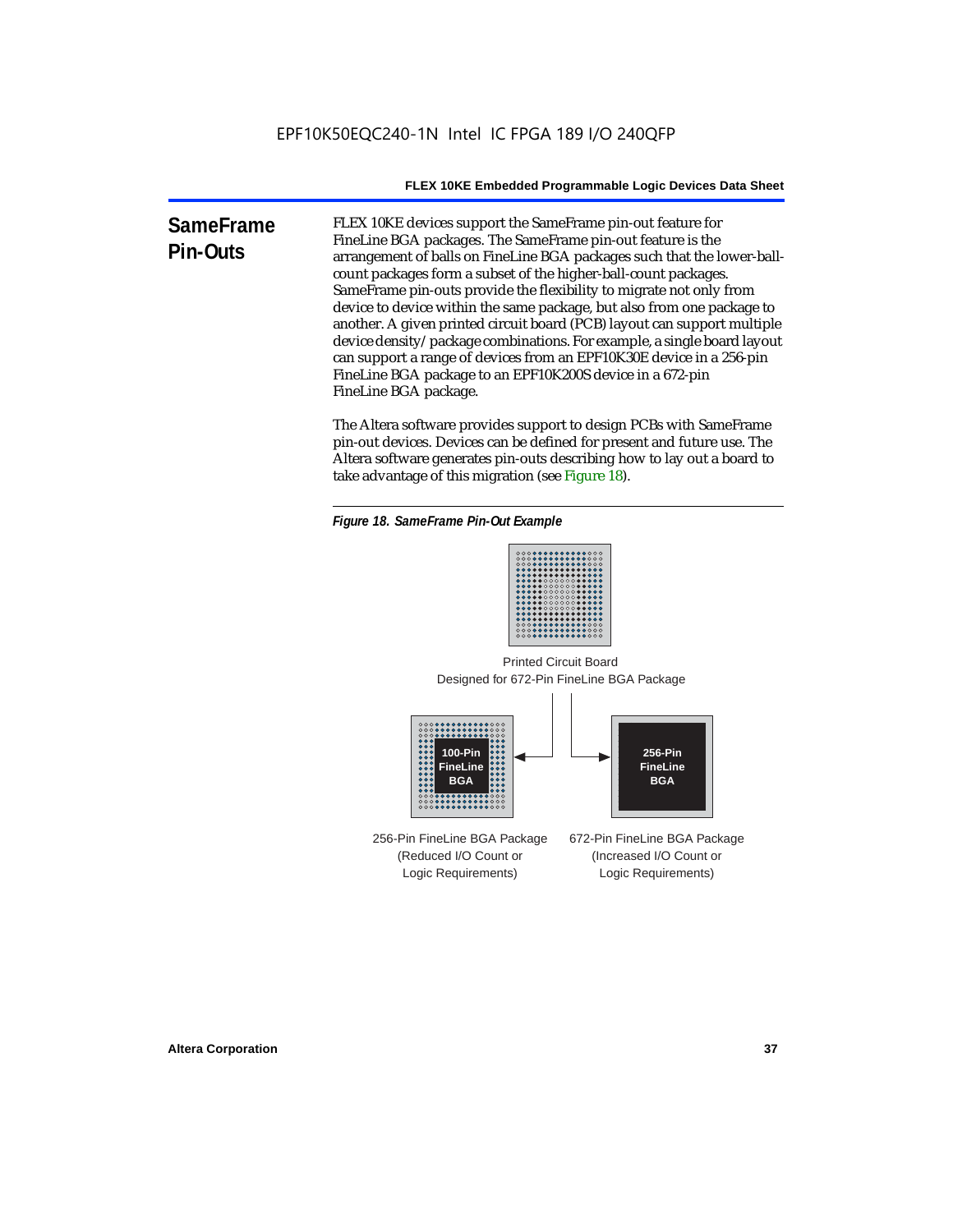# **ClockLock & ClockBoost Features**

To support high-speed designs, FLEX 10KE devices offer optional ClockLock and ClockBoost circuitry containing a phase-locked loop (PLL) used to increase design speed and reduce resource usage. The ClockLock circuitry uses a synchronizing PLL that reduces the clock delay and skew within a device. This reduction minimizes clock-to-output and setup times while maintaining zero hold times. The ClockBoost circuitry, which provides a clock multiplier, allows the designer to enhance device area efficiency by resource sharing within the device. The ClockBoost feature allows the designer to distribute a low-speed clock and multiply that clock on-device. Combined, the ClockLock and ClockBoost features provide significant improvements in system performance and bandwidth.

All FLEX 10KE devices, except EPF10K50E and EPF10K200E devices, support ClockLock and ClockBoost circuitry. EPF10K50S and EPF10K200S devices support this circuitry. Devices that support Clock-Lock and ClockBoost circuitry are distinguished with an "X" suffix in the ordering code; for instance, the EPF10K200SFC672-1X device supports this circuit.

The ClockLock and ClockBoost features in FLEX 10KE devices are enabled through the Altera software. External devices are not required to use these features. The output of the ClockLock and ClockBoost circuits is not available at any of the device pins.

The ClockLock and ClockBoost circuitry locks onto the rising edge of the incoming clock. The circuit output can drive the clock inputs of registers only; the generated clock cannot be gated or inverted.

The dedicated clock pin (GCLK1) supplies the clock to the ClockLock and ClockBoost circuitry. When the dedicated clock pin is driving the ClockLock or ClockBoost circuitry, it cannot drive elsewhere in the device.

For designs that require both a multiplied and non-multiplied clock, the clock trace on the board can be connected to the GCLK1 pin. In the Altera software, the GCLK1 pin can feed both the ClockLock and ClockBoost circuitry in the FLEX 10KE device. However, when both circuits are used, the other clock pin cannot be used.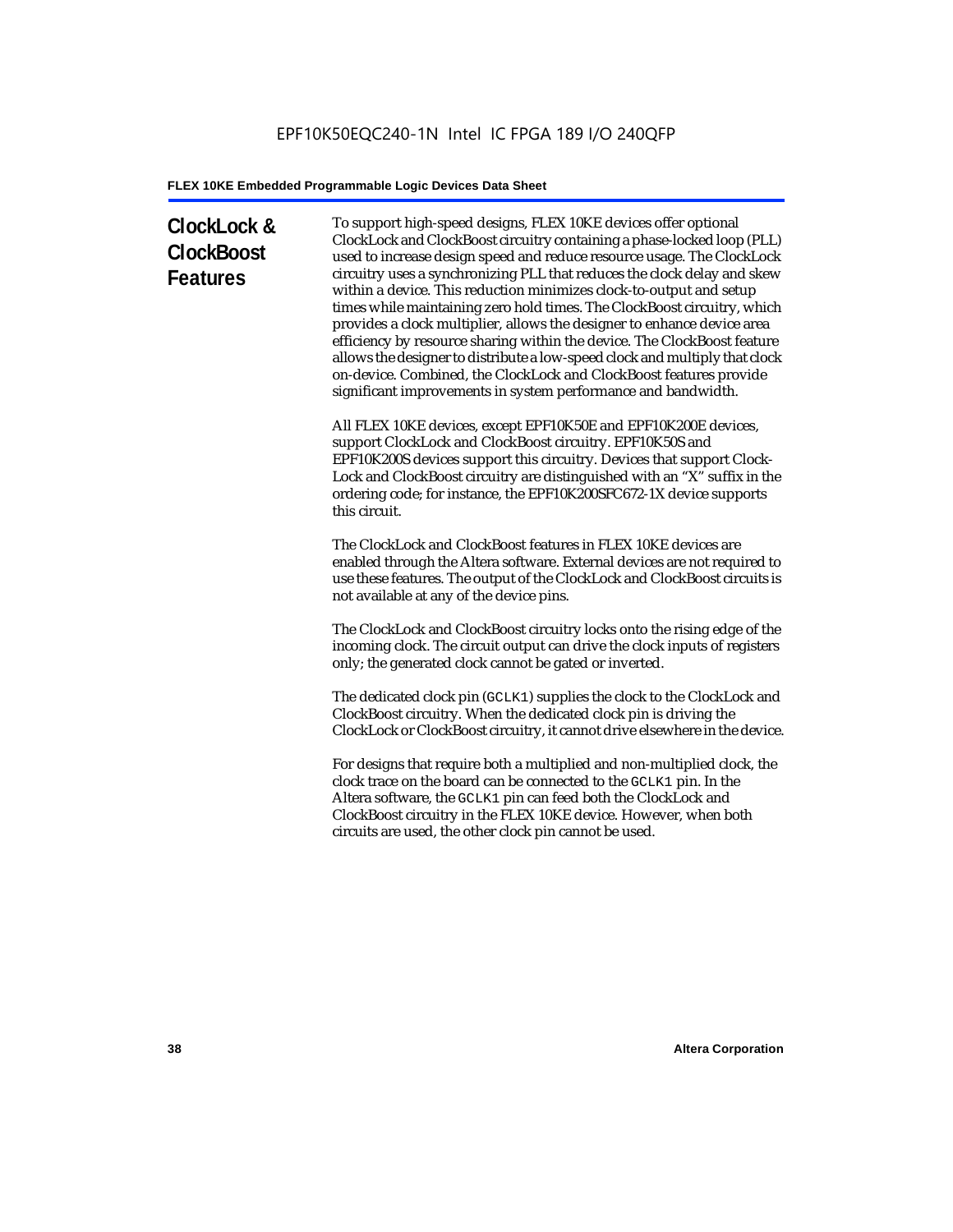# **ClockLock & ClockBoost Timing Parameters**

For the ClockLock and ClockBoost circuitry to function properly, the incoming clock must meet certain requirements. If these specifications are not met, the circuitry may not lock onto the incoming clock, which generates an erroneous clock within the device. The clock generated by the ClockLock and ClockBoost circuitry must also meet certain specifications. If the incoming clock meets these requirements during configuration, the ClockLock and ClockBoost circuitry will lock onto the clock during configuration. The circuit will be ready for use immediately after configuration. Figure 19 shows the incoming and generated clock specifications.

### *Figure 19. Specifications for Incoming & Generated Clocks*

*The t<sub>I</sub> parameter refers to the nominal input clock period; the t<sub>0</sub> parameter refers to the nominal output clock period.*

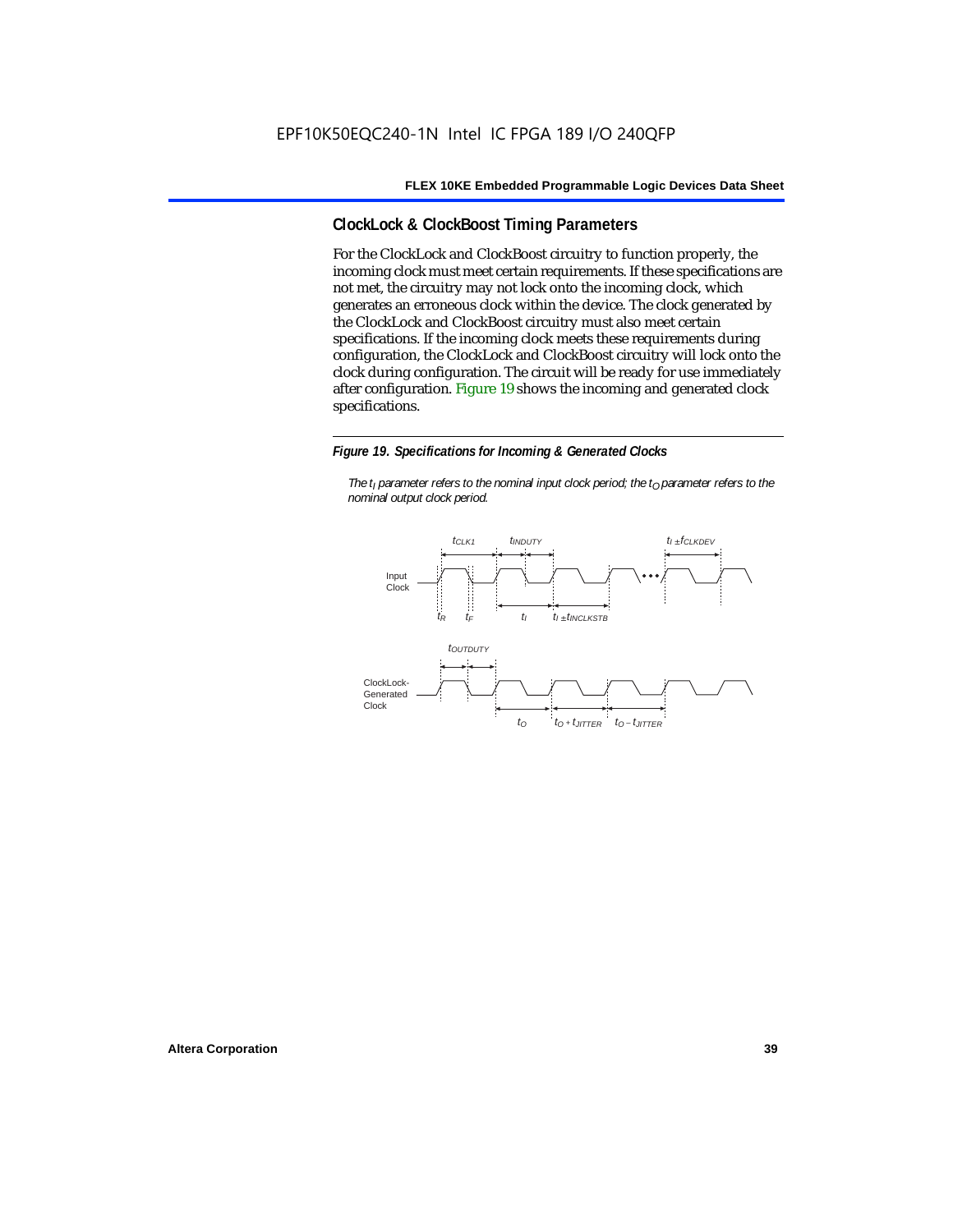Tables 12 and 13 summarize the ClockLock and ClockBoost parameters for -1 and -2 speed-grade devices, respectively.

| Table 12. ClockLock & ClockBoost Parameters for -1 Speed-Grade Devices |                                                                               |                      |     |     |           |               |
|------------------------------------------------------------------------|-------------------------------------------------------------------------------|----------------------|-----|-----|-----------|---------------|
| Symbol                                                                 | Parameter                                                                     | Condition            | Min | Typ | Max       | Unit          |
| $t_R$                                                                  | Input rise time                                                               |                      |     |     | 5         | ns            |
| $t_F$                                                                  | Input fall time                                                               |                      |     |     | 5         | ns            |
| $t$ <sub>INDUTY</sub>                                                  | Input duty cycle                                                              |                      | 40  |     | 60        | $\%$          |
| $f_{CLK1}$                                                             | Input clock frequency (ClockBoost<br>clock multiplication factor equals 1)    |                      | 25  |     | 180       | <b>MHz</b>    |
| $f_{CLK2}$                                                             | Input clock frequency (ClockBoost<br>clock multiplication factor equals 2)    |                      | 16  |     | 90        | <b>MHz</b>    |
| $f_{CLKDEV}$                                                           | Input deviation from user<br>specification in the MAX+PLUS II<br>software (1) |                      |     |     | 25,000(2) | <b>PPM</b>    |
| $t_{INCLKSTB}$                                                         | Input clock stability (measured<br>between adjacent clocks)                   |                      |     |     | 100       | ps            |
| $t_{\text{LOCK}}$                                                      | Time required for ClockLock or<br>ClockBoost to acquire lock $(3)$            |                      |     |     | 10        | μs            |
| $t_{JITTER}$                                                           | Jitter on ClockLock or ClockBoost-                                            | $t_{INCLKSTB} < 100$ |     |     | 250       | ps            |
|                                                                        | generated clock $(4)$                                                         | $t_{INCLKSTB}$ < 50  |     |     | 200 $(4)$ | ps            |
| <i>toutbuty</i>                                                        | Duty cycle for ClockLock or<br>ClockBoost-generated clock                     |                      | 40  | 50  | 60        | $\frac{9}{6}$ |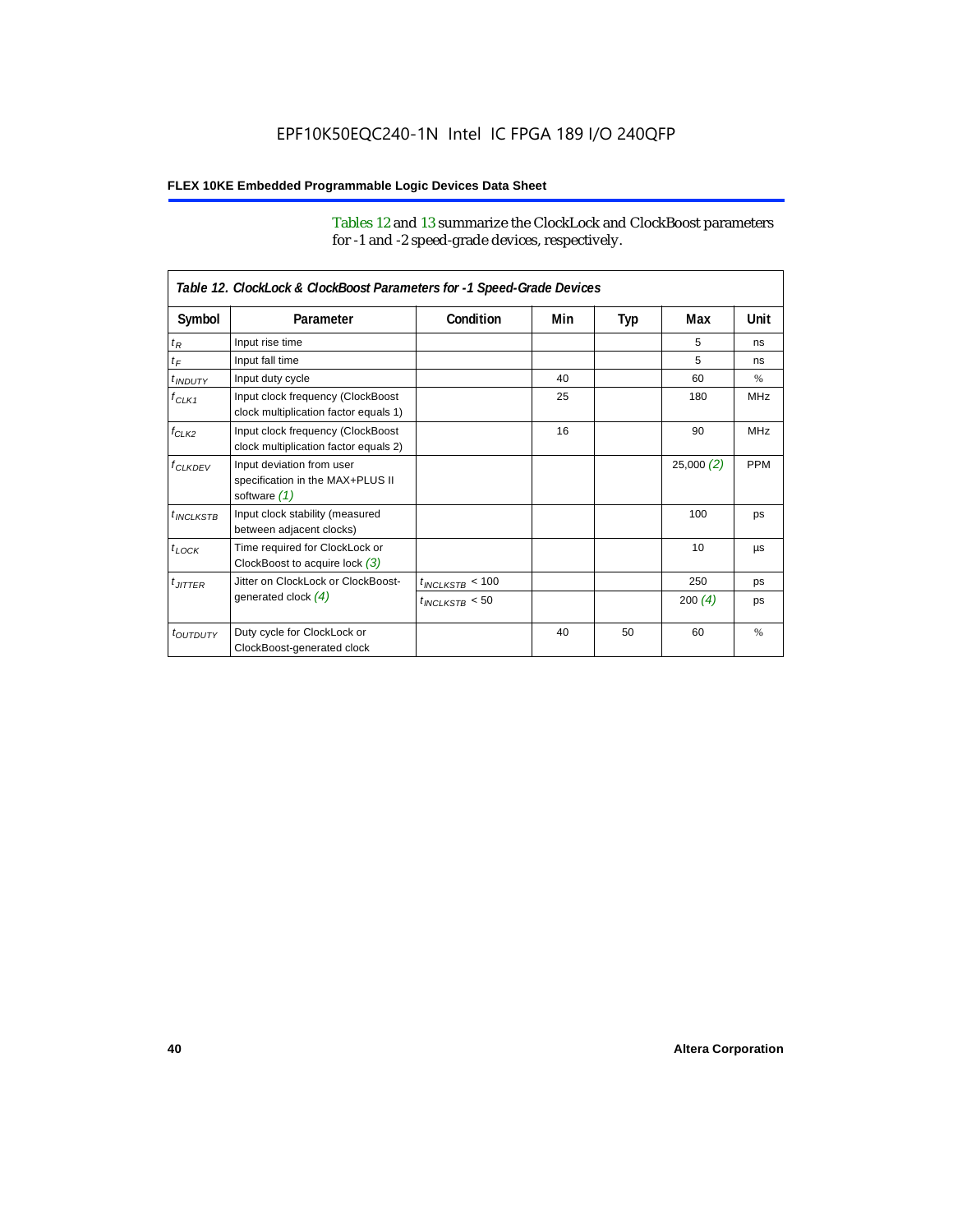| Table 13. ClockLock & ClockBoost Parameters for -2 Speed-Grade Devices |                                                                                 |                      |     |     |           |            |
|------------------------------------------------------------------------|---------------------------------------------------------------------------------|----------------------|-----|-----|-----------|------------|
| Symbol                                                                 | Parameter                                                                       | Condition            | Min | Typ | Max       | Unit       |
| $t_{R}$                                                                | Input rise time                                                                 |                      |     |     | 5         | ns         |
| $t_F$                                                                  | Input fall time                                                                 |                      |     |     | 5         | ns         |
| <i>t</i> <sub>INDUTY</sub>                                             | Input duty cycle                                                                |                      | 40  |     | 60        | $\%$       |
| $f_{CLK1}$                                                             | Input clock frequency (ClockBoost<br>clock multiplication factor equals 1)      |                      | 25  |     | 75        | <b>MHz</b> |
| $f_{CLK2}$                                                             | Input clock frequency (ClockBoost<br>clock multiplication factor equals 2)      |                      | 16  |     | 37.5      | <b>MHz</b> |
| $f_{CLKDEV}$                                                           | Input deviation from user<br>specification in the MAX+PLUS II<br>software $(1)$ |                      |     |     | 25,000(2) | <b>PPM</b> |
| $t_{INCLKSTB}$                                                         | Input clock stability (measured<br>between adjacent clocks)                     |                      |     |     | 100       | ps         |
| $t_{LOCK}$                                                             | Time required for ClockLock or<br>ClockBoost to acquire lock $(3)$              |                      |     |     | 10        | μs         |
| $t_{JITTER}$                                                           | Jitter on ClockLock or ClockBoost-                                              | $t_{INCLKSTB}$ < 100 |     |     | 250       | ps         |
|                                                                        | generated clock $(4)$                                                           | $t_{INCLKSTB}$ < 50  |     |     | 200 $(4)$ | ps         |
| toutputy                                                               | Duty cycle for ClockLock or<br>ClockBoost-generated clock                       |                      | 40  | 50  | 60        | $\%$       |

### *Notes to tables:*

- (1) To implement the ClockLock and ClockBoost circuitry with the MAX+PLUS II software, designers must specify the input frequency. The Altera software tunes the PLL in the ClockLock and ClockBoost circuitry to this frequency. The *f<sub>CLKDEV</sub>* parameter specifies how much the incoming clock can differ from the specified frequency during device operation. Simulation does not reflect this parameter.
- (2) Twenty-five thousand parts per million (PPM) equates to 2.5% of input clock period.<br>(3) During device configuration, the ClockLock and ClockBoost circuitry is configured b
- (3) During device configuration, the ClockLock and ClockBoost circuitry is configured before the rest of the device. If the incoming clock is supplied during configuration, the ClockLock and ClockBoost circuitry locks during configuration because the  $t_{LOCK}$  value is less than the time required for configuration.
- (4) The *tJITTER* specification is measured under long-term observation. The maximum value for *tJITTER* is 200 ps if  $t_{INCI KSTB}$  is lower than 50 ps.

# **I/O Configuration**

This section discusses the peripheral component interconnect (PCI) pull-up clamping diode option, slew-rate control, open-drain output option, and MultiVolt I/O interface for FLEX 10KE devices. The PCI pull-up clamping diode, slew-rate control, and open-drain output options are controlled pin-by-pin via Altera software logic options. The MultiVolt I/O interface is controlled by connecting  $V_{CCIO}$  to a different voltage than V<sub>CCINT</sub>. Its effect can be simulated in the Altera software via the Global **Project Device Options** dialog box (Assign menu).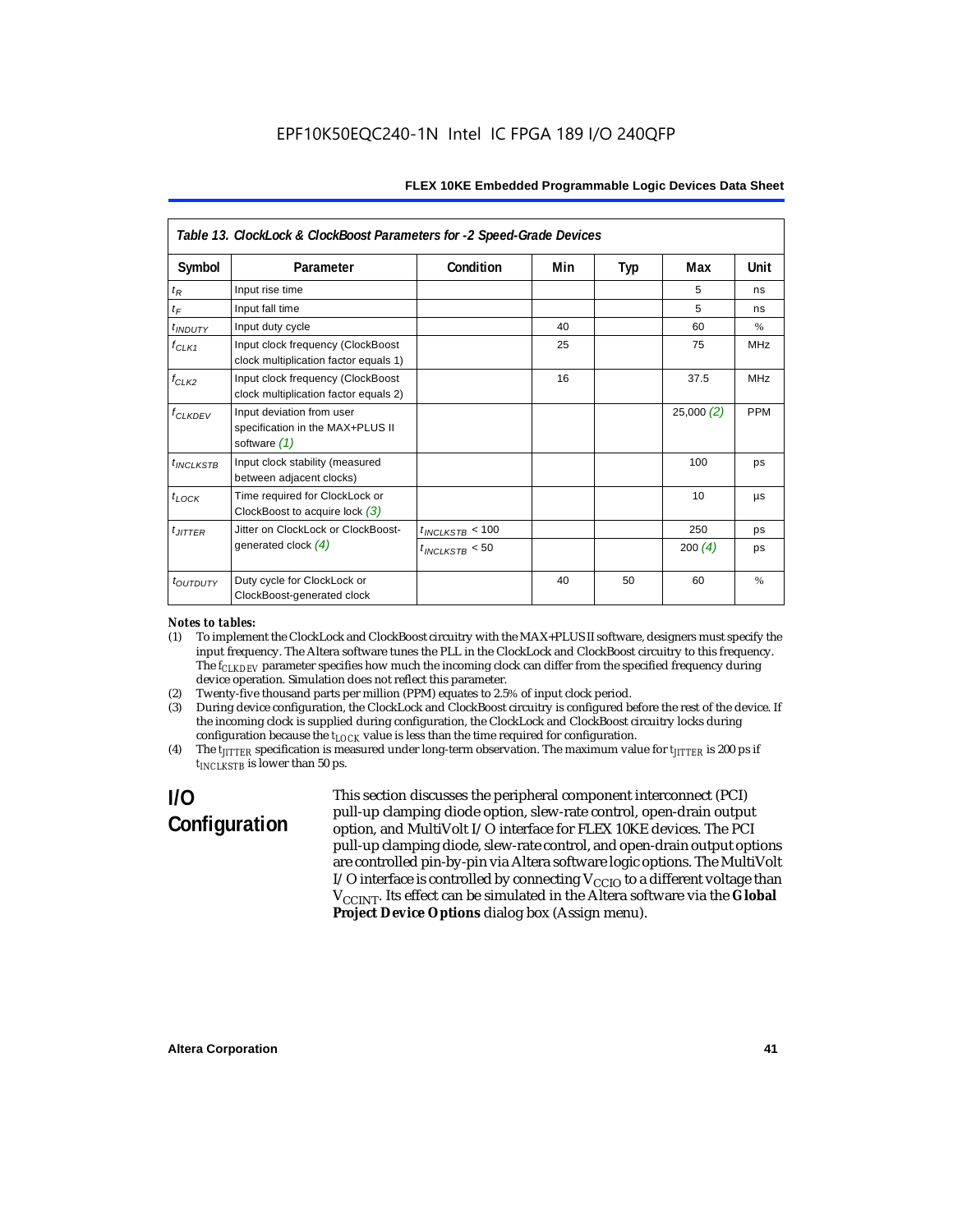# **PCI Pull-Up Clamping Diode Option**

FLEX 10KE devices have a pull-up clamping diode on every I/O, dedicated input, and dedicated clock pin. PCI clamping diodes clamp the signal to the  $V_{\text{CCIO}}$  value and are required for 3.3-V PCI compliance. Clamping diodes can also be used to limit overshoot in other systems.

Clamping diodes are controlled on a pin-by-pin basis. When  $V_{CCIO}$  is 3.3 V, a pin that has the clamping diode option turned on can be driven by a 2.5-V or 3.3-V signal, but not a 5.0-V signal. When  $V_{CCIO}$  is 2.5 V, a pin that has the clamping diode option turned on can be driven by a 2.5-V signal, but not a 3.3-V or 5.0-V signal. Additionally, a clamping diode can be activated for a subset of pins, which would allow a device to bridge between a 3.3-V PCI bus and a 5.0-V device.

# **Slew-Rate Control**

The output buffer in each IOE has an adjustable output slew rate that can be configured for low-noise or high-speed performance. A slower slew rate reduces system noise and adds a maximum delay of 4.3 ns. The fast slew rate should be used for speed-critical outputs in systems that are adequately protected against noise. Designers can specify the slew rate pin-by-pin or assign a default slew rate to all pins on a device-wide basis. The slow slew rate setting affects the falling edge of the output.

# **Open-Drain Output Option**

FLEX 10KE devices provide an optional open-drain output (electrically equivalent to open-collector output) for each I/O pin. This open-drain output enables the device to provide system-level control signals (e.g., interrupt and write enable signals) that can be asserted by any of several devices. It can also provide an additional wired-OR plane.

# **MultiVolt I/O Interface**

The FLEX 10KE device architecture supports the MultiVolt I/O interface feature, which allows FLEX 10KE devices in all packages to interface with systems of differing supply voltages. These devices have one set of  $V_{CC}$ pins for internal operation and input buffers (VCCINT), and another set for I/O output drivers (VCCIO).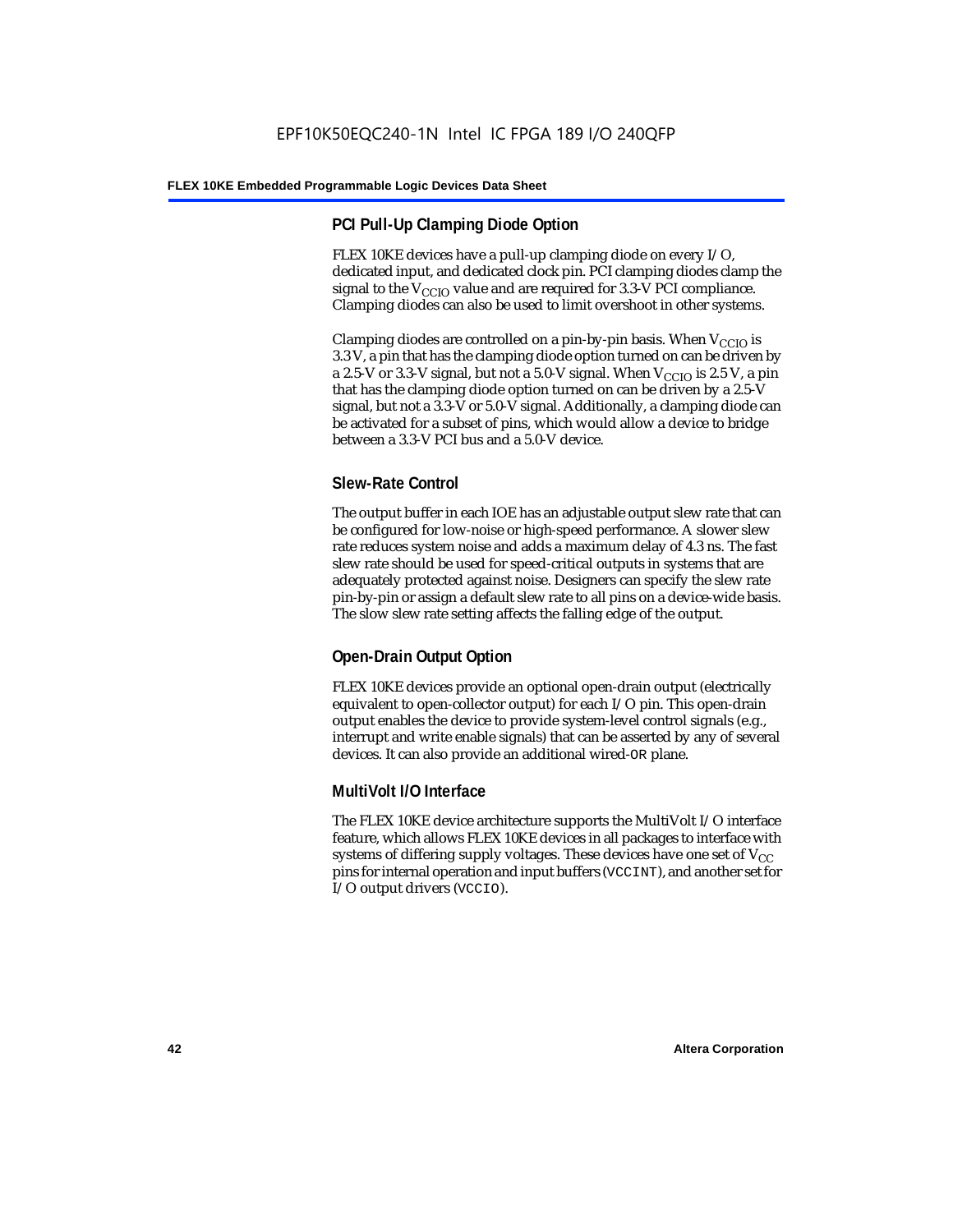The VCCINT pins must always be connected to a 2.5-V power supply. With a 2.5-V  $V_{CCMT}$  level, input voltages are compatible with 2.5-V, 3.3-V, and 5.0-V inputs. The VCCIO pins can be connected to either a 2.5-V or 3.3-V power supply, depending on the output requirements. When the VCCIO pins are connected to a 2.5-V power supply, the output levels are compatible with 2.5-V systems. When the VCCIO pins are connected to a 3.3-V power supply, the output high is at 3.3 V and is therefore compatible with 3.3-V or 5.0-V systems. Devices operating with  $V_{CCIO}$  levels higher than 3.0 V achieve a faster timing delay of  $t_{OD2}$  instead of  $t_{OD1}$ .

| Table 14. FLEX 10KE MultiVolt I/O Support |                                       |     |     |     |     |     |
|-------------------------------------------|---------------------------------------|-----|-----|-----|-----|-----|
| $V_{\text{CCIO}}(V)$                      | Input Signal (V)<br>Output Signal (V) |     |     |     |     |     |
|                                           | 2.5                                   | 3.3 | 5.0 | 2.5 | 3.3 | 5.0 |
| 2.5                                       |                                       |     |     |     |     |     |
| 3.3                                       |                                       |     |     |     |     |     |

Table 14 summarizes FLEX 10KE MultiVolt I/O support.

### *Notes:*

(1) The PCI clamping diode must be disabled to drive an input with voltages higher than  $V_{CCIO}$ .

(2) When  $V_{\text{CCIO}} = 3.3$  V, a FLEX 10KE device can drive a 2.5-V device that has 3.3-V tolerant inputs.

Open-drain output pins on FLEX 10KE devices (with a pull-up resistor to the 5.0-V supply) can drive 5.0-V CMOS input pins that require a  $V_{\text{H}}$  of 3.5 V. When the open-drain pin is active, it will drive low. When the pin is inactive, the trace will be pulled up to 5.0 V by the resistor. The open-drain pin will only drive low or tri-state; it will never drive high. The rise time is dependent on the value of the pull-up resistor and load impedance. The  $I_{\text{OL}}$  current specification should be considered when selecting a pull-up resistor.

### **Power Sequencing & Hot-Socketing**

Because FLEX 10KE devices can be used in a mixed-voltage environment, they have been designed specifically to tolerate any possible power-up sequence. The  $V_{\text{CCIO}}$  and  $V_{\text{CCINT}}$  power planes can be powered in any order.

Signals can be driven into FLEX 10KE devices before and during power up without damaging the device. Additionally, FLEX 10KE devices do not drive out during power up. Once operating conditions are reached, FLEX 10KE devices operate as specified by the user.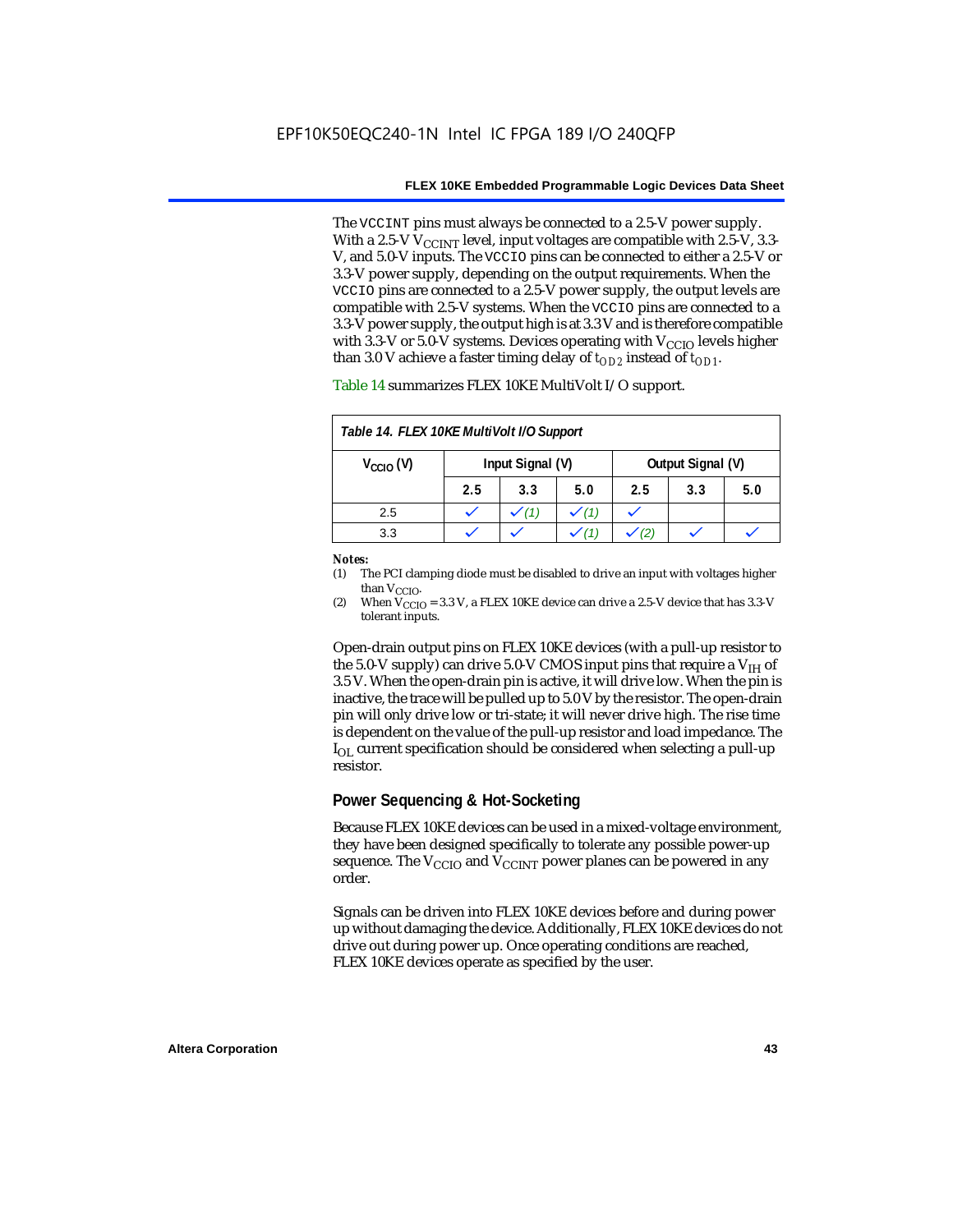# **IEEE Std. 1149.1 (JTAG) Boundary-Scan Support**

Г

All FLEX 10KE devices provide JTAG BST circuitry that complies with the IEEE Std. 1149.1-1990 specification. FLEX 10KE devices can also be configured using the JTAG pins through the BitBlaster or ByteBlasterMV download cable, or via hardware that uses the Jam™ STAPL programming and test language. JTAG boundary-scan testing can be performed before or after configuration, but not during configuration. FLEX 10KE devices support the JTAG instructions shown in Table 15.

| Table 15. FLEX 10KE JTAG Instructions |                                                                                                                                                                                                                            |  |  |  |
|---------------------------------------|----------------------------------------------------------------------------------------------------------------------------------------------------------------------------------------------------------------------------|--|--|--|
| <b>JTAG Instruction</b>               | <b>Description</b>                                                                                                                                                                                                         |  |  |  |
| SAMPLE/PRELOAD                        | Allows a snapshot of signals at the device pins to be captured and examined during<br>normal device operation, and permits an initial data pattern to be output at the device<br>pins.                                     |  |  |  |
| <b>EXTEST</b>                         | Allows the external circuitry and board-level interconnections to be tested by forcing a<br>test pattern at the output pins and capturing test results at the input pins.                                                  |  |  |  |
| <b>BYPASS</b>                         | Places the 1-bit bypass register between the TDI and TDO pins, which allows the BST<br>data to pass synchronously through a selected device to adjacent devices during normal<br>device operation.                         |  |  |  |
| <b>USERCODE</b>                       | Selects the user electronic signature (USERCODE) register and places it between the<br>TDI and TDO pins, allowing the USERCODE to be serially shifted out of TDO.                                                          |  |  |  |
| <b>IDCODE</b>                         | Selects the IDCODE register and places it between TDI and TDO, allowing the IDCODE<br>to be serially shifted out of TDO.                                                                                                   |  |  |  |
| <b>ICR Instructions</b>               | These instructions are used when configuring a FLEX 10KE device via JTAG ports with<br>a BitBlaster or ByteBlasterMV download cable, or using a Jam File (.jam) or<br>Jam Byte-Code File (.jbc) via an embedded processor. |  |  |  |

The instruction register length of FLEX 10KE devices is 10 bits. The USERCODE register length in FLEX 10KE devices is 32 bits; 7 bits are determined by the user, and 25 bits are pre-determined. Tables 16 and 17 show the boundary-scan register length and device IDCODE information for FLEX 10KE devices.

| Table 16. FLEX 10KE Boundary-Scan Register Length |                               |  |  |
|---------------------------------------------------|-------------------------------|--|--|
| Device                                            | Boundary-Scan Register Length |  |  |
| EPF10K30E                                         | 690                           |  |  |
| EPF10K50E                                         | 798                           |  |  |
| <b>EPF10K50S</b>                                  |                               |  |  |
| EPF10K100E                                        | 1,050                         |  |  |
| EPF10K130E                                        | 1,308                         |  |  |
| EPF10K200E                                        | 1.446                         |  |  |
| EPF10K200S                                        |                               |  |  |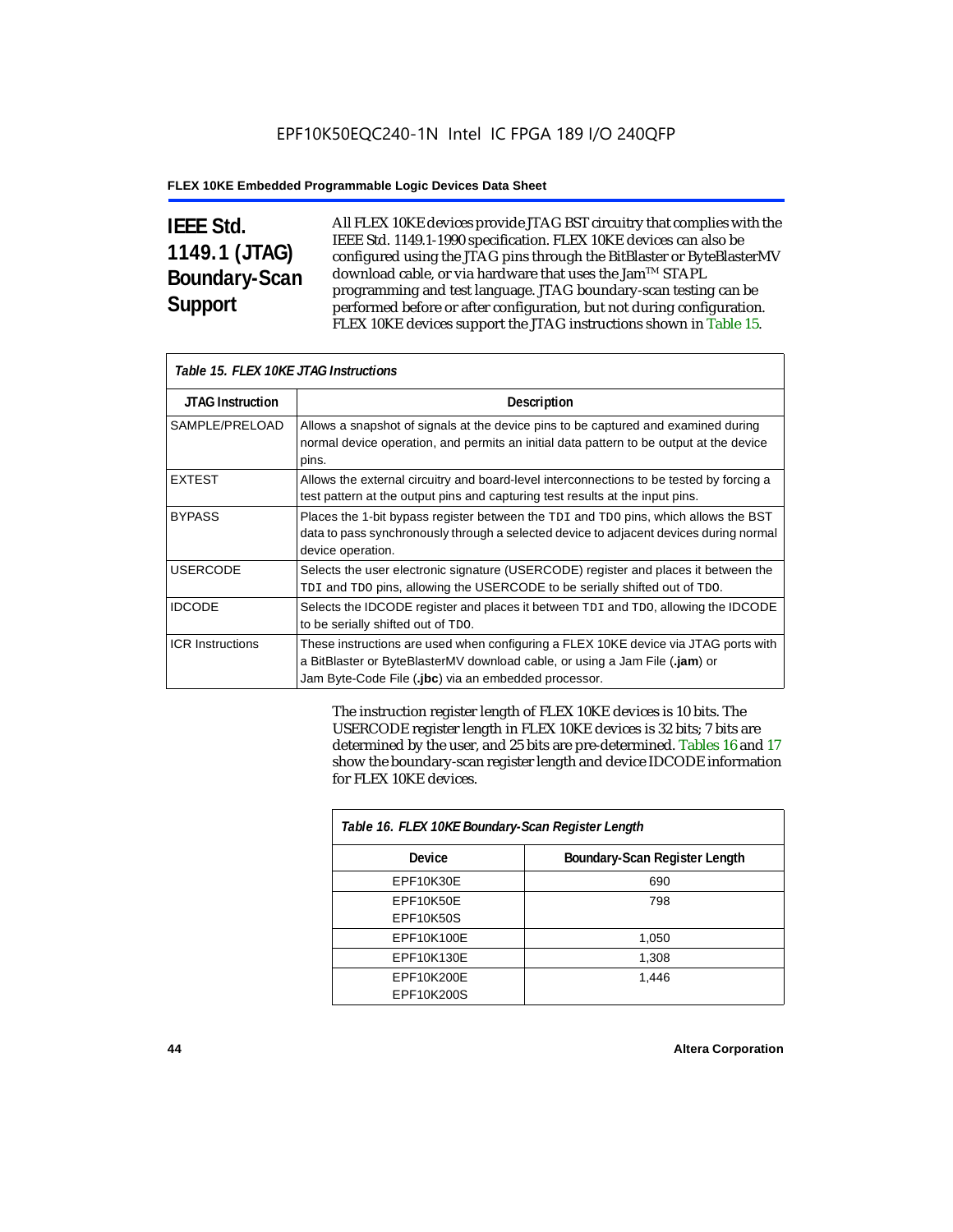| Table 17. 32-Bit IDCODE for FLEX 10KE Devices<br>Note (1) |                            |                              |                                      |                  |  |  |  |
|-----------------------------------------------------------|----------------------------|------------------------------|--------------------------------------|------------------|--|--|--|
| Device                                                    |                            | IDCODE (32 Bits)             |                                      |                  |  |  |  |
|                                                           | <b>Version</b><br>(4 Bits) | Part Number (16 Bits)        | Manufacturer's<br>Identity (11 Bits) | 1 (1 Bit)<br>(2) |  |  |  |
| EPF10K30E                                                 | 0001                       | 0000<br>0011<br>0001<br>0000 | 00001101110                          | 1                |  |  |  |
| EPF10K50E<br>EPF10K50S                                    | 0001                       | 0000<br>0101<br>0001<br>0000 | 00001101110                          | 1                |  |  |  |
| EPF10K100E                                                | 0010                       | 0001 0000<br>0000<br>0000    | 00001101110                          | $\mathbf{1}$     |  |  |  |
| EPF10K130E                                                | 0001                       | 0001<br>0011<br>0000<br>0000 | 00001101110                          | 1                |  |  |  |
| EPF10K200E<br>EPF10K200S                                  | 0001                       | 0010<br>0000<br>0000<br>0000 | 00001101110                          | 1                |  |  |  |

### *Notes:*

(1) The most significant bit (MSB) is on the left.

(2) The least significant bit (LSB) for all JTAG IDCODEs is 1.

FLEX 10KE devices include weak pull-up resistors on the JTAG pins.



For more information, see the following documents:

- *Application Note 39 (IEEE Std. 1149.1 (JTAG) Boundary-Scan Testing in Altera Devices)*
- *BitBlaster Serial Download Cable Data Sheet*
- *ByteBlasterMV Parallel Port Download Cable Data Sheet*
- *Jam Programming & Test Language Specification*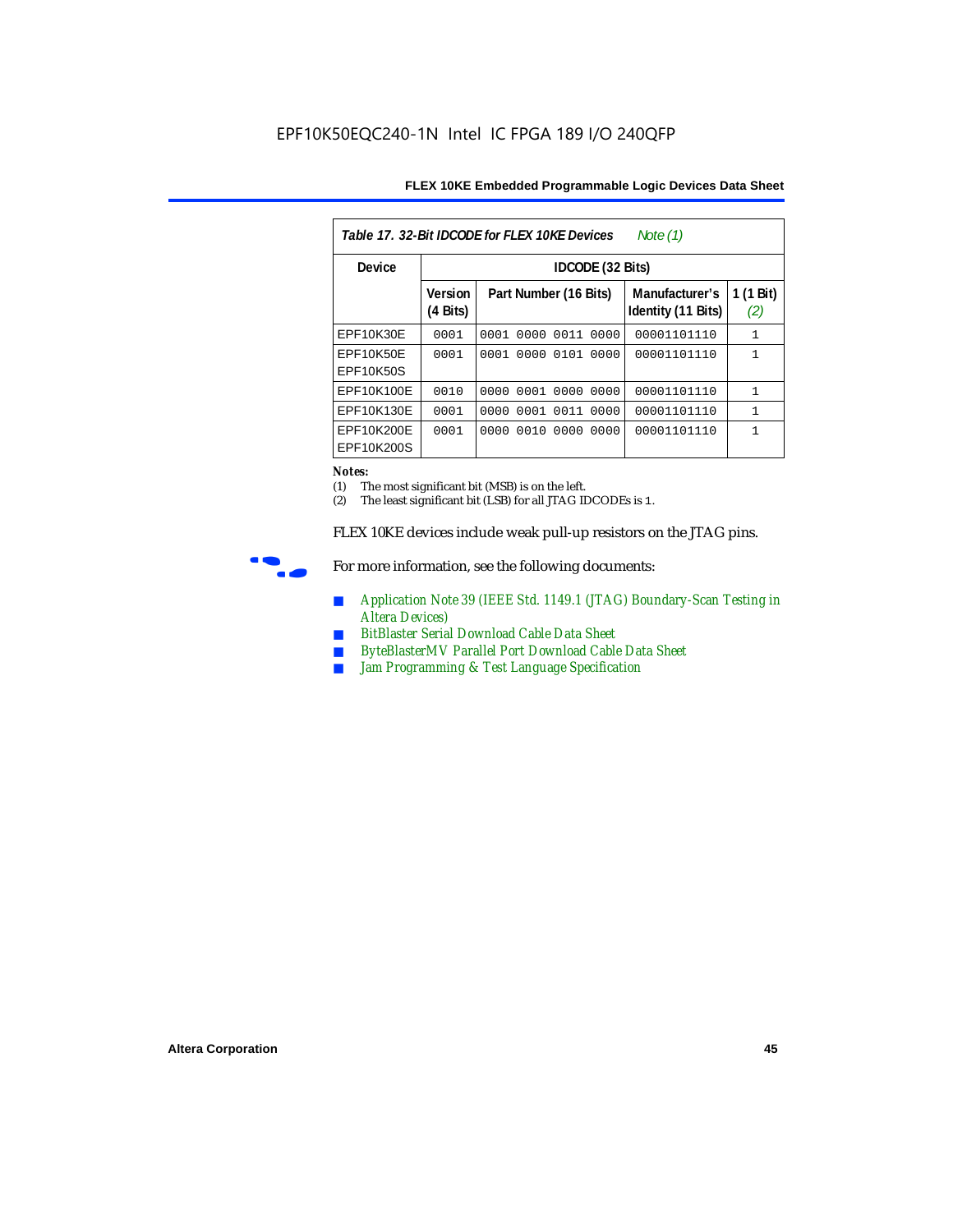Figure 20 shows the timing requirements for the JTAG signals.



*Figure 20. FLEX 10KE JTAG Waveforms*

### Table 18 shows the timing parameters and values for FLEX 10KE devices.

|                    | Table 18. FLEX 10KE JTAG Timing Parameters & Values |     |     |             |  |
|--------------------|-----------------------------------------------------|-----|-----|-------------|--|
| Symbol             | Parameter                                           | Min | Max | <b>Unit</b> |  |
| t <sub>JCP</sub>   | <b>TCK clock period</b>                             | 100 |     | ns          |  |
| $t_{JCH}$          | TCK clock high time                                 | 50  |     | ns          |  |
| $t_{\rm JCL}$      | <b>TCK clock low time</b>                           | 50  |     | ns          |  |
| tjpsu              | JTAG port setup time                                | 20  |     | ns          |  |
| t <sub>JPH</sub>   | JTAG port hold time                                 | 45  |     | ns          |  |
| t <sub>JPCO</sub>  | JTAG port clock to output                           |     | 25  | ns          |  |
| t <sub>.IPZX</sub> | JTAG port high impedance to valid output            |     | 25  | ns          |  |
| t <sub>JPXZ</sub>  | JTAG port valid output to high impedance            |     | 25  | ns          |  |
| tjssu              | Capture register setup time                         | 20  |     | ns          |  |
| $t_{JSH}$          | Capture register hold time                          | 45  |     | ns          |  |
| t <sub>JSCO</sub>  | Update register clock to output                     |     | 35  | ns          |  |
| t <sub>JSZX</sub>  | Update register high impedance to valid output      |     | 35  | ns          |  |
| t <sub>JSXZ</sub>  | Update register valid output to high impedance      |     | 35  | ns          |  |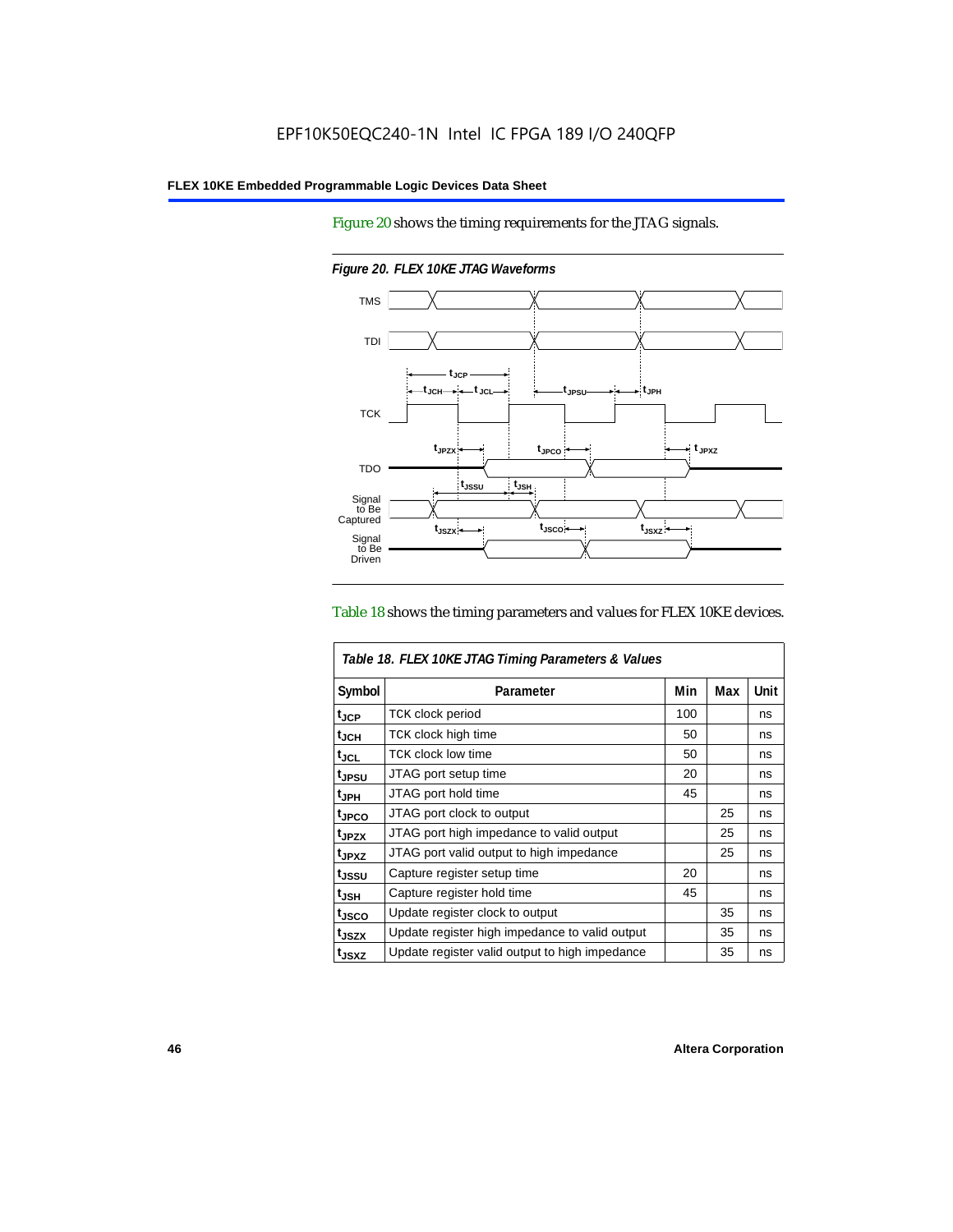**Generic Testing** Each FLEX 10KE device is functionally tested. Complete testing of each configurable static random access memory (SRAM) bit and all logic functionality ensures 100% yield. AC test measurements for FLEX 10KE devices are made under conditions equivalent to those shown in Figure 21. Multiple test patterns can be used to configure devices during all stages of the production flow.

### *Figure 21. FLEX 10KE AC Test Conditions*

*measurements. Simultaneous transitions of multiple outputs should be avoided for accurate measurement. Threshold tests must not be performed under AC conditions. Large-amplitude, fast-groundcurrent transients normally occur as the*   $\Box$ *device outputs discharge the load capacitances. When these transients flow through the parasitic inductance between the device ground pin and the test system ground, significant reductions in observable noise immunity can result. Numbers in brackets are for 2.5-V devices or outputs. Numbers without brackets are for 3.3-V. devices or outputs.*



# **Operating Conditions**

Tables 19 through 23 provide information on absolute maximum ratings, recommended operating conditions, DC operating conditions, and capacitance for 2.5-V FLEX 10KE devices.

| Table 19. FLEX 10KE 2.5-V Device Absolute Maximum Ratings<br>Note $(1)$ |                            |                                   |        |      |              |  |  |
|-------------------------------------------------------------------------|----------------------------|-----------------------------------|--------|------|--------------|--|--|
| Symbol                                                                  | Parameter                  | <b>Conditions</b>                 | Min    | Max  | <b>Unit</b>  |  |  |
| V <sub>CCINT</sub>                                                      | Supply voltage             | With respect to ground $(2)$      | $-0.5$ | 3.6  | V            |  |  |
| V <sub>CCIO</sub>                                                       |                            |                                   | $-0.5$ | 4.6  | V            |  |  |
| V <sub>1</sub>                                                          | DC input voltage           |                                   | $-2.0$ | 5.75 | $\vee$       |  |  |
| $I_{OUT}$                                                               | DC output current, per pin |                                   | $-25$  | 25   | mA           |  |  |
| <b>T</b> <sub>STG</sub>                                                 | Storage temperature        | No bias                           | $-65$  | 150  | $^{\circ}$ C |  |  |
| T <sub>AMB</sub>                                                        | Ambient temperature        | Under bias                        | $-65$  | 135  | $^{\circ}$ C |  |  |
| $T_{\rm J}$                                                             | Junction temperature       | PQFP, TQFP, BGA, and FineLine BGA |        | 135  | $^{\circ}$ C |  |  |
|                                                                         |                            | packages, under bias              |        |      |              |  |  |
|                                                                         |                            | Ceramic PGA packages, under bias  |        | 150  | $^{\circ}$ C |  |  |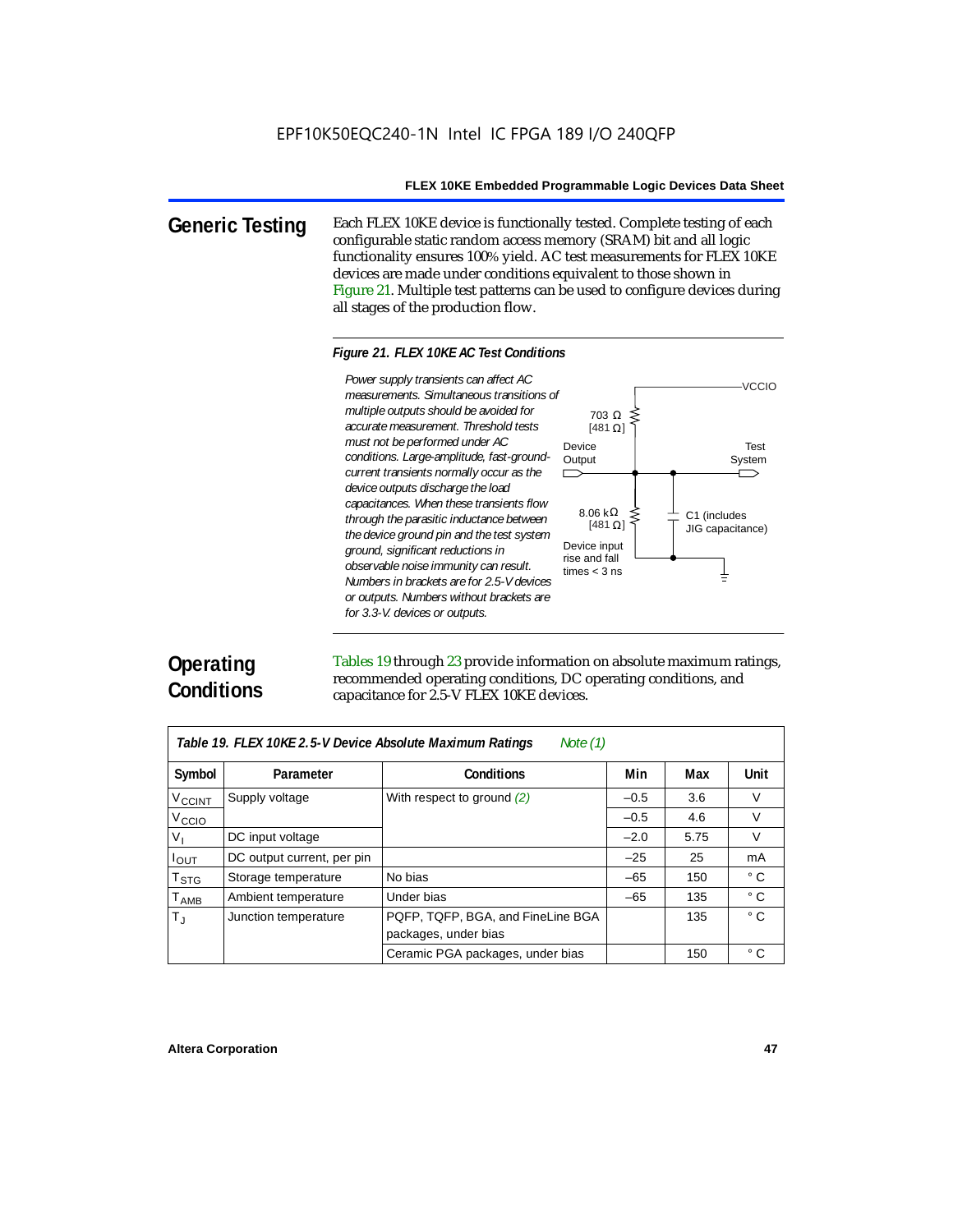# EPF10K50EQC240-1N Intel IC FPGA 189 I/O 240QFP

### **FLEX 10KE Embedded Programmable Logic Devices Data Sheet**

| Table 20. 2.5-V EPF10K50E & EPF10K200E Device Recommended Operating Conditions |                                                        |                    |            |                   |              |  |
|--------------------------------------------------------------------------------|--------------------------------------------------------|--------------------|------------|-------------------|--------------|--|
| Symbol                                                                         | Parameter                                              | <b>Conditions</b>  | Min        | Max               | Unit         |  |
| <b>V<sub>CCINT</sub></b>                                                       | Supply voltage for internal logic<br>and input buffers | (3), (4)           | 2.30(2.30) | 2.70(2.70)        | $\vee$       |  |
| V <sub>CCIO</sub>                                                              | Supply voltage for output buffers,<br>3.3-V operation  | (3), (4)           | 3.00(3.00) | 3.60(3.60)        | $\vee$       |  |
|                                                                                | Supply voltage for output buffers,<br>2.5-V operation  | (3), (4)           | 2.30(2.30) | 2.70(2.70)        | $\vee$       |  |
| $V_{1}$                                                                        | Input voltage                                          | (5)                | $-0.5$     | 5.75              | $\vee$       |  |
| $V_{\rm O}$                                                                    | Output voltage                                         |                    | 0          | V <sub>CCIO</sub> | $\vee$       |  |
| Т <sub>А</sub>                                                                 | Ambient temperature                                    | For commercial use | $\Omega$   | 70                | $^{\circ}$ C |  |
|                                                                                |                                                        | For industrial use | $-40$      | 85                | $^{\circ}$ C |  |
| $T_{\rm J}$                                                                    | Operating temperature                                  | For commercial use | $\Omega$   | 85                | $^{\circ}$ C |  |
|                                                                                |                                                        | For industrial use | $-40$      | 100               | $^{\circ}$ C |  |
| $t_{R}$                                                                        | Input rise time                                        |                    |            | 40                | ns           |  |
| $t_F$                                                                          | Input fall time                                        |                    |            | 40                | ns           |  |

## *Table 21. 2.5-V EPF10K30E, EPF10K50S, EPF10K100E, EPF10K130E & EPF10K200S Device Recommended Operating Conditions*

| Symbol                   | Parameter                                              | <b>Conditions</b>  | Min              | Max               | Unit         |
|--------------------------|--------------------------------------------------------|--------------------|------------------|-------------------|--------------|
| <b>V<sub>CCINT</sub></b> | Supply voltage for internal logic<br>and input buffers | (3), (4)           | 2.375<br>(2.375) | 2.625<br>(2.625)  | $\vee$       |
| V <sub>CCIO</sub>        | Supply voltage for output buffers,<br>3.3-V operation  | (3), (4)           | 3.00(3.00)       | 3.60(3.60)        | $\vee$       |
|                          | Supply voltage for output buffers,<br>2.5-V operation  | (3), (4)           | 2.375<br>(2.375) | 2.625<br>(2.625)  | $\vee$       |
| $V_{1}$                  | Input voltage                                          | (5)                | $-0.5$           | 5.75              | $\vee$       |
| $V_{\rm O}$              | Output voltage                                         |                    | 0                | V <sub>CCIO</sub> | $\vee$       |
| $T_A$                    | Ambient temperature                                    | For commercial use | $\mathbf 0$      | 70                | ° C          |
|                          |                                                        | For industrial use | $-40$            | 85                | $^{\circ}$ C |
| $T_{\rm J}$              | Operating temperature                                  | For commercial use | $\mathbf 0$      | 85                | $^{\circ}$ C |
|                          |                                                        | For industrial use | $-40$            | 100               | $^{\circ}$ C |
| $t_{R}$                  | Input rise time                                        |                    |                  | 40                | ns           |
| $t_F$                    | Input fall time                                        |                    |                  | 40                | ns           |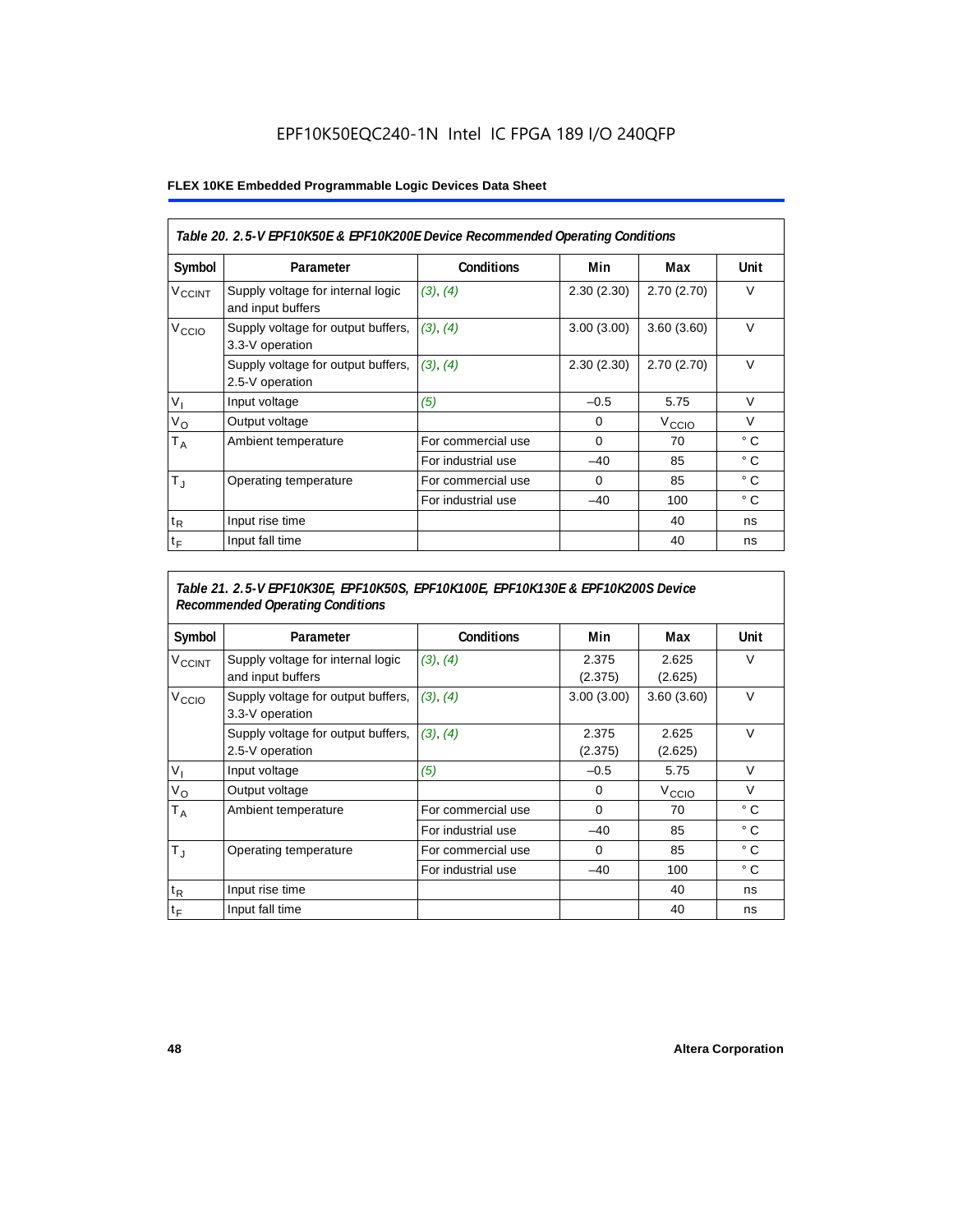| Symbol          | Parameter                                      | Conditions                                                                      | Min                                   | <b>Typ</b> | Max                                      | Unit           |
|-----------------|------------------------------------------------|---------------------------------------------------------------------------------|---------------------------------------|------------|------------------------------------------|----------------|
| V <sub>IH</sub> | High-level input<br>voltage                    |                                                                                 | 1.7, $0.5 \times V_{\text{CCIO}}$ (8) |            | 5.75                                     | V              |
| $V_{IL}$        | Low-level input<br>voltage                     |                                                                                 | $-0.5$                                |            | 0.8,<br>$0.3 \times V_{\text{CCIO}}$ (8) | V              |
| V <sub>OH</sub> | 3.3-V high-level TTL<br>output voltage         | $I_{OH} = -8$ mA DC,<br>$V_{\text{CCIO}} = 3.00 V(9)$                           | 2.4                                   |            |                                          | V              |
|                 | 3.3-V high-level<br>CMOS output voltage        | $I_{OH} = -0.1$ mA DC,<br>$V_{\text{CCIO}} = 3.00 V(9)$                         | $V_{\text{CCIO}} - 0.2$               |            |                                          | $\vee$         |
|                 | 3.3-V high-level PCI<br>output voltage         | $I_{OH} = -0.5$ mA DC,<br>$V_{\text{CCIO}} = 3.00$ to 3.60 V (9)                | $0.9 \times V_{\text{CCIO}}$          |            |                                          | $\vee$         |
|                 | 2.5-V high-level output<br>voltage             | $I_{OH} = -0.1$ mA DC,<br>$V_{\text{CCIO}} = 2.30 \text{ V} (9)$                | 2.1                                   |            |                                          | V              |
|                 |                                                | $I_{OH} = -1$ mA DC,<br>$V_{\text{CCIO}} = 2.30 \text{ V} (9)$                  | 2.0                                   |            |                                          | V              |
|                 |                                                | $I_{OH} = -2$ mA DC,<br>$V_{\text{CCIO}} = 2.30 \text{ V} (9)$                  | 1.7                                   |            |                                          | V              |
| $V_{OL}$        | 3.3-V low-level TTL<br>output voltage          | $I_{OL}$ = 12 mA DC,<br>$V_{\text{CCIO}} = 3.00 V (10)$                         |                                       |            | 0.45                                     | $\vee$         |
|                 | 3.3-V low-level CMOS<br>output voltage         | $I_{\text{OI}} = 0.1 \text{ mA} \text{ DC},$<br>$V_{\text{CCIO}} = 3.00 V (10)$ |                                       |            | 0.2                                      | $\vee$         |
|                 | 3.3-V low-level PCI<br>output voltage          | $I_{\Omega}$ = 1.5 mA DC,<br>$V_{\text{CCIO}} = 3.00$ to 3.60 V<br>(10)         |                                       |            | $0.1 \times V_{\text{CCIO}}$             | V              |
|                 | 2.5-V low-level output<br>voltage              | $I_{OL} = 0.1$ mA DC,<br>$V_{\text{CCIO}} = 2.30 V (10)$                        |                                       |            | 0.2                                      | $\vee$         |
|                 |                                                | $I_{OL}$ = 1 mA DC,<br>$V_{\text{CCIO}} = 2.30 V (10)$                          |                                       |            | 0.4                                      | $\vee$         |
|                 |                                                | $I_{OL}$ = 2 mA DC,<br>$V_{\text{CCIO}} = 2.30 V (10)$                          |                                       |            | 0.7                                      | V              |
| $I_1$           | Input pin leakage<br>current                   | $V_1 = V_{\text{CCIOMax}}$ to 0 V (11)                                          | $-10$                                 |            | 10                                       | μA             |
| $I_{OZ}$        | Tri-stated I/O pin<br>leakage current          | $V_{\rm O}$ = $V_{\rm CClOmax}$ to 0 V (11)                                     | $-10$                                 |            | 10                                       | μA             |
| $I_{CC0}$       | V <sub>CC</sub> supply current<br>(standby)    | $V_1$ = ground, no load, no<br>toggling inputs                                  |                                       | 5          |                                          | mA             |
|                 |                                                | $V_1$ = ground, no load, no<br>toggling inputs (12)                             |                                       | 10         |                                          | mA             |
| $R_{\rm CONF}$  | Value of I/O pin pull-                         | $V_{\text{CCIO}} = 3.0 \text{ V} (13)$                                          | 20                                    |            | 50                                       | $k\frac{3}{4}$ |
|                 | up resistor before and<br>during configuration | $V_{\text{CCIO}} = 2.3 V (13)$                                                  | 30                                    |            | 80                                       | $k\frac{3}{4}$ |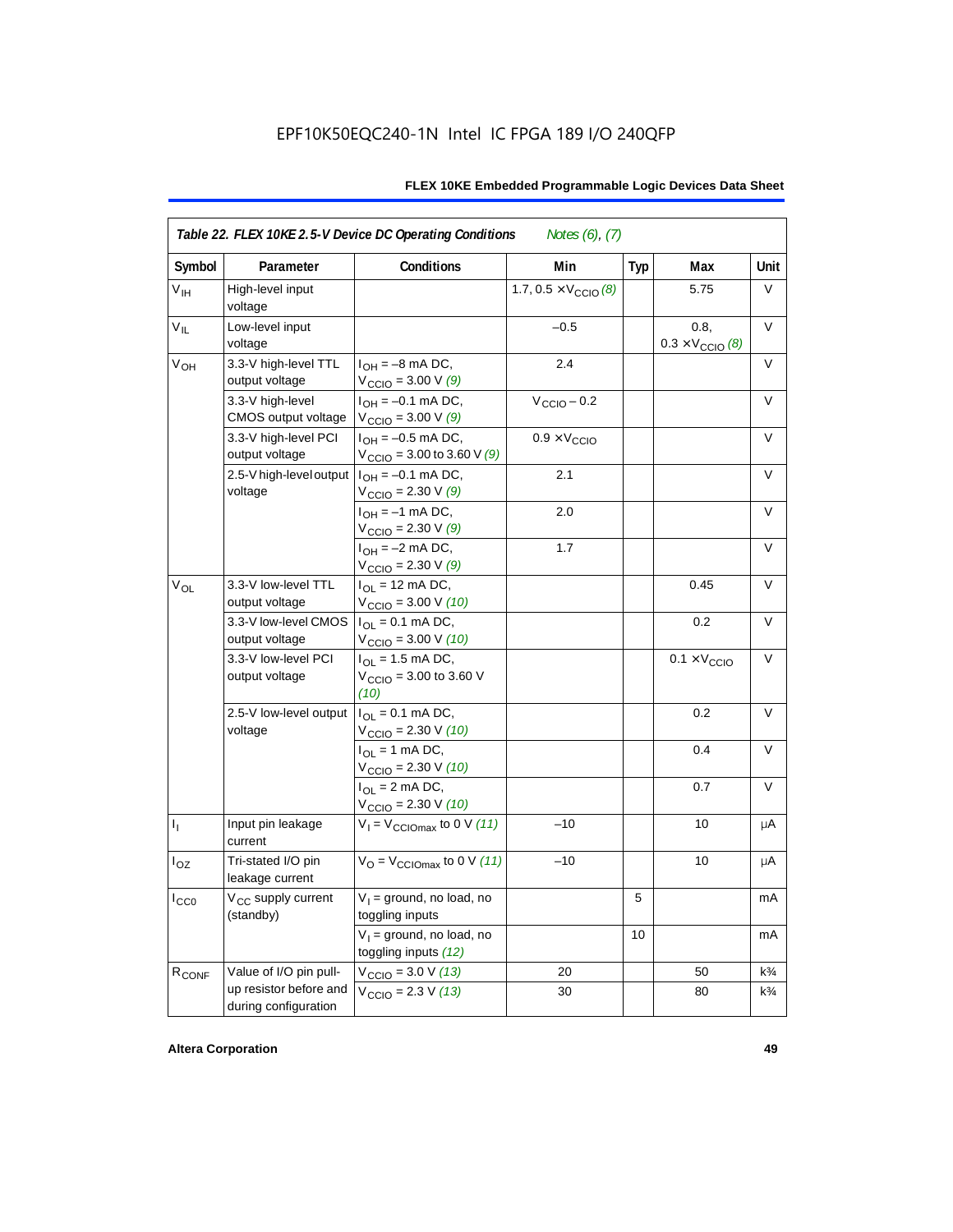|                    | Table 23. FLEX 10KE Device Capacitance<br>Note (14) |                              |     |     |      |  |  |  |
|--------------------|-----------------------------------------------------|------------------------------|-----|-----|------|--|--|--|
| Symbol             | Parameter                                           | <b>Conditions</b>            | Min | Max | Unit |  |  |  |
| $C_{IN}$           | Input capacitance                                   | $V_{IN} = 0 V$ , f = 1.0 MHz |     | 10  | pF   |  |  |  |
| $C_{\text{INCLK}}$ | Input capacitance on<br>dedicated clock pin         | $V_{IN} = 0 V$ , f = 1.0 MHz |     | 12  | pF   |  |  |  |
| $C_{OUT}$          | Output capacitance                                  | $V_{OUT} = 0 V, f = 1.0 MHz$ |     | 10  | рF   |  |  |  |

### *Notes to tables:*

- (1) See the *Operating Requirements for Altera Devices Data Sheet*.
- (2) Minimum DC input voltage is –0.5 V. During transitions, the inputs may undershoot to –2.0 V for input currents less than 100 mA and periods shorter than 20 ns.
- (3) Numbers in parentheses are for industrial-temperature-range devices.
- (4) Maximum  $V_{CC}$  rise time is 100 ms, and  $V_{CC}$  must rise monotonically.<br>(5) All pins, including dedicated inputs, clock, I/O, and JTAG pins, may
- All pins, including dedicated inputs, clock, I/O, and JTAG pins, may be driven before  $V_{CCTNT}$  and  $V_{CCTO}$  are powered.
- (6) Typical values are for  $T_A = 25^\circ$  C,  $V_{CClNT} = 2.5$  V, and  $V_{CClO} = 2.5$  V or 3.3 V.<br>(7) These values are specified under the FLEX 10KE Recommended Operating Co
- (7) These values are specified under the FLEX 10KE Recommended Operating Conditions shown in Tables 20 and 21.<br>(8) The FLEX 10KE input buffers are compatible with 2.5-V. 3.3-V (LVTTL and LVCMOS), and 5.0-V TTL and CMOS (8) The FLEX 10KE input buffers are compatible with 2.5-V, 3.3-V (LVTTL and LVCMOS), and 5.0-V TTL and CMOS
- signals. Additionally, the input buffers are 3.3-V PCI compliant when  $V_{\rm CCD}$  and  $V_{\rm CCINT}$  meet the relationship shown in Figure 22.
- (9) The  $I<sub>OH</sub>$  parameter refers to high-level TTL, PCI, or CMOS output current.
- (10) The IOL parameter refers to low-level TTL, PCI, or CMOS output current. This parameter applies to open-drain pins as well as output pins.
- (11) This value is specified for normal device operation. The value may vary during power-up.
- (12) This parameter applies to -1 speed-grade commercial-temperature devices and -2 speed-grade-industrial temperature devices.
- (13) Pin pull-up resistance values will be lower if the pin is driven higher than  $V_{CCIO}$  by an external source.
- (14) Capacitance is sample-tested only.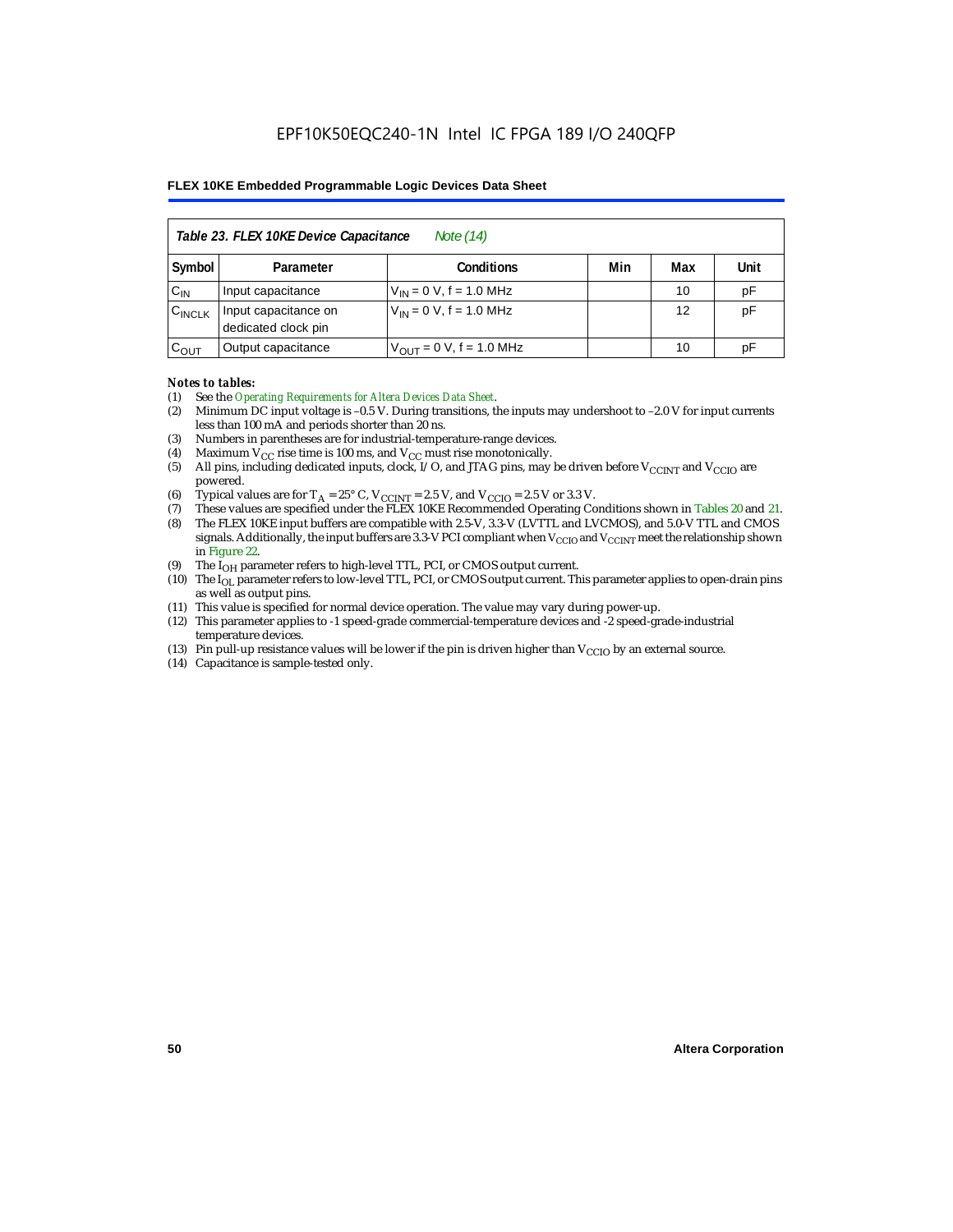Figure 22 shows the required relationship between  $V_{\text{CCIO}}$  and  $V_{\text{CCINT}}$  for 3.3-V PCI compliance.



Figure 23 shows the typical output drive characteristics of FLEX 10KE devices with 3.3-V and 2.5-V  $V_{\text{CCIO}}$ . The output driver is compliant to the 3.3-V *PCI Local Bus Specification*, *Revision 2.2* (when VCCIO pins are connected to 3.3 V). FLEX 10KE devices with a -1 speed grade also comply with the drive strength requirements of the *PCI Local Bus Specification*, *Revision 2.2* (when VCCINT pins are powered with a minimum supply of 2.375 V, and VCCIO pins are connected to 3.3 V). Therefore, these devices can be used in open 5.0-V PCI systems.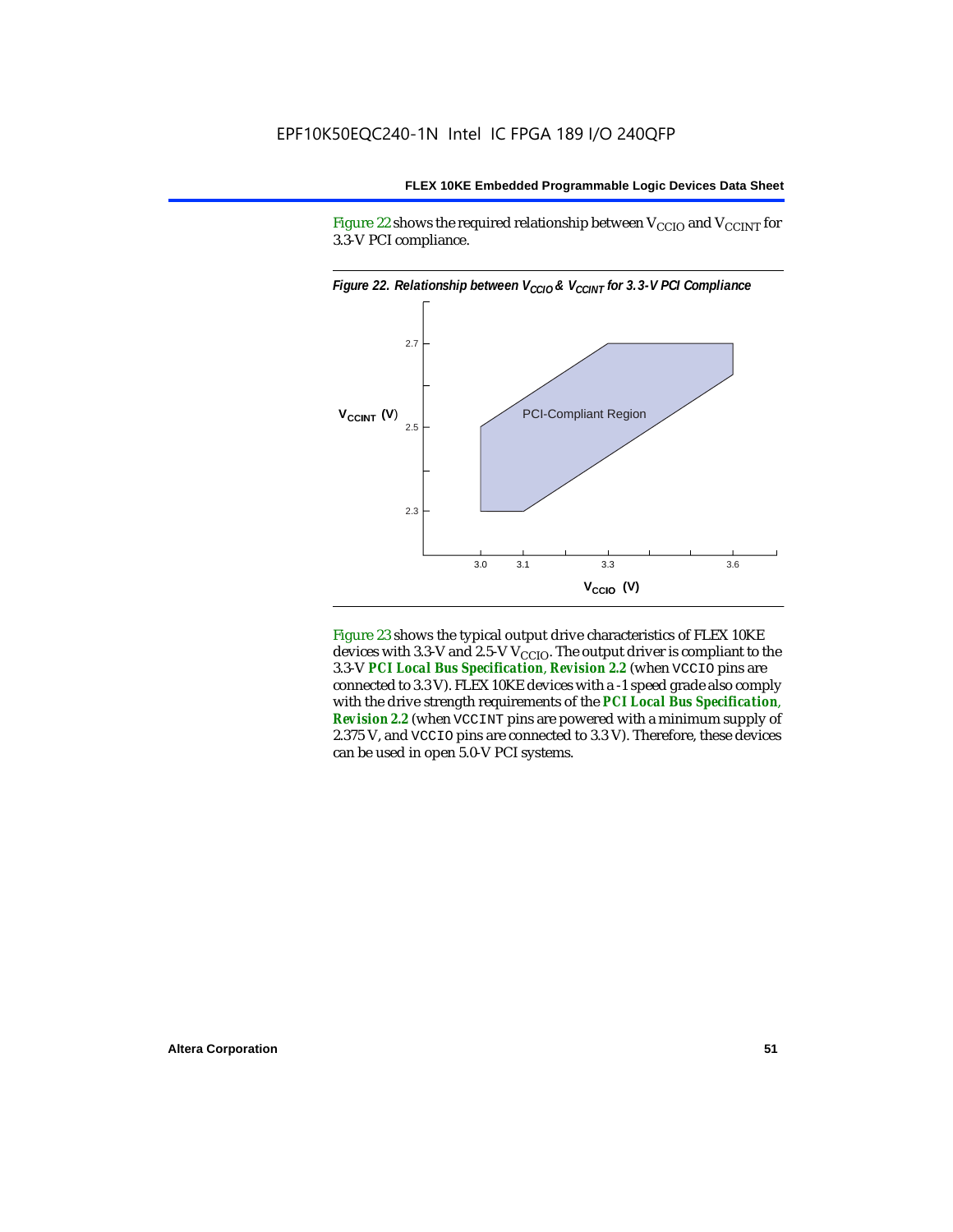



### *Note:*

(1) These are transient (AC) currents.

**Timing Model** The continuous, high-performance FastTrack Interconnect routing resources ensure predictable performance and accurate simulation and timing analysis. This predictable performance contrasts with that of FPGAs, which use a segmented connection scheme and therefore have unpredictable performance.

> Device performance can be estimated by following the signal path from a source, through the interconnect, to the destination. For example, the registered performance between two LEs on the same row can be calculated by adding the following parameters:

- LE register clock-to-output delay  $(t_{CO})$
- **■** Interconnect delay  $(t_{SAMEROW})$ <br> **■** I.E look-up table delay  $(t_{LUT})$
- LE look-up table delay  $(t_{LUT})$
- LE register setup time  $(t_{SI})$

The routing delay depends on the placement of the source and destination LEs. A more complex registered path may involve multiple combinatorial LEs between the source and destination LEs.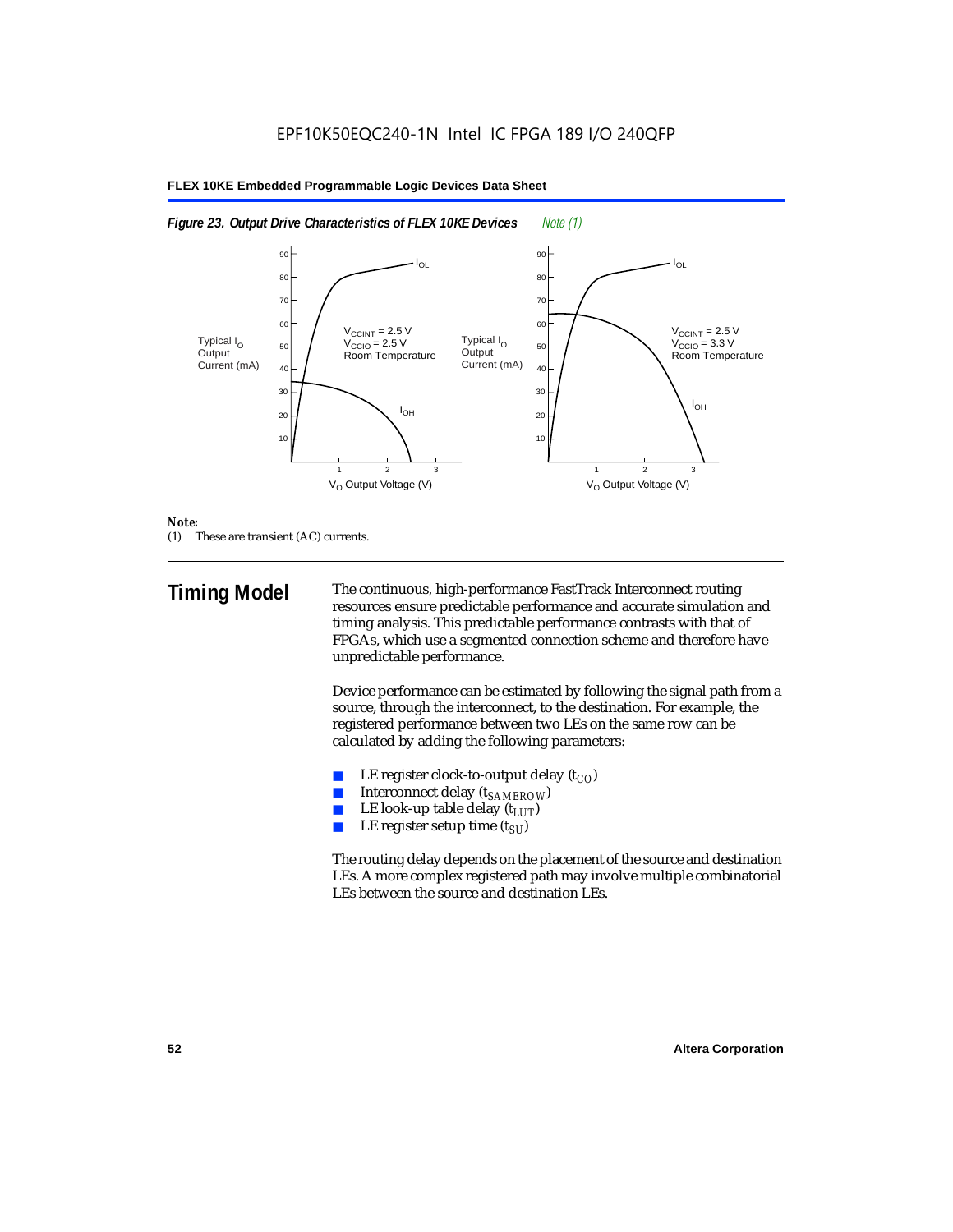Timing simulation and delay prediction are available with the Altera Simulator and Timing Analyzer, or with industry-standard EDA tools. The Simulator offers both pre-synthesis functional simulation to evaluate logic design accuracy and post-synthesis timing simulation with 0.1-ns resolution. The Timing Analyzer provides point-to-point timing delay information, setup and hold time analysis, and device-wide performance analysis.

Figure 24 shows the overall timing model, which maps the possible paths to and from the various elements of the FLEX 10KE device.

*Figure 24. FLEX 10KE Device Timing Model*



Figures 25 through 28 show the delays that correspond to various paths and functions within the LE, IOE, EAB, and bidirectional timing models.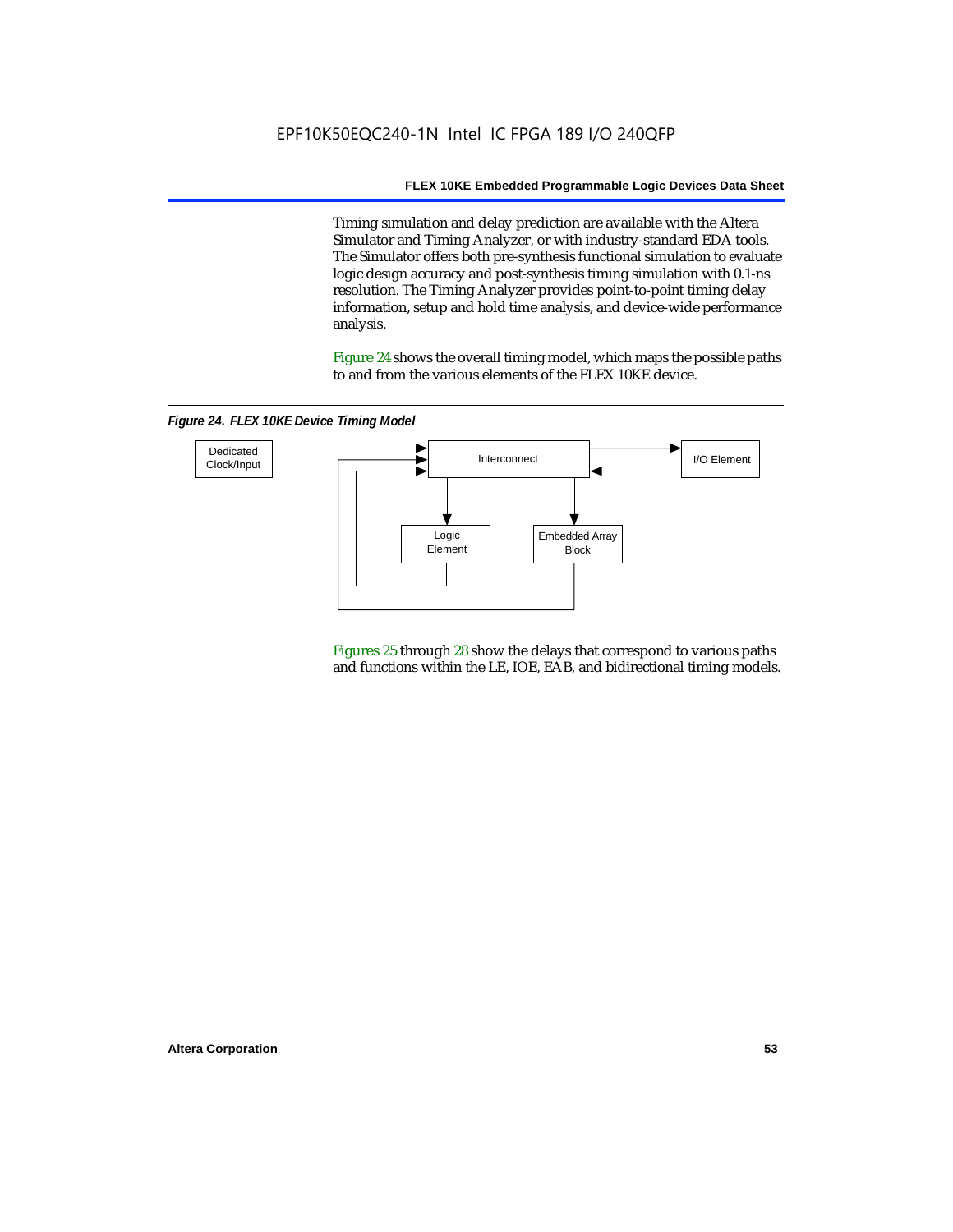# *Figure 25. FLEX 10KE Device LE Timing Model*

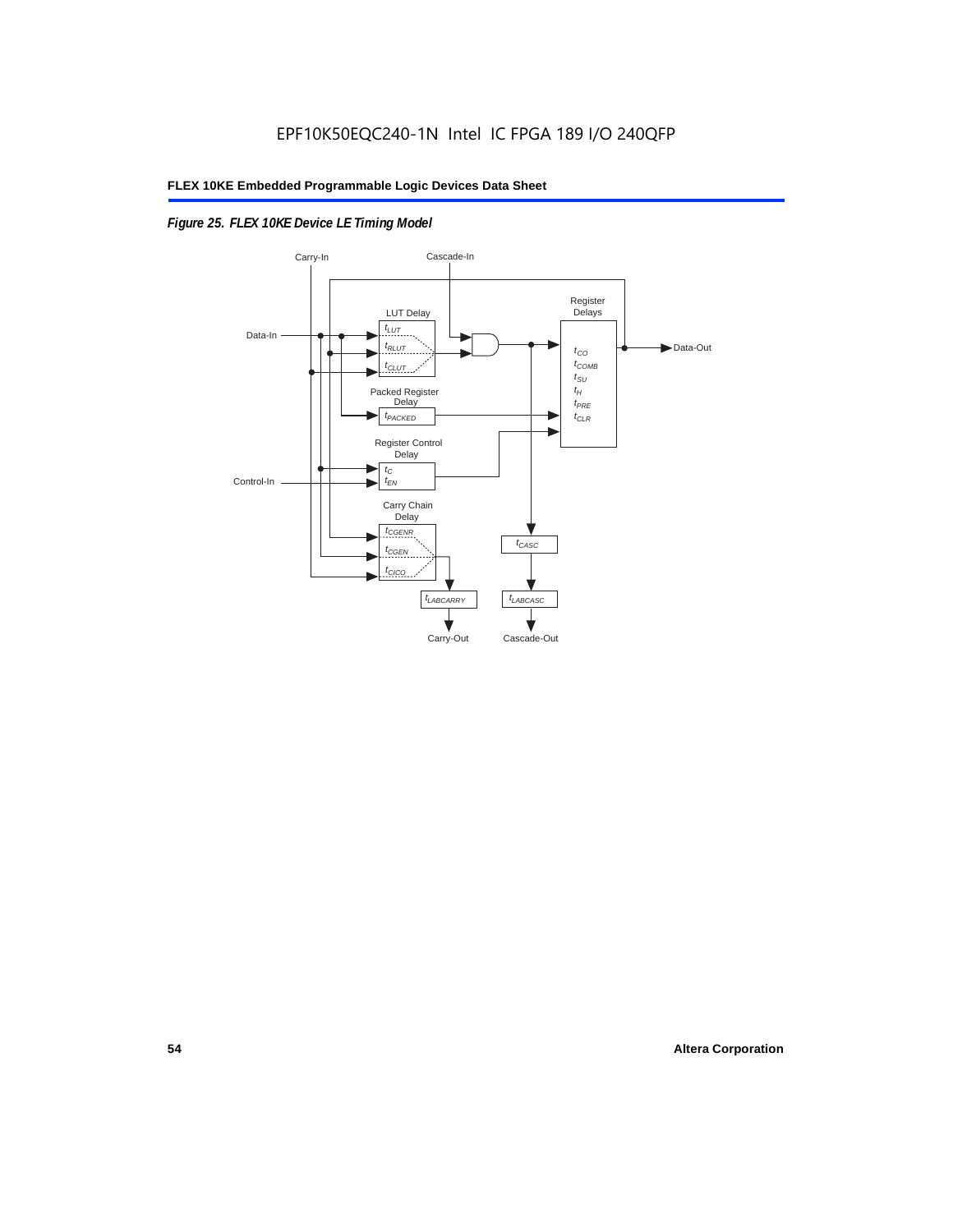### *Figure 26. FLEX 10KE Device IOE Timing Model* Output Data I/O Register **Output Delays Delay Delays**  $t_{\text{IOD}}$  $t_{IOCO}$  $\blacktriangleright$ Data-In  $t_{OD1}$  $t_{IOCOMB}$  $t_{OD2}$  $t_{IOSU}$  $t_{OD3}$  $t_{IOH}$ I/O Element  $t_{\chi z}$  $t_{IOCLR}$ Contol Delay  $t_{ZX1}$ Clock Enable  $t_{ZX2}$ Clear  $t_{7X3}$  $t_{IOC}$ Clock Output Enable  $t_{INREG}$ Input Register Delay I/O Register Feedback Delay Data Feedback  $t_{IOFD}$ into FastTrack Interconnect Input Delay  $t_{INCOMB}$

*Figure 27. FLEX 10KE Device EAB Timing Model*

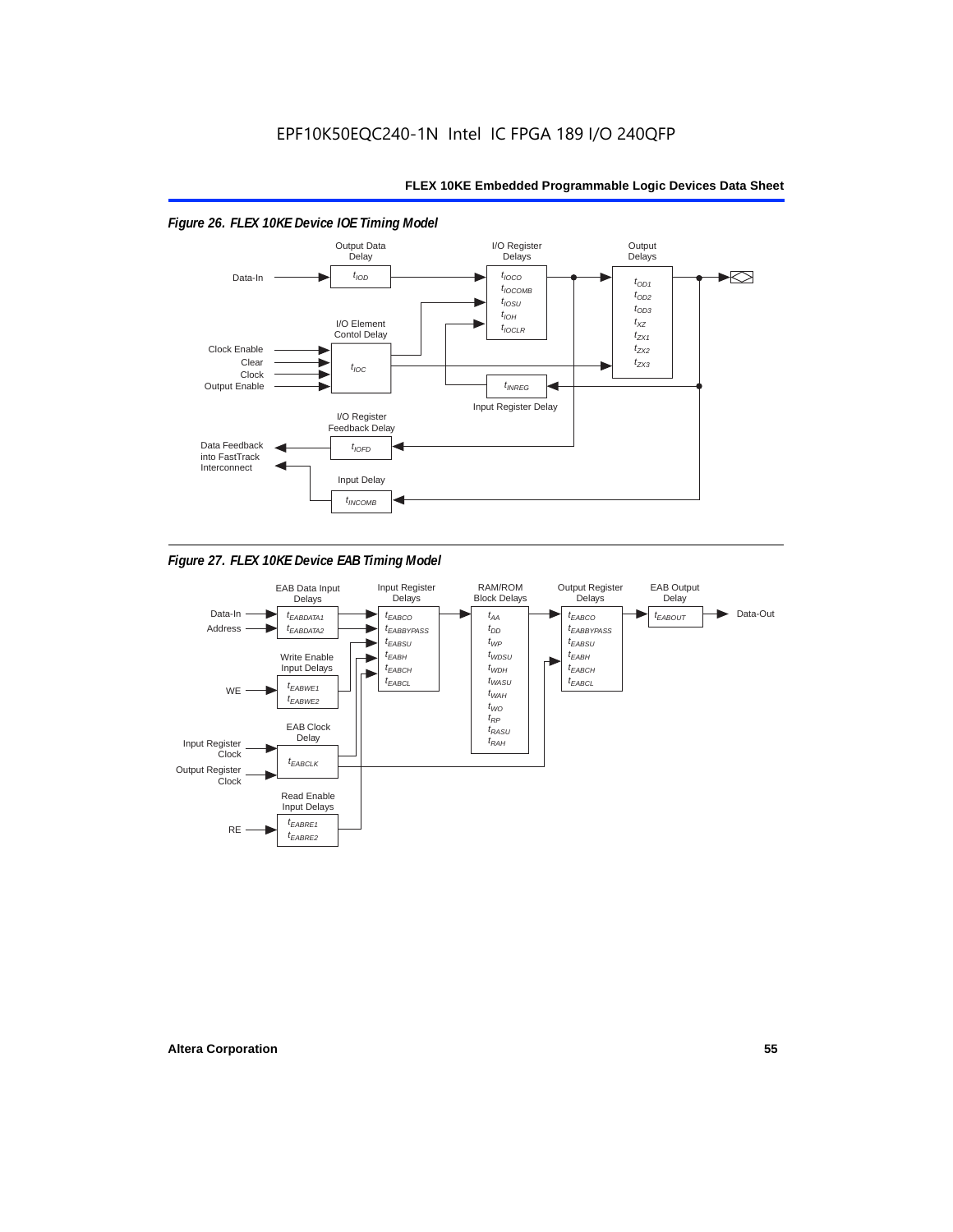

*Figure 28. Synchronous Bidirectional Pin External Timing Model*

Tables 24 through 28 describe the FLEX 10KE device internal timing parameters. Tables 29 through 30 describe the FLEX 10KE external timing parameters and their symbols.

|                     | Table 24. LE Timing Microparameters (Part 1 of 2)<br>Note (1)                                                                           |           |
|---------------------|-----------------------------------------------------------------------------------------------------------------------------------------|-----------|
| Symbol              | Parameter                                                                                                                               | Condition |
| $t_{LUT}$           | LUT delay for data-in                                                                                                                   |           |
| $t_{CLUT}$          | LUT delay for carry-in                                                                                                                  |           |
| $t_{RLUT}$          | LUT delay for LE register feedback                                                                                                      |           |
| <sup>t</sup> PACKED | Data-in to packed register delay                                                                                                        |           |
| $t_{EN}$            | LE register enable delay                                                                                                                |           |
| $t_{CICO}$          | Carry-in to carry-out delay                                                                                                             |           |
| $t_{GEN}$           | Data-in to carry-out delay                                                                                                              |           |
| ${}^t$ CGENR        | LE register feedback to carry-out delay                                                                                                 |           |
| $t_{CASC}$          | Cascade-in to cascade-out delay                                                                                                         |           |
| $t_C$               | LE register control signal delay                                                                                                        |           |
| $t_{CO}$            | LE register clock-to-output delay                                                                                                       |           |
| $t_{COMB}$          | Combinatorial delay                                                                                                                     |           |
| $t_{\rm SU}$        | LE register setup time for data and enable signals before clock; LE register<br>recovery time after asynchronous clear, preset, or load |           |
| $t_H$               | LE register hold time for data and enable signals after clock                                                                           |           |
| $t_{PRE}$           | LE register preset delay                                                                                                                |           |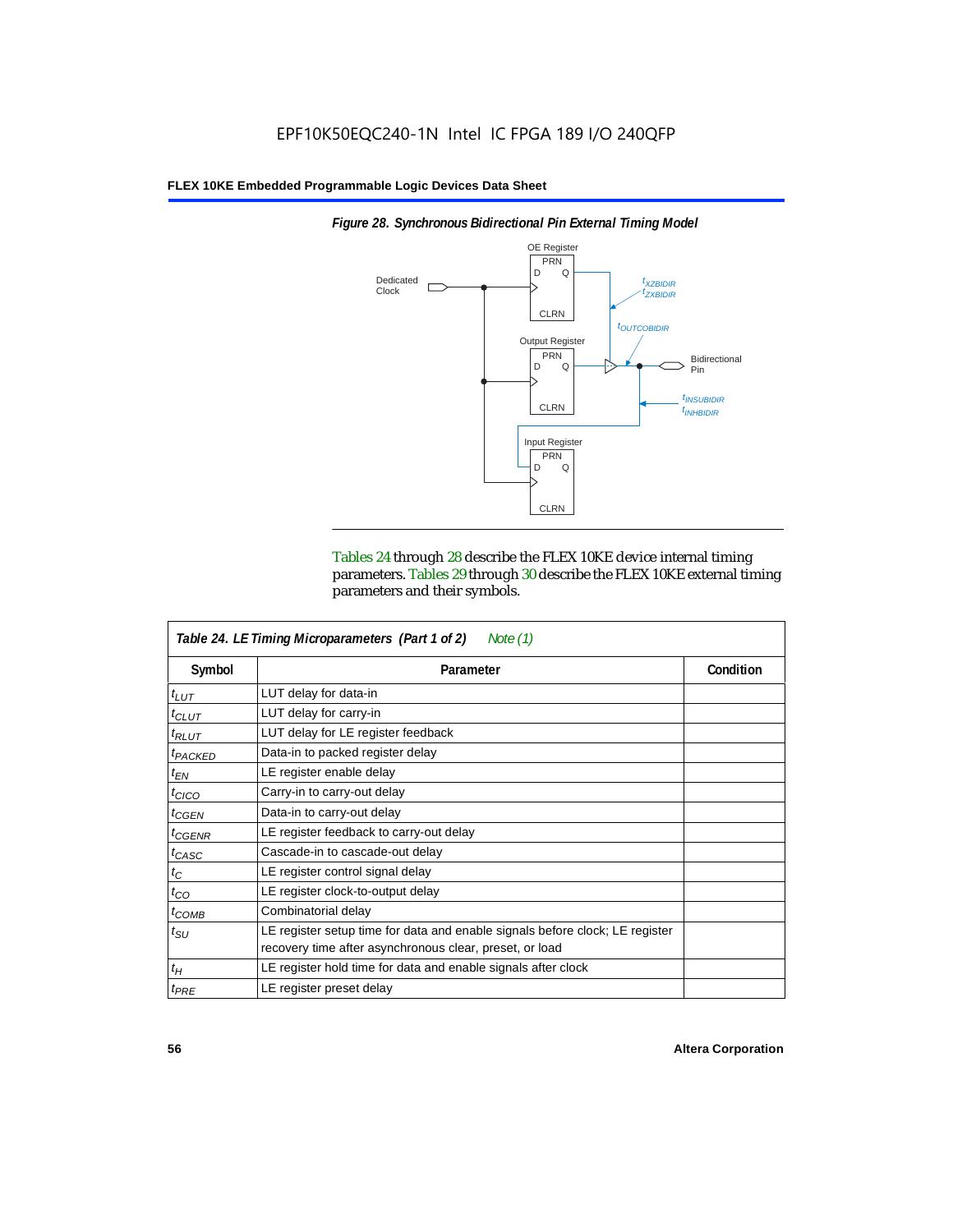| Table 24. LE Timing Microparameters (Part 2 of 2)<br>Note (1) |                                        |           |  |  |
|---------------------------------------------------------------|----------------------------------------|-----------|--|--|
| Symbol                                                        | Parameter                              | Condition |  |  |
| $t_{CLR}$                                                     | LE register clear delay                |           |  |  |
| $t_{CH}$                                                      | Minimum clock high time from clock pin |           |  |  |
| $t_{CL}$                                                      | Minimum clock low time from clock pin  |           |  |  |

|                     | Table 25. IOE Timing Microparameters<br>Note (1)                                                                         |                    |
|---------------------|--------------------------------------------------------------------------------------------------------------------------|--------------------|
| Symbol              | Parameter                                                                                                                | <b>Conditions</b>  |
| $t_{\mathit{IOD}}$  | IOE data delay                                                                                                           |                    |
| $t_{\text{IOC}}$    | IOE register control signal delay                                                                                        |                    |
| $t_{\text{IOCO}}$   | IOE register clock-to-output delay                                                                                       |                    |
| $t_{\text{IOCOMB}}$ | IOE combinatorial delay                                                                                                  |                    |
| t <sub>iosu</sub>   | IOE register setup time for data and enable signals before clock; IOE register<br>recovery time after asynchronous clear |                    |
| $t_{IOH}$           | IOE register hold time for data and enable signals after clock                                                           |                    |
| $t_{IOCLR}$         | IOE register clear time                                                                                                  |                    |
| $t_{OD1}$           | Output buffer and pad delay, slow slew rate = off, $V_{\text{CCIO}} = 3.3 \text{ V}$                                     | $C1 = 35$ pF $(2)$ |
| $t_{OD2}$           | Output buffer and pad delay, slow slew rate = off, $V_{\text{CCIO}} = 2.5$ V                                             | $C1 = 35$ pF $(3)$ |
| $t_{OD3}$           | Output buffer and pad delay, slow slew rate $=$ on                                                                       | $C1 = 35$ pF $(4)$ |
| $t_{XZ}$            | IOE output buffer disable delay                                                                                          |                    |
| $t_{ZX1}$           | IOE output buffer enable delay, slow slew rate = off, $V_{\text{CCIO}} = 3.3$ V                                          | $C1 = 35$ pF $(2)$ |
| t <sub>ZX2</sub>    | IOE output buffer enable delay, slow slew rate = off, $V_{\text{CCIO}} = 2.5 V$                                          | $C1 = 35$ pF $(3)$ |
| $t_{ZX3}$           | IOE output buffer enable delay, slow slew rate $=$ on                                                                    | $C1 = 35$ pF $(4)$ |
| <sup>t</sup> INREG  | IOE input pad and buffer to IOE register delay                                                                           |                    |
| $t_{IOFD}$          | IOE register feedback delay                                                                                              |                    |
| <sup>t</sup> INCOMB | IOE input pad and buffer to FastTrack Interconnect delay                                                                 |                    |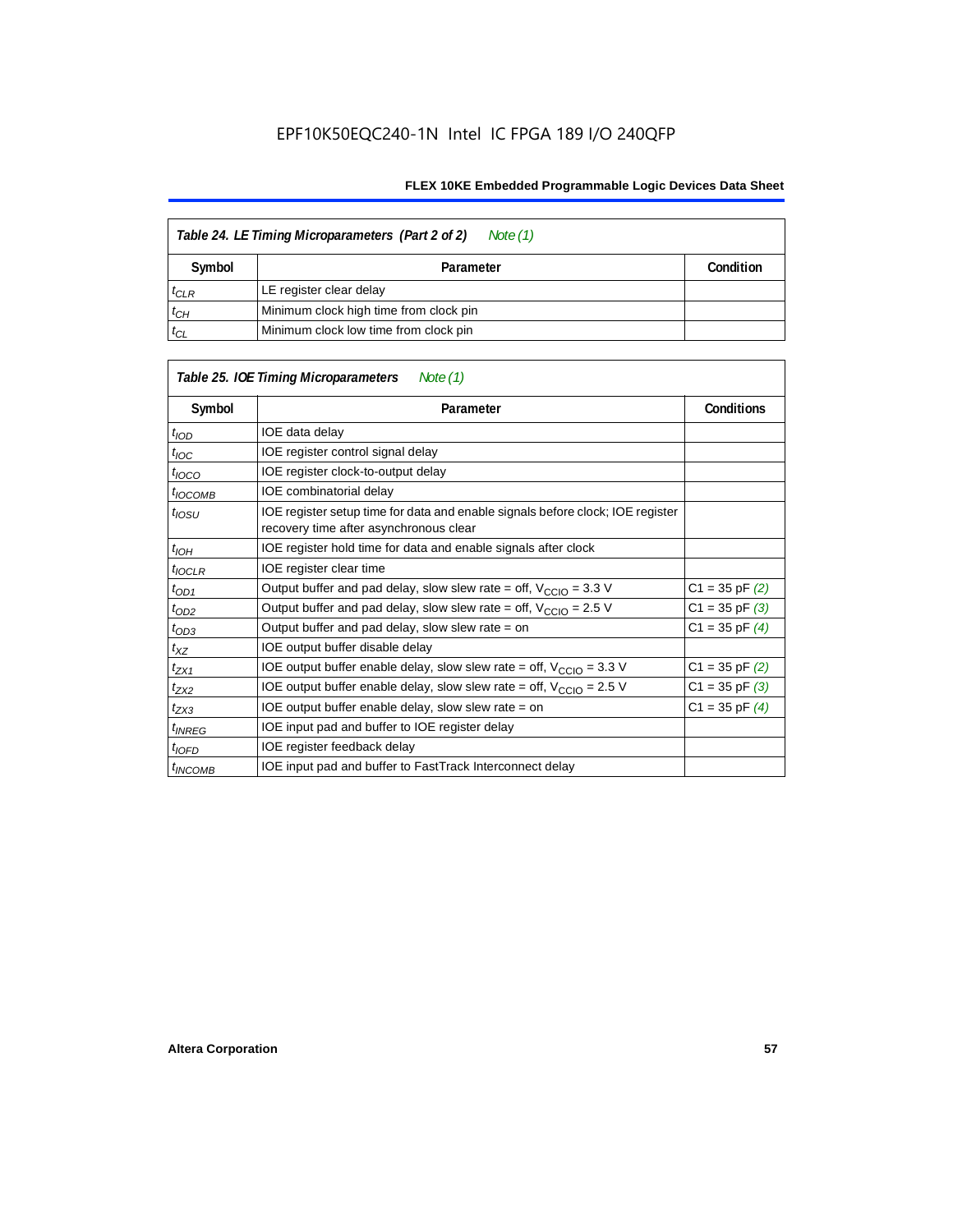# EPF10K50EQC240-1N Intel IC FPGA 189 I/O 240QFP

|                        | Table 26. EAB Timing Microparameters<br>Note $(1)$                     |                   |
|------------------------|------------------------------------------------------------------------|-------------------|
| Symbol                 | Parameter                                                              | <b>Conditions</b> |
| $t_{EABDATA1}$         | Data or address delay to EAB for combinatorial input                   |                   |
| <sup>t</sup> EABDATA2  | Data or address delay to EAB for registered input                      |                   |
| t <sub>EABWE1</sub>    | Write enable delay to EAB for combinatorial input                      |                   |
| t <sub>EABWE2</sub>    | Write enable delay to EAB for registered input                         |                   |
| <sup>t</sup> EABRE1    | Read enable delay to EAB for combinatorial input                       |                   |
| $t_{EABRE2}$           | Read enable delay to EAB for registered input                          |                   |
| $t_{EABCLK}$           | EAB register clock delay                                               |                   |
| $t_{EABCO}$            | EAB register clock-to-output delay                                     |                   |
| <sup>t</sup> EABBYPASS | Bypass register delay                                                  |                   |
| <sup>t</sup> EABSU     | EAB register setup time before clock                                   |                   |
| <sup>t</sup> EABH      | EAB register hold time after clock                                     |                   |
| $t_{EABCLR}$           | EAB register asynchronous clear time to output delay                   |                   |
| $t_{AA}$               | Address access delay (including the read enable to output delay)       |                   |
| $t_{WP}$               | Write pulse width                                                      |                   |
| $t_{RP}$               | Read pulse width                                                       |                   |
| $t_{WDSU}$             | Data setup time before falling edge of write pulse                     | (5)               |
| $t_{WDH}$              | Data hold time after falling edge of write pulse                       | (5)               |
| $t_{WASU}$             | Address setup time before rising edge of write pulse                   | (5)               |
| $t_{WAH}$              | Address hold time after falling edge of write pulse                    | (5)               |
| t <sub>RASU</sub>      | Address setup time with respect to the falling edge of the read enable |                   |
| $t_{RAH}$              | Address hold time with respect to the falling edge of the read enable  |                   |
| $t_{WO}$               | Write enable to data output valid delay                                |                   |
| $t_{DD}$               | Data-in to data-out valid delay                                        |                   |
| <sup>t</sup> EABOUT    | Data-out delay                                                         |                   |
| <sup>t</sup> EABCH     | Clock high time                                                        |                   |
| <sup>t</sup> EABCL     | Clock low time                                                         |                   |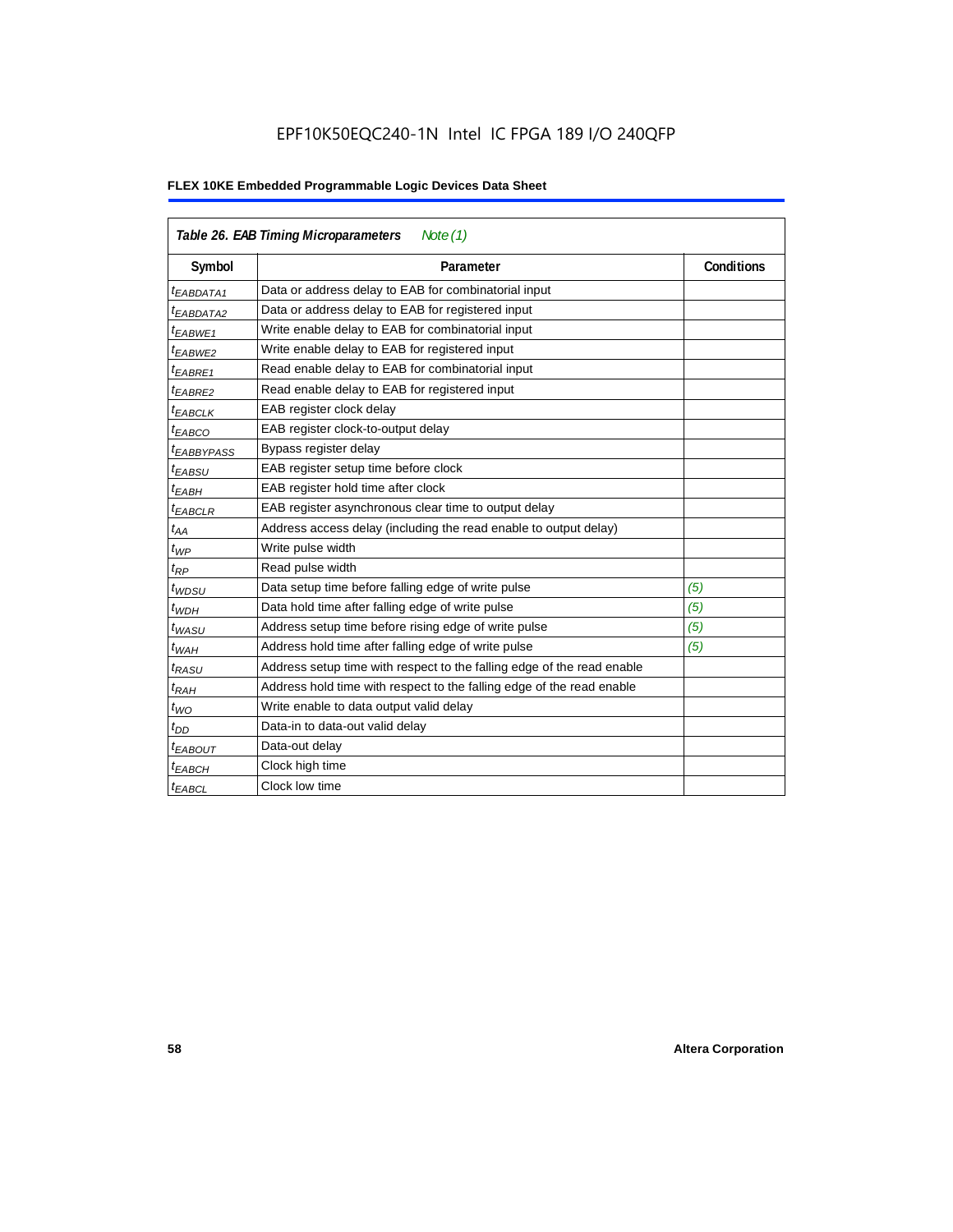|                        | Note $(1)$ , $(6)$<br>Table 27. EAB Timing Macroparameters                                |                   |  |  |  |
|------------------------|-------------------------------------------------------------------------------------------|-------------------|--|--|--|
| Symbol                 | Parameter                                                                                 | <b>Conditions</b> |  |  |  |
| <sup>t</sup> EABAA     | EAB address access delay                                                                  |                   |  |  |  |
| <sup>I</sup> EABRCCOMB | EAB asynchronous read cycle time                                                          |                   |  |  |  |
| <sup>t</sup> EABRCREG  | EAB synchronous read cycle time                                                           |                   |  |  |  |
| <sup>t</sup> EABWP     | EAB write pulse width                                                                     |                   |  |  |  |
| <sup>t</sup> ЕАВWССОМВ | EAB asynchronous write cycle time                                                         |                   |  |  |  |
| <sup>t</sup> EABWCREG  | EAB synchronous write cycle time                                                          |                   |  |  |  |
| <sup>t</sup> EABDD     | EAB data-in to data-out valid delay                                                       |                   |  |  |  |
| <sup>t</sup> EABDATACO | EAB clock-to-output delay when using output registers                                     |                   |  |  |  |
| <sup>t</sup> EABDATASU | EAB data/address setup time before clock when using input register                        |                   |  |  |  |
| <sup>t</sup> EABDATAH  | EAB data/address hold time after clock when using input register                          |                   |  |  |  |
| <sup>t</sup> EABWESU   | EAB WE setup time before clock when using input register                                  |                   |  |  |  |
| <sup>t</sup> EABWEH    | EAB WE hold time after clock when using input register                                    |                   |  |  |  |
| <sup>t</sup> EABWDSU   | EAB data setup time before falling edge of write pulse when not using input               |                   |  |  |  |
|                        | registers                                                                                 |                   |  |  |  |
| <sup>t</sup> EABWDH    | EAB data hold time after falling edge of write pulse when not using input                 |                   |  |  |  |
|                        | registers                                                                                 |                   |  |  |  |
| t <sub>EABWASU</sub>   | EAB address setup time before rising edge of write pulse when not using                   |                   |  |  |  |
|                        | input registers                                                                           |                   |  |  |  |
| t <sub>EABWAH</sub>    | EAB address hold time after falling edge of write pulse when not using input<br>registers |                   |  |  |  |
| <sup>t</sup> EABWO     | EAB write enable to data output valid delay                                               |                   |  |  |  |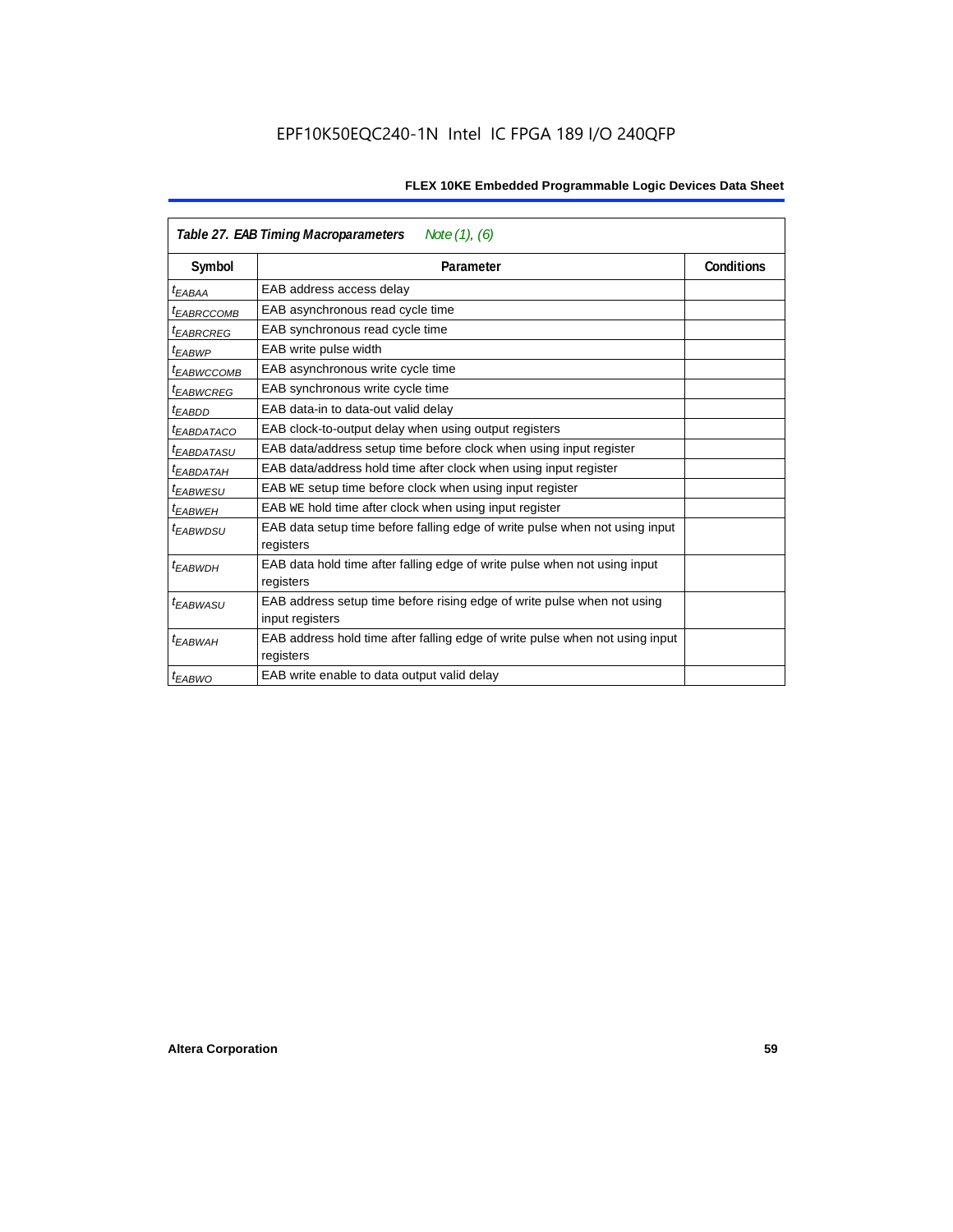# EPF10K50EQC240-1N Intel IC FPGA 189 I/O 240QFP

| Table 28. Interconnect Timing Microparameters<br>Note $(1)$ |                                                                                                                         |                   |  |  |  |
|-------------------------------------------------------------|-------------------------------------------------------------------------------------------------------------------------|-------------------|--|--|--|
| Symbol                                                      | Parameter                                                                                                               | <b>Conditions</b> |  |  |  |
| $tD$ IN2IOE                                                 | Delay from dedicated input pin to IOE control input                                                                     | (7)               |  |  |  |
| $t_{DIN2LE}$                                                | Delay from dedicated input pin to LE or EAB control input                                                               | (7)               |  |  |  |
| t <sub>DCLK2IOE</sub>                                       | Delay from dedicated clock pin to IOE clock                                                                             | (7)               |  |  |  |
| $t_{DCLK2LE}$                                               | Delay from dedicated clock pin to LE or EAB clock                                                                       | (7)               |  |  |  |
| <sup>t</sup> DIN2DATA                                       | Delay from dedicated input or clock to LE or EAB data                                                                   | (7)               |  |  |  |
| <sup>t</sup> SAMELAB                                        | Routing delay for an LE driving another LE in the same LAB                                                              |                   |  |  |  |
| <i>t</i> SAMEROW                                            | Routing delay for a row IOE, LE, or EAB driving a row IOE, LE, or EAB in the<br>same row                                | (7)               |  |  |  |
| <sup>t</sup> SAMECOLUMN                                     | Routing delay for an LE driving an IOE in the same column                                                               | (7)               |  |  |  |
| <i>t<sub>DIFFROW</sub></i>                                  | Routing delay for a column IOE, LE, or EAB driving an LE or EAB in a different<br>row                                   | (7)               |  |  |  |
| <i>t</i> <sub>TWOROWS</sub>                                 | Routing delay for a row IOE or EAB driving an LE or EAB in a different row                                              | (7)               |  |  |  |
| <sup>t</sup> LEPERIPH                                       | Routing delay for an LE driving a control signal of an IOE via the peripheral<br>control bus                            | (7)               |  |  |  |
| t <sub>LABCARRY</sub>                                       | Routing delay for the carry-out signal of an LE driving the carry-in signal of a<br>different LE in a different LAB     |                   |  |  |  |
| $t_{LABCASC}$                                               | Routing delay for the cascade-out signal of an LE driving the cascade-in<br>signal of a different LE in a different LAB |                   |  |  |  |

| Table 29. External Timing Parameters |                                                                                                   |                   |  |  |  |  |
|--------------------------------------|---------------------------------------------------------------------------------------------------|-------------------|--|--|--|--|
| Symbol                               | Parameter                                                                                         | <b>Conditions</b> |  |  |  |  |
| <sup>t</sup> DRR                     | Register-to-register delay via four LEs, three row interconnects, and four local<br>interconnects | (8)               |  |  |  |  |
| t <sub>insu</sub>                    | Setup time with global clock at IOE register                                                      | (9)               |  |  |  |  |
| $t_{\rm INH}$                        | Hold time with global clock at IOE register                                                       | (9)               |  |  |  |  |
| toutco                               | Clock-to-output delay with global clock at IOE register                                           | (9)               |  |  |  |  |
| t <sub>PCISU</sub>                   | Setup time with global clock for registers used in PCI designs                                    | $(9)$ , $(10)$    |  |  |  |  |
| <sup>t</sup> PCIH                    | Hold time with global clock for registers used in PCI designs                                     | $(9)$ , $(10)$    |  |  |  |  |
| <sup>T</sup> PCICO                   | Clock-to-output delay with global clock for registers used in PCI designs                         | $(9)$ , $(10)$    |  |  |  |  |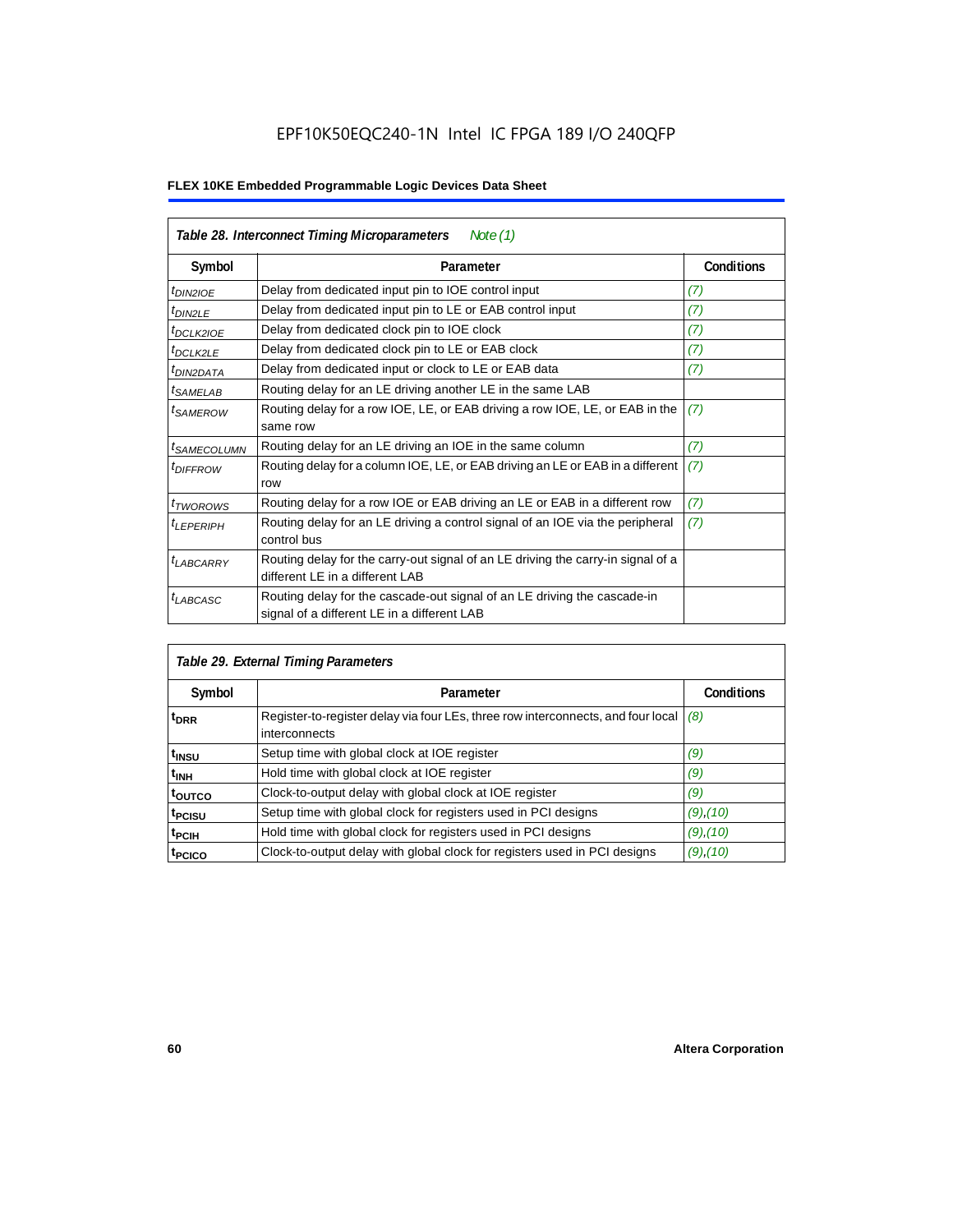|                           | Note $(9)$<br>Table 30. External Bidirectional Timing Parameters                                |                   |
|---------------------------|-------------------------------------------------------------------------------------------------|-------------------|
| Symbol                    | Parameter                                                                                       | <b>Conditions</b> |
| <sup>t</sup> INSUBIDIR    | Setup time for bi-directional pins with global clock at same-row or same-<br>column LE register |                   |
| <sup>t</sup> INHBIDIR     | Hold time for bidirectional pins with global clock at same-row or same-column<br>LE register    |                   |
| <sup>t</sup> INH          | Hold time with global clock at IOE register                                                     |                   |
| <b><i>LOUTCOBIDIR</i></b> | Clock-to-output delay for bidirectional pins with global clock at IOE register                  | $C1 = 35 pF$      |
| <sup>t</sup> xzbidir      | Synchronous IOE output buffer disable delay                                                     | $C1 = 35 pF$      |
| <sup>T</sup> ZXBIDIR      | Synchronous IOE output buffer enable delay, slow slew rate= off                                 | $C1 = 35 pF$      |

### *Notes to tables:*

- (1) Microparameters are timing delays contributed by individual architectural elements. These parameters cannot be measured explicitly.
- (2) Operating conditions:  $VCCIO = 3.3 V ±10%$  for commercial or industrial use.<br>(3) Operating conditions:  $VCCIO = 2.5 V ±5%$  for commercial or industrial use in
- Operating conditions: VCCIO =  $2.5$  V  $\pm 5$ % for commercial or industrial use in EPF10K30E, EPF10K50S, EPF10K100E, EPF10K130E, and EPF10K200S devices.
- (4) Operating conditions: VCCIO = 3.3 V.
- (5) Because the RAM in the EAB is self-timed, this parameter can be ignored when the WE signal is registered.<br>(6) EAB macroparameters are internal parameters that can simplify predicting the behavior of an EAB at its bor
- EAB macroparameters are internal parameters that can simplify predicting the behavior of an EAB at its boundary; these parameters are calculated by summing selected microparameters.
- (7) These parameters are worst-case values for typical applications. Post-compilation timing simulation and timing analysis are required to determine actual worst-case performance.
- (8) Contact Altera Applications for test circuit specifications and test conditions.
- (9) This timing parameter is sample-tested only.
- (10) This parameter is measured with the measurement and test conditions, including load, specified in the PCI Local Bus Specification, revision 2.2.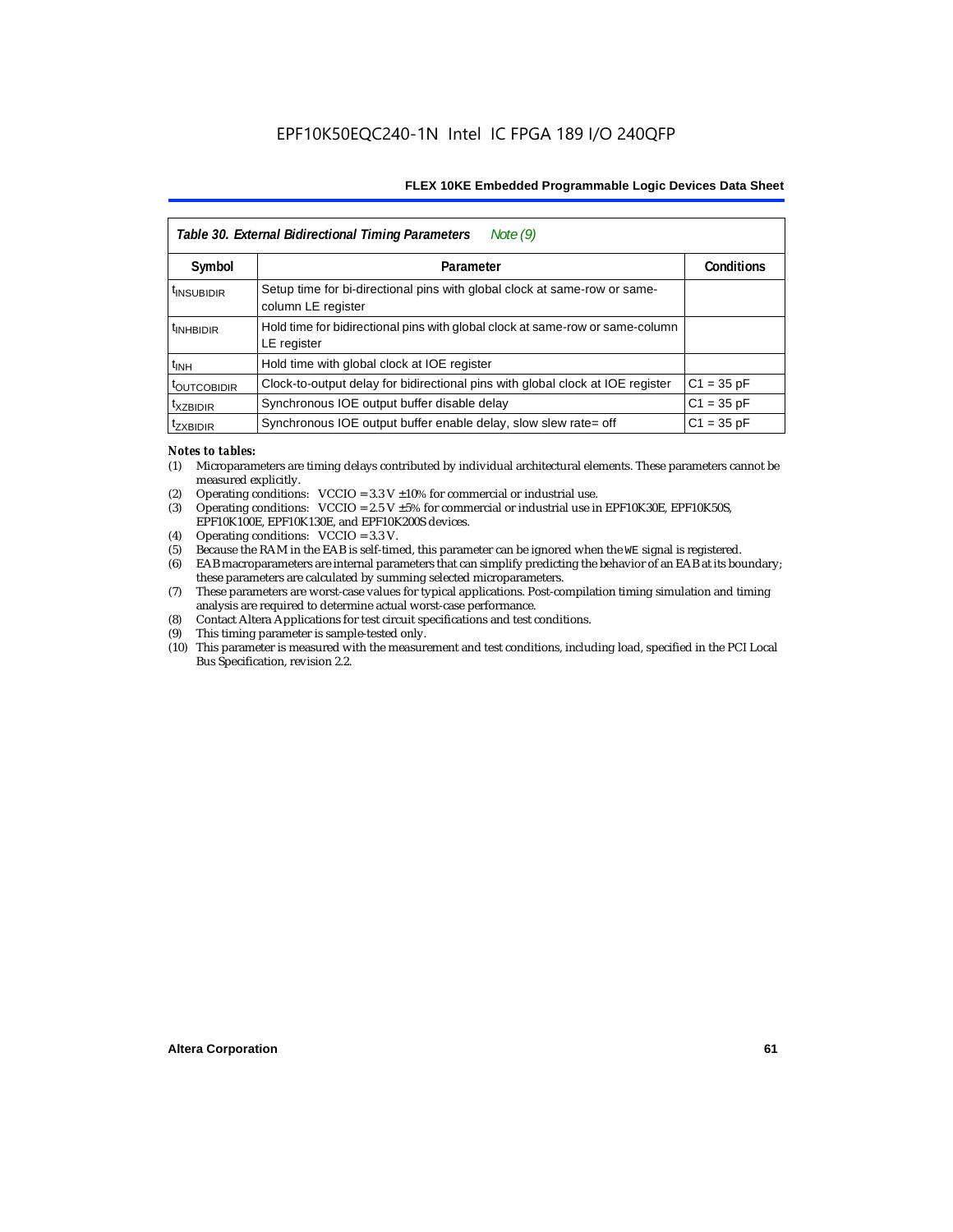Figures 29 and 30 show the asynchronous and synchronous timing waveforms, respectively, or the EAB macroparameters in Tables 26 and 27.

**EAB Asynchronous Write EAB Asynchronous Read** WE. a0 d0 d3  $t_{EABRCCOMB}$ a1 *《*、 a2 *《*、 a3 d2  $t_{FABA}$ d1 Address Data-Out WE a0 din1  $\chi$  dout2  $t_{EABDD}$ a1 a2 din1 din0  $t_{EABWCCOMB}$  $t_{EABWASU}$   $\longrightarrow$  $t_{EABWDSU}$  +  $\longrightarrow$   $t_{EABWDH}$  $t_{EABWP}$ Data-In din0 Address Data-Out

### *Figure 29. EAB Asynchronous Timing Waveforms*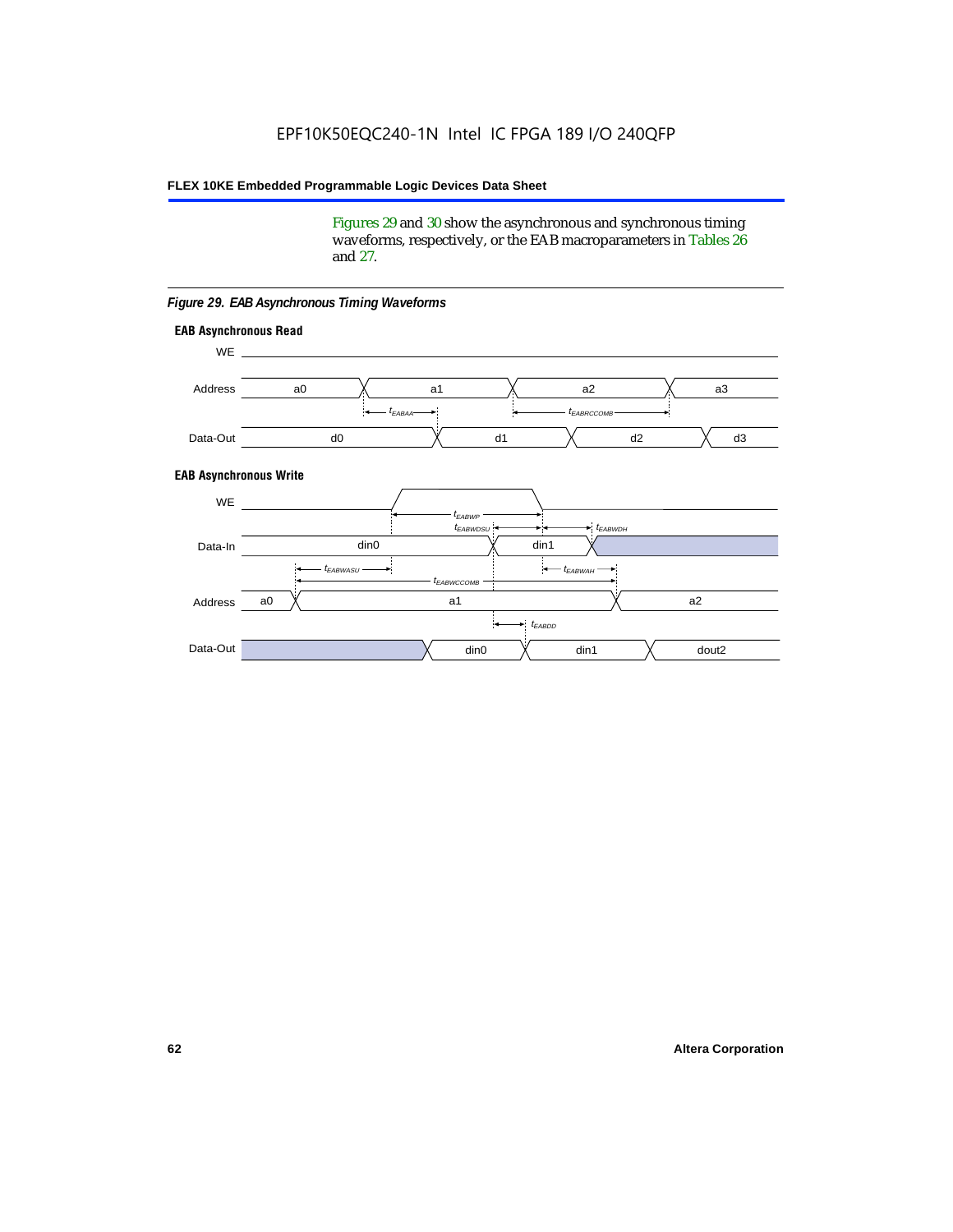

# *Figure 30. EAB Synchronous Timing Waveforms*

### **EAB Synchronous Write (EAB Output Registers Used)**



Tables 31 through 37 show EPF10K30E device internal and external timing parameters.

| Table 31. EPF10K30E Device LE Timing Microparameters (Part 1 of 2)<br>Note $(1)$ |     |                |     |                |     |                |      |
|----------------------------------------------------------------------------------|-----|----------------|-----|----------------|-----|----------------|------|
| Symbol                                                                           |     | -1 Speed Grade |     | -2 Speed Grade |     | -3 Speed Grade | Unit |
|                                                                                  | Min | Max            | Min | Max            | Min | Max            |      |
| $t_{LUT}$                                                                        |     | 0.7            |     | 0.8            |     | 1.1            | ns   |
| $t_{CLUT}$                                                                       |     | 0.5            |     | 0.6            |     | 0.8            | ns   |
| $t_{RLUT}$                                                                       |     | 0.6            |     | 0.7            |     | 1.0            | ns   |
| $t_{PACKED}$                                                                     |     | 0.3            |     | 0.4            |     | 0.5            | ns   |
| $t_{EN}$                                                                         |     | 0.6            |     | 0.8            |     | 1.0            | ns   |
| $t_{CICO}$                                                                       |     | 0.1            |     | 0.1            |     | 0.2            | ns   |
| $t_{GEN}$                                                                        |     | 0.4            |     | 0.5            |     | 0.7            | ns   |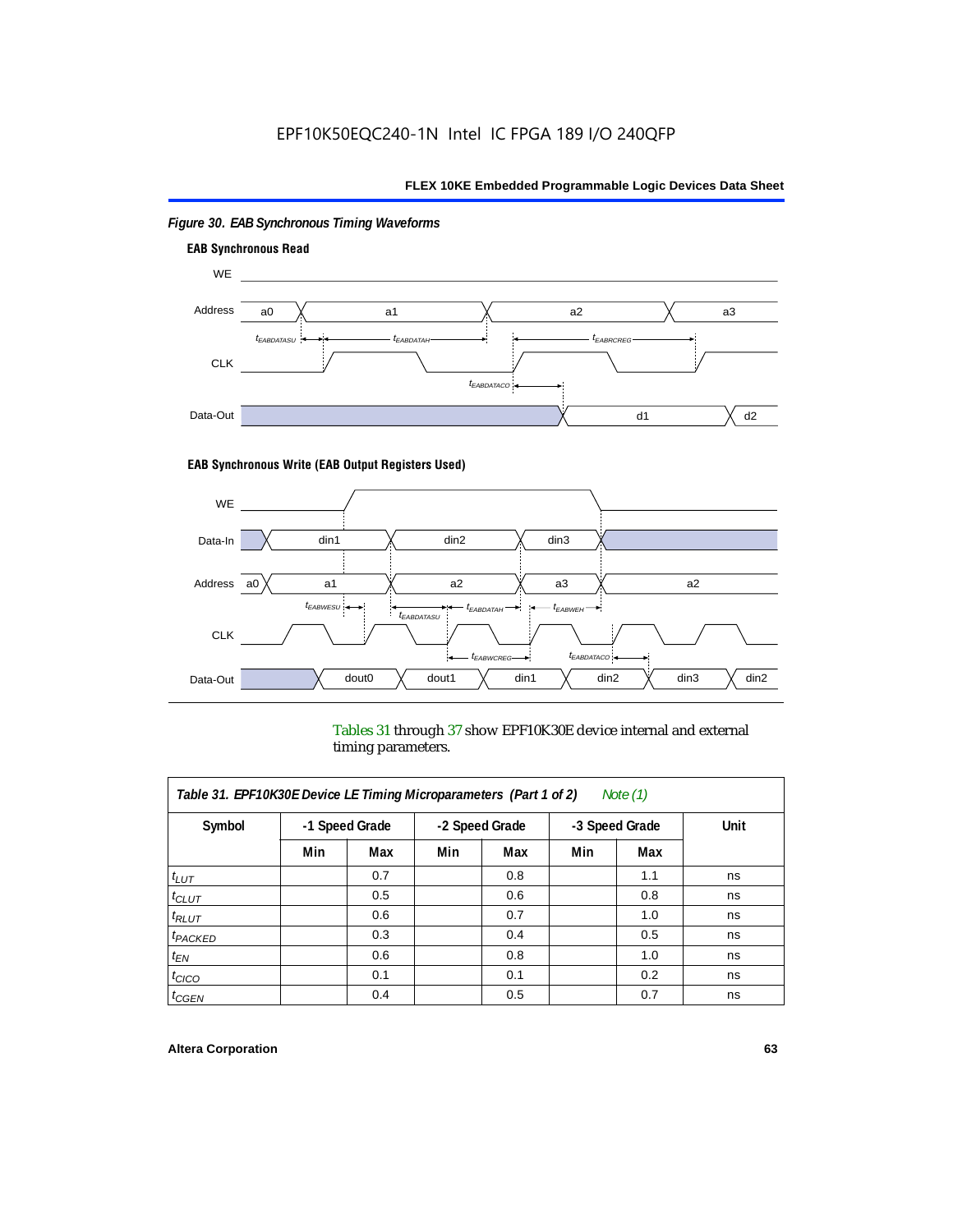# EPF10K50EQC240-1N Intel IC FPGA 189 I/O 240QFP

| Table 31. EPF10K30E Device LE Timing Microparameters (Part 2 of 2)<br>Note (1) |     |                |     |                |     |                |      |
|--------------------------------------------------------------------------------|-----|----------------|-----|----------------|-----|----------------|------|
| Symbol                                                                         |     | -1 Speed Grade |     | -2 Speed Grade |     | -3 Speed Grade | Unit |
|                                                                                | Min | Max            | Min | Max            | Min | Max            |      |
| $t_{GENR}$                                                                     |     | 0.1            |     | 0.1            |     | 0.2            | ns   |
| $t_{CASC}$                                                                     |     | 0.6            |     | 0.8            |     | 1.0            | ns   |
| $t_C$                                                                          |     | 0.0            |     | 0.0            |     | 0.0            | ns   |
| $t_{CO}$                                                                       |     | 0.3            |     | 0.4            |     | 0.5            | ns   |
| $t_{COMB}$                                                                     |     | 0.4            |     | 0.4            |     | 0.6            | ns   |
| $t_{\text{SU}}$                                                                | 0.4 |                | 0.6 |                | 0.6 |                | ns   |
| $t_{\mathcal{H}}$                                                              | 0.7 |                | 1.0 |                | 1.3 |                | ns   |
| $t_{PRE}$                                                                      |     | 0.8            |     | 0.9            |     | 1.2            | ns   |
| $t_{CLR}$                                                                      |     | 0.8            |     | 0.9            |     | 1.2            | ns   |
| $t_{\mathit{CH}}$                                                              | 2.0 |                | 2.5 |                | 2.5 |                | ns   |
| $t_{CL}$                                                                       | 2.0 |                | 2.5 |                | 2.5 |                | ns   |

| Symbol            |     | -1 Speed Grade |     | -2 Speed Grade |     | -3 Speed Grade | Unit |  |
|-------------------|-----|----------------|-----|----------------|-----|----------------|------|--|
|                   | Min | Max            | Min | Max            | Min | Max            |      |  |
| t <sub>IOD</sub>  |     | 2.4            |     | 2.8            |     | 3.8            | ns   |  |
| $t_{\text{IOC}}$  |     | 0.3            |     | 0.4            |     | 0.5            | ns   |  |
| $t_{IOCO}$        |     | 1.0            |     | 1.1            |     | 1.6            | ns   |  |
| $t_{IOCOMB}$      |     | 0.0            |     | 0.0            |     | 0.0            | ns   |  |
| t <sub>iOSU</sub> | 1.2 |                | 1.4 |                | 1.9 |                | ns   |  |
| $t_{IOL}$         | 0.3 |                | 0.4 |                | 0.5 |                | ns   |  |
| $t_{IOCLR}$       |     | 1.0            |     | 1.1            |     | 1.6            | ns   |  |
| $t_{OD1}$         |     | 1.9            |     | 2.3            |     | 3.0            | ns   |  |
| $t_{OD2}$         |     | 1.4            |     | 1.8            |     | 2.5            | ns   |  |
| $t_{OD3}$         |     | 4.4            |     | 5.2            |     | 7.0            | ns   |  |
| $t_{XZ}$          |     | 2.7            |     | 3.1            |     | 4.3            | ns   |  |
| $t_{ZX1}$         |     | 2.7            |     | 3.1            |     | 4.3            | ns   |  |
| $t_{ZX2}$         |     | 2.2            |     | 2.6            |     | 3.8            | ns   |  |
| $t_{ZX3}$         |     | 5.2            |     | 6.0            |     | 8.3            | ns   |  |
| $t_{INREG}$       |     | 3.4            |     | 4.1            |     | 5.5            | ns   |  |
| $t_{IOFD}$        |     | 0.8            |     | 1.3            |     | 2.4            | ns   |  |
| $t_{INCOMB}$      |     | 0.8            |     | 1.3            |     | 2.4            | ns   |  |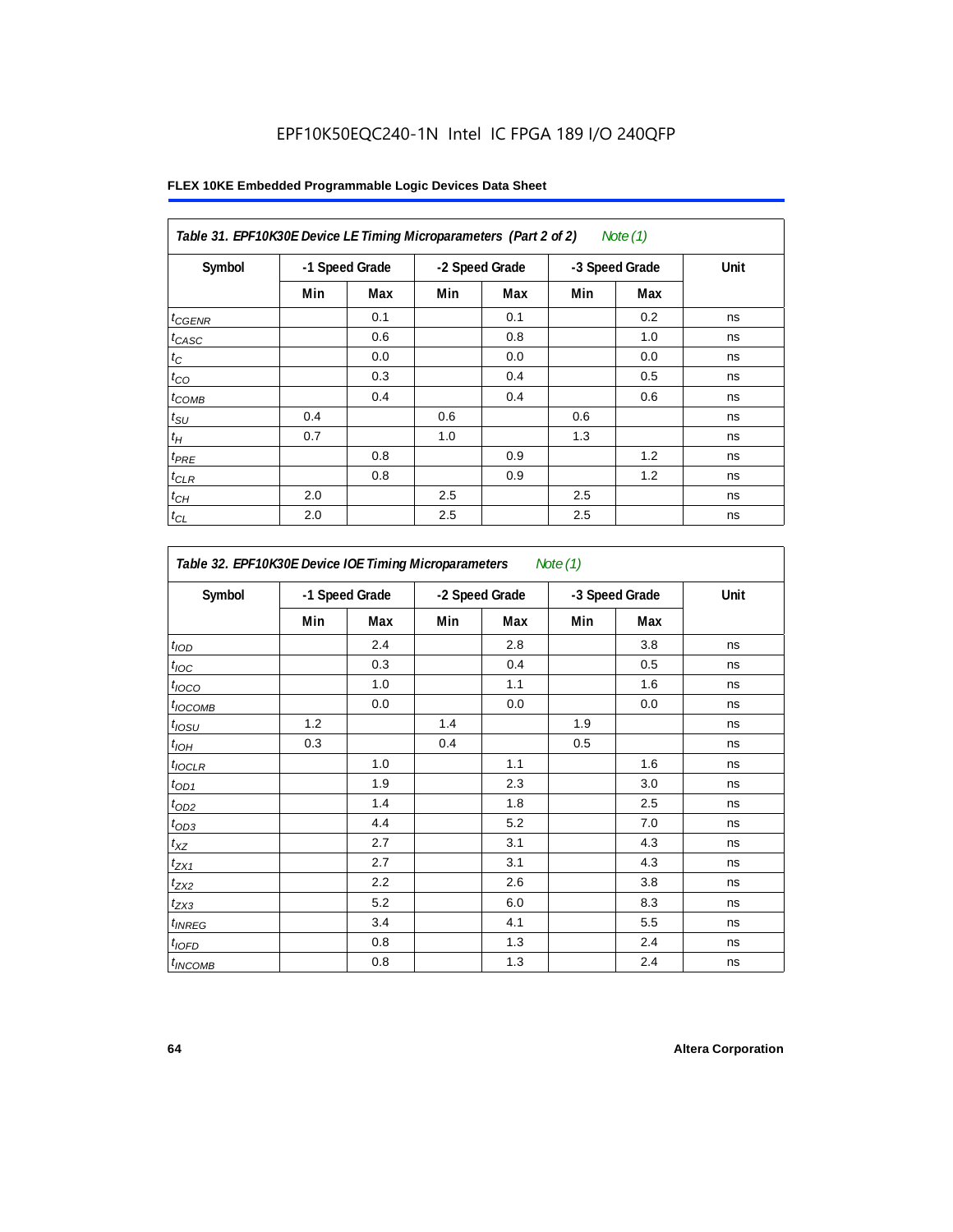| Table 33. EPF10K30E Device EAB Internal Microparameters<br>Note $(1)$ |     |                |     |                |                |     |      |  |  |
|-----------------------------------------------------------------------|-----|----------------|-----|----------------|----------------|-----|------|--|--|
| Symbol                                                                |     | -1 Speed Grade |     | -2 Speed Grade | -3 Speed Grade |     | Unit |  |  |
|                                                                       | Min | <b>Max</b>     | Min | Max            | Min            | Max |      |  |  |
| t <sub>EABDATA1</sub>                                                 |     | 1.7            |     | 2.0            |                | 2.3 | ns   |  |  |
| t <sub>EABDATA1</sub>                                                 |     | 0.6            |     | 0.7            |                | 0.8 | ns   |  |  |
| t <sub>EABWE1</sub>                                                   |     | 1.1            |     | 1.3            |                | 1.4 | ns   |  |  |
| t <sub>EABWE2</sub>                                                   |     | 0.4            |     | 0.4            |                | 0.5 | ns   |  |  |
| $t_{EABRE1}$                                                          |     | 0.8            |     | 0.9            |                | 1.0 | ns   |  |  |
| t <sub>EABRE2</sub>                                                   |     | 0.4            |     | 0.4            |                | 0.5 | ns   |  |  |
| <b><i>EABCLK</i></b>                                                  |     | 0.0            |     | 0.0            |                | 0.0 | ns   |  |  |
| t <sub>EABCO</sub>                                                    |     | 0.3            |     | 0.3            |                | 0.4 | ns   |  |  |
| <b><i>EABBYPASS</i></b>                                               |     | 0.5            |     | 0.6            |                | 0.7 | ns   |  |  |
| $t_{EABSU}$                                                           | 0.9 |                | 1.0 |                | 1.2            |     | ns   |  |  |
| $t_{EABH}$                                                            | 0.4 |                | 0.4 |                | 0.5            |     | ns   |  |  |
| $t_{EABCLR}$                                                          | 0.3 |                | 0.3 |                | 0.3            |     | ns   |  |  |
| $t_{AA}$                                                              |     | 3.2            |     | 3.8            |                | 4.4 | ns   |  |  |
| $t_{\mathit{WP}}$                                                     | 2.5 |                | 2.9 |                | 3.3            |     | ns   |  |  |
| $t_{\!R\!P}$                                                          | 0.9 |                | 1.1 |                | 1.2            |     | ns   |  |  |
| $t_{WDSU}$                                                            | 0.9 |                | 1.0 |                | 1.1            |     | ns   |  |  |
| $t_{WDH}$                                                             | 0.1 |                | 0.1 |                | 0.1            |     | ns   |  |  |
| $t_{WASU}$                                                            | 1.7 |                | 2.0 |                | 2.3            |     | ns   |  |  |
| $t_{WAH}$                                                             | 1.8 |                | 2.1 |                | 2.4            |     | ns   |  |  |
| $t_{RASU}$                                                            | 3.1 |                | 3.7 |                | 4.2            |     | ns   |  |  |
| $t_{R\underline{AH}}$                                                 | 0.2 |                | 0.2 |                | 0.2            |     | ns   |  |  |
| $t_{WO}$                                                              |     | 2.5            |     | 2.9            |                | 3.3 | ns   |  |  |
| $t_{DD}$                                                              |     | 2.5            |     | 2.9            |                | 3.3 | ns   |  |  |
| $t_{EABOUT}$                                                          |     | 0.5            |     | 0.6            |                | 0.7 | ns   |  |  |
| $t_{EABCH}$                                                           | 1.5 |                | 2.0 |                | 2.3            |     | ns   |  |  |
| $t_{EABCL}$                                                           | 2.5 |                | 2.9 |                | 3.3            |     | ns   |  |  |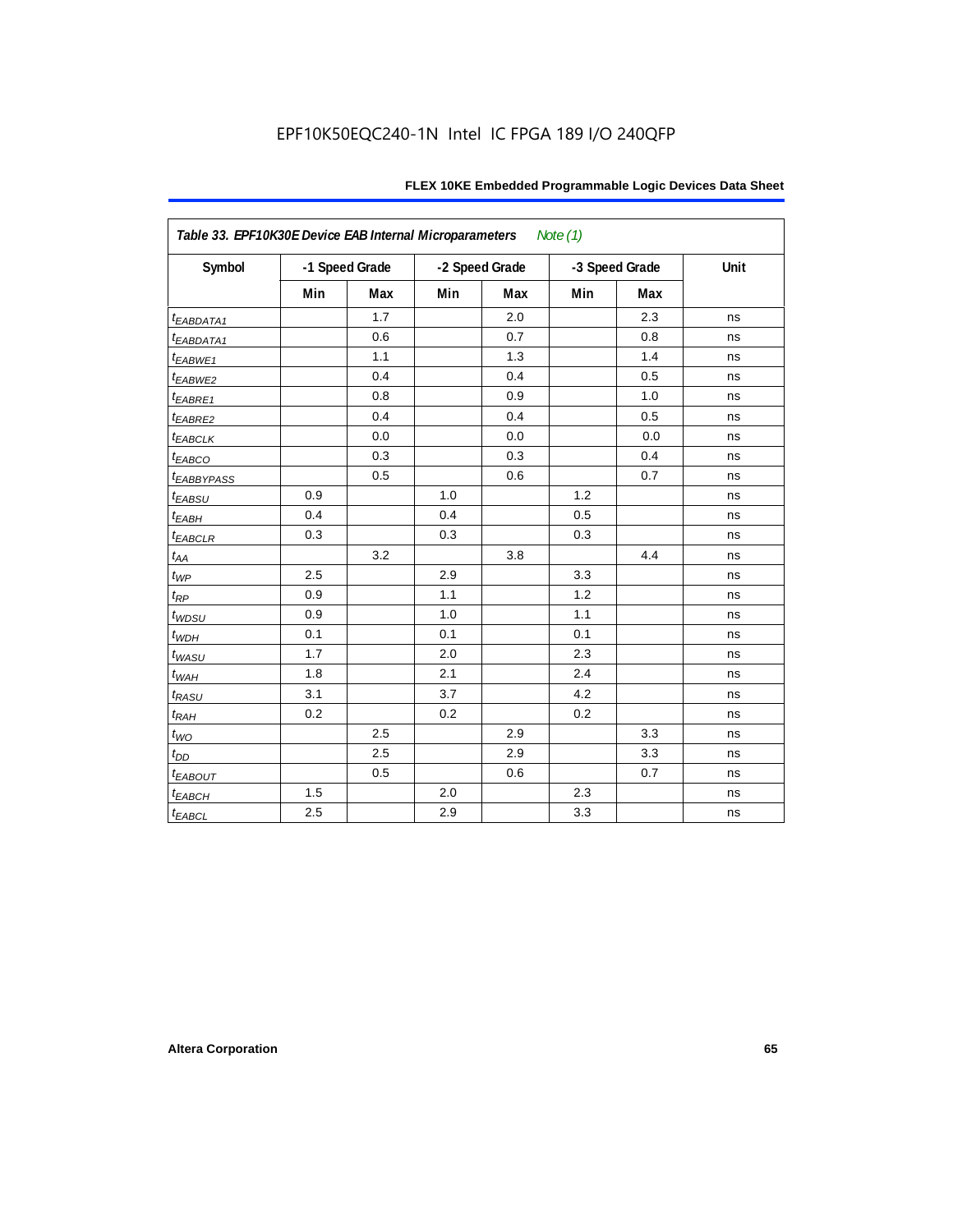# EPF10K50EQC240-1N Intel IC FPGA 189 I/O 240QFP

| Table 34. EPF10K30E Device EAB Internal Timing Macroparameters<br>Note $(1)$ |                |     |                |     |     |                |      |  |  |
|------------------------------------------------------------------------------|----------------|-----|----------------|-----|-----|----------------|------|--|--|
| Symbol                                                                       | -1 Speed Grade |     | -2 Speed Grade |     |     | -3 Speed Grade | Unit |  |  |
|                                                                              | Min            | Max | Min            | Max | Min | Max            |      |  |  |
| $t_{EABA}$                                                                   |                | 6.4 |                | 7.6 |     | 8.8            | ns   |  |  |
| <sup>t</sup> EABRCOMB                                                        | 6.4            |     | 7.6            |     | 8.8 |                | ns   |  |  |
| <sup>t</sup> EABRCREG                                                        | 4.4            |     | 5.1            |     | 6.0 |                | ns   |  |  |
| t <sub>EABWP</sub>                                                           | 2.5            |     | 2.9            |     | 3.3 |                | ns   |  |  |
| <sup>t</sup> ЕАВWСОМВ                                                        | 6.0            |     | 7.0            |     | 8.0 |                | ns   |  |  |
| <sup>t</sup> EABWCREG                                                        | 6.8            |     | 7.8            |     | 9.0 |                | ns   |  |  |
| <sup>t</sup> EABDD                                                           |                | 5.7 |                | 6.7 |     | 7.7            | ns   |  |  |
| <sup>t</sup> EABDATACO                                                       |                | 0.8 |                | 0.9 |     | 1.1            | ns   |  |  |
| <sup>t</sup> EABDATASU                                                       | 1.5            |     | 1.7            |     | 2.0 |                | ns   |  |  |
| <sup>t</sup> EABDATAH                                                        | 0.0            |     | 0.0            |     | 0.0 |                | ns   |  |  |
| <i>t<sub>EABWESU</sub></i>                                                   | 1.3            |     | 1.4            |     | 1.7 |                | ns   |  |  |
| <sup>t</sup> EABWEH                                                          | 0.0            |     | 0.0            |     | 0.0 |                | ns   |  |  |
| t <sub>EABWDSU</sub>                                                         | 1.5            |     | 1.7            |     | 2.0 |                | ns   |  |  |
| t <sub>EABWDH</sub>                                                          | 0.0            |     | 0.0            |     | 0.0 |                | ns   |  |  |
| t <sub>EABWASU</sub>                                                         | 3.0            |     | 3.6            |     | 4.3 |                | ns   |  |  |
| <sup>t</sup> EABWAH                                                          | 0.5            |     | 0.5            |     | 0.4 |                | ns   |  |  |
| $t_{EABWO}$                                                                  |                | 5.1 |                | 6.0 |     | 6.8            | ns   |  |  |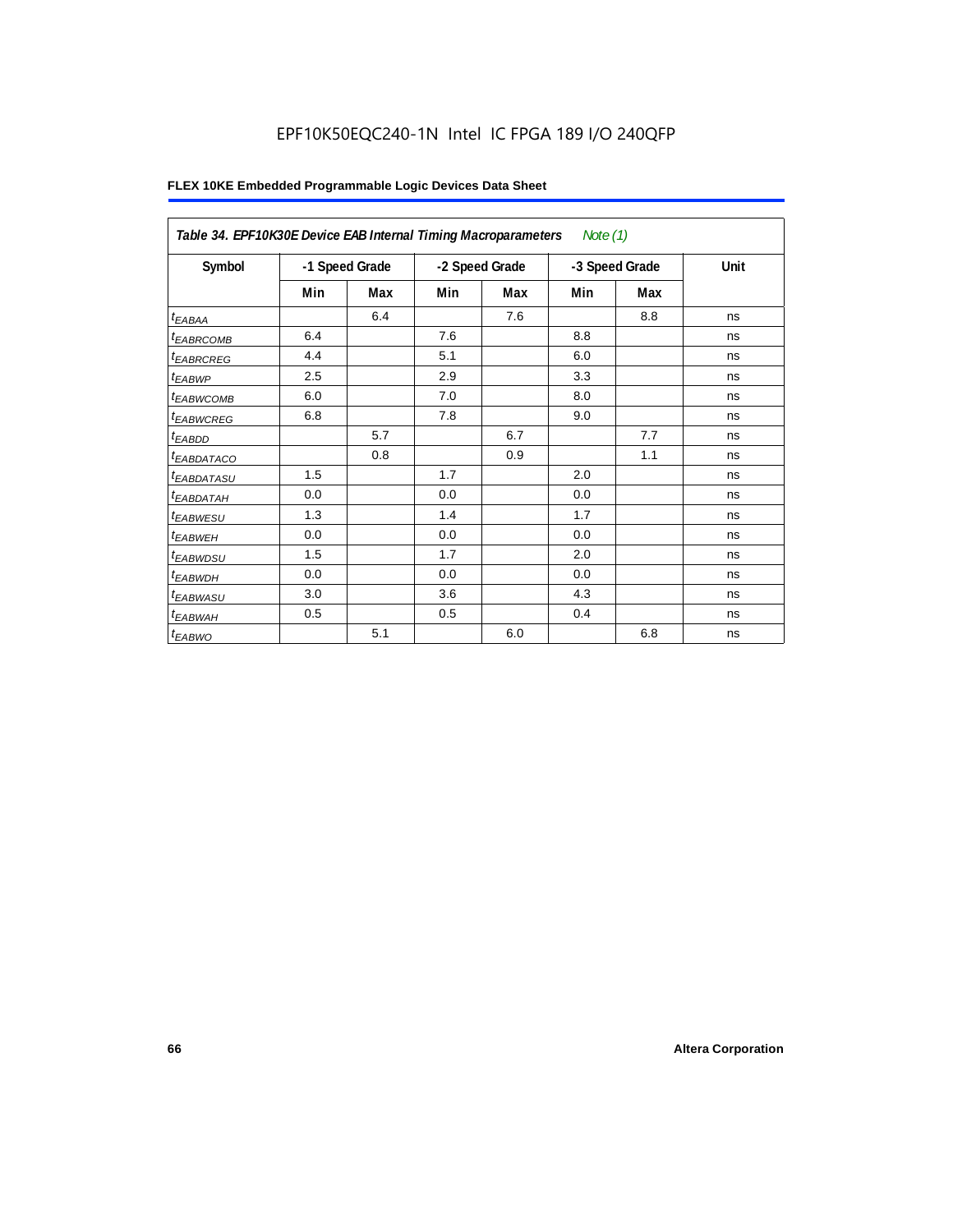| Table 35. EPF10K30E Device Interconnect Timing Microparameters<br>Note $(1)$ |                |     |     |                |     |                |      |  |  |  |
|------------------------------------------------------------------------------|----------------|-----|-----|----------------|-----|----------------|------|--|--|--|
| Symbol                                                                       | -1 Speed Grade |     |     | -2 Speed Grade |     | -3 Speed Grade | Unit |  |  |  |
|                                                                              | Min            | Max | Min | Max            | Min | Max            |      |  |  |  |
| $tD$ IN2IOE                                                                  |                | 1.8 |     | 2.4            |     | 2.9            | ns   |  |  |  |
| t <sub>DIN2LE</sub>                                                          |                | 1.5 |     | 1.8            |     | 2.4            | ns   |  |  |  |
| <sup>t</sup> DIN2DATA                                                        |                | 1.5 |     | 1.8            |     | 2.2            | ns   |  |  |  |
| t <sub>DCLK2IOE</sub>                                                        |                | 2.2 |     | 2.6            |     | 3.0            | ns   |  |  |  |
| $t_{DCLK2LE}$                                                                |                | 1.5 |     | 1.8            |     | 2.4            | ns   |  |  |  |
| <sup>t</sup> SAMELAB                                                         |                | 0.1 |     | 0.2            |     | 0.3            | ns   |  |  |  |
| <i>t<sub>SAMEROW</sub></i>                                                   |                | 2.0 |     | 2.4            |     | 2.7            | ns   |  |  |  |
| <i>t<sub>SAMECOLUMN</sub></i>                                                |                | 0.7 |     | 1.0            |     | 0.8            | ns   |  |  |  |
| t <sub>DIFFROW</sub>                                                         |                | 2.7 |     | 3.4            |     | 3.5            | ns   |  |  |  |
| <i>t</i> <sub>TWOROWS</sub>                                                  |                | 4.7 |     | 5.8            |     | 6.2            | ns   |  |  |  |
| <b><i>LEPERIPH</i></b>                                                       |                | 2.7 |     | 3.4            |     | 3.8            | ns   |  |  |  |
| t <sub>LABCARRY</sub>                                                        |                | 0.3 |     | 0.4            |     | 0.5            | ns   |  |  |  |
| t <sub>LABCASC</sub>                                                         |                | 0.8 |     | 0.8            |     | 1.1            | ns   |  |  |  |

| Table 36. EPF10K30E External Timing Parameters Notes (1), (2) |     |                |     |                |     |                |      |  |  |  |
|---------------------------------------------------------------|-----|----------------|-----|----------------|-----|----------------|------|--|--|--|
| Symbol                                                        |     | -1 Speed Grade |     | -2 Speed Grade |     | -3 Speed Grade | Unit |  |  |  |
|                                                               | Min | Max            | Min | Max            | Min | Max            |      |  |  |  |
| t <sub>DRR</sub>                                              |     | 8.0            |     | 9.5            |     | 12.5           | ns   |  |  |  |
| $t$ <sub>INSU</sub> $(3)$                                     | 2.1 |                | 2.5 |                | 3.9 |                | ns   |  |  |  |
| $t_{INH}$ (3)                                                 | 0.0 |                | 0.0 |                | 0.0 |                | ns   |  |  |  |
| $t_{OUTCO}$ (3)                                               | 2.0 | 4.9            | 2.0 | 5.9            | 2.0 | 7.6            | ns   |  |  |  |
| $t_{INSU}$ (4)                                                | 1.1 |                | 1.5 |                |     |                | ns   |  |  |  |
| $t_{INH}$ (4)                                                 | 0.0 |                | 0.0 |                |     |                | ns   |  |  |  |
| $t_{\text{OUTCO}}(4)$                                         | 0.5 | 3.9            | 0.5 | 4.9            |     |                | ns   |  |  |  |
| t <sub>PCISU</sub>                                            | 3.0 |                | 4.2 |                |     |                | ns   |  |  |  |
| t <sub>PCIH</sub>                                             | 0.0 |                | 0.0 |                |     |                | ns   |  |  |  |
| t <sub>PCICO</sub>                                            | 2.0 | 6.0            | 2.0 | 7.5            |     |                | ns   |  |  |  |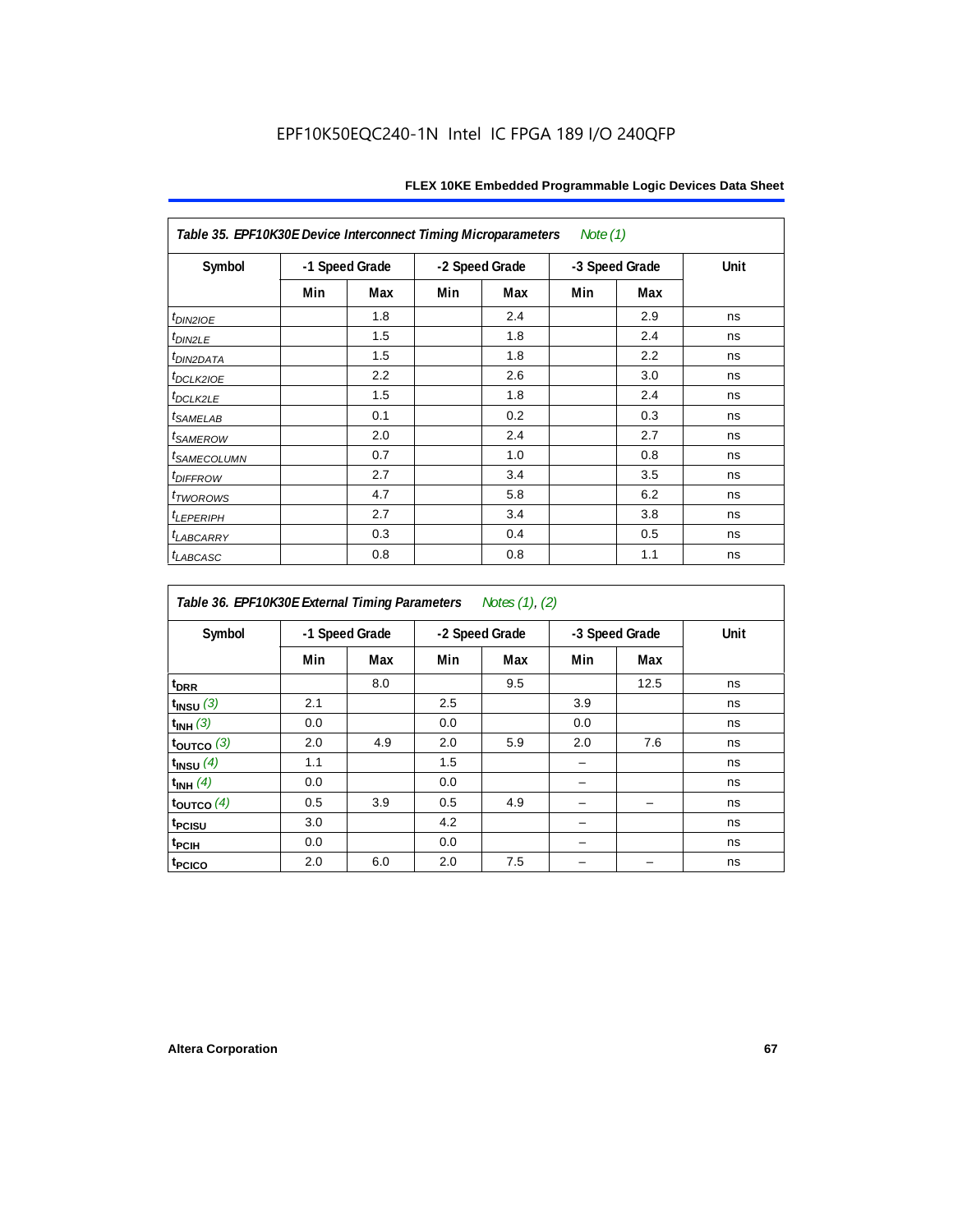| Table 37. EPF10K30E External Bidirectional Timing Parameters<br>Notes (1), (2) |                |     |     |                |     |                |      |  |  |  |
|--------------------------------------------------------------------------------|----------------|-----|-----|----------------|-----|----------------|------|--|--|--|
| Symbol                                                                         | -1 Speed Grade |     |     | -2 Speed Grade |     | -3 Speed Grade | Unit |  |  |  |
|                                                                                | Min            | Max | Min | Max            | Min | Max            |      |  |  |  |
| $t_{INSUBIDIR}$ (3)                                                            | 2.8            |     | 3.9 |                | 5.2 |                | ns   |  |  |  |
| $t_{INHBIDIR}$ (3)                                                             | 0.0            |     | 0.0 |                | 0.0 |                | ns   |  |  |  |
| $t_{INSUBIDIR}(4)$                                                             | 3.8            |     | 4.9 |                | -   |                | ns   |  |  |  |
| $t_{INHBIDIR}(4)$                                                              | 0.0            |     | 0.0 |                |     |                | ns   |  |  |  |
| $t_{\text{OUTCOBIDIR}}$ (3)                                                    | 2.0            | 4.9 | 2.0 | 5.9            | 2.0 | 7.6            | ns   |  |  |  |
| $t_{XZBIDIR}$ (3)                                                              |                | 6.1 |     | 7.5            |     | 9.7            | ns   |  |  |  |
| $t_{ZXBIDIR}$ (3)                                                              |                | 6.1 |     | 7.5            |     | 9.7            | ns   |  |  |  |
| $t_{\text{OUTCOBIDIR}}$ (4)                                                    | 0.5            | 3.9 | 0.5 | 4.9            |     |                | ns   |  |  |  |
| $t_{XZBIDIR}$ (4)                                                              |                | 5.1 |     | 6.5            |     |                | ns   |  |  |  |
| $t_{ZXBIDIR}$ (4)                                                              |                | 5.1 |     | 6.5            |     |                | ns   |  |  |  |

### *Notes to tables:*

(1) All timing parameters are described in Tables 24 through 30 in this data sheet.<br>(2) These parameters are specified by characterization.

(2) These parameters are specified by characterization.<br>(3) This parameter is measured without the use of the C

This parameter is measured without the use of the ClockLock or ClockBoost circuits.

(4) This parameter is measured with the use of the ClockLock or ClockBoost circuits.

### Tables 38 through 44 show EPF10K50E device internal and external timing parameters.

| Table 38. EPF10K50E Device LE Timing Microparameters (Part 1 of 2)<br>Note (1) |     |                |     |                |     |                |      |  |  |  |
|--------------------------------------------------------------------------------|-----|----------------|-----|----------------|-----|----------------|------|--|--|--|
| Symbol                                                                         |     | -1 Speed Grade |     | -2 Speed Grade |     | -3 Speed Grade | Unit |  |  |  |
|                                                                                | Min | Max            | Min | Max            | Min | Max            |      |  |  |  |
| $t_{LUT}$                                                                      |     | 0.6            |     | 0.9            |     | 1.3            | ns   |  |  |  |
| $t_{CLUT}$                                                                     |     | 0.5            |     | 0.6            |     | 0.8            | ns   |  |  |  |
| $t_{RLUT}$                                                                     |     | 0.7            |     | 0.8            |     | 1.1            | ns   |  |  |  |
| <b><i>t<sub>PACKED</sub></i></b>                                               |     | 0.4            |     | 0.5            |     | 0.6            | ns   |  |  |  |
| $t_{EN}$                                                                       |     | 0.6            |     | 0.7            |     | 0.9            | ns   |  |  |  |
| $t_{CICO}$                                                                     |     | 0.2            |     | 0.2            |     | 0.3            | ns   |  |  |  |
| $t_{GEN}$                                                                      |     | 0.5            |     | 0.5            |     | 0.8            | ns   |  |  |  |
| <sup>t</sup> CGENR                                                             |     | 0.2            |     | 0.2            |     | 0.3            | ns   |  |  |  |
| t <sub>CASC</sub>                                                              |     | 0.8            |     | 1.0            |     | 1.4            | ns   |  |  |  |
| $t_C$                                                                          |     | 0.5            |     | 0.6            |     | 0.8            | ns   |  |  |  |
| $t_{CO}$                                                                       |     | 0.7            |     | 0.7            |     | 0.9            | ns   |  |  |  |
| $t_{\text{COMB}}$                                                              |     | 0.5            |     | 0.6            |     | 0.8            | ns   |  |  |  |
| $t_{\text{SU}}$                                                                | 0.7 |                | 0.7 |                | 0.8 |                | ns   |  |  |  |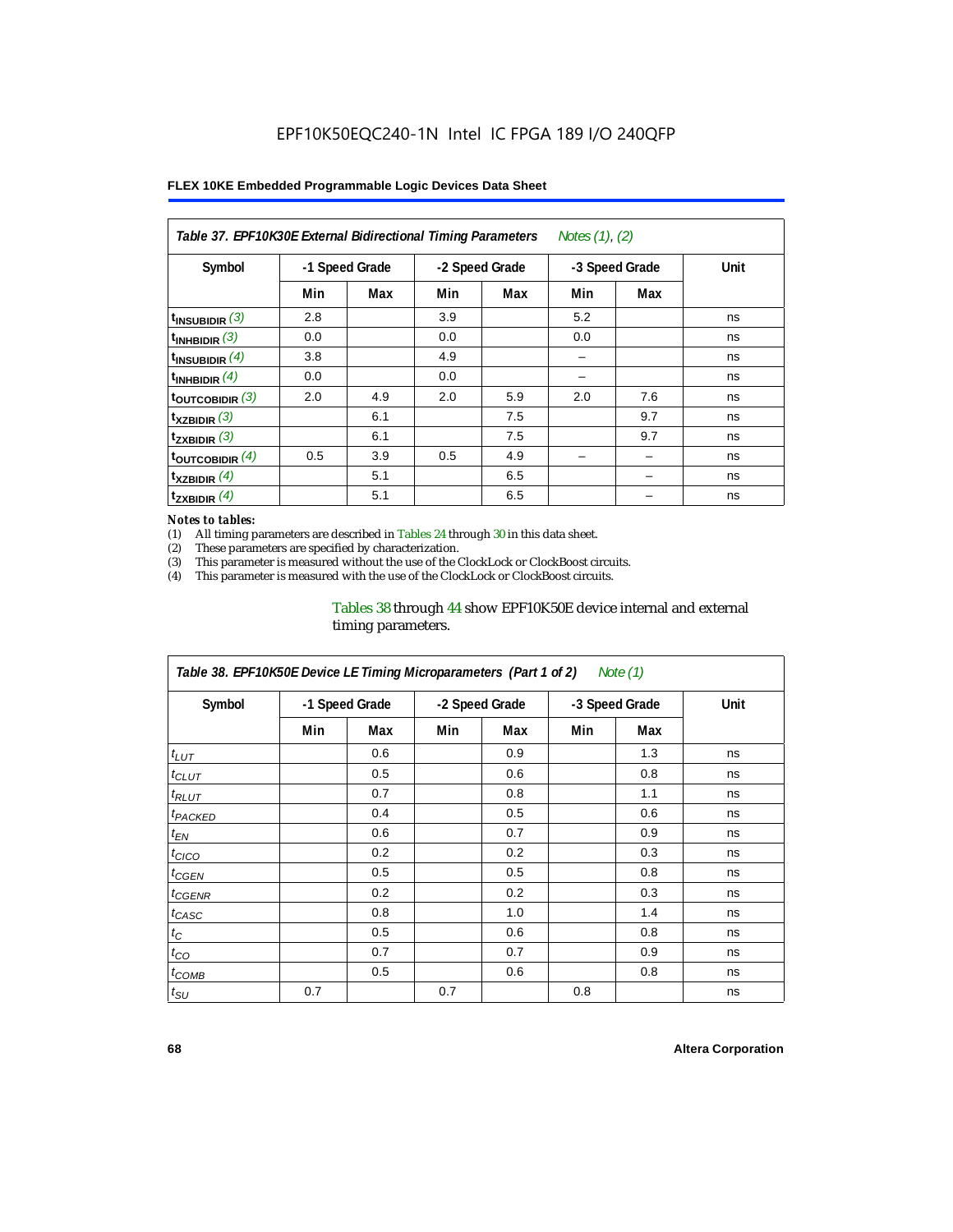| Table 38. EPF10K50E Device LE Timing Microparameters (Part 2 of 2)<br>Note $(1)$ |     |                |                                  |     |      |     |    |  |  |  |
|----------------------------------------------------------------------------------|-----|----------------|----------------------------------|-----|------|-----|----|--|--|--|
| Symbol                                                                           |     | -1 Speed Grade | -2 Speed Grade<br>-3 Speed Grade |     | Unit |     |    |  |  |  |
|                                                                                  | Min | Max            | Min                              | Max | Min  | Max |    |  |  |  |
| $t_H$                                                                            | 0.9 |                | 1.0                              |     | 1.4  |     | ns |  |  |  |
| $t_{PRE}$                                                                        |     | 0.5            |                                  | 0.6 |      | 0.8 | ns |  |  |  |
| $t_{CLR}$                                                                        |     | 0.5            |                                  | 0.6 |      | 0.8 | ns |  |  |  |
| $t_{CH}$                                                                         | 2.0 |                | 2.5                              |     | 3.0  |     | ns |  |  |  |
| $t_{CL}$                                                                         | 2.0 |                | 2.5                              |     | 3.0  |     | ns |  |  |  |

| Table 39. EPF10K50E Device IOE Timing Microparameters Note (1) |                |         |                |     |                |     |      |  |  |  |
|----------------------------------------------------------------|----------------|---------|----------------|-----|----------------|-----|------|--|--|--|
| Symbol                                                         | -1 Speed Grade |         | -2 Speed Grade |     | -3 Speed Grade |     | Unit |  |  |  |
|                                                                | Min            | Max     | Min            | Max | Min            | Max |      |  |  |  |
| t <sub>IOD</sub>                                               |                | 2.2     |                | 2.4 |                | 3.3 | ns   |  |  |  |
| $t_{\text{IOC}}$                                               |                | 0.3     |                | 0.3 |                | 0.5 | ns   |  |  |  |
| $t_{\text{LOCO}}$                                              |                | 1.0     |                | 1.0 |                | 1.4 | ns   |  |  |  |
| $t_{IOCOMB}$                                                   |                | 0.0     |                | 0.0 |                | 0.2 | ns   |  |  |  |
| $t_{IOSU}$                                                     | 1.0            |         | 1.2            |     | 1.7            |     | ns   |  |  |  |
| $t_{IOM}$                                                      | 0.3            |         | 0.3            |     | 0.5            |     | ns   |  |  |  |
| $t_{IOCLR}$                                                    |                | 0.9     |                | 1.0 |                | 1.4 | ns   |  |  |  |
| $t_{OD1}$                                                      |                | 0.8     |                | 0.9 |                | 1.2 | ns   |  |  |  |
| $t_{OD2}$                                                      |                | 0.3     |                | 0.4 |                | 0.7 | ns   |  |  |  |
| $t_{OD3}$                                                      |                | 3.0     |                | 3.5 |                | 3.5 | ns   |  |  |  |
| $t_{\mathsf{XZ}}$                                              |                | 1.4     |                | 1.7 |                | 2.3 | ns   |  |  |  |
| $t_{ZX1}$                                                      |                | 1.4     |                | 1.7 |                | 2.3 | ns   |  |  |  |
| $t_{ZX2}$                                                      |                | 0.9     |                | 1.2 |                | 1.8 | ns   |  |  |  |
| $t_{ZX3}$                                                      |                | 3.6     |                | 4.3 |                | 4.6 | ns   |  |  |  |
| $t_{INREG}$                                                    |                | 4.9     |                | 5.8 |                | 7.8 | ns   |  |  |  |
| $t_{IOED}$                                                     |                | 2.8     |                | 3.3 |                | 4.5 | ns   |  |  |  |
| $t_{INCOMB}$                                                   |                | $2.8\,$ |                | 3.3 |                | 4.5 | ns   |  |  |  |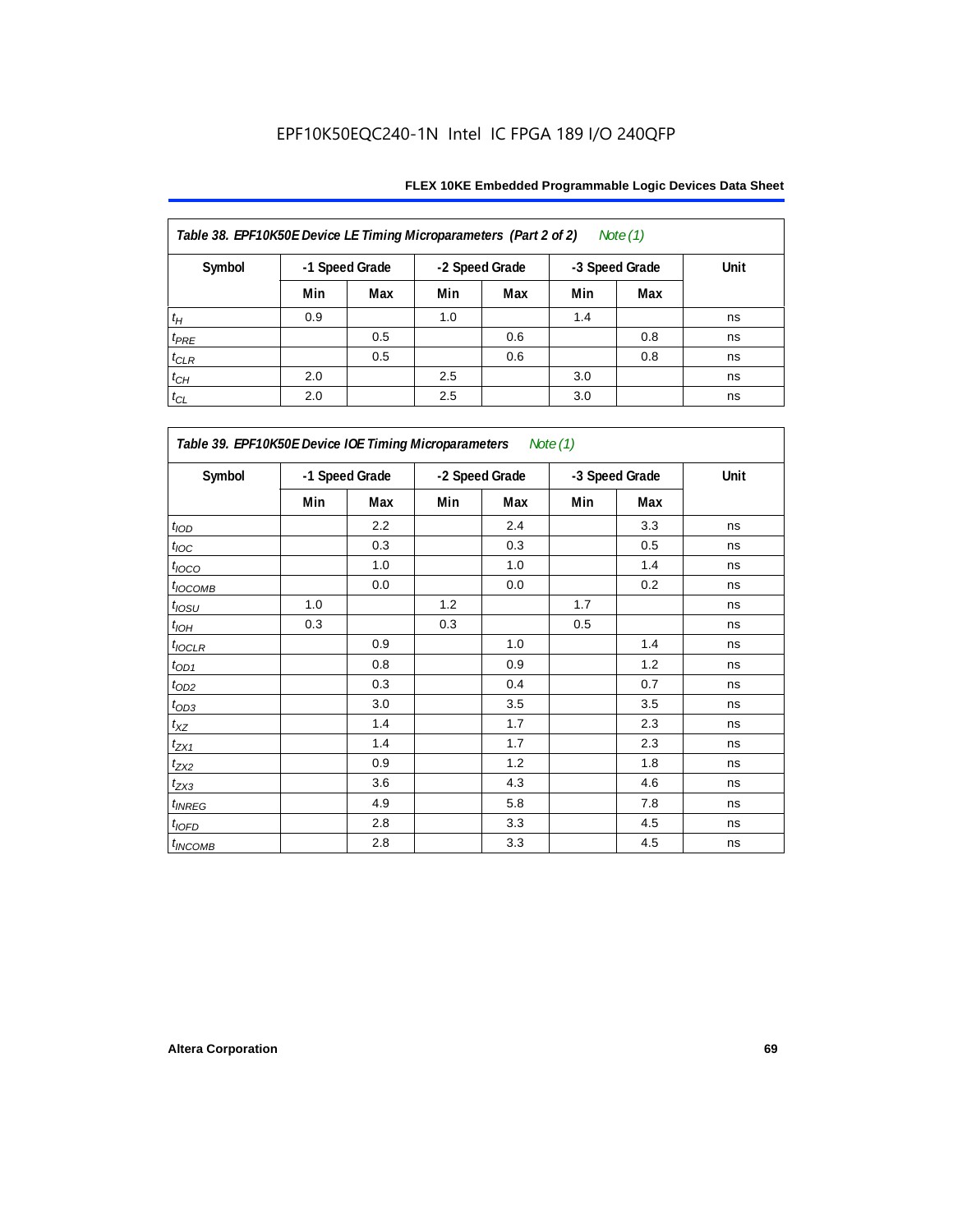# EPF10K50EQC240-1N Intel IC FPGA 189 I/O 240QFP

| Table 40. EPF10K50E Device EAB Internal Microparameters<br>Note $(1)$ |                |     |     |                |     |                |      |  |  |
|-----------------------------------------------------------------------|----------------|-----|-----|----------------|-----|----------------|------|--|--|
| Symbol                                                                | -1 Speed Grade |     |     | -2 Speed Grade |     | -3 Speed Grade | Unit |  |  |
|                                                                       | Min            | Max | Min | Max            | Min | Max            |      |  |  |
| t <sub>EABDATA1</sub>                                                 |                | 1.7 |     | 2.0            |     | 2.7            | ns   |  |  |
| $t_{EABDATA1}$                                                        |                | 0.6 |     | 0.7            |     | 0.9            | ns   |  |  |
| $t_{EABWE1}$                                                          |                | 1.1 |     | 1.3            |     | 1.8            | ns   |  |  |
| <sup>t</sup> EABWE2                                                   |                | 0.4 |     | 0.4            |     | 0.6            | ns   |  |  |
| t <sub>EABRE1</sub>                                                   |                | 0.8 |     | 0.9            |     | 1.2            | ns   |  |  |
| $t_{EABRE2}$                                                          |                | 0.4 |     | 0.4            |     | 0.6            | ns   |  |  |
| $t_{EABCLK}$                                                          |                | 0.0 |     | 0.0            |     | 0.0            | ns   |  |  |
| $t_{EABCO}$                                                           |                | 0.3 |     | 0.3            |     | 0.5            | ns   |  |  |
| <i><b>EABBYPASS</b></i>                                               |                | 0.5 |     | 0.6            |     | 0.8            | ns   |  |  |
| $t_{EABSU}$                                                           | 0.9            |     | 1.0 |                | 1.4 |                | ns   |  |  |
| $t_{EABH}$                                                            | 0.4            |     | 0.4 |                | 0.6 |                | ns   |  |  |
| $t_{EABCLR}$                                                          | 0.3            |     | 0.3 |                | 0.5 |                | ns   |  |  |
| $t_{AA}$                                                              |                | 3.2 |     | 3.8            |     | 5.1            | ns   |  |  |
| $t_{\mathit{WP}}$                                                     | 2.5            |     | 2.9 |                | 3.9 |                | ns   |  |  |
| $t_{RP}$                                                              | 0.9            |     | 1.1 |                | 1.5 |                | ns   |  |  |
| $t_{WDSU}$                                                            | 0.9            |     | 1.0 |                | 1.4 |                | ns   |  |  |
| $t_{WDH}$                                                             | 0.1            |     | 0.1 |                | 0.2 |                | ns   |  |  |
| $t_{WASU}$                                                            | 1.7            |     | 2.0 |                | 2.7 |                | ns   |  |  |
| $t_{WAH}$                                                             | 1.8            |     | 2.1 |                | 2.9 |                | ns   |  |  |
| $t_{RASU}$                                                            | 3.1            |     | 3.7 |                | 5.0 |                | ns   |  |  |
| $t_{RAH}$                                                             | 0.2            |     | 0.2 |                | 0.3 |                | ns   |  |  |
| $t_{WO}$                                                              |                | 2.5 |     | 2.9            |     | 3.9            | ns   |  |  |
| $t_{DD}$                                                              |                | 2.5 |     | 2.9            |     | 3.9            | ns   |  |  |
| t <sub>EABOUT</sub>                                                   |                | 0.5 |     | 0.6            |     | 0.8            | ns   |  |  |
| t <sub>EABCH</sub>                                                    | 1.5            |     | 2.0 |                | 2.5 |                | ns   |  |  |
| $t_{EABCL}$                                                           | 2.5            |     | 2.9 |                | 3.9 |                | ns   |  |  |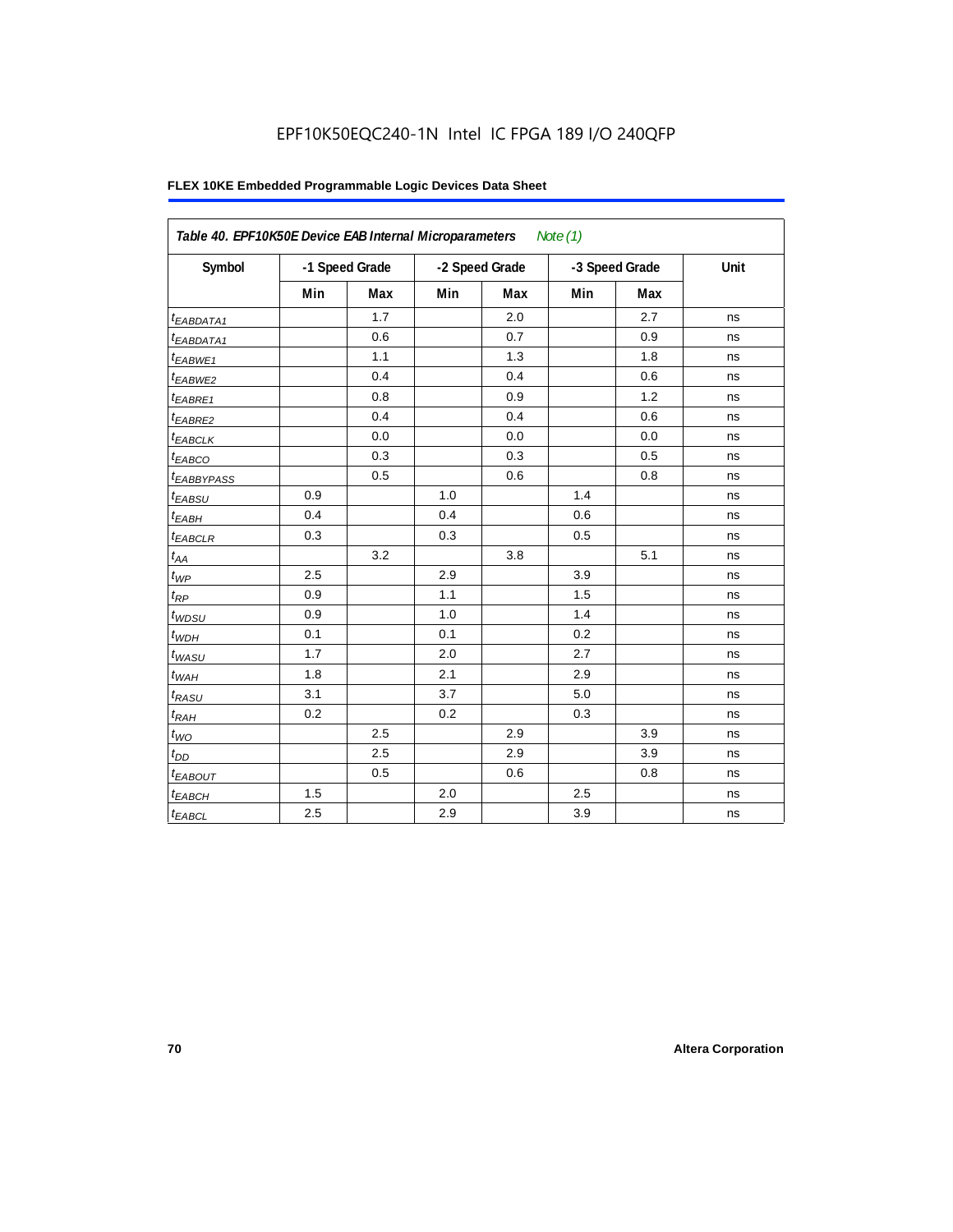| Note (1)<br>Table 41. EPF10K50E Device EAB Internal Timing Macroparameters |                |     |                |     |                |      |      |  |  |  |
|----------------------------------------------------------------------------|----------------|-----|----------------|-----|----------------|------|------|--|--|--|
| Symbol                                                                     | -1 Speed Grade |     | -2 Speed Grade |     | -3 Speed Grade |      | Unit |  |  |  |
|                                                                            | Min            | Max | Min            | Max | Min            | Max  |      |  |  |  |
| $t_{EABA}$                                                                 |                | 6.4 |                | 7.6 |                | 10.2 | ns   |  |  |  |
| <b><i>EABRCOMB</i></b>                                                     | 6.4            |     | 7.6            |     | 10.2           |      | ns   |  |  |  |
| t <sub>EABRCREG</sub>                                                      | 4.4            |     | 5.1            |     | 7.0            |      | ns   |  |  |  |
| t <sub>EABWP</sub>                                                         | 2.5            |     | 2.9            |     | 3.9            |      | ns   |  |  |  |
| <sup>t</sup> EABWCOMB                                                      | 6.0            |     | 7.0            |     | 9.5            |      | ns   |  |  |  |
| <sup>t</sup> EABWCREG                                                      | 6.8            |     | 7.8            |     | 10.6           |      | ns   |  |  |  |
| t <sub>EABDD</sub>                                                         |                | 5.7 |                | 6.7 |                | 9.0  | ns   |  |  |  |
| <sup>t</sup> EABDATACO                                                     |                | 0.8 |                | 0.9 |                | 1.3  | ns   |  |  |  |
| <sup>t</sup> EABDATASU                                                     | 1.5            |     | 1.7            |     | 2.3            |      | ns   |  |  |  |
| t <sub>eabdatah</sub>                                                      | 0.0            |     | 0.0            |     | 0.0            |      | ns   |  |  |  |
| <sup>t</sup> EABWESU                                                       | 1.3            |     | 1.4            |     | 2.0            |      | ns   |  |  |  |
| t <sub>EABWEH</sub>                                                        | 0.0            |     | 0.0            |     | 0.0            |      | ns   |  |  |  |
| <i>t<sub>EABWDSU</sub></i>                                                 | 1.5            |     | 1.7            |     | 2.3            |      | ns   |  |  |  |
| <sup>t</sup> EABWDH                                                        | 0.0            |     | 0.0            |     | 0.0            |      | ns   |  |  |  |
| t <sub>EABWASU</sub>                                                       | 3.0            |     | 3.6            |     | 4.8            |      | ns   |  |  |  |
| t <sub>EABWAH</sub>                                                        | 0.5            |     | 0.5            |     | 0.8            |      | ns   |  |  |  |
| $t_{EABWO}$                                                                |                | 5.1 |                | 6.0 |                | 8.1  | ns   |  |  |  |

| Table 42. EPF10K50E Device Interconnect Timing Microparameters<br>Note $(1)$ |                |     |                |     |                |     |      |  |  |  |
|------------------------------------------------------------------------------|----------------|-----|----------------|-----|----------------|-----|------|--|--|--|
| Symbol                                                                       | -1 Speed Grade |     | -2 Speed Grade |     | -3 Speed Grade |     | Unit |  |  |  |
|                                                                              | Min            | Max | Min            | Max | Min            | Max |      |  |  |  |
| $tD$ IN2IOE                                                                  |                | 3.5 |                | 4.3 |                | 5.6 | ns   |  |  |  |
| t <sub>DIN2LE</sub>                                                          |                | 2.1 |                | 2.5 |                | 3.4 | ns   |  |  |  |
| <sup>t</sup> DIN2DATA                                                        |                | 2.2 |                | 2.4 |                | 3.1 | ns   |  |  |  |
| $t$ DCLK2IOE                                                                 |                | 2.9 |                | 3.5 |                | 4.7 | ns   |  |  |  |
| $t$ DCLK2LE                                                                  |                | 2.1 |                | 2.5 |                | 3.4 | ns   |  |  |  |
| <sup>t</sup> SAMELAB                                                         |                | 0.1 |                | 0.1 |                | 0.2 | ns   |  |  |  |
| <i>t</i> SAMEROW                                                             |                | 1.1 |                | 1.1 |                | 1.5 | ns   |  |  |  |
| <i>t<sub>SAMECOLUMN</sub></i>                                                |                | 0.8 |                | 1.0 |                | 1.3 | ns   |  |  |  |
| <i>t<sub>DIFFROW</sub></i>                                                   |                | 1.9 |                | 2.1 |                | 2.8 | ns   |  |  |  |
| <i>t</i> TWOROWS                                                             |                | 3.0 |                | 3.2 |                | 4.3 | ns   |  |  |  |
| <b><i>LEPERIPH</i></b>                                                       |                | 3.1 |                | 3.3 |                | 3.7 | ns   |  |  |  |
| <b><i>LABCARRY</i></b>                                                       |                | 0.1 |                | 0.1 |                | 0.2 | ns   |  |  |  |
| t <sub>LABCASC</sub>                                                         |                | 0.3 |                | 0.3 |                | 0.5 | ns   |  |  |  |

 $\mathbf{r}$ 

٦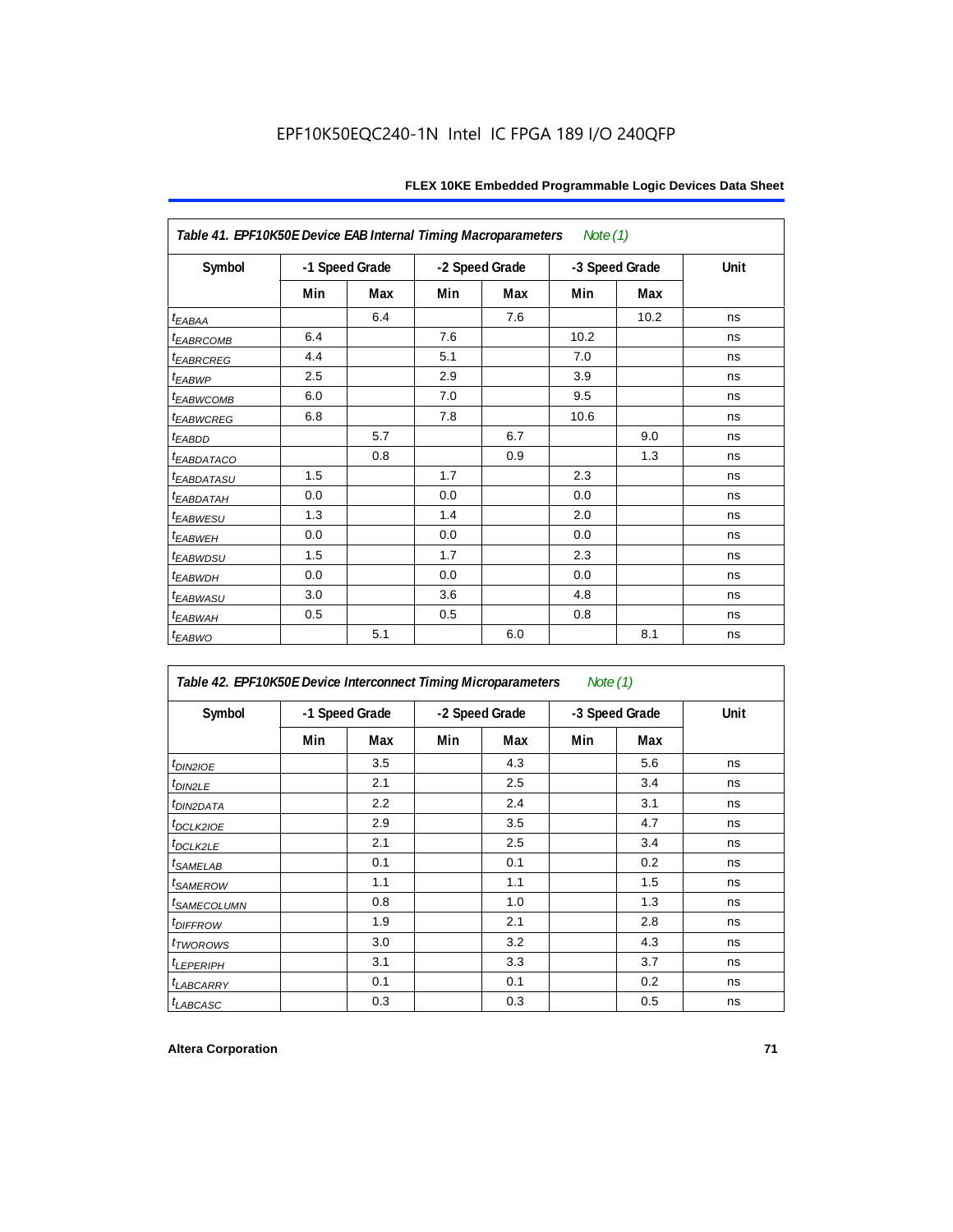## **FLEX 10KE Embedded Programmable Logic Devices Data Sheet**

| Table 43. EPF10K50E External Timing Parameters<br>Notes $(1)$ , $(2)$ |                |     |     |                |                          |                |      |  |  |  |
|-----------------------------------------------------------------------|----------------|-----|-----|----------------|--------------------------|----------------|------|--|--|--|
| Symbol                                                                | -1 Speed Grade |     |     | -2 Speed Grade |                          | -3 Speed Grade | Unit |  |  |  |
|                                                                       | Min            | Max | Min | Max            | Min                      | Max            |      |  |  |  |
| t <sub>DRR</sub>                                                      |                | 8.5 |     | 10.0           |                          | 13.5           | ns   |  |  |  |
| <sup>t</sup> insu                                                     | 2.7            |     | 3.2 |                | 4.3                      |                | ns   |  |  |  |
| $t_{\text{INH}}$                                                      | 0.0            |     | 0.0 |                | 0.0                      |                | ns   |  |  |  |
| toutco                                                                | 2.0            | 4.5 | 2.0 | 5.2            | 2.0                      | 7.3            | ns   |  |  |  |
| <sup>t</sup> PCISU                                                    | 3.0            |     | 4.2 |                | $\blacksquare$           |                | ns   |  |  |  |
| <sup>t</sup> PCIH                                                     | 0.0            |     | 0.0 |                | $\overline{\phantom{a}}$ |                | ns   |  |  |  |
| <sup>t</sup> PCICO                                                    | 2.0            | 6.0 | 2.0 | 7.7            |                          |                | ns   |  |  |  |

*Table 44. EPF10K50E External Bidirectional Timing Parameters Notes (1), (2)*

| Symbol                 | -1 Speed Grade |     | -2 Speed Grade |     | -3 Speed Grade |      | Unit |
|------------------------|----------------|-----|----------------|-----|----------------|------|------|
|                        | Min            | Max | Min            | Max | Min            | Max  |      |
| <sup>t</sup> INSUBIDIR | 2.7            |     | 3.2            |     | 4.3            |      | ns   |
| <sup>t</sup> INHBIDIR  | 0.0            |     | 0.0            |     | 0.0            |      | ns   |
| <b>TOUTCOBIDIR</b>     | 2.0            | 4.5 | 2.0            | 5.2 | 2.0            | 7.3  | ns   |
| <sup>t</sup> xzbidir   |                | 6.8 |                | 7.8 |                | 10.1 | ns   |
| <sup>t</sup> zxbidir   |                | 6.8 |                | 7.8 |                | 10.1 | ns   |

### *Notes to tables:*

(1) All timing parameters are described in Tables 24 through 30 in this data sheet.

(2) These parameters are specified by characterization.

Tables 45 through 51 show EPF10K100E device internal and external timing parameters.

| Table 45. EPF10K100E Device LE Timing Microparameters<br>Note $(1)$ |                |     |                |     |                |     |      |  |  |  |
|---------------------------------------------------------------------|----------------|-----|----------------|-----|----------------|-----|------|--|--|--|
| Symbol                                                              | -1 Speed Grade |     | -2 Speed Grade |     | -3 Speed Grade |     | Unit |  |  |  |
|                                                                     | Min            | Max | Min            | Max | Min            | Max |      |  |  |  |
| $t_{LUT}$                                                           |                | 0.7 |                | 1.0 |                | 1.5 | ns   |  |  |  |
| $t_{CLUT}$                                                          |                | 0.5 |                | 0.7 |                | 0.9 | ns   |  |  |  |
| $t_{RLUT}$                                                          |                | 0.6 |                | 0.8 |                | 1.1 | ns   |  |  |  |
| <sup>t</sup> PACKED                                                 |                | 0.3 |                | 0.4 |                | 0.5 | ns   |  |  |  |
| $t_{EN}$                                                            |                | 0.2 |                | 0.3 |                | 0.3 | ns   |  |  |  |
| $t_{CICO}$                                                          |                | 0.1 |                | 0.1 |                | 0.2 | ns   |  |  |  |
| $t_{\text{GEN}}$                                                    |                | 0.4 |                | 0.5 |                | 0.7 | ns   |  |  |  |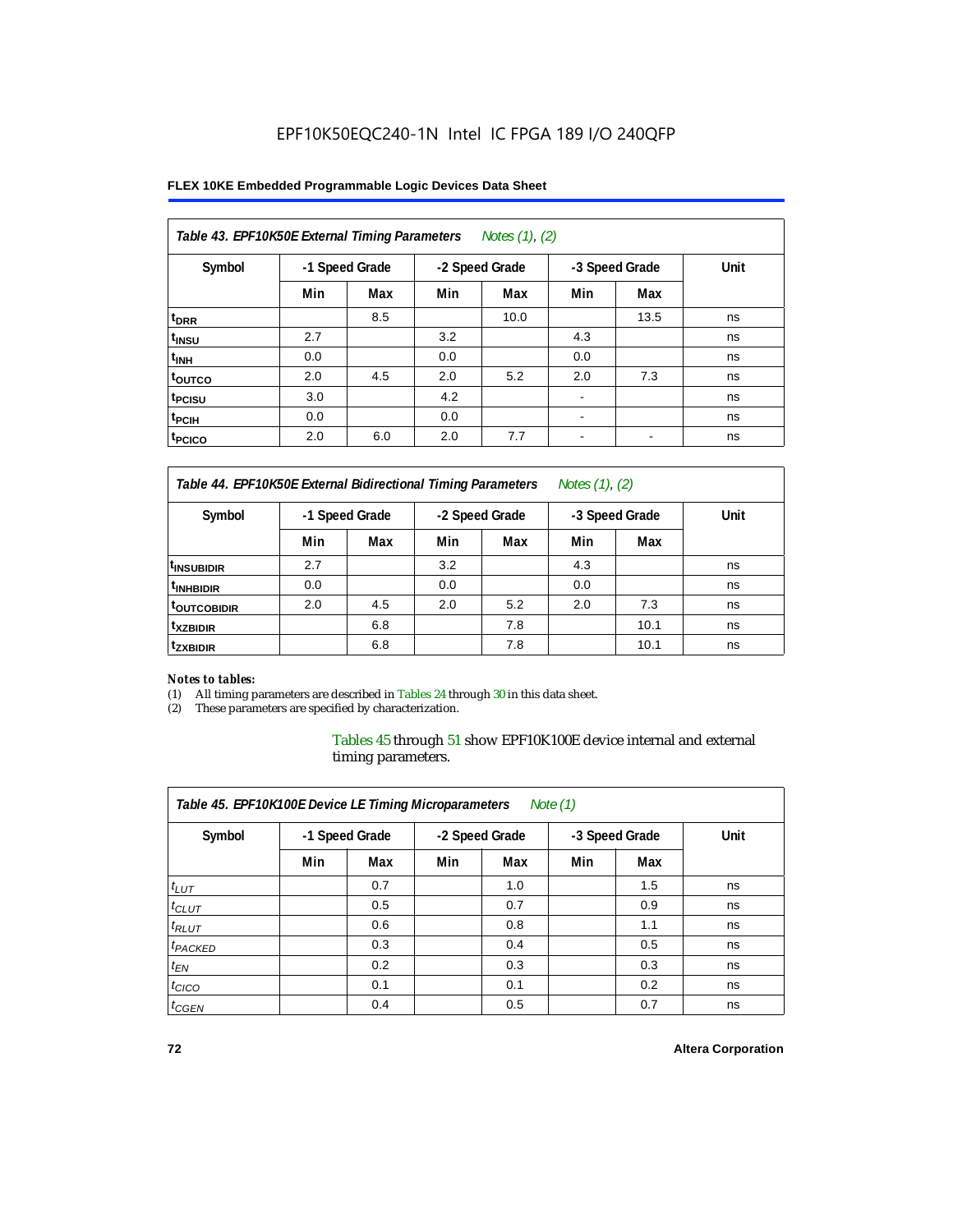| Table 45. EPF10K100E Device LE Timing Microparameters<br>Note (1) |     |                |     |                |     |                |      |  |  |  |
|-------------------------------------------------------------------|-----|----------------|-----|----------------|-----|----------------|------|--|--|--|
| Symbol                                                            |     | -1 Speed Grade |     | -2 Speed Grade |     | -3 Speed Grade | Unit |  |  |  |
|                                                                   | Min | Max            | Min | Max            | Min | Max            |      |  |  |  |
| $t_{CGENR}$                                                       |     | 0.1            |     | 0.1            |     | 0.2            | ns   |  |  |  |
| $t_{CASC}$                                                        |     | 0.6            |     | 0.9            |     | 1.2            | ns   |  |  |  |
| $t_{\rm C}$                                                       |     | 0.8            |     | 1.0            |     | 1.4            | ns   |  |  |  |
| $t_{CO}$                                                          |     | 0.6            |     | 0.8            |     | 1.1            | ns   |  |  |  |
| $t_{COMB}$                                                        |     | 0.4            |     | 0.5            |     | 0.7            | ns   |  |  |  |
| $t_{\text{SU}}$                                                   | 0.4 |                | 0.6 |                | 0.7 |                | ns   |  |  |  |
| $t_H$                                                             | 0.5 |                | 0.7 |                | 0.9 |                | ns   |  |  |  |
| $t_{PRE}$                                                         |     | 0.8            |     | 1.0            |     | 1.4            | ns   |  |  |  |
| $t_{\text{CLR}}$                                                  |     | 0.8            |     | 1.0            |     | 1.4            | ns   |  |  |  |
| $t_{CH}$                                                          | 1.5 |                | 2.0 |                | 2.5 |                | ns   |  |  |  |
| $t_{CL}$                                                          | 1.5 |                | 2.0 |                | 2.5 |                | ns   |  |  |  |

| Symbol                    |     | -1 Speed Grade | -2 Speed Grade |     |     | -3 Speed Grade | Unit |
|---------------------------|-----|----------------|----------------|-----|-----|----------------|------|
|                           | Min | Max            | Min            | Max | Min | Max            |      |
| t <sub>IOD</sub>          |     | 1.7            |                | 2.0 |     | 2.6            | ns   |
| $t_{\text{IOC}}$          |     | 0.0            |                | 0.0 |     | 0.0            | ns   |
| $t_{\text{IOCO}}$         |     | 1.4            |                | 1.6 |     | 2.1            | ns   |
| t <sub>IOCOMB</sub>       |     | 0.5            |                | 0.7 |     | 0.9            | ns   |
| $t_{\textit{IOSU}}$       | 0.8 |                | 1.0            |     | 1.3 |                | ns   |
| $t_{IOH}$                 | 0.7 |                | 0.9            |     | 1.2 |                | ns   |
| $t_{IOCLR}$               |     | 0.5            |                | 0.7 |     | 0.9            | ns   |
| $t_{OD1}$                 |     | 3.0            |                | 4.2 |     | 5.6            | ns   |
| $t_{OD2}$                 |     | 3.0            |                | 4.2 |     | 5.6            | ns   |
| $t_{OD3}$                 |     | 4.0            |                | 5.5 |     | 7.3            | ns   |
| $t_{XZ}$                  |     | 3.5            |                | 4.6 |     | 6.1            | ns   |
| $t_{ZX1}$                 |     | 3.5            |                | 4.6 |     | 6.1            | ns   |
| $t_{ZX2}$                 |     | 3.5            |                | 4.6 |     | 6.1            | ns   |
| $t_{ZX3}$                 |     | 4.5            |                | 5.9 |     | 7.8            | ns   |
| <i>t</i> <sub>INREG</sub> |     | 2.0            |                | 2.6 |     | 3.5            | ns   |
| $t_{IOED}$                |     | 0.5            |                | 0.8 |     | 1.2            | ns   |
| <sup>t</sup> INCOMB       |     | 0.5            |                | 0.8 |     | 1.2            | ns   |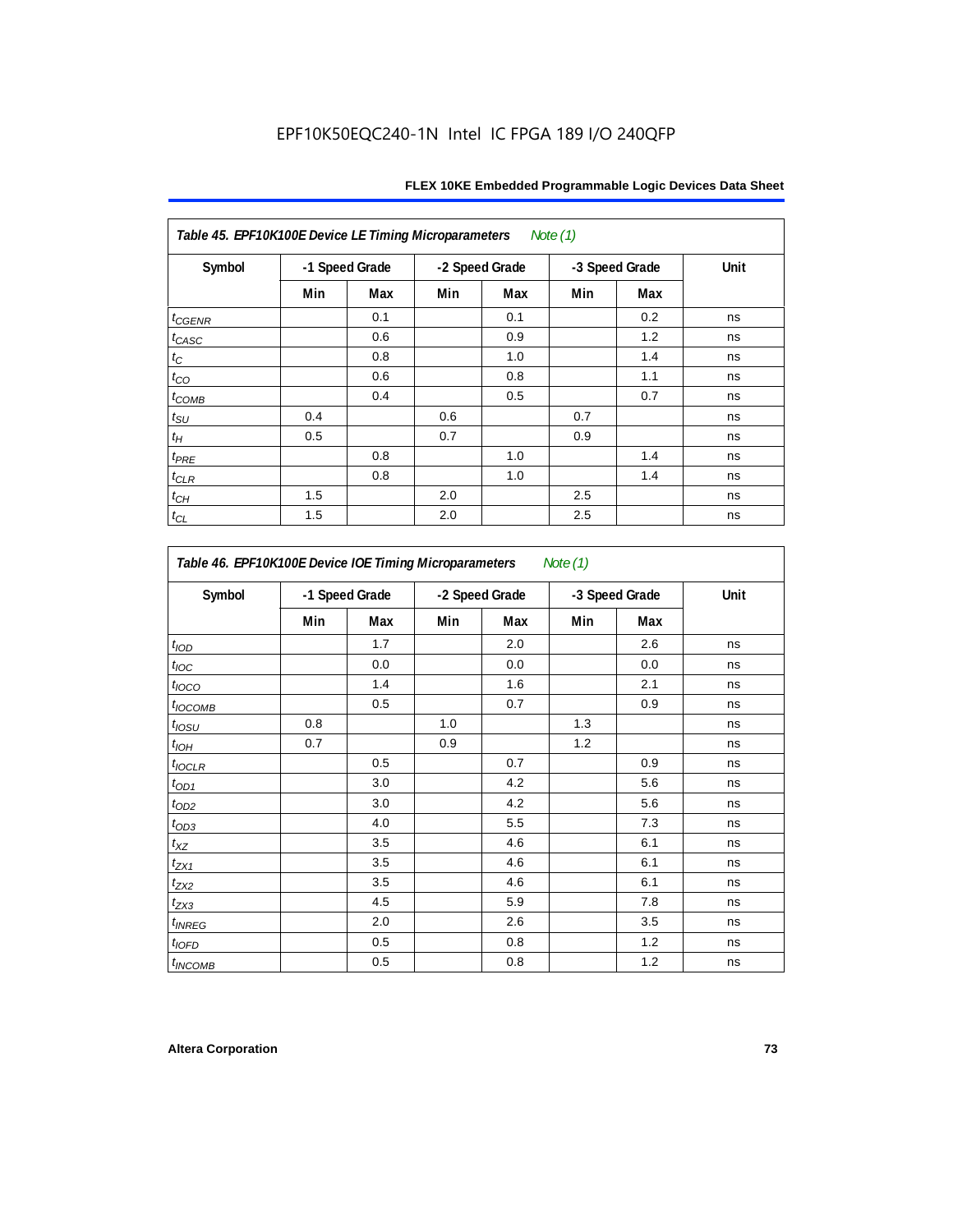## **FLEX 10KE Embedded Programmable Logic Devices Data Sheet**

|                        | Table 47. EPF10K100E Device EAB Internal Microparameters<br>Note $(1)$ |     |                |     |                |     |      |  |  |  |  |
|------------------------|------------------------------------------------------------------------|-----|----------------|-----|----------------|-----|------|--|--|--|--|
| Symbol                 | -1 Speed Grade                                                         |     | -2 Speed Grade |     | -3 Speed Grade |     | Unit |  |  |  |  |
|                        | Min                                                                    | Max | Min            | Max | Min            | Max |      |  |  |  |  |
| <sup>t</sup> EABDATA1  |                                                                        | 1.5 |                | 2.0 |                | 2.6 | ns   |  |  |  |  |
| $t_{EABDATA1}$         |                                                                        | 0.0 |                | 0.0 |                | 0.0 | ns   |  |  |  |  |
| $t_{EABWE1}$           |                                                                        | 1.5 |                | 2.0 |                | 2.6 | ns   |  |  |  |  |
| t <sub>EABWE2</sub>    |                                                                        | 0.3 |                | 0.4 |                | 0.5 | ns   |  |  |  |  |
| t <sub>EABRE1</sub>    |                                                                        | 0.3 |                | 0.4 |                | 0.5 | ns   |  |  |  |  |
| $t_{EABRE2}$           |                                                                        | 0.0 |                | 0.0 |                | 0.0 | ns   |  |  |  |  |
| $t_{EABCLK}$           |                                                                        | 0.0 |                | 0.0 |                | 0.0 | ns   |  |  |  |  |
| $t_{EABCO}$            |                                                                        | 0.3 |                | 0.4 |                | 0.5 | ns   |  |  |  |  |
| t <sub>EABBYPASS</sub> |                                                                        | 0.1 |                | 0.1 |                | 0.2 | ns   |  |  |  |  |
| $t_{EABSU}$            | 0.8                                                                    |     | 1.0            |     | 1.4            |     | ns   |  |  |  |  |
| $t_{EABH}$             | 0.1                                                                    |     | 0.1            |     | 0.2            |     | ns   |  |  |  |  |
| $t_{EABCLR}$           | 0.3                                                                    |     | 0.4            |     | 0.5            |     | ns   |  |  |  |  |
| $t_{AA}$               |                                                                        | 4.0 |                | 5.1 |                | 6.6 | ns   |  |  |  |  |
| $t_{WP}$               | 2.7                                                                    |     | 3.5            |     | 4.7            |     | ns   |  |  |  |  |
| $t_{RP}$               | 1.0                                                                    |     | 1.3            |     | 1.7            |     | ns   |  |  |  |  |
| $t_{WDSU}$             | 1.0                                                                    |     | 1.3            |     | 1.7            |     | ns   |  |  |  |  |
| $t_{WDH}$              | 0.2                                                                    |     | 0.2            |     | 0.3            |     | ns   |  |  |  |  |
| $t_{WASU}$             | 1.6                                                                    |     | 2.1            |     | 2.8            |     | ns   |  |  |  |  |
| $t_{WAH}$              | 1.6                                                                    |     | 2.1            |     | 2.8            |     | ns   |  |  |  |  |
| $t_{RASU}$             | 3.0                                                                    |     | 3.9            |     | 5.2            |     | ns   |  |  |  |  |
| $t_{RAH}$              | 0.1                                                                    |     | 0.1            |     | 0.2            |     | ns   |  |  |  |  |
| $t_{WO}$               |                                                                        | 1.5 |                | 2.0 |                | 2.6 | ns   |  |  |  |  |
| $t_{DD}$               |                                                                        | 1.5 |                | 2.0 |                | 2.6 | ns   |  |  |  |  |
| $t_{EABOUT}$           |                                                                        | 0.2 |                | 0.3 |                | 0.3 | ns   |  |  |  |  |
| <sup>t</sup> EABCH     | 1.5                                                                    |     | 2.0            |     | 2.5            |     | ns   |  |  |  |  |
| $t_{EABCL}$            | 2.7                                                                    |     | 3.5            |     | 4.7            |     | ns   |  |  |  |  |

*Table 48. EPF10K100E Device EAB Internal Timing Macroparameters (Part 1 of 2) Note (1)*

| Symbol                | -1 Speed Grade |     | -2 Speed Grade |     |     | -3 Speed Grade | Unit |
|-----------------------|----------------|-----|----------------|-----|-----|----------------|------|
|                       | Min            | Max | Min            | Max | Min | Max            |      |
| $t_{EABA}$            |                | 5.9 |                | 7.6 |     | 9.9            | ns   |
| <sup>t</sup> EABRCOMB | 5.9            |     | 7.6            |     | 9.9 |                | ns   |
| <sup>t</sup> EABRCREG | 5.1            |     | 6.5            |     | 8.5 |                | ns   |
| $t_{EABWP}$           | 2.7            |     | 3.5            |     | 4.7 |                | ns   |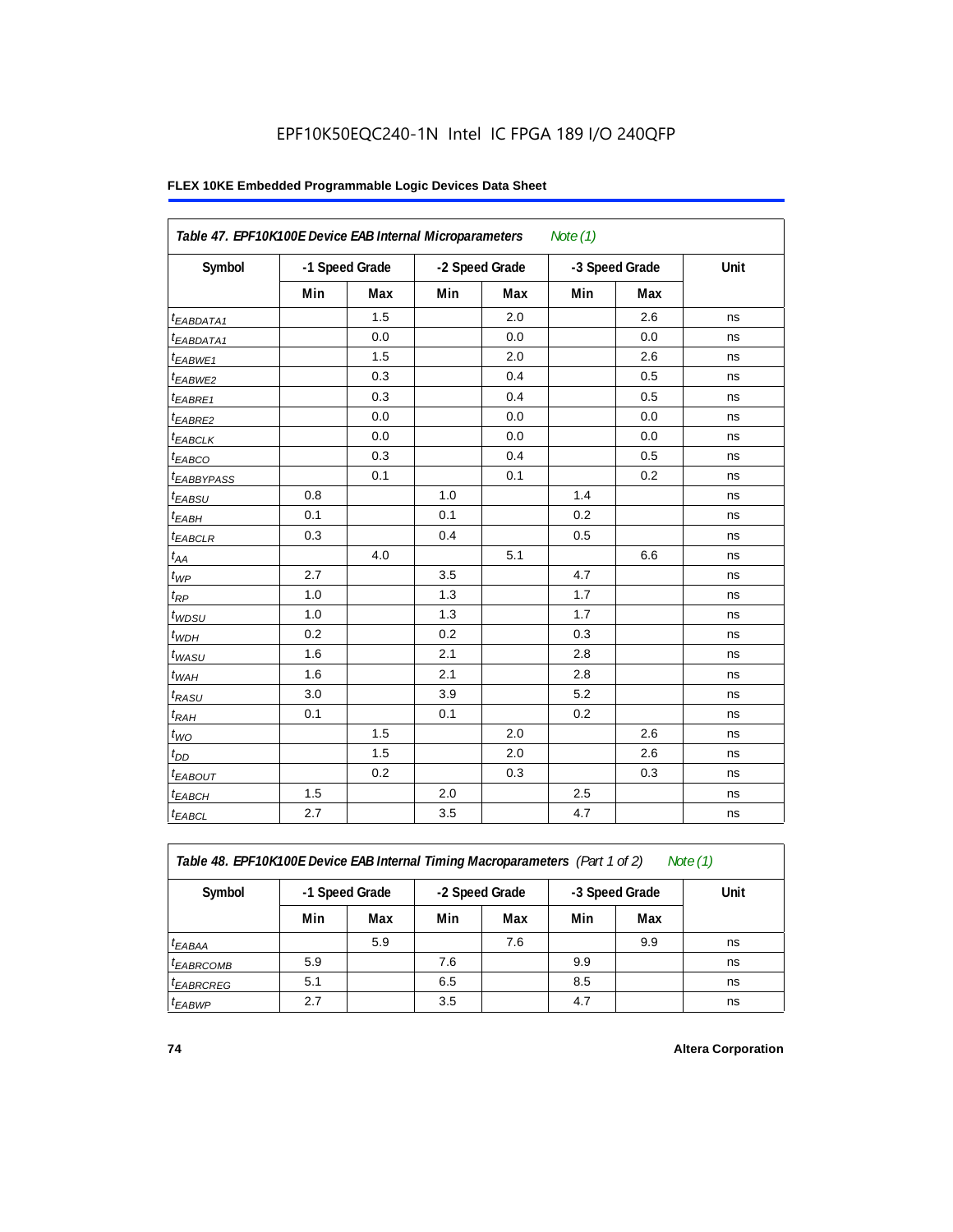| Table 48. EPF10K100E Device EAB Internal Timing Macroparameters (Part 2 of 2)<br>Note (1) |                |     |     |                |                |     |      |  |  |  |
|-------------------------------------------------------------------------------------------|----------------|-----|-----|----------------|----------------|-----|------|--|--|--|
| Symbol                                                                                    | -1 Speed Grade |     |     | -2 Speed Grade | -3 Speed Grade |     | Unit |  |  |  |
|                                                                                           | Min            | Max | Min | Max            | Min            | Max |      |  |  |  |
| <sup>t</sup> EABWCOMB                                                                     | 5.9            |     | 7.7 |                | 10.3           |     | ns   |  |  |  |
| <sup>t</sup> EABWCREG                                                                     | 5.4            |     | 7.0 |                | 9.4            |     | ns   |  |  |  |
| <sup>t</sup> EABDD                                                                        |                | 3.4 |     | 4.5            |                | 5.9 | ns   |  |  |  |
| <b><i>EABDATACO</i></b>                                                                   |                | 0.5 |     | 0.7            |                | 0.8 | ns   |  |  |  |
| <sup>t</sup> EABDATASU                                                                    | 0.8            |     | 1.0 |                | 1.4            |     | ns   |  |  |  |
| <sup>t</sup> EABDATAH                                                                     | 0.1            |     | 0.1 |                | 0.2            |     | ns   |  |  |  |
| <sup>t</sup> EABWESU                                                                      | 1.1            |     | 1.4 |                | 1.9            |     | ns   |  |  |  |
| <b><i>EABWEH</i></b>                                                                      | 0.0            |     | 0.0 |                | 0.0            |     | ns   |  |  |  |
| <sup>t</sup> EABWDSU                                                                      | 1.0            |     | 1.3 |                | 1.7            |     | ns   |  |  |  |
| <sup>t</sup> EABWDH                                                                       | 0.2            |     | 0.2 |                | 0.3            |     | ns   |  |  |  |
| <sup>t</sup> EABWASU                                                                      | 4.1            |     | 5.2 |                | 6.8            |     | ns   |  |  |  |
| <sup>t</sup> EABWAH                                                                       | 0.0            |     | 0.0 |                | 0.0            |     | ns   |  |  |  |
| <sup>t</sup> EABWO                                                                        |                | 3.4 |     | 4.5            |                | 5.9 | ns   |  |  |  |

*Table 49. EPF10K100E Device Interconnect Timing Microparameters Note (1)*

| Symbol                     |     | -1 Speed Grade |     | -2 Speed Grade |     | -3 Speed Grade | Unit |
|----------------------------|-----|----------------|-----|----------------|-----|----------------|------|
|                            | Min | Max            | Min | Max            | Min | Max            |      |
| $tD$ IN2IOE                |     | 3.1            |     | 3.6            |     | 4.4            | ns   |
| t <sub>DIN2LE</sub>        |     | 0.3            |     | 0.4            |     | 0.5            | ns   |
| <sup>t</sup> DIN2DATA      |     | 1.6            |     | 1.8            |     | 2.0            | ns   |
| $t_{DCLK2IOE}$             |     | 0.8            |     | 1.1            |     | 1.4            | ns   |
| t <sub>DCLK2LE</sub>       |     | 0.3            |     | 0.4            |     | 0.5            | ns   |
| <sup>t</sup> SAMELAB       |     | 0.1            |     | 0.1            |     | 0.2            | ns   |
| <i>t</i> SAMEROW           |     | 1.5            |     | 2.5            |     | 3.4            | ns   |
| <sup>t</sup> SAMECOLUMN    |     | 0.4            |     | 1.0            |     | 1.6            | ns   |
| <i>t<sub>DIFFROW</sub></i> |     | 1.9            |     | 3.5            |     | 5.0            | ns   |
| <i>t</i> TWOROWS           |     | 3.4            |     | 6.0            |     | 8.4            | ns   |
| <sup>t</sup> LEPERIPH      |     | 4.3            |     | 5.4            |     | 6.5            | ns   |
| t <sub>LABCARRY</sub>      |     | 0.5            |     | 0.7            |     | 0.9            | ns   |
| <sup>t</sup> LABCASC       |     | 0.8            |     | 1.0            |     | 1.4            | ns   |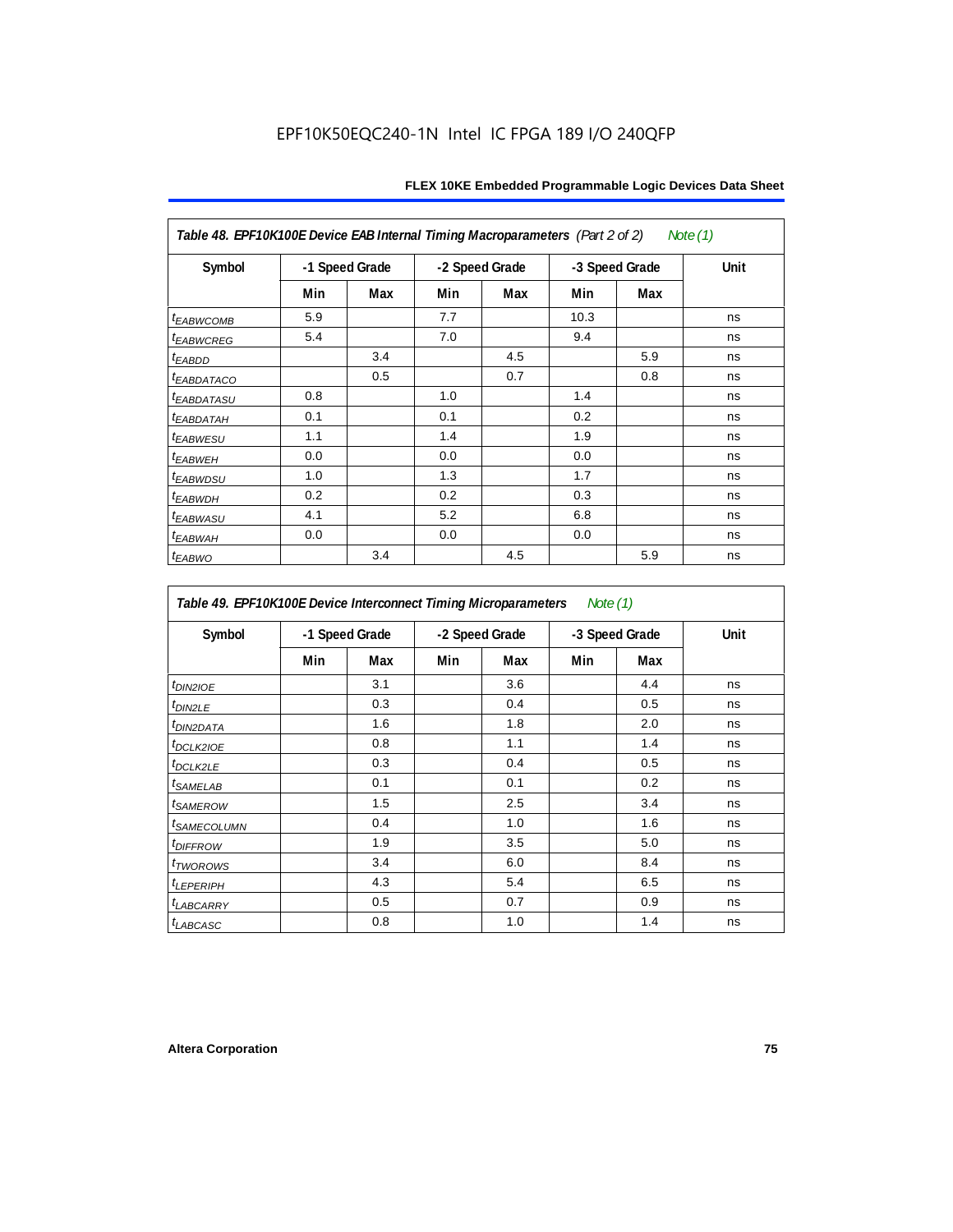| FLEX 10KE Embedded Programmable Logic Devices Data Sheet |  |
|----------------------------------------------------------|--|
|----------------------------------------------------------|--|

| Table 50. EPF10K100E External Timing Parameters Notes (1), (2) |                |     |     |                |     |                |      |  |  |  |
|----------------------------------------------------------------|----------------|-----|-----|----------------|-----|----------------|------|--|--|--|
| Symbol                                                         | -1 Speed Grade |     |     | -2 Speed Grade |     | -3 Speed Grade | Unit |  |  |  |
|                                                                | Min            | Max | Min | Max            | Min | Max            |      |  |  |  |
| t <sub>DRR</sub>                                               |                | 9.0 |     | 12.0           |     | 16.0           | ns   |  |  |  |
| $t_{INSU}$ (3)                                                 | 2.0            |     | 2.5 |                | 3.3 |                | ns   |  |  |  |
| $t_{INH}$ (3)                                                  | 0.0            |     | 0.0 |                | 0.0 |                | ns   |  |  |  |
| $t_{OUTCO}$ (3)                                                | 2.0            | 5.2 | 2.0 | 6.9            | 2.0 | 9.1            | ns   |  |  |  |
| $t_{INSU}$ (4)                                                 | 2.0            |     | 2.2 |                |     |                | ns   |  |  |  |
| $t_{INH}$ (4)                                                  | 0.0            |     | 0.0 |                |     |                | ns   |  |  |  |
| $t_{OUTCO}$ (4)                                                | 0.5            | 3.0 | 0.5 | 4.6            |     |                | ns   |  |  |  |
| t <sub>PCISU</sub>                                             | 3.0            |     | 6.2 |                |     |                | ns   |  |  |  |
| t <sub>PCIH</sub>                                              | 0.0            |     | 0.0 |                |     |                | ns   |  |  |  |
| t <sub>PCICO</sub>                                             | 2.0            | 6.0 | 2.0 | 6.9            |     |                | ns   |  |  |  |

*Table 51. EPF10K100E External Bidirectional Timing Parameters Notes (1), (2)*

| Symbol                      |     | -1 Speed Grade |     | -2 Speed Grade |     | -3 Speed Grade | Unit |
|-----------------------------|-----|----------------|-----|----------------|-----|----------------|------|
|                             | Min | Max            | Min | Max            | Min | Max            |      |
| $t_{INSUBIDIR}$ (3)         | 1.7 |                | 2.5 |                | 3.3 |                | ns   |
| $t_{INHBIDIR}$ (3)          | 0.0 |                | 0.0 |                | 0.0 |                | ns   |
| $t_{INSUBIDIR}(4)$          | 2.0 |                | 2.8 |                |     |                | ns   |
| $t_{INHBIDIR}(4)$           | 0.0 |                | 0.0 |                |     |                | ns   |
| $t_{\text{OUTCOBIDIR}}$ (3) | 2.0 | 5.2            | 2.0 | 6.9            | 2.0 | 9.1            | ns   |
| $t_{XZBIDIR}$ (3)           |     | 5.6            |     | 7.5            |     | 10.1           | ns   |
| $t_{ZXBIDIR}$ (3)           |     | 5.6            |     | 7.5            |     | 10.1           | ns   |
| $t_{\text{OUTCOBIDIR}}$ (4) | 0.5 | 3.0            | 0.5 | 4.6            |     |                | ns   |
| $t_{XZBIDIR}$ (4)           |     | 4.6            |     | 6.5            |     |                | ns   |
| $t_{ZXBIDIR}$ (4)           |     | 4.6            |     | 6.5            |     |                | ns   |

### *Notes to tables:*

(1) All timing parameters are described in Tables 24 through 30 in this data sheet.

(2) These parameters are specified by characterization.

(3) This parameter is measured without the use of the ClockLock or ClockBoost circuits.

(4) This parameter is measured with the use of the ClockLock or ClockBoost circuits.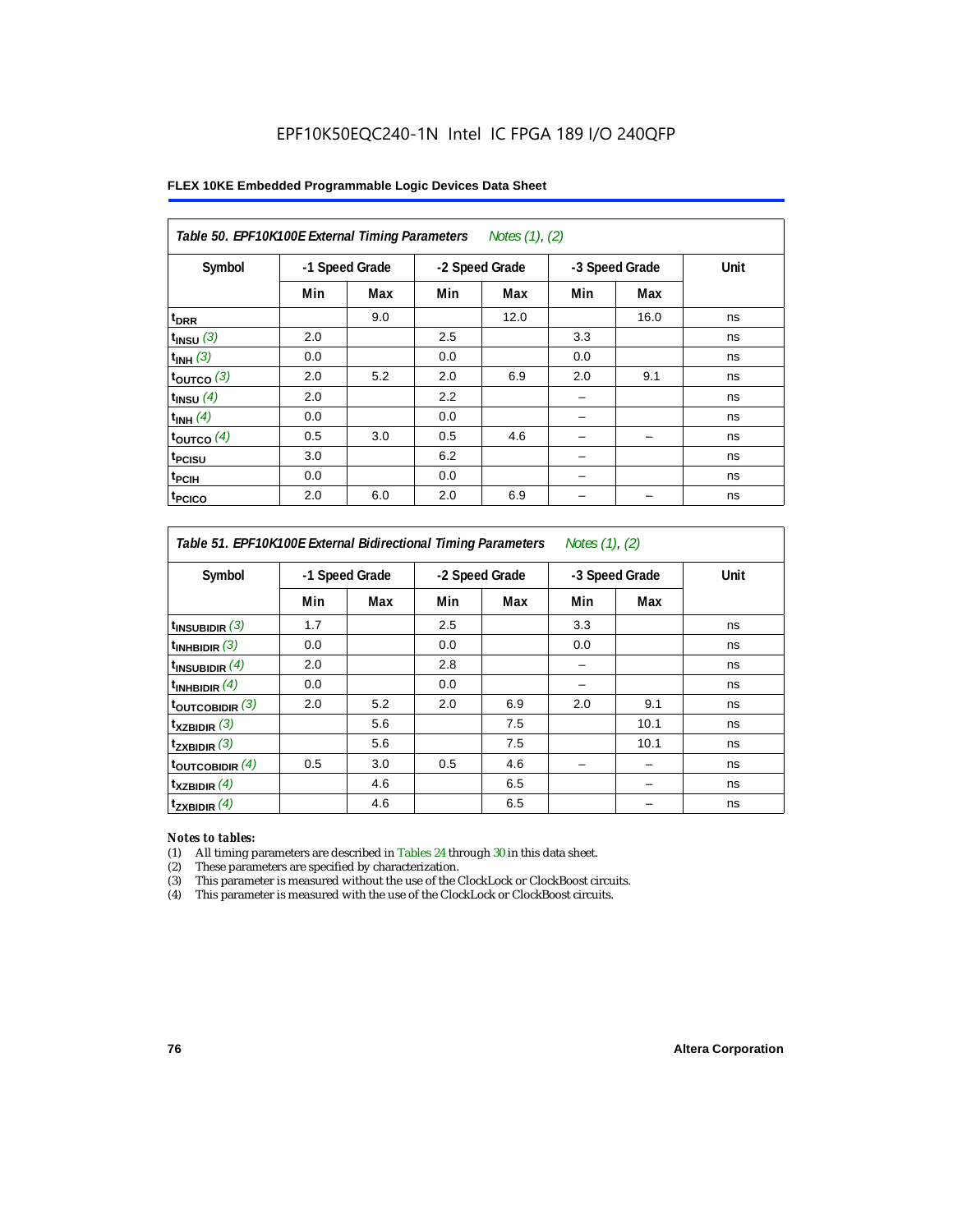Tables 52 through 58 show EPF10K130E device internal and external timing parameters.

| Table 52. EPF10K130E Device LE Timing Microparameters<br><b>Note (1)</b> |     |                |     |                |     |                |      |  |  |
|--------------------------------------------------------------------------|-----|----------------|-----|----------------|-----|----------------|------|--|--|
| Symbol                                                                   |     | -1 Speed Grade |     | -2 Speed Grade |     | -3 Speed Grade | Unit |  |  |
|                                                                          | Min | Max            | Min | Max            | Min | Max            |      |  |  |
| $t_{LUT}$                                                                |     | 0.6            |     | 0.9            |     | 1.3            | ns   |  |  |
| $t_{CLUT}$                                                               |     | 0.6            |     | 0.8            |     | 1.0            | ns   |  |  |
| $t_{RLUT}$                                                               |     | 0.7            |     | 0.9            |     | 0.2            | ns   |  |  |
| t <sub>PACKED</sub>                                                      |     | 0.3            |     | 0.5            |     | 0.6            | ns   |  |  |
| $t_{EN}$                                                                 |     | 0.2            |     | 0.3            |     | 0.4            | ns   |  |  |
| $t_{CICO}$                                                               |     | 0.1            |     | 0.1            |     | 0.2            | ns   |  |  |
| $t_{CGEN}$                                                               |     | 0.4            |     | 0.6            |     | 0.8            | ns   |  |  |
| $t_{\text{CGENR}}$                                                       |     | 0.1            |     | 0.1            |     | 0.2            | ns   |  |  |
| $t_{CASC}$                                                               |     | 0.6            |     | 0.9            |     | 1.2            | ns   |  |  |
| $t_{\rm C}$                                                              |     | 0.3            |     | 0.5            |     | 0.6            | ns   |  |  |
| $t_{CO}$                                                                 |     | 0.5            |     | 0.7            |     | 0.8            | ns   |  |  |
| $t_{\text{COMB}}$                                                        |     | 0.3            |     | 0.5            |     | 0.6            | ns   |  |  |
| $t_{\rm SU}$                                                             | 0.5 |                | 0.7 |                | 0.8 |                | ns   |  |  |
| $t_H$                                                                    | 0.6 |                | 0.7 |                | 1.0 |                | ns   |  |  |
| $t_{PRE}$                                                                |     | 0.9            |     | 1.2            |     | 1.6            | ns   |  |  |
| $t_{CLR}$                                                                |     | 0.9            |     | 1.2            |     | 1.6            | ns   |  |  |
| $t_{CH}$                                                                 | 1.5 |                | 1.5 |                | 2.5 |                | ns   |  |  |
| $t_{\rm CL}$                                                             | 1.5 |                | 1.5 |                | 2.5 |                | ns   |  |  |

*Table 53. EPF10K130E Device IOE Timing Microparameters Note (1)*

| Symbol           |     | -1 Speed Grade |     | -2 Speed Grade |     | -3 Speed Grade | Unit |
|------------------|-----|----------------|-----|----------------|-----|----------------|------|
|                  | Min | Max            | Min | Max            | Min | Max            |      |
| t <sub>IOD</sub> |     | 1.3            |     | 1.5            |     | 2.0            | ns   |
| $t_{\text{IOC}}$ |     | 0.0            |     | 0.0            |     | 0.0            | ns   |
| $t_{IOCO}$       |     | 0.6            |     | 0.8            |     | 1.0            | ns   |
| $t_{IOCOMB}$     |     | 0.6            |     | 0.8            |     | 1.0            | ns   |
| $t_{IOSU}$       | 1.0 |                | 1.2 |                | 1.6 |                | ns   |
| $t_{IOH}$        | 0.9 |                | 0.9 |                | 1.4 |                | ns   |
| $t_{IOCLR}$      |     | 0.6            |     | 0.8            |     | 1.0            | ns   |
| $t_{OD1}$        |     | 2.8            |     | 4.1            |     | 5.5            | ns   |
| $t_{OD2}$        |     | 2.8            |     | 4.1            |     | 5.5            | ns   |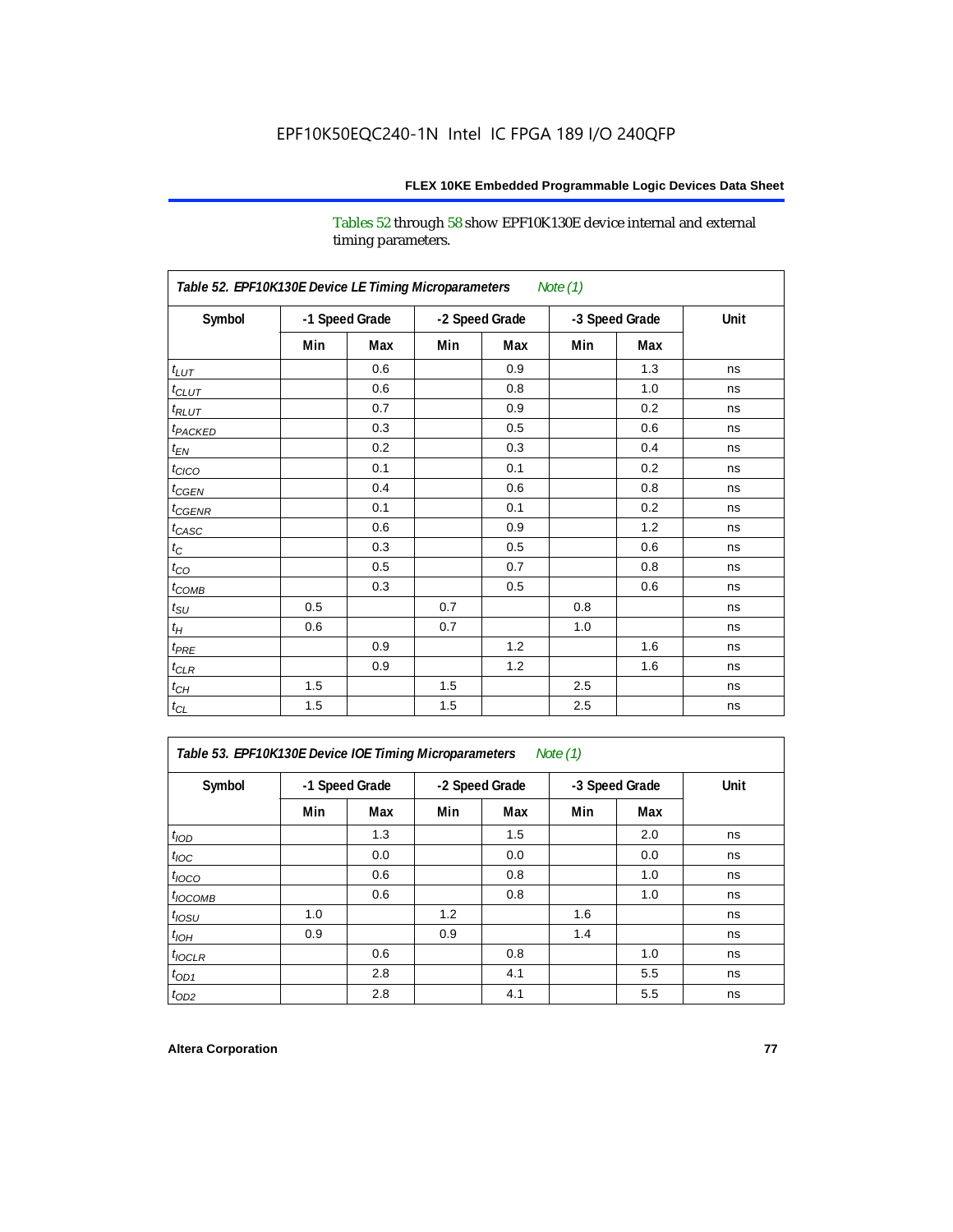## **FLEX 10KE Embedded Programmable Logic Devices Data Sheet**

| Table 53. EPF10K130E Device IOE Timing Microparameters<br>Note $(1)$ |                |     |     |                |     |                |      |  |  |  |  |
|----------------------------------------------------------------------|----------------|-----|-----|----------------|-----|----------------|------|--|--|--|--|
| Symbol                                                               | -1 Speed Grade |     |     | -2 Speed Grade |     | -3 Speed Grade | Unit |  |  |  |  |
|                                                                      | Min            | Max | Min | Max            | Min | Max            |      |  |  |  |  |
| $t_{OD3}$                                                            |                | 4.0 |     | 5.6            |     | 7.5            | ns   |  |  |  |  |
| $t_{XZ}$                                                             |                | 2.8 |     | 4.1            |     | 5.5            | ns   |  |  |  |  |
| $t_{ZX1}$                                                            |                | 2.8 |     | 4.1            |     | 5.5            | ns   |  |  |  |  |
| $t_{ZX2}$                                                            |                | 2.8 |     | 4.1            |     | 5.5            | ns   |  |  |  |  |
| $t_{ZX3}$                                                            |                | 4.0 |     | 5.6            |     | 7.5            | ns   |  |  |  |  |
| $t_{INREG}$                                                          |                | 2.5 |     | 3.0            |     | 4.1            | ns   |  |  |  |  |
| $t_{IOFD}$                                                           |                | 0.4 |     | 0.5            |     | 0.6            | ns   |  |  |  |  |
| $t_{INCOMB}$                                                         |                | 0.4 |     | 0.5            |     | 0.6            | ns   |  |  |  |  |

| Symbol                       |     | -1 Speed Grade |     | -2 Speed Grade |     | -3 Speed Grade |    |
|------------------------------|-----|----------------|-----|----------------|-----|----------------|----|
|                              | Min | Max            | Min | Max            | Min | Max            |    |
| <sup>t</sup> EABDATA1        |     | 1.5            |     | 2.0            |     | 2.6            | ns |
| <sup>t</sup> EABDATA2        |     | 0.0            |     | 0.0            |     | 0.0            | ns |
| t <sub>EABWE1</sub>          |     | 1.5            |     | 2.0            |     | 2.6            | ns |
| <sup>t</sup> EABWE2          |     | 0.3            |     | 0.4            |     | 0.5            | ns |
| t <sub>EABRE1</sub>          |     | 0.3            |     | 0.4            |     | 0.5            | ns |
| t <sub>EABRE2</sub>          |     | 0.0            |     | 0.0            |     | 0.0            | ns |
| $t_{EABCLK}$                 |     | 0.0            |     | 0.0            |     | 0.0            | ns |
| t <sub>EABCO</sub>           |     | 0.3            |     | 0.4            |     | 0.5            | ns |
| t <sub>EABBYPASS</sub>       |     | 0.1            |     | 0.1            |     | 0.2            | ns |
| $t_{EABSU}$                  | 0.8 |                | 1.0 |                | 1.4 |                | ns |
| t <sub>EABH</sub>            | 0.1 |                | 0.2 |                | 0.2 |                | ns |
| <sup>t</sup> EABCLR          | 0.3 |                | 0.4 |                | 0.5 |                | ns |
| $t_{\mathcal{A}\mathcal{A}}$ |     | 4.0            |     | 5.0            |     | 6.6            | ns |
| $t_{\mathcal{WP}}$           | 2.7 |                | 3.5 |                | 4.7 |                | ns |
| $t_{\mathsf{RP}}$            | 1.0 |                | 1.3 |                | 1.7 |                | ns |
| $t_{WDSU}$                   | 1.0 |                | 1.3 |                | 1.7 |                | ns |
| $t_{WDH}$                    | 0.2 |                | 0.2 |                | 0.3 |                | ns |
| $t_{WASU}$                   | 1.6 |                | 2.1 |                | 2.8 |                | ns |
| $t_{WAH}$                    | 1.6 |                | 2.1 |                | 2.8 |                | ns |
| $t_{RASU}$                   | 3.0 |                | 3.9 |                | 5.2 |                | ns |
| $t_{RAH}$                    | 0.1 |                | 0.1 |                | 0.2 |                | ns |
| $t_{WO}$                     |     | $1.5$          |     | 2.0            |     | 2.6            | ns |

'n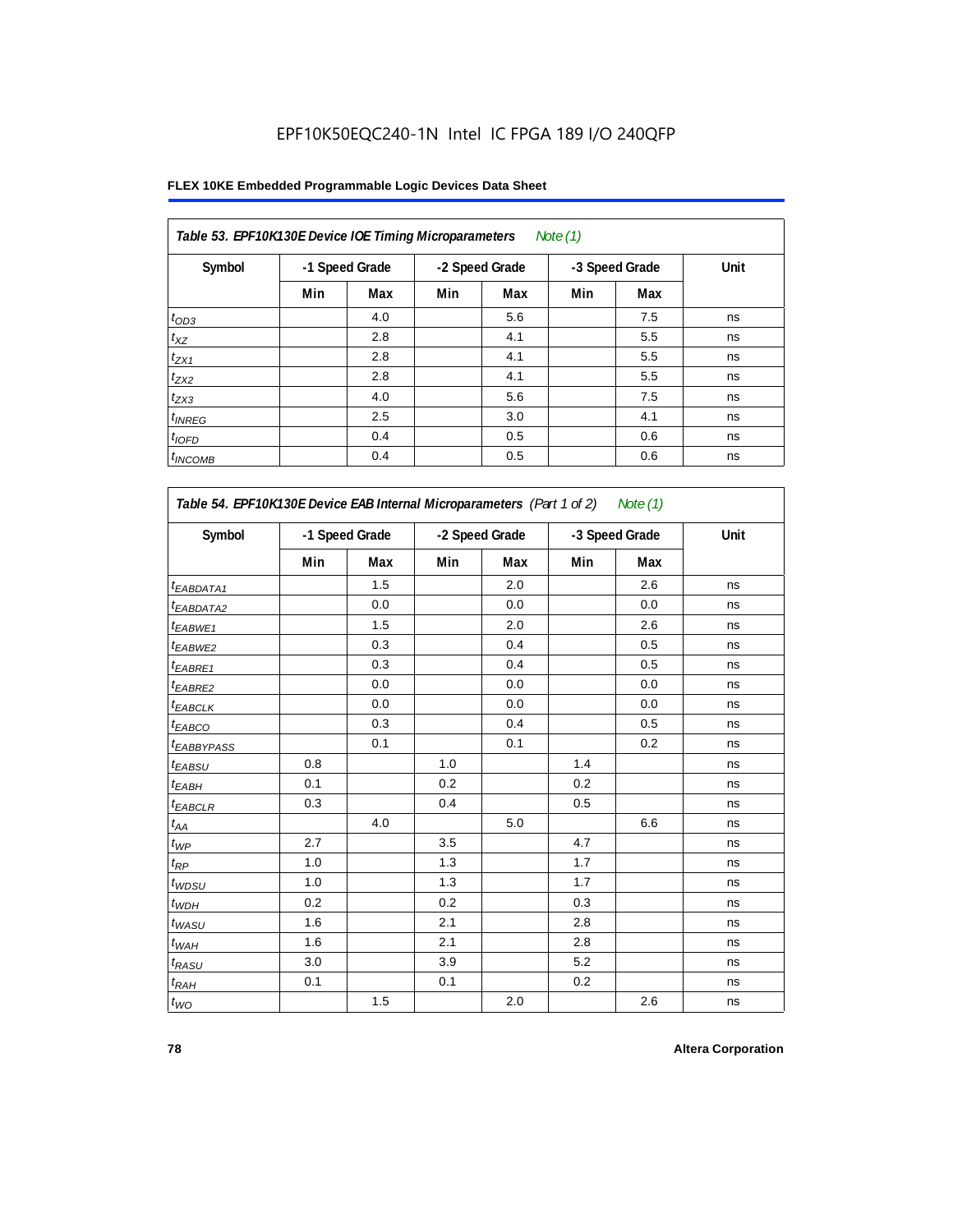| Table 54. EPF10K130E Device EAB Internal Microparameters (Part 2 of 2)<br>Note (1) |                                                    |     |     |     |     |     |      |  |  |  |  |
|------------------------------------------------------------------------------------|----------------------------------------------------|-----|-----|-----|-----|-----|------|--|--|--|--|
| Symbol                                                                             | -1 Speed Grade<br>-2 Speed Grade<br>-3 Speed Grade |     |     |     |     |     | Unit |  |  |  |  |
|                                                                                    | Min                                                | Max | Min | Max | Min | Max |      |  |  |  |  |
| $t_{DD}$                                                                           |                                                    | 1.5 |     | 2.0 |     | 2.6 | ns   |  |  |  |  |
| <b><i>EABOUT</i></b>                                                               |                                                    | 0.2 |     | 0.3 |     | 0.3 | ns   |  |  |  |  |
| $t_{EABCH}$                                                                        | 1.5                                                |     | 2.0 |     | 2.5 |     | ns   |  |  |  |  |
| $t_{EABCL}$                                                                        | 2.7                                                |     | 3.5 |     | 4.7 |     | ns   |  |  |  |  |

| Table 55. EPF10K130E Device EAB Internal Timing Macroparameters Note (1) |     |                |     |                |      |                |             |  |  |
|--------------------------------------------------------------------------|-----|----------------|-----|----------------|------|----------------|-------------|--|--|
| Symbol                                                                   |     | -1 Speed Grade |     | -2 Speed Grade |      | -3 Speed Grade | <b>Unit</b> |  |  |
|                                                                          | Min | Max            | Min | Max            | Min  | Max            |             |  |  |
| $t_{EABA}$                                                               |     | 5.9            |     | 7.5            |      | 9.9            | ns          |  |  |
| <sup>t</sup> EABRCOMB                                                    | 5.9 |                | 7.5 |                | 9.9  |                | ns          |  |  |
| <sup>t</sup> EABRCREG                                                    | 5.1 |                | 6.4 |                | 8.5  |                | ns          |  |  |
| t <sub>EABWP</sub>                                                       | 2.7 |                | 3.5 |                | 4.7  |                | ns          |  |  |
| <sup>t</sup> EABWCOMB                                                    | 5.9 |                | 7.7 |                | 10.3 |                | ns          |  |  |
| <sup>t</sup> EABWCREG                                                    | 5.4 |                | 7.0 |                | 9.4  |                | ns          |  |  |
| <sup>t</sup> EABDD                                                       |     | 3.4            |     | 4.5            |      | 5.9            | ns          |  |  |
| <sup>t</sup> EABDATACO                                                   |     | 0.5            |     | 0.7            |      | 0.8            | ns          |  |  |
| <sup>t</sup> EABDATASU                                                   | 0.8 |                | 1.0 |                | 1.4  |                | ns          |  |  |
| <sup>t</sup> EABDATAH                                                    | 0.1 |                | 0.1 |                | 0.2  |                | ns          |  |  |
| t <sub>EABWESU</sub>                                                     | 1.1 |                | 1.4 |                | 1.9  |                | ns          |  |  |
| <sup>t</sup> EABWEH                                                      | 0.0 |                | 0.0 |                | 0.0  |                | ns          |  |  |
| <sup>t</sup> EABWDSU                                                     | 1.0 |                | 1.3 |                | 1.7  |                | ns          |  |  |
| <sup>t</sup> EABWDH                                                      | 0.2 |                | 0.2 |                | 0.3  |                | ns          |  |  |
| <sup>t</sup> EABWASU                                                     | 4.1 |                | 5.1 |                | 6.8  |                | ns          |  |  |
| <sup>t</sup> EABWAH                                                      | 0.0 |                | 0.0 |                | 0.0  |                | ns          |  |  |
| t <sub>EABWO</sub>                                                       |     | 3.4            |     | 4.5            |      | 5.9            | ns          |  |  |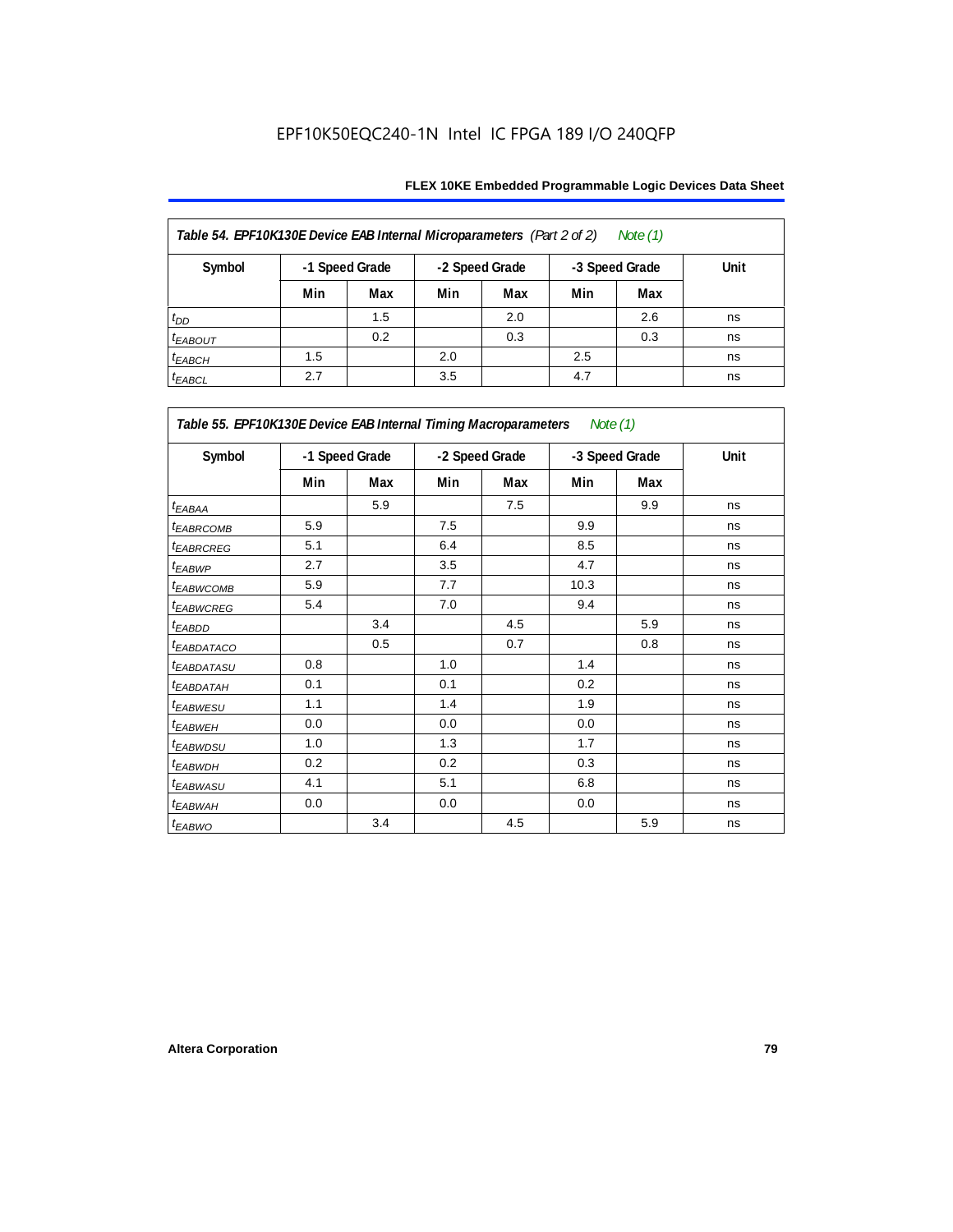| Table 56. EPF10K130E Device Interconnect Timing Microparameters<br>Note $(1)$ |                |     |                |     |                |      |      |  |  |  |
|-------------------------------------------------------------------------------|----------------|-----|----------------|-----|----------------|------|------|--|--|--|
| Symbol                                                                        | -1 Speed Grade |     | -2 Speed Grade |     | -3 Speed Grade |      | Unit |  |  |  |
|                                                                               | Min            | Max | Min            | Max | Min            | Max  |      |  |  |  |
| $t_{DIN2IOE}$                                                                 |                | 2.8 |                | 3.5 |                | 4.4  | ns   |  |  |  |
| $t_{DIN2LE}$                                                                  |                | 0.7 |                | 1.2 |                | 1.6  | ns   |  |  |  |
| <sup>t</sup> DIN2DATA                                                         |                | 1.6 |                | 1.9 |                | 2.2  | ns   |  |  |  |
| $t_{DCLK2IOE}$                                                                |                | 1.6 |                | 2.1 |                | 2.7  | ns   |  |  |  |
| <sup>t</sup> DCLK2LE                                                          |                | 0.7 |                | 1.2 |                | 1.6  | ns   |  |  |  |
| <sup>t</sup> SAMELAB                                                          |                | 0.1 |                | 0.2 |                | 0.2  | ns   |  |  |  |
| <sup>t</sup> SAMEROW                                                          |                | 1.9 |                | 3.4 |                | 5.1  | ns   |  |  |  |
| <sup>t</sup> SAMECOLUMN                                                       |                | 0.9 |                | 2.6 |                | 4.4  | ns   |  |  |  |
| <i>t<sub>DIFFROW</sub></i>                                                    |                | 2.8 |                | 6.0 |                | 9.5  | ns   |  |  |  |
| <sup>t</sup> TWOROWS                                                          |                | 4.7 |                | 9.4 |                | 14.6 | ns   |  |  |  |
| <sup>t</sup> LEPERIPH                                                         |                | 3.1 |                | 4.7 |                | 6.9  | ns   |  |  |  |
| <sup>t</sup> LABCARRY                                                         |                | 0.6 |                | 0.8 |                | 1.0  | ns   |  |  |  |
| t <sub>LABCASC</sub>                                                          |                | 0.9 |                | 1.2 |                | 1.6  | ns   |  |  |  |

| Table 57. EPF10K130E External Timing Parameters Notes (1), (2) |                |     |     |                |     |                |      |  |  |  |
|----------------------------------------------------------------|----------------|-----|-----|----------------|-----|----------------|------|--|--|--|
| Symbol                                                         | -1 Speed Grade |     |     | -2 Speed Grade |     | -3 Speed Grade | Unit |  |  |  |
|                                                                | Min            | Max | Min | Max            | Min | Max            |      |  |  |  |
| t <sub>DRR</sub>                                               |                | 9.0 |     | 12.0           |     | 16.0           | ns   |  |  |  |
| $t_{INSU}$ (3)                                                 | 1.9            |     | 2.1 |                | 3.0 |                | ns   |  |  |  |
| $t_{INH}$ (3)                                                  | 0.0            |     | 0.0 |                | 0.0 |                | ns   |  |  |  |
| $t_{OUTCO}$ (3)                                                | 2.0            | 5.0 | 2.0 | 7.0            | 2.0 | 9.2            | ns   |  |  |  |
| $t_{INSU}$ (4)                                                 | 0.9            |     | 1.1 |                |     |                | ns   |  |  |  |
| $t_{INH}$ (4)                                                  | 0.0            |     | 0.0 |                |     |                | ns   |  |  |  |
| toutco $(4)$                                                   | 0.5            | 4.0 | 0.5 | 6.0            |     |                | ns   |  |  |  |
| t <sub>PCISU</sub>                                             | 3.0            |     | 6.2 |                |     |                | ns   |  |  |  |
| <sup>t</sup> PCIH                                              | 0.0            |     | 0.0 |                |     |                | ns   |  |  |  |
| t <sub>PCICO</sub>                                             | 2.0            | 6.0 | 2.0 | 6.9            |     |                | ns   |  |  |  |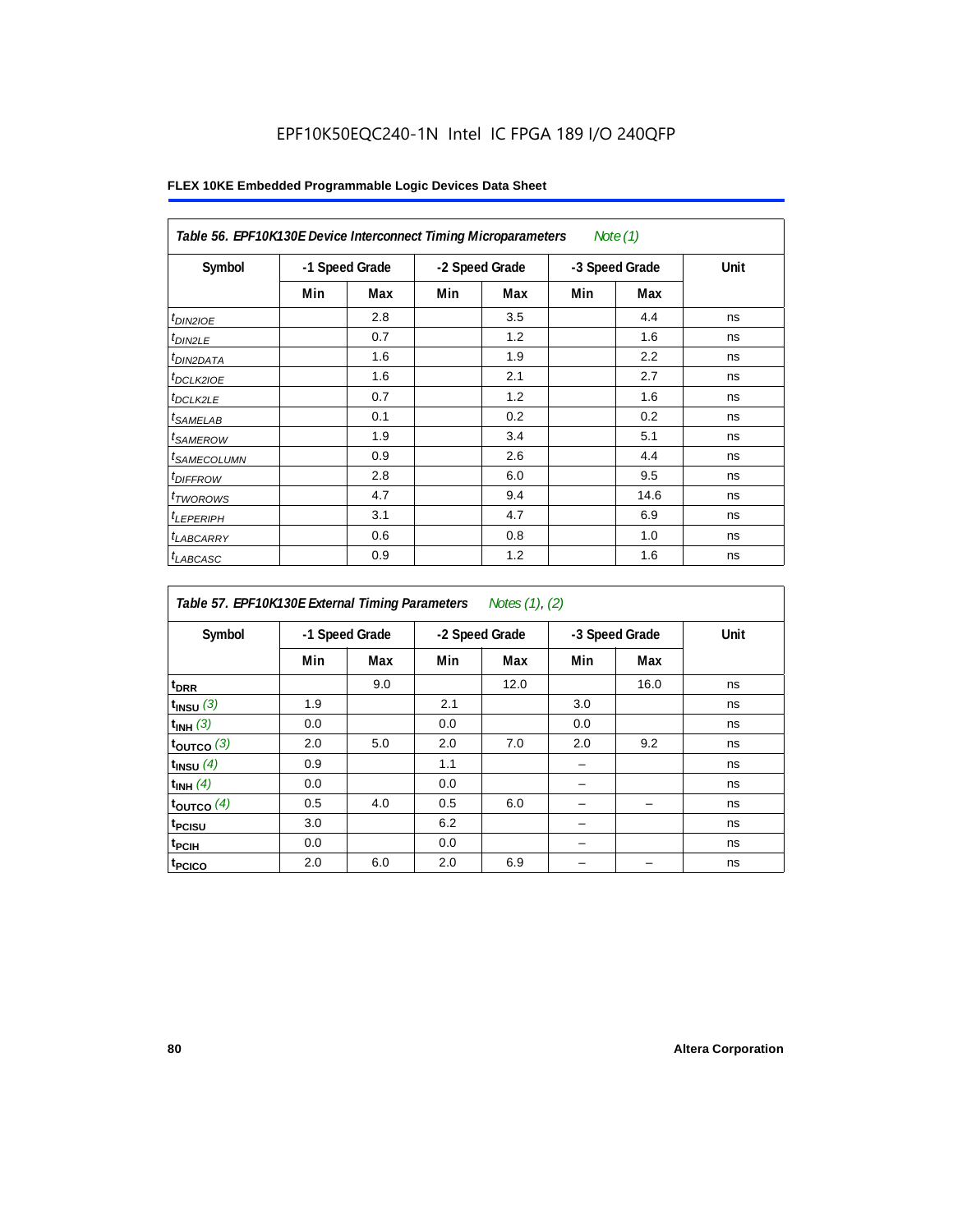| Table 58. EPF10K130E External Bidirectional Timing Parameters<br>Notes (1), (2) |                |     |                |     |                |      |      |  |  |  |
|---------------------------------------------------------------------------------|----------------|-----|----------------|-----|----------------|------|------|--|--|--|
| Symbol                                                                          | -1 Speed Grade |     | -2 Speed Grade |     | -3 Speed Grade |      | Unit |  |  |  |
|                                                                                 | Min            | Max | Min            | Max | Min            | Max  |      |  |  |  |
| $t_{INSUBIDIR}$ (3)                                                             | 2.2            |     | 2.4            |     | 3.2            |      | ns   |  |  |  |
| $\mathsf{t}_{\mathsf{INHBIDIR}}(3)$                                             | 0.0            |     | 0.0            |     | 0.0            |      | ns   |  |  |  |
| $\mathsf{t}_{\mathsf{INSUBIDIR}}$ (4)                                           | 2.8            |     | 3.0            |     |                |      | ns   |  |  |  |
| $t_{INHBIDIR}$ $(4)$                                                            | 0.0            |     | 0.0            |     |                |      | ns   |  |  |  |
| $\frac{1}{2}$ toutcobidir $\frac{3}{2}$                                         | 2.0            | 5.0 | 2.0            | 7.0 | 2.0            | 9.2  | ns   |  |  |  |
| $\mathsf{t}_{\mathsf{XZBIDIR}}$ (3)                                             |                | 5.6 |                | 8.1 |                | 10.8 | ns   |  |  |  |
| $\mathsf{t}_{\mathsf{ZXBIDIR}}(3)$                                              |                | 5.6 |                | 8.1 |                | 10.8 | ns   |  |  |  |
| toutcobidir $(4)$                                                               | 0.5            | 4.0 | 0.5            | 6.0 |                |      | ns   |  |  |  |
| $t_{XZBIDIR}$ $(4)$                                                             |                | 4.6 |                | 7.1 |                |      | ns   |  |  |  |
| $\mathsf{t}_{\mathsf{ZXBIDIR}}$ (4)                                             |                | 4.6 |                | 7.1 |                |      | ns   |  |  |  |

### *Notes to tables:*

(1) All timing parameters are described in Tables 24 through 30 in this data sheet.<br>(2) These parameters are specified by characterization.

(2) These parameters are specified by characterization.<br>
(3) This parameter is measured without the use of the C

This parameter is measured without the use of the ClockLock or ClockBoost circuits.

(4) This parameter is measured with the use of the ClockLock or ClockBoost circuits.

## Tables 59 through 65 show EPF10K200E device internal and external timing parameters.

| Table 59. EPF10K200E Device LE Timing Microparameters (Part 1 of 2) Note (1) |                |     |     |                |                |     |      |  |  |  |
|------------------------------------------------------------------------------|----------------|-----|-----|----------------|----------------|-----|------|--|--|--|
| Symbol                                                                       | -1 Speed Grade |     |     | -2 Speed Grade | -3 Speed Grade |     | Unit |  |  |  |
|                                                                              | Min            | Max | Min | Max            | Min            | Max |      |  |  |  |
| $t_{LUT}$                                                                    |                | 0.7 |     | 0.8            |                | 1.2 | ns   |  |  |  |
| $t_{CLUT}$                                                                   |                | 0.4 |     | 0.5            |                | 0.6 | ns   |  |  |  |
| $t_{RLUT}$                                                                   |                | 0.6 |     | 0.7            |                | 0.9 | ns   |  |  |  |
| <sup>t</sup> PACKED                                                          |                | 0.3 |     | 0.5            |                | 0.7 | ns   |  |  |  |
| $t_{EN}$                                                                     |                | 0.4 |     | 0.5            |                | 0.6 | ns   |  |  |  |
| $t_{CICO}$                                                                   |                | 0.2 |     | 0.2            |                | 0.3 | ns   |  |  |  |
| $t_{GEN}$                                                                    |                | 0.4 |     | 0.4            |                | 0.6 | ns   |  |  |  |
| <sup>t</sup> CGENR                                                           |                | 0.2 |     | 0.2            |                | 0.3 | ns   |  |  |  |
| $t_{CASC}$                                                                   |                | 0.7 |     | 0.8            |                | 1.2 | ns   |  |  |  |
| $t_{\rm C}$                                                                  |                | 0.5 |     | 0.6            |                | 0.8 | ns   |  |  |  |
| $t_{CO}$                                                                     |                | 0.5 |     | 0.6            |                | 0.8 | ns   |  |  |  |
| $t_{COMB}$                                                                   |                | 0.4 |     | 0.6            |                | 0.8 | ns   |  |  |  |
| $t_{\text{SU}}$                                                              | 0.4            |     | 0.6 |                | 0.7            |     | ns   |  |  |  |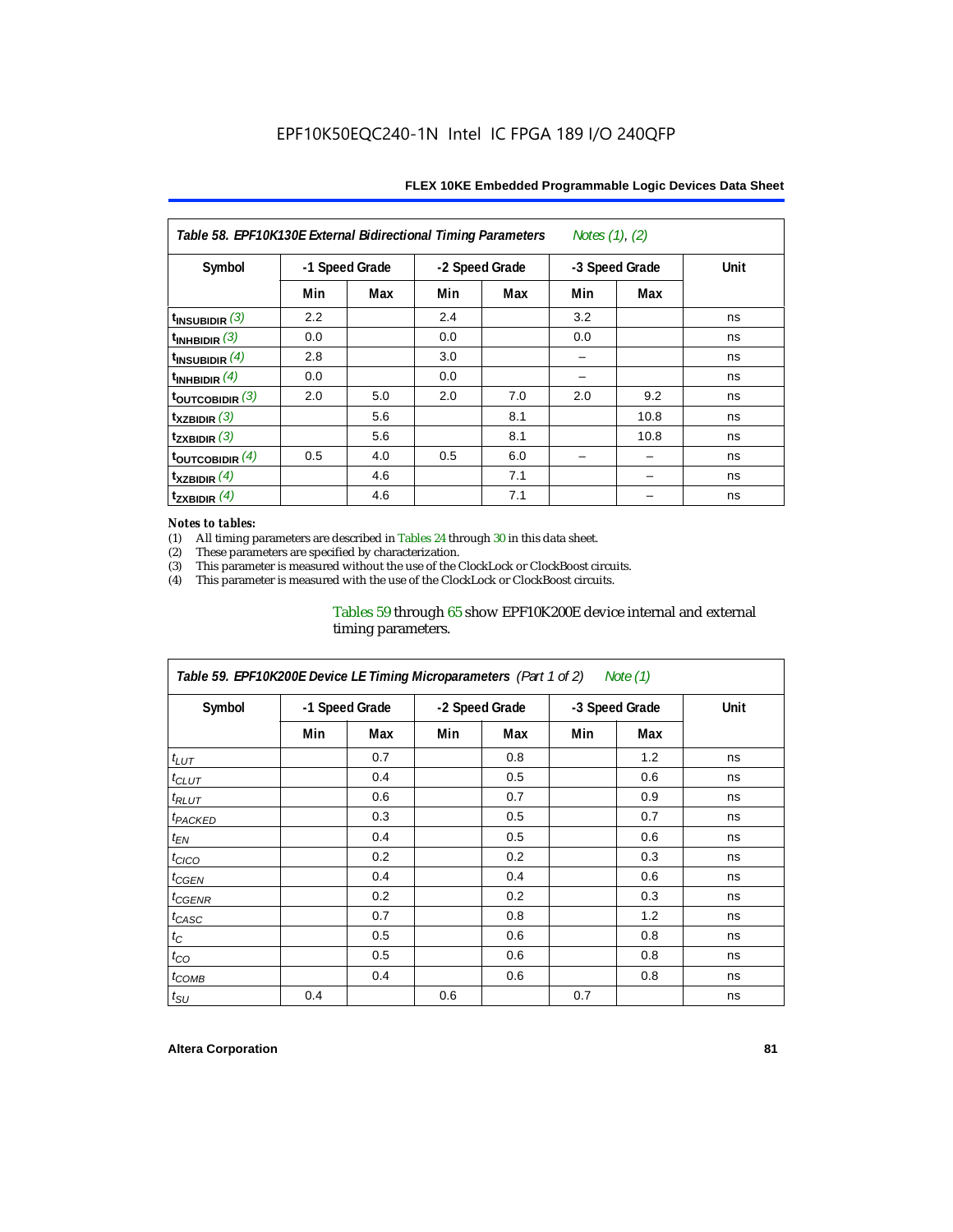| Table 59. EPF10K200E Device LE Timing Microparameters (Part 2 of 2) |                |     |                |     |                | Note $(1)$ |      |
|---------------------------------------------------------------------|----------------|-----|----------------|-----|----------------|------------|------|
| Symbol                                                              | -1 Speed Grade |     | -2 Speed Grade |     | -3 Speed Grade |            | Unit |
|                                                                     | Min            | Max | Min            | Max | Min            | Max        |      |
| $t_H$                                                               | 0.9            |     | 1.1            |     | 1.5            |            | ns   |
| $t_{PRE}$                                                           |                | 0.5 |                | 0.6 |                | 0.8        | ns   |
| $t_{CLR}$                                                           |                | 0.5 |                | 0.6 |                | 0.8        | ns   |
| $t_{CH}$                                                            | 2.0            |     | 2.5            |     | 3.0            |            | ns   |
| $t_{CL}$                                                            | 2.0            |     | 2.5            |     | 3.0            |            | ns   |

| Table 60. EPF10K200E Device IOE Timing Microparameters<br>Note (1) |                |       |                |     |                |      |      |  |  |  |
|--------------------------------------------------------------------|----------------|-------|----------------|-----|----------------|------|------|--|--|--|
| Symbol                                                             | -1 Speed Grade |       | -2 Speed Grade |     | -3 Speed Grade |      | Unit |  |  |  |
|                                                                    | Min            | Max   | Min            | Max | Min            | Max  |      |  |  |  |
| $t_{\rm IOD}$                                                      |                | 1.6   |                | 1.9 |                | 2.6  | ns   |  |  |  |
| $t_{\text{IOC}}$                                                   |                | 0.3   |                | 0.3 |                | 0.5  | ns   |  |  |  |
| t <sub>IOCO</sub>                                                  |                | 1.6   |                | 1.9 |                | 2.6  | ns   |  |  |  |
| $t_{IOCOMB}$                                                       |                | 0.5   |                | 0.6 |                | 0.8  | ns   |  |  |  |
| $t_{IOSU}$                                                         | 0.8            |       | 0.9            |     | 1.2            |      | ns   |  |  |  |
| $t_{IOH}$                                                          | 0.7            |       | 0.8            |     | 1.1            |      | ns   |  |  |  |
| $t_{IOCLR}$                                                        |                | 0.2   |                | 0.2 |                | 0.3  | ns   |  |  |  |
| $t_{OD1}$                                                          |                | 0.6   |                | 0.7 |                | 0.9  | ns   |  |  |  |
| $t_{OD2}$                                                          |                | 0.1   |                | 0.2 |                | 0.7  | ns   |  |  |  |
| $t_{\underline{OD3}}$                                              |                | 2.5   |                | 3.0 |                | 3.9  | ns   |  |  |  |
| $t_{\mathsf{XZ}}$                                                  |                | 4.4   |                | 5.3 |                | 7.1  | ns   |  |  |  |
| $t_{ZX1}$                                                          |                | 4.4   |                | 5.3 |                | 7.1  | ns   |  |  |  |
| $t_{ZX2}$                                                          |                | 3.9   |                | 4.8 |                | 6.9  | ns   |  |  |  |
| $t_{ZX3}$                                                          |                | 6.3   |                | 7.6 |                | 10.1 | ns   |  |  |  |
| $t_{INREG}$                                                        |                | 4.8   |                | 5.7 |                | 7.7  | ns   |  |  |  |
| $t_{IOFD}$                                                         |                | 1.5   |                | 1.8 |                | 2.4  | ns   |  |  |  |
| $t_{INCOMB}$                                                       |                | $1.5$ |                | 1.8 |                | 2.4  | ns   |  |  |  |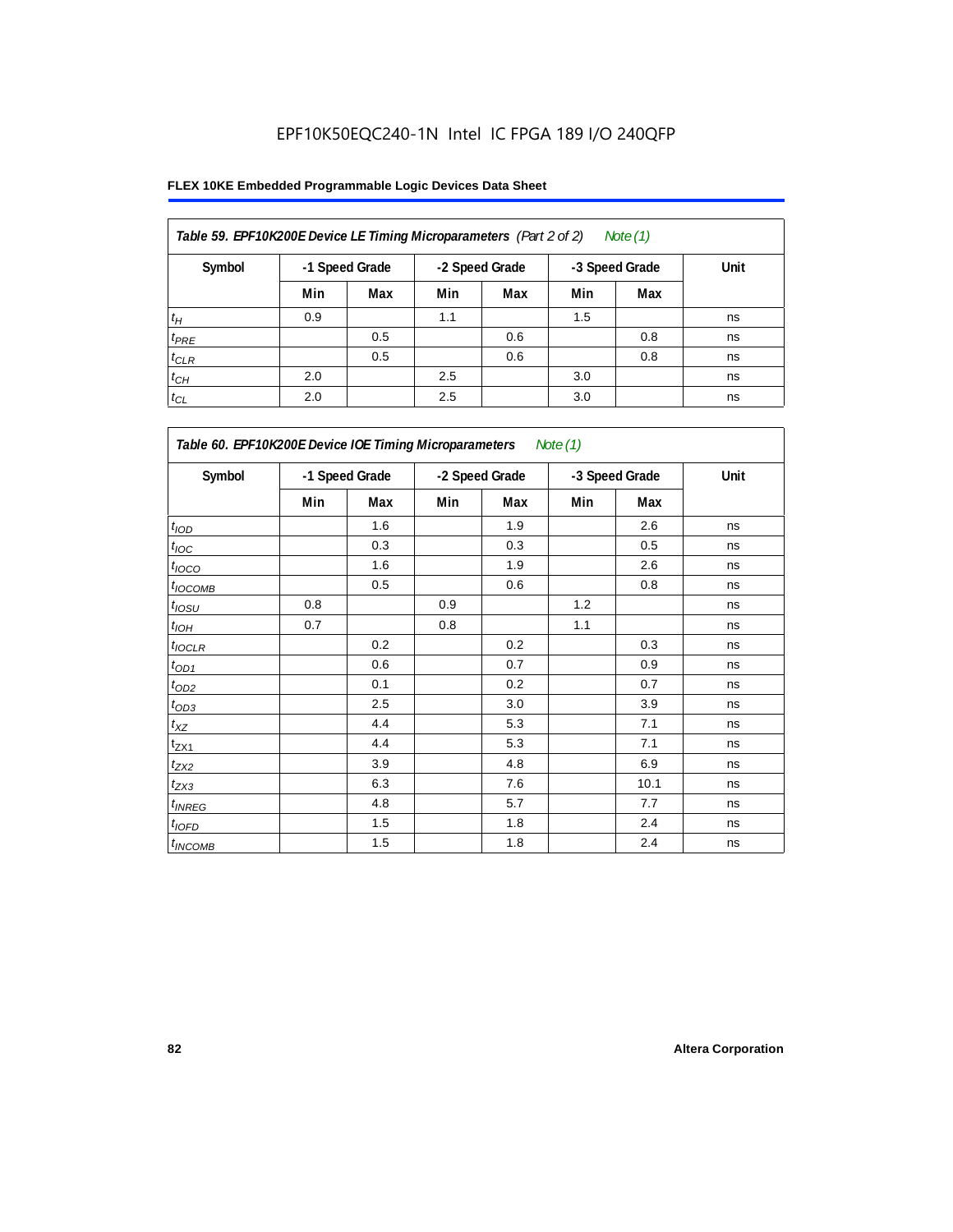| Symbol                 | -1 Speed Grade |             |     | -2 Speed Grade |     | -3 Speed Grade | Unit |
|------------------------|----------------|-------------|-----|----------------|-----|----------------|------|
|                        | Min            | Max         | Min | Max            | Min | Max            |      |
| t <sub>EABDATA1</sub>  |                | 2.0         |     | 2.4            |     | 3.2            | ns   |
| <sup>t</sup> EABDATA1  |                | 0.4         |     | 0.5            |     | 0.6            | ns   |
| t <sub>EABWE1</sub>    |                | 1.4         |     | 1.7            |     | 2.3            | ns   |
| t <sub>EABWE2</sub>    |                | 0.0         |     | 0.0            |     | 0.0            | ns   |
| t <sub>EABRE1</sub>    |                | $\mathbf 0$ |     | $\mathbf 0$    |     | $\mathbf 0$    | ns   |
| t <sub>EABRE2</sub>    |                | 0.4         |     | 0.5            |     | 0.6            | ns   |
| $t_{EABCLK}$           |                | 0.0         |     | 0.0            |     | 0.0            | ns   |
| t <sub>EABCO</sub>     |                | 0.8         |     | 0.9            |     | 1.2            | ns   |
| t <sub>EABBYPASS</sub> |                | 0.0         |     | 0.1            |     | 0.1            | ns   |
| t <sub>EABSU</sub>     | 0.9            |             | 1.1 |                | 1.5 |                | ns   |
| t <sub>EABH</sub>      | 0.4            |             | 0.5 |                | 0.6 |                | ns   |
| t <sub>EABCLR</sub>    | 0.8            |             | 0.9 |                | 1.2 |                | ns   |
| $t_{AA}$               |                | 3.1         |     | 3.7            |     | 4.9            | ns   |
| $t_{WP}$               | 3.3            |             | 4.0 |                | 5.3 |                | ns   |
| $t_{RP}$               | 0.9            |             | 1.1 |                | 1.5 |                | ns   |
| t <sub>WDSU</sub>      | 0.9            |             | 1.1 |                | 1.5 |                | ns   |
| $t_{WDH}$              | 0.1            |             | 0.1 |                | 0.1 |                | ns   |
| t <sub>WASU</sub>      | 1.3            |             | 1.6 |                | 2.1 |                | ns   |
| $t_{WAH}$              | 2.1            |             | 2.5 |                | 3.3 |                | ns   |
| $t_{\mathsf{RASU}}$    | 2.2            |             | 2.6 |                | 3.5 |                | ns   |
| $t_{\mathsf{RAH}}$     | 0.1            |             | 0.1 |                | 0.2 |                | ns   |
| $t_{WO}$               |                | 2.0         |     | 2.4            |     | 3.2            | ns   |
| $t_{DD}$               |                | 2.0         |     | 2.4            |     | 3.2            | ns   |
| t <sub>ЕАВОUТ</sub>    |                | 0.0         |     | 0.1            |     | 0.1            | ns   |
|                        |                |             |     |                |     |                |      |

*Table 62. EPF10K200E Device EAB Internal Timing Macroparameters (Part 1 of 2) Note (1)*

tEABCH 1.5 2.0 2.5 ns  $t_{EABCL}$  | 3.3 | | 4.0 | | 5.3 | | | ns

| Symbol                |     | -1 Speed Grade | -2 Speed Grade<br>-3 Speed Grade |     |     |     | Unit |  |
|-----------------------|-----|----------------|----------------------------------|-----|-----|-----|------|--|
|                       | Min | Max            | Min                              | Max | Min | Max |      |  |
| <sup>t</sup> EABAA    |     | 5.1            |                                  | 6.4 |     | 8.4 | ns   |  |
| <sup>t</sup> EABRCOMB | 5.1 |                | 6.4                              |     | 8.4 |     | ns   |  |
| <sup>t</sup> EABRCREG | 4.8 |                | 5.7                              |     | 7.6 |     | ns   |  |
| <sup>t</sup> EABWP    | 3.3 |                | 4.0                              |     | 5.3 |     | ns   |  |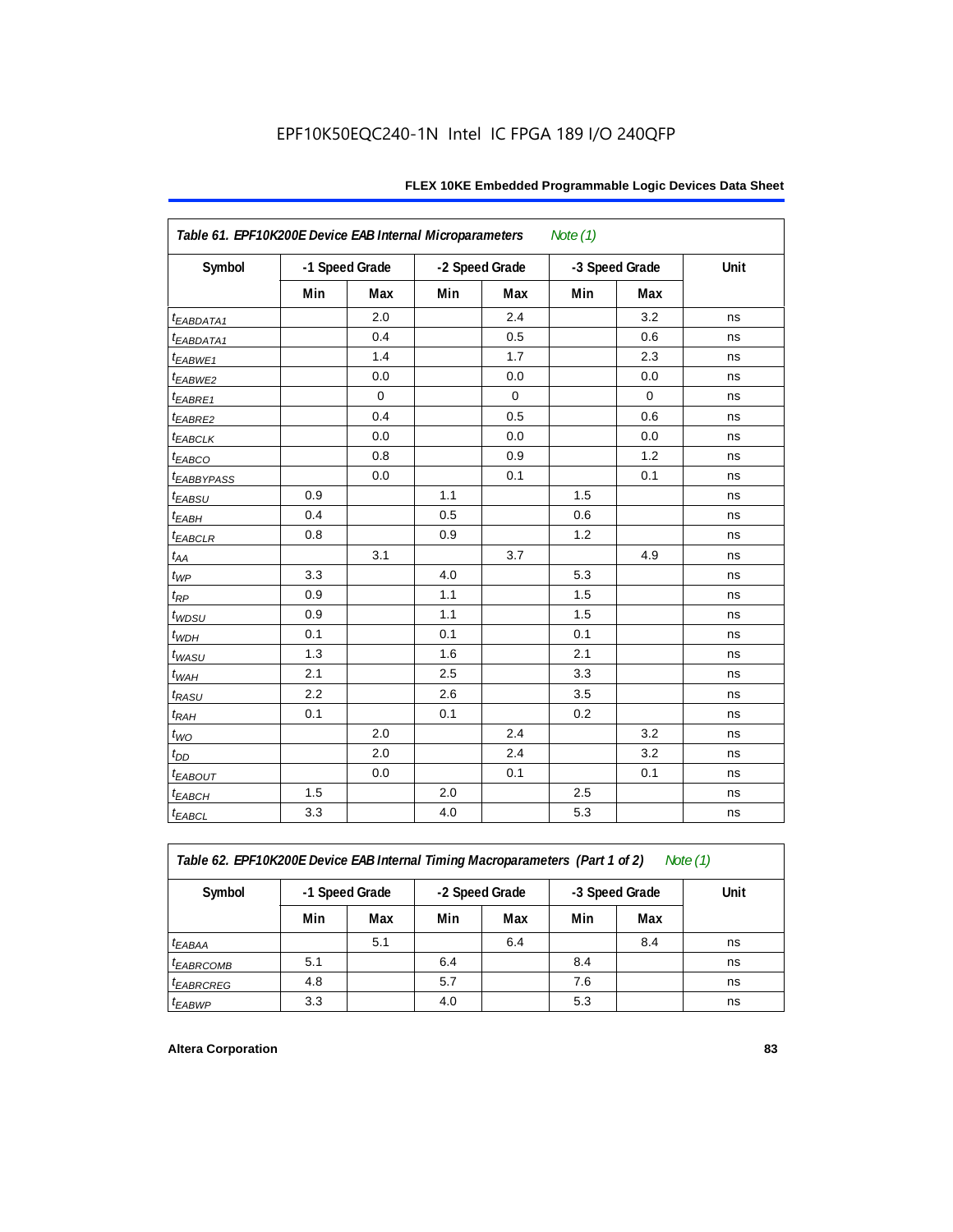| Table 62. EPF10K200E Device EAB Internal Timing Macroparameters (Part 2 of 2)<br>Note $(1)$ |     |                |     |                |      |                |      |  |  |
|---------------------------------------------------------------------------------------------|-----|----------------|-----|----------------|------|----------------|------|--|--|
| Symbol                                                                                      |     | -1 Speed Grade |     | -2 Speed Grade |      | -3 Speed Grade | Unit |  |  |
|                                                                                             | Min | Max            | Min | Max            | Min  | Max            |      |  |  |
| <sup>t</sup> EABWCOMB                                                                       | 6.7 |                | 8.1 |                | 10.7 |                | ns   |  |  |
| <sup>t</sup> EABWCREG                                                                       | 6.6 |                | 8.0 |                | 10.6 |                | ns   |  |  |
| <sup>t</sup> EABDD                                                                          |     | 4.0            |     | 5.1            |      | 6.7            | ns   |  |  |
| <sup>t</sup> EABDATACO                                                                      |     | 0.8            |     | 1.0            |      | 1.3            | ns   |  |  |
| <sup>t</sup> EABDATASU                                                                      | 1.3 |                | 1.6 |                | 2.1  |                | ns   |  |  |
| <sup>t</sup> EABDATAH                                                                       | 0.0 |                | 0.0 |                | 0.0  |                | ns   |  |  |
| <sup>t</sup> EABWESU                                                                        | 0.9 |                | 1.1 |                | 1.5  |                | ns   |  |  |
| $t_{EABWEH}$                                                                                | 0.4 |                | 0.5 |                | 0.6  |                | ns   |  |  |
| <sup>t</sup> EABWDSU                                                                        | 1.5 |                | 1.8 |                | 2.4  |                | ns   |  |  |
| <sup>t</sup> EABWDH                                                                         | 0.0 |                | 0.0 |                | 0.0  |                | ns   |  |  |
| <sup>t</sup> EABWASU                                                                        | 3.0 |                | 3.6 |                | 4.7  |                | ns   |  |  |
| <sup>t</sup> EABWAH                                                                         | 0.4 |                | 0.5 |                | 0.7  |                | ns   |  |  |
| $t_{EABWO}$                                                                                 |     | 3.4            |     | 4.4            |      | 5.8            | ns   |  |  |

| Table 63. EPF10K200E Device Interconnect Timing Microparameters<br>Note $(1)$ |                |     |                |     |                |      |      |  |  |
|-------------------------------------------------------------------------------|----------------|-----|----------------|-----|----------------|------|------|--|--|
| Symbol                                                                        | -1 Speed Grade |     | -2 Speed Grade |     | -3 Speed Grade |      | Unit |  |  |
|                                                                               | Min            | Max | Min            | Max | Min            | Max  |      |  |  |
| $t_{DIN2IOE}$                                                                 |                | 4.2 |                | 4.6 |                | 5.7  | ns   |  |  |
| $t_{DIN2LE}$                                                                  |                | 1.7 |                | 1.7 |                | 2.0  | ns   |  |  |
| <sup>t</sup> DIN2DATA                                                         |                | 1.9 |                | 2.1 |                | 3.0  | ns   |  |  |
| <sup>t</sup> DCLK2IOE                                                         |                | 2.5 |                | 2.9 |                | 4.0  | ns   |  |  |
| <sup>t</sup> DCLK2LE                                                          |                | 1.7 |                | 1.7 |                | 2.0  | ns   |  |  |
| <sup>t</sup> SAMELAB                                                          |                | 0.1 |                | 0.1 |                | 0.2  | ns   |  |  |
| <sup>t</sup> SAMEROW                                                          |                | 2.3 |                | 2.6 |                | 3.6  | ns   |  |  |
| <sup>t</sup> SAMECOLUMN                                                       |                | 2.5 |                | 2.7 |                | 4.1  | ns   |  |  |
| <sup>t</sup> DIFFROW                                                          |                | 4.8 |                | 5.3 |                | 7.7  | ns   |  |  |
| t <sub>TWOROWS</sub>                                                          |                | 7.1 |                | 7.9 |                | 11.3 | ns   |  |  |
| $t_{LEPERIPH}$                                                                |                | 7.0 |                | 7.6 |                | 9.0  | ns   |  |  |
| <sup>t</sup> LABCARRY                                                         |                | 0.1 |                | 0.1 |                | 0.2  | ns   |  |  |
| <sup>t</sup> LABCASC                                                          |                | 0.9 |                | 1.0 |                | 1.4  | ns   |  |  |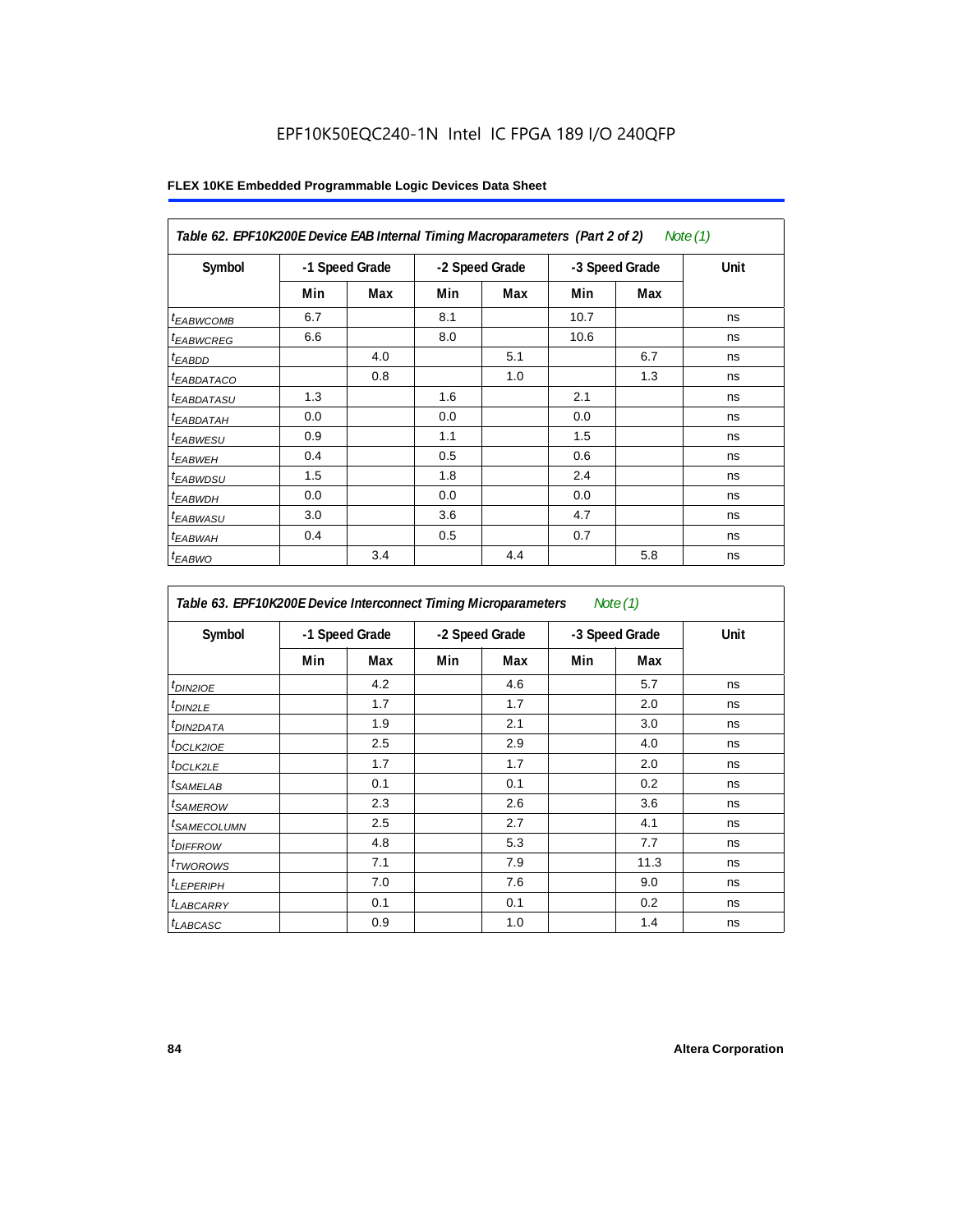| Notes (1), (2)<br>Table 64. EPF10K200E External Timing Parameters |                |      |     |                |     |                          |      |  |  |
|-------------------------------------------------------------------|----------------|------|-----|----------------|-----|--------------------------|------|--|--|
| Symbol                                                            | -1 Speed Grade |      |     | -2 Speed Grade |     | -3 Speed Grade           | Unit |  |  |
|                                                                   | Min            | Max  | Min | Max            | Min | Max                      |      |  |  |
| t <sub>DRR</sub>                                                  |                | 10.0 |     | 12.0           |     | 16.0                     | ns   |  |  |
| t <sub>INSU</sub>                                                 | 2.8            |      | 3.4 |                | 4.4 |                          | ns   |  |  |
| $t_{\text{INH}}$                                                  | 0.0            |      | 0.0 |                | 0.0 |                          | ns   |  |  |
| toutco                                                            | 2.0            | 4.5  | 2.0 | 5.3            | 2.0 | 7.8                      | ns   |  |  |
| <sup>t</sup> PCISU                                                | 3.0            |      | 6.2 |                |     |                          | ns   |  |  |
| t <sub>PCIH</sub>                                                 | 0.0            |      | 0.0 |                |     |                          | ns   |  |  |
| t <sub>PCICO</sub>                                                | 2.0            | 6.0  | 2.0 | 8.9            | -   | $\overline{\phantom{a}}$ | ns   |  |  |

*Table 65. EPF10K200E External Bidirectional Timing Parameters Notes (1), (2)*

| Symbol                  | -1 Speed Grade |     |     | -2 Speed Grade |     | -3 Speed Grade | Unit |  |
|-------------------------|----------------|-----|-----|----------------|-----|----------------|------|--|
|                         | Min            | Max | Min | Max            | Min | Max            |      |  |
| <sup>t</sup> INSUBIDIR  | 3.0            |     | 4.0 |                | 5.5 |                | ns   |  |
| <sup>t</sup> INHBIDIR   | 0.0            |     | 0.0 |                | 0.0 |                | ns   |  |
| <sup>T</sup> OUTCOBIDIR | 2.0            | 4.5 | 2.0 | 5.3            | 2.0 | 7.8            | ns   |  |
| <sup>t</sup> xzbidir    |                | 8.1 |     | 9.5            |     | 13.0           | ns   |  |
| <sup>t</sup> zxbidir    |                | 8.1 |     | 9.5            |     | 13.0           | ns   |  |

# *Notes to tables:*

(1) All timing parameters are described in Tables 24 through 30 in this data sheet.<br>(2) These parameters are specified by characterization.

These parameters are specified by characterization.

Tables 66 through 79 show EPF10K50S and EPF10K200S device external timing parameters.

| Table 66. EPF10K50S Device LE Timing Microparameters (Part 1 of 2)<br>Note $(1)$ |     |                |     |                |     |                |      |  |  |
|----------------------------------------------------------------------------------|-----|----------------|-----|----------------|-----|----------------|------|--|--|
| Symbol                                                                           |     | -1 Speed Grade |     | -2 Speed Grade |     | -3 Speed Grade | Unit |  |  |
|                                                                                  | Min | Max            | Min | Max            | Min | Max            |      |  |  |
| $t_{LUT}$                                                                        |     | 0.6            |     | 0.8            |     | 1.1            | ns   |  |  |
| $t_{CLUT}$                                                                       |     | 0.5            |     | 0.6            |     | 0.8            | ns   |  |  |
| $t_{RLUT}$                                                                       |     | 0.6            |     | 0.7            |     | 0.9            | ns   |  |  |
| <sup>t</sup> PACKED                                                              |     | 0.2            |     | 0.3            |     | 0.4            | ns   |  |  |
| $t_{EN}$                                                                         |     | 0.6            |     | 0.7            |     | 0.9            | ns   |  |  |
| $t_{CICO}$                                                                       |     | 0.1            |     | 0.1            |     | 0.1            | ns   |  |  |
| $t_{GEN}$                                                                        |     | 0.4            |     | 0.5            |     | 0.6            | ns   |  |  |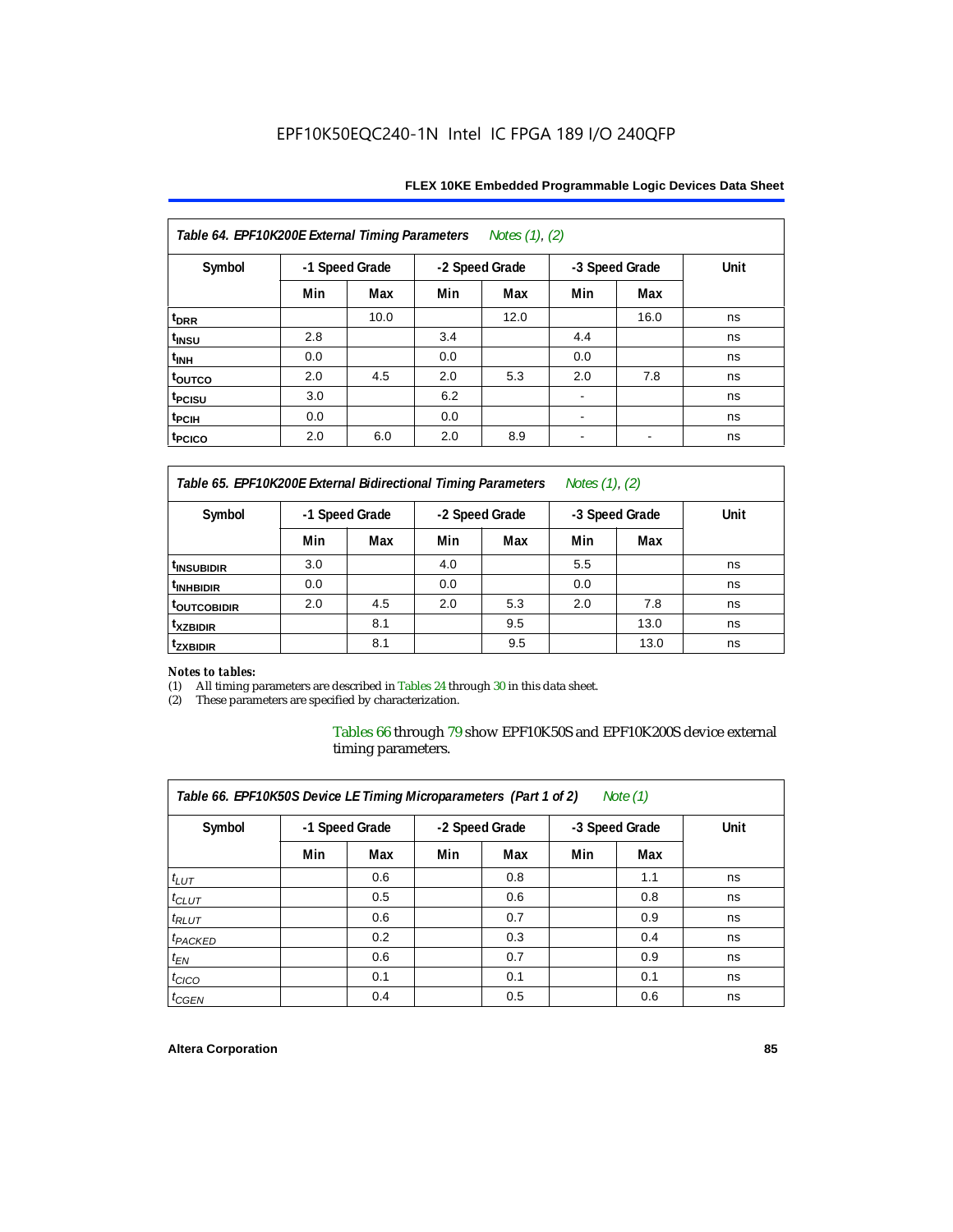| Table 66. EPF10K50S Device LE Timing Microparameters (Part 2 of 2)<br>Note (1) |                |     |     |                |     |                |      |  |
|--------------------------------------------------------------------------------|----------------|-----|-----|----------------|-----|----------------|------|--|
| Symbol                                                                         | -1 Speed Grade |     |     | -2 Speed Grade |     | -3 Speed Grade | Unit |  |
|                                                                                | Min            | Max | Min | Max            | Min | Max            |      |  |
| $t_{CGENR}$                                                                    |                | 0.1 |     | 0.1            |     | 0.1            | ns   |  |
| $t_{CASC}$                                                                     |                | 0.5 |     | 0.8            |     | 1.0            | ns   |  |
| $t_C$                                                                          |                | 0.5 |     | 0.6            |     | 0.8            | ns   |  |
| $t_{CO}$                                                                       |                | 0.6 |     | 0.6            |     | 0.7            | ns   |  |
| $t_{COMB}$                                                                     |                | 0.3 |     | 0.4            |     | 0.5            | ns   |  |
| $t_{\text{SU}}$                                                                | 0.5            |     | 0.6 |                | 0.7 |                | ns   |  |
| $t_H\,$                                                                        | 0.5            |     | 0.6 |                | 0.8 |                | ns   |  |
| $t_{PRE}$                                                                      |                | 0.4 |     | 0.5            |     | 0.7            | ns   |  |
| $t_{CLR}$                                                                      |                | 0.8 |     | 1.0            |     | 1.2            | ns   |  |
| $t_{\mathit{CH}}$                                                              | 2.0            |     | 2.5 |                | 3.0 |                | ns   |  |
| $t_{CL}$                                                                       | 2.0            |     | 2.5 |                | 3.0 |                | ns   |  |

| Table 67. EPF10K50S Device IOE Timing Microparameters<br>Note (1) |     |                |     |                |     |                |      |  |  |
|-------------------------------------------------------------------|-----|----------------|-----|----------------|-----|----------------|------|--|--|
| Symbol                                                            |     | -1 Speed Grade |     | -2 Speed Grade |     | -3 Speed Grade | Unit |  |  |
|                                                                   | Min | Max            | Min | Max            | Min | Max            |      |  |  |
| t <sub>IOD</sub>                                                  |     | 1.3            |     | 1.3            |     | 1.9            | ns   |  |  |
| $t_{\text{IOC}}$                                                  |     | 0.3            |     | 0.4            |     | 0.4            | ns   |  |  |
| t <sub>IOCO</sub>                                                 |     | 1.7            |     | 2.1            |     | 2.6            | ns   |  |  |
| $t_{IOCOMB}$                                                      |     | 0.5            |     | 0.6            |     | 0.8            | ns   |  |  |
| t <sub>iosu</sub>                                                 | 0.8 |                | 1.0 |                | 1.3 |                | ns   |  |  |
| $t_{IOM}$                                                         | 0.4 |                | 0.5 |                | 0.6 |                | ns   |  |  |
| $t_{IOCLR}$                                                       |     | 0.2            |     | 0.2            |     | 0.4            | ns   |  |  |
| $t_{OD1}$                                                         |     | 1.2            |     | 1.2            |     | 1.9            | ns   |  |  |
| $t_{OD2}$                                                         |     | 0.7            |     | 0.8            |     | 1.7            | ns   |  |  |
| $t_{OD3}$                                                         |     | 2.7            |     | 3.0            |     | 4.3            | ns   |  |  |
| $t_{\mathsf{XZ}}$                                                 |     | 4.7            |     | 5.7            |     | 7.5            | ns   |  |  |
| $t_{ZX1}$                                                         |     | 4.7            |     | 5.7            |     | 7.5            | ns   |  |  |
| $t_{ZX2}$                                                         |     | 4.2            |     | 5.3            |     | 7.3            | ns   |  |  |
| $t_{ZX3}$                                                         |     | 6.2            |     | 7.5            |     | 9.9            | ns   |  |  |
| <i>t</i> <sub>INREG</sub>                                         |     | 3.5            |     | 4.2            |     | 5.6            | ns   |  |  |
| $t_{IOFD}$                                                        |     | 1.1            |     | 1.3            |     | 1.8            | ns   |  |  |
| $t_{INCOMB}$                                                      |     | 1.1            |     | 1.3            |     | 1.8            | ns   |  |  |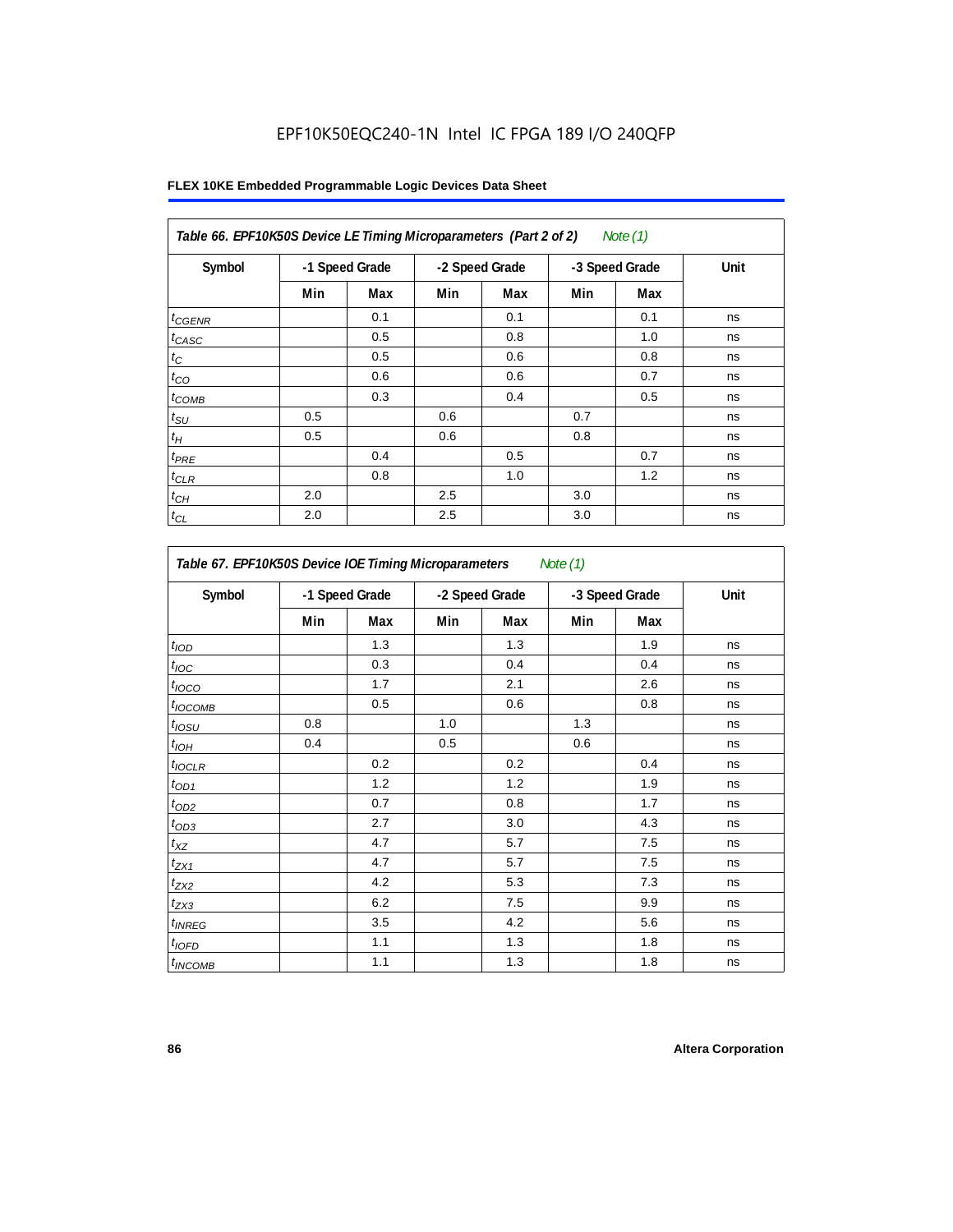| FLEX 10KE Embedded Programmable Logic Devices Data Sheet |  |
|----------------------------------------------------------|--|
|----------------------------------------------------------|--|

| Table 68. EPF10K50S Device EAB Internal Microparameters<br>Note $(1)$ |     |                |                |     |     |                |      |  |  |
|-----------------------------------------------------------------------|-----|----------------|----------------|-----|-----|----------------|------|--|--|
| Symbol                                                                |     | -1 Speed Grade | -2 Speed Grade |     |     | -3 Speed Grade | Unit |  |  |
|                                                                       | Min | Max            | Min            | Max | Min | Max            |      |  |  |
| <i>EABDATA1</i>                                                       |     | 1.7            |                | 2.4 |     | 3.2            | ns   |  |  |
| t <sub>EABDATA2</sub>                                                 |     | 0.4            |                | 0.6 |     | 0.8            | ns   |  |  |
| t <sub>EABWE1</sub>                                                   |     | 1.0            |                | 1.4 |     | 1.9            | ns   |  |  |
| t <sub>EABWE2</sub>                                                   |     | 0.0            |                | 0.0 |     | 0.0            | ns   |  |  |
| t <sub>EABRE1</sub>                                                   |     | 0.0            |                | 0.0 |     | 0.0            |      |  |  |
| t <sub>EABRE2</sub>                                                   |     | 0.4            |                | 0.6 |     | 0.8            |      |  |  |
| $t_{EABCLK}$                                                          |     | 0.0            |                | 0.0 |     | 0.0            | ns   |  |  |
| t <sub>EABCO</sub>                                                    |     | 0.8            |                | 1.1 |     | 1.5            | ns   |  |  |
| <b><i>EABBYPASS</i></b>                                               |     | 0.0            |                | 0.0 |     | 0.0            | ns   |  |  |
| $t_{EABSU}$                                                           | 0.7 |                | 1.0            |     | 1.3 |                | ns   |  |  |
| t <sub>EABH</sub>                                                     | 0.4 |                | 0.6            |     | 0.8 |                | ns   |  |  |
| $t_{EABCLR}$                                                          | 0.8 |                | 1.1            |     | 1.5 |                |      |  |  |
| $t_{\mathit{AA}}$                                                     |     | 2.0            |                | 2.8 |     | 3.8            | ns   |  |  |
| $t_{WP}$                                                              | 2.0 |                | 2.8            |     | 3.8 |                | ns   |  |  |
| $t_{\!R\!P}$                                                          | 1.0 |                | 1.4            |     | 1.9 |                |      |  |  |
| $t_{WDSU}$                                                            | 0.5 |                | 0.7            |     | 0.9 |                | ns   |  |  |
| $t_{WDH}$                                                             | 0.1 |                | 0.1            |     | 0.2 |                | ns   |  |  |
| $t_{WASU}$                                                            | 1.0 |                | 1.4            |     | 1.9 |                | ns   |  |  |
| $t_{WAH}$                                                             | 1.5 |                | 2.1            |     | 2.9 |                | ns   |  |  |
| $t_{RASU}$                                                            | 1.5 |                | 2.1            |     | 2.8 |                |      |  |  |
| $t_{RAH}$                                                             | 0.1 |                | 0.1            |     | 0.2 |                |      |  |  |
| $t_{WO}$                                                              |     | 2.1            |                | 2.9 |     | 4.0            | ns   |  |  |
| $t_{DD}$                                                              |     | 2.1            |                | 2.9 |     | 4.0            | ns   |  |  |
| $t_{EABOUT}$                                                          |     | 0.0            |                | 0.0 |     | 0.0            | ns   |  |  |
| $t_{EABCH}$                                                           | 1.5 |                | 2.0            |     | 2.5 |                | ns   |  |  |
| $t_{EABCL}$                                                           | 1.5 |                | 2.0            |     | 2.5 |                | ns   |  |  |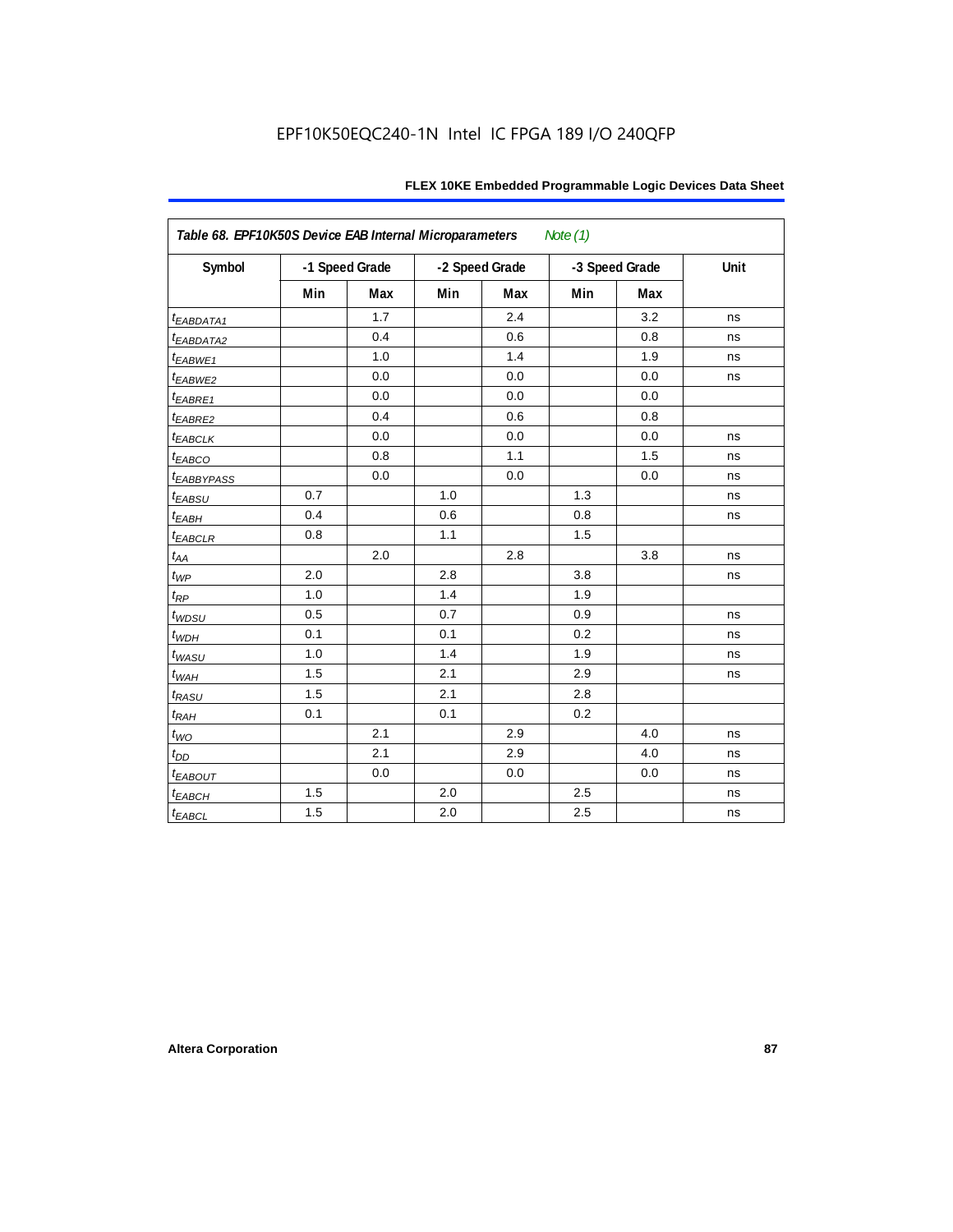| Table 69. EPF10K50S Device EAB Internal Timing Macroparameters |     |                |     |                | Note $(1)$ |                |      |
|----------------------------------------------------------------|-----|----------------|-----|----------------|------------|----------------|------|
| Symbol                                                         |     | -1 Speed Grade |     | -2 Speed Grade |            | -3 Speed Grade | Unit |
|                                                                | Min | Max            | Min | Max            | Min        | Max            |      |
| <sup>t</sup> EABAA                                             |     | 3.7            |     | 5.2            |            | 7.0            | ns   |
| <sup>t</sup> EABRCCOMB                                         | 3.7 |                | 5.2 |                | 7.0        |                | ns   |
| <sup>t</sup> EABRCREG                                          | 3.5 |                | 4.9 |                | 6.6        |                | ns   |
| <sup>t</sup> EABWP                                             | 2.0 |                | 2.8 |                | 3.8        |                | ns   |
| <sup>t</sup> ЕАВWССОМВ                                         | 4.5 |                | 6.3 |                | 8.6        |                | ns   |
| <sup>t</sup> EABWCREG                                          | 5.6 |                | 7.8 |                | 10.6       |                | ns   |
| $t_{EABDD}$                                                    |     | 3.8            |     | 5.3            |            | 7.2            | ns   |
| <sup>t</sup> EABDATACO                                         |     | 0.8            |     | 1.1            |            | 1.5            | ns   |
| <sup>t</sup> EABDATASU                                         | 1.1 |                | 1.6 |                | 2.1        |                | ns   |
| <sup>t</sup> EABDATAH                                          | 0.0 |                | 0.0 |                | 0.0        |                | ns   |
| <sup>t</sup> EABWESU                                           | 0.7 |                | 1.0 |                | 1.3        |                | ns   |
| <sup>t</sup> EABWEH                                            | 0.4 |                | 0.6 |                | 0.8        |                | ns   |
| <sup>t</sup> EABWDSU                                           | 1.2 |                | 1.7 |                | 2.2        |                | ns   |
| <sup>t</sup> EABWDH                                            | 0.0 |                | 0.0 |                | 0.0        |                | ns   |
| <sup>t</sup> EABWASU                                           | 1.6 |                | 2.3 |                | 3.0        |                | ns   |
| <sup>t</sup> EABWAH                                            | 0.9 |                | 1.2 |                | 1.8        |                | ns   |
| <sup>t</sup> EABWO                                             |     | 3.1            |     | 4.3            |            | 5.9            | ns   |

| Table 70. EPF10K50S Device Interconnect Timing Microparameters<br>Note $(1)$ |     |                |     |                |     |                |      |  |  |  |  |
|------------------------------------------------------------------------------|-----|----------------|-----|----------------|-----|----------------|------|--|--|--|--|
| Symbol                                                                       |     | -1 Speed Grade |     | -2 Speed Grade |     | -3 Speed Grade | Unit |  |  |  |  |
|                                                                              | Min | Max            | Min | Max            | Min | Max            |      |  |  |  |  |
| <i>t<sub>DIN2IOE</sub></i>                                                   |     | 3.1            |     | 3.7            |     | 4.6            | ns   |  |  |  |  |
| <sup>t</sup> DIN2LE                                                          |     | 1.7            |     | 2.1            |     | 2.7            | ns   |  |  |  |  |
| <sup>t</sup> DIN2DATA                                                        |     | 2.7            |     | 3.1            |     | 5.1            | ns   |  |  |  |  |
| <sup>t</sup> DCLK2IOE                                                        |     | 1.6            |     | 1.9            |     | 2.6            | ns   |  |  |  |  |
| <sup>t</sup> DCLK2LE                                                         |     | 1.7            |     | 2.1            |     | 2.7            | ns   |  |  |  |  |
| <sup>t</sup> SAMELAB                                                         |     | 0.1            |     | 0.1            |     | 0.2            | ns   |  |  |  |  |
| <sup>t</sup> SAMEROW                                                         |     | 1.5            |     | 1.7            |     | 2.4            | ns   |  |  |  |  |
| <sup>t</sup> SAMECOLUMN                                                      |     | 1.0            |     | 1.3            |     | 2.1            | ns   |  |  |  |  |
| <sup>t</sup> DIFFROW                                                         |     | 2.5            |     | 3.0            |     | 4.5            | ns   |  |  |  |  |
| <sup>t</sup> TWOROWS                                                         |     | 4.0            |     | 4.7            |     | 6.9            | ns   |  |  |  |  |
| <sup>t</sup> LEPERIPH                                                        |     | 2.6            |     | 2.9            |     | 3.4            | ns   |  |  |  |  |
| <sup>t</sup> LABCARRY                                                        |     | 0.1            |     | 0.2            |     | 0.2            | ns   |  |  |  |  |
| <sup>t</sup> LABCASC                                                         |     | 0.8            |     | 1.0            |     | 1.3            | ns   |  |  |  |  |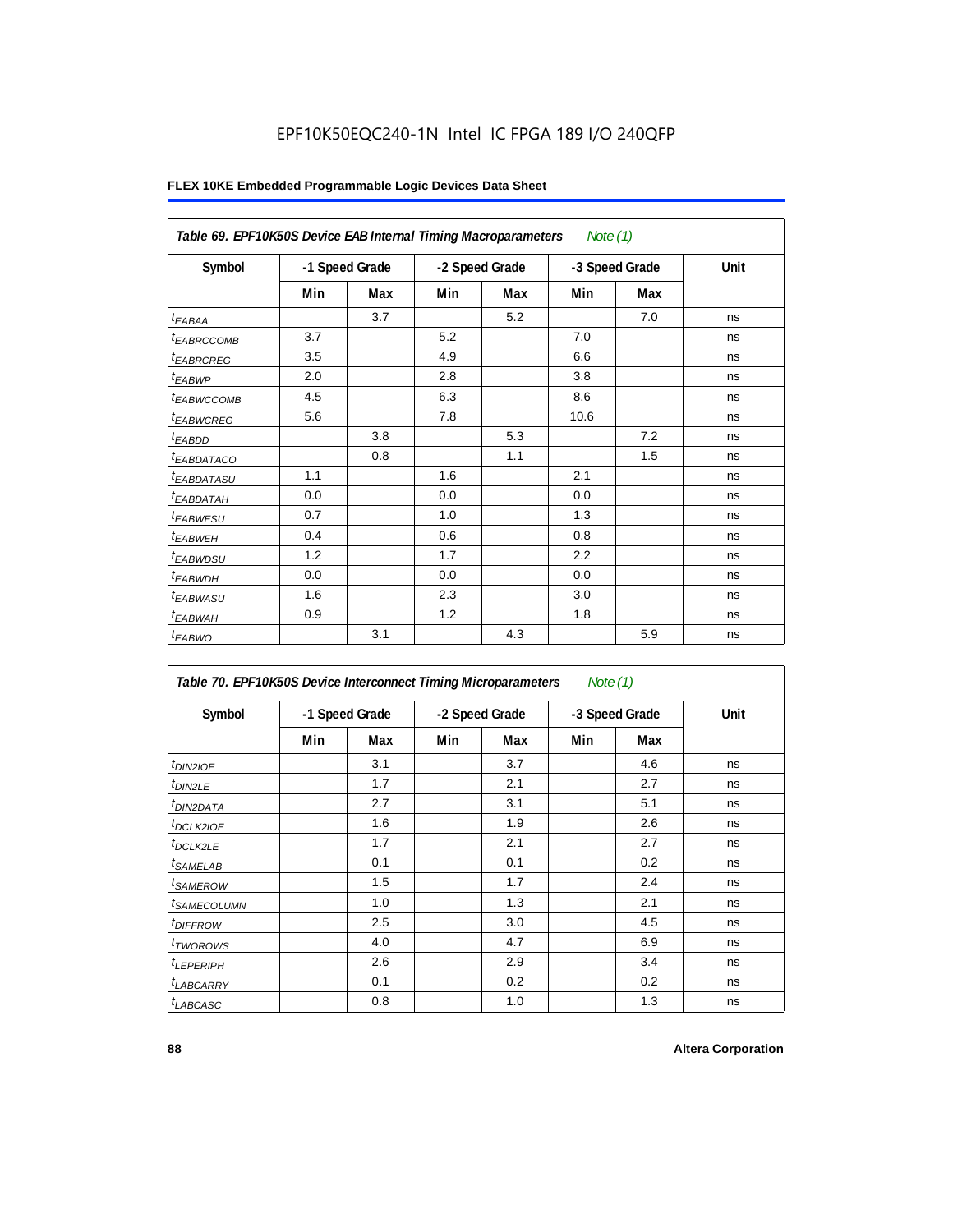| Table 71. EPF10K50S External Timing Parameters Note (1) |     |                |     |                |     |                |      |  |  |  |  |
|---------------------------------------------------------|-----|----------------|-----|----------------|-----|----------------|------|--|--|--|--|
| Symbol                                                  |     | -1 Speed Grade |     | -2 Speed Grade |     | -3 Speed Grade | Unit |  |  |  |  |
|                                                         | Min | Max            | Min | Max            | Min | Max            |      |  |  |  |  |
| t <sub>DRR</sub>                                        |     | 8.0            |     | 9.5            |     | 12.5           | ns   |  |  |  |  |
| $t_{INSU}$ (2)                                          | 2.4 |                | 2.9 |                | 3.9 |                | ns   |  |  |  |  |
| $t_{INH}$ (2)                                           | 0.0 |                | 0.0 |                | 0.0 |                | ns   |  |  |  |  |
| $t_{OUTCO}$ (2)                                         | 2.0 | 4.3            | 2.0 | 5.2            | 2.0 | 7.3            | ns   |  |  |  |  |
| $t_{INSU}$ (3)                                          | 2.4 |                | 2.9 |                |     |                | ns   |  |  |  |  |
| $t_{INH}$ (3)                                           | 0.0 |                | 0.0 |                |     |                | ns   |  |  |  |  |
| $t_{OUTCO}$ (3)                                         | 0.5 | 3.3            | 0.5 | 4.1            |     |                | ns   |  |  |  |  |
| t <sub>PCISU</sub>                                      | 2.4 |                | 2.9 |                |     |                | ns   |  |  |  |  |
| t <sub>PCIH</sub>                                       | 0.0 |                | 0.0 |                |     |                | ns   |  |  |  |  |
| t <sub>PCICO</sub>                                      | 2.0 | 6.0            | 2.0 | 7.7            |     |                | ns   |  |  |  |  |

*Table 72. EPF10K50S External Bidirectional Timing Parameters Note (1)*

| Symbol                     | -1 Speed Grade |     | -2 Speed Grade |     | -3 Speed Grade |      | Unit |  |
|----------------------------|----------------|-----|----------------|-----|----------------|------|------|--|
|                            | Min            | Max | Min            | Max | Min            | Max  |      |  |
| $t_{\text{INSUBIDIR}}(2)$  | 2.7            |     | 3.2            |     | 4.3            |      | ns   |  |
| $t_{INHBIDIR}$ (2)         | 0.0            |     | 0.0            |     | 0.0            |      | ns   |  |
| $t_{INHBIDIR}$ (3)         | 0.0            |     | 0.0            |     |                |      | ns   |  |
| $t_{INSUBIDIR}$ (3)        | 3.7            |     | 4.2            |     |                |      | ns   |  |
| $t_{\text{OUTCOBIDIR}}(2)$ | 2.0            | 4.5 | 2.0            | 5.2 | 2.0            | 7.3  | ns   |  |
| $t_{XZBIDIR}$ (2)          |                | 6.8 |                | 7.8 |                | 10.1 | ns   |  |
| $t_{ZXBIDIR}$ (2)          |                | 6.8 |                | 7.8 |                | 10.1 | ns   |  |
| toutcobidir $(3)$          | 0.5            | 3.5 | 0.5            | 4.2 |                |      |      |  |
| $t_{XZBIDIR}$ (3)          |                | 6.8 |                | 8.4 |                |      | ns   |  |
| $t_{ZXBIDIR}$ (3)          |                | 6.8 |                | 8.4 |                |      | ns   |  |

*Notes to tables:* All timing parameters are described in Tables 24 through 30.

(2) This parameter is measured without use of the ClockLock or ClockBoost circuits.<br>(3) This parameter is measured with use of the ClockLock or ClockBoost circuits

This parameter is measured with use of the ClockLock or ClockBoost circuits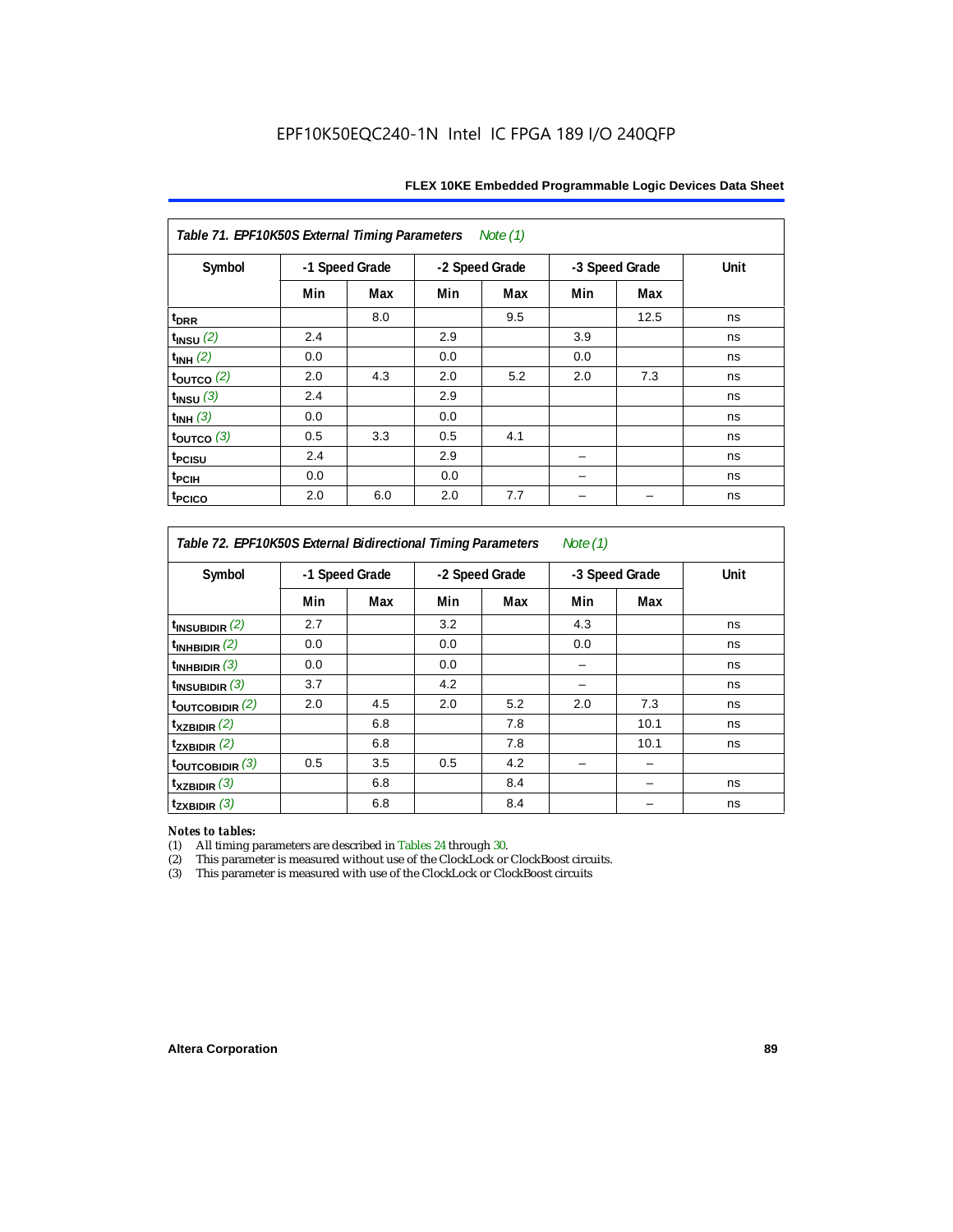|                     | Table 73. EPF10K200S Device Internal & External Timing Parameters<br>Note $(1)$ |     |     |                |                |     |      |  |  |  |  |  |
|---------------------|---------------------------------------------------------------------------------|-----|-----|----------------|----------------|-----|------|--|--|--|--|--|
| Symbol              | -1 Speed Grade                                                                  |     |     | -2 Speed Grade | -3 Speed Grade |     | Unit |  |  |  |  |  |
|                     | Min                                                                             | Max | Min | Max            | Min            | Max |      |  |  |  |  |  |
| $t_{LUT}$           |                                                                                 | 0.7 |     | 0.8            |                | 1.2 | ns   |  |  |  |  |  |
| $t_{CLUT}$          |                                                                                 | 0.4 |     | 0.5            |                | 0.6 | ns   |  |  |  |  |  |
| $t_{RLUT}$          |                                                                                 | 0.5 |     | 0.7            |                | 0.9 | ns   |  |  |  |  |  |
| t <sub>PACKED</sub> |                                                                                 | 0.4 |     | 0.5            |                | 0.7 | ns   |  |  |  |  |  |
| $t_{EN}$            |                                                                                 | 0.6 |     | 0.5            |                | 0.6 | ns   |  |  |  |  |  |
| t <sub>CICO</sub>   |                                                                                 | 0.1 |     | 0.2            |                | 0.3 | ns   |  |  |  |  |  |
| $t_{CGEN}$          |                                                                                 | 0.3 |     | 0.4            |                | 0.6 | ns   |  |  |  |  |  |
| $t_{\text{GENR}}$   |                                                                                 | 0.1 |     | 0.2            |                | 0.3 | ns   |  |  |  |  |  |
| $t_{CASC}$          |                                                                                 | 0.7 |     | 0.8            |                | 1.2 | ns   |  |  |  |  |  |
| $t_{\rm C}$         |                                                                                 | 0.5 |     | 0.6            |                | 0.8 | ns   |  |  |  |  |  |
| $t_{CO}$            |                                                                                 | 0.5 |     | 0.6            |                | 0.8 | ns   |  |  |  |  |  |
| $t_{COMB}$          |                                                                                 | 0.3 |     | 0.6            |                | 0.8 | ns   |  |  |  |  |  |
| $t_{\text{SU}}$     | 0.4                                                                             |     | 0.6 |                | 0.7            |     | ns   |  |  |  |  |  |
| $t_H\,$             | 1.0                                                                             |     | 1.1 |                | 1.5            |     | ns   |  |  |  |  |  |
| $t_{PRE}$           |                                                                                 | 0.4 |     | 0.6            |                | 0.8 | ns   |  |  |  |  |  |
| $t_{CLR}$           |                                                                                 | 0.5 |     | 0.6            |                | 0.8 | ns   |  |  |  |  |  |
| $t_{CH}$            | 2.0                                                                             |     | 2.5 |                | 3.0            |     | ns   |  |  |  |  |  |
| $t_{CL}$            | 2.0                                                                             |     | 2.5 |                | 3.0            |     | ns   |  |  |  |  |  |

| Table 74. EPF10K200S Device IOE Timing Microparameters (Part 1 of 2) Note (1) |  |  |  |  |
|-------------------------------------------------------------------------------|--|--|--|--|
|-------------------------------------------------------------------------------|--|--|--|--|

| Symbol           |     | -1 Speed Grade |     | -2 Speed Grade |     | -3 Speed Grade | Unit |  |
|------------------|-----|----------------|-----|----------------|-----|----------------|------|--|
|                  | Min | Max            | Min | Max            | Min | <b>Max</b>     |      |  |
| t <sub>IOD</sub> |     | 1.8            |     | 1.9            |     | 2.6            | ns   |  |
| $t_{\text{IOC}}$ |     | 0.3            |     | 0.3            |     | 0.5            | ns   |  |
| $t_{IOCO}$       |     | 1.7            |     | 1.9            |     | 2.6            | ns   |  |
| $t_{IOCOMB}$     |     | 0.5            |     | 0.6            |     | 0.8            | ns   |  |
| $t_{IOSU}$       | 0.8 |                | 0.9 |                | 1.2 |                | ns   |  |
| $t_{IOH}$        | 0.4 |                | 0.8 |                | 1.1 |                | ns   |  |
| $t_{IOCLR}$      |     | 0.2            |     | 0.2            |     | 0.3            | ns   |  |
| $t_{OD1}$        |     | 1.3            |     | 0.7            |     | 0.9            | ns   |  |
| $t_{OD2}$        |     | 0.8            |     | 0.2            |     | 0.4            | ns   |  |
| $t_{OD3}$        |     | 2.9            |     | 3.0            |     | 3.9            | ns   |  |
| $t_{XZ}$         |     | 5.0            |     | 5.3            |     | 7.1            | ns   |  |
| $t_{ZX1}$        |     | 5.0            |     | 5.3            |     | 7.1            | ns   |  |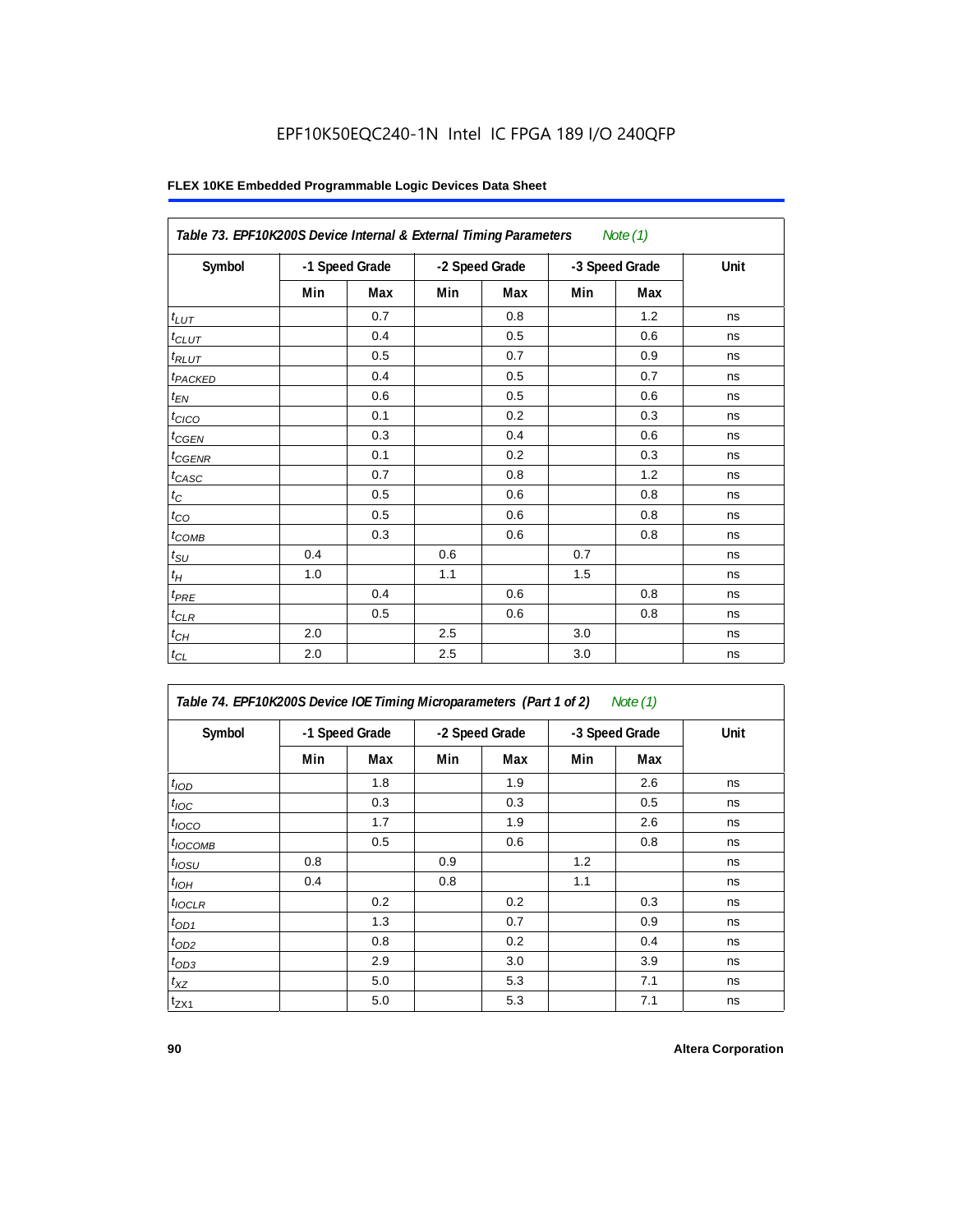## **FLEX 10KE Embedded Programmable Logic Devices Data Sheet**

| Table 74. EPF10K200S Device IOE Timing Microparameters (Part 2 of 2)<br>Note $(1)$ |     |                |                |     |                |      |      |  |  |  |  |
|------------------------------------------------------------------------------------|-----|----------------|----------------|-----|----------------|------|------|--|--|--|--|
| Symbol                                                                             |     | -1 Speed Grade | -2 Speed Grade |     | -3 Speed Grade |      | Unit |  |  |  |  |
|                                                                                    | Min | Max            | Min            | Max | Min            | Max  |      |  |  |  |  |
| $t_{ZX2}$                                                                          |     | 4.5            |                | 4.8 |                | 6.6  | ns   |  |  |  |  |
| $t_{ZX3}$                                                                          |     | 6.6            |                | 7.6 |                | 10.1 | ns   |  |  |  |  |
| $t_{INREG}$                                                                        |     | 3.7            |                | 5.7 |                | 7.7  | ns   |  |  |  |  |
| $t_{IOFD}$                                                                         |     | 1.8            |                | 3.4 |                | 4.0  | ns   |  |  |  |  |
| $t_{INCOMB}$                                                                       |     | 1.8            |                | 3.4 |                | 4.0  | ns   |  |  |  |  |

| Symbol                  | -1 Speed Grade |             | -2 Speed Grade |             | -3 Speed Grade |             | Unit |  |
|-------------------------|----------------|-------------|----------------|-------------|----------------|-------------|------|--|
|                         | Min            | Max         | Min            | Max         | Min            | Max         |      |  |
| t <sub>EABDATA1</sub>   |                | 1.8         |                | 2.4         |                | 3.2         | ns   |  |
| t <sub>EABDATA1</sub>   |                | 0.4         |                | 0.5         |                | 0.6         | ns   |  |
| t <sub>EABWE1</sub>     |                | 1.1         |                | 1.7         |                | 2.3         | ns   |  |
| t <sub>EABWE2</sub>     |                | 0.0         |                | $0.0\,$     |                | 0.0         | ns   |  |
| <sup>t</sup> EABRE1     |                | $\mathbf 0$ |                | $\mathbf 0$ |                | $\mathbf 0$ | ns   |  |
| t <sub>EABRE2</sub>     |                | 0.4         |                | 0.5         |                | 0.6         | ns   |  |
| t <sub>EABCLK</sub>     |                | 0.0         |                | 0.0         |                | 0.0         | ns   |  |
| t <sub>EABCO</sub>      |                | 0.8         |                | 0.9         |                | 1.2         | ns   |  |
| <b><i>EABBYPASS</i></b> |                | 0.0         |                | 0.1         |                | 0.1         | ns   |  |
| t <sub>EABSU</sub>      | 0.7            |             | 1.1            |             | 1.5            |             | ns   |  |
| <sup>t</sup> EABH       | 0.4            |             | 0.5            |             | 0.6            |             | ns   |  |
| t <sub>EABCLR</sub>     | 0.8            |             | 0.9            |             | 1.2            |             | ns   |  |
| $t_{AA}$                |                | 2.1         |                | 3.7         |                | 4.9         | ns   |  |
| $t_{WP}$                | 2.1            |             | 4.0            |             | 5.3            |             | ns   |  |
| t <sub>RP</sub>         | 1.1            |             | 1.1            |             | 1.5            |             | ns   |  |
| t <sub>WDSU</sub>       | 0.5            |             | 1.1            |             | 1.5            |             | ns   |  |
| t <sub>WDH</sub>        | 0.1            |             | 0.1            |             | 0.1            |             | ns   |  |
| t <sub>WASU</sub>       | 1.1            |             | 1.6            |             | 2.1            |             | ns   |  |
| t <sub>WAH</sub>        | 1.6            |             | 2.5            |             | 3.3            |             | ns   |  |
| t <sub>RASU</sub>       | 1.6            |             | 2.6            |             | 3.5            |             | ns   |  |
| t <sub>RAH</sub>        | 0.1            |             | 0.1            |             | 0.2            |             | ns   |  |
| $t_{WO}$                |                | 2.0         |                | 2.4         |                | 3.2         | ns   |  |
| t <sub>DD</sub>         |                | 2.0         |                | 2.4         |                | 3.2         | ns   |  |
| <b><i>EABOUT</i></b>    |                | 0.0         |                | 0.1         |                | 0.1         | ns   |  |
| t <sub>EABCH</sub>      | 1.5            |             | 2.0            |             | 2.5            |             | ns   |  |
| t <sub>EABCL</sub>      | 2.1            |             | 2.8            |             | 3.8            |             | ns   |  |

**Altera Corporation 91**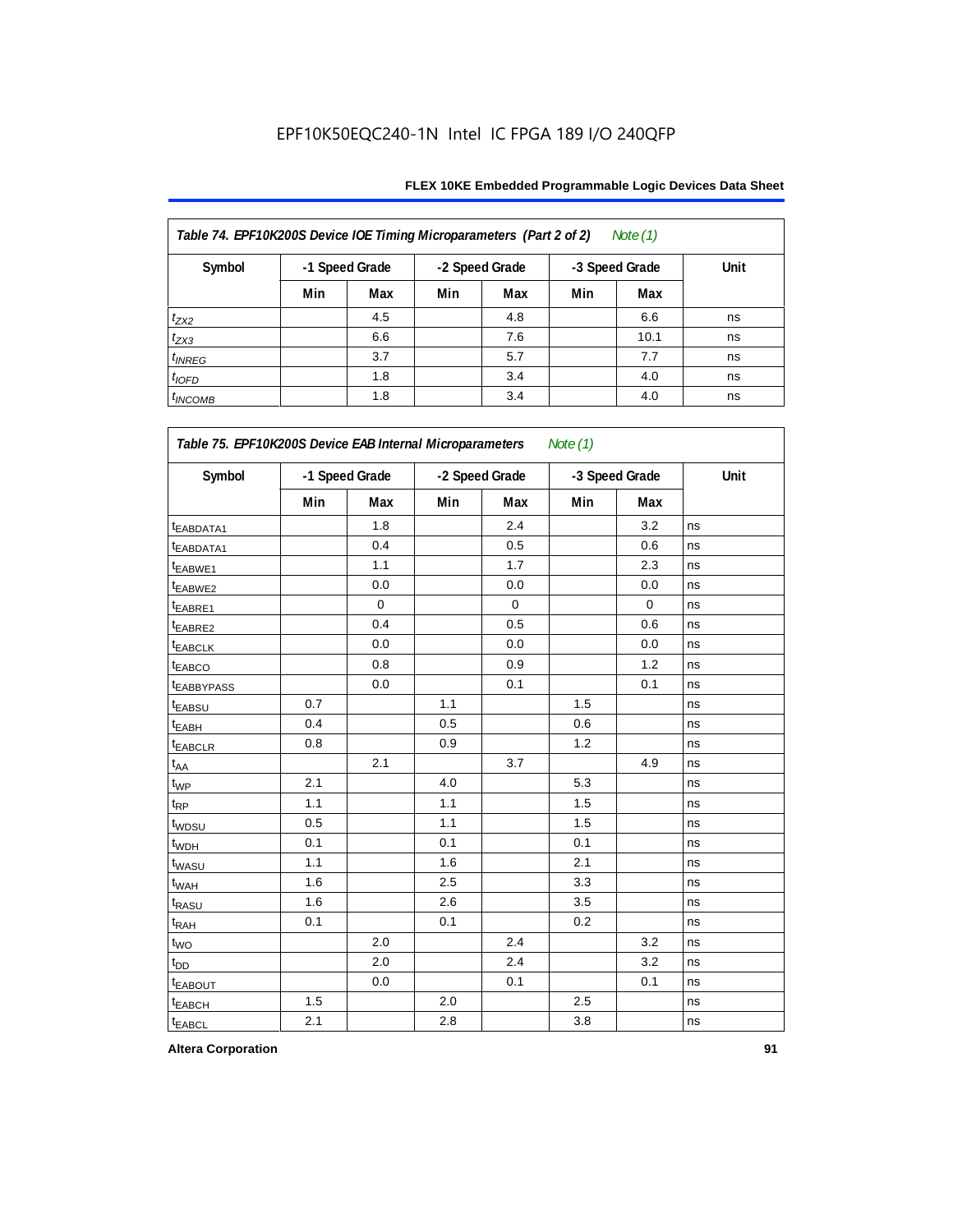|                        | Table 76. EPF10K200S Device EAB Internal Timing Macroparameters Note (1) |     |                |     |                |     |      |  |  |  |  |  |
|------------------------|--------------------------------------------------------------------------|-----|----------------|-----|----------------|-----|------|--|--|--|--|--|
| Symbol                 | -1 Speed Grade                                                           |     | -2 Speed Grade |     | -3 Speed Grade |     | Unit |  |  |  |  |  |
|                        | Min                                                                      | Max | Min            | Max | Min            | Max |      |  |  |  |  |  |
| $t_{EABA}$             |                                                                          | 3.9 |                | 6.4 |                | 8.4 | ns   |  |  |  |  |  |
| <sup>t</sup> EABRCOMB  | 3.9                                                                      |     | 6.4            |     | 8.4            |     | ns   |  |  |  |  |  |
| <sup>t</sup> EABRCREG  | 3.6                                                                      |     | 5.7            |     | 7.6            |     | ns   |  |  |  |  |  |
| <sup>t</sup> EABWP     | 2.1                                                                      |     | 4.0            |     | 5.3            |     | ns   |  |  |  |  |  |
| <sup>t</sup> EABWCOMB  | 4.8                                                                      |     | 8.1            |     | 10.7           |     | ns   |  |  |  |  |  |
| <sup>t</sup> EABWCREG  | 5.4                                                                      |     | 8.0            |     | 10.6           |     | ns   |  |  |  |  |  |
| $t_{EABDD}$            |                                                                          | 3.8 |                | 5.1 |                | 6.7 | ns   |  |  |  |  |  |
| <sup>t</sup> EABDATACO |                                                                          | 0.8 |                | 1.0 |                | 1.3 | ns   |  |  |  |  |  |
| <sup>t</sup> EABDATASU | 1.1                                                                      |     | 1.6            |     | 2.1            |     | ns   |  |  |  |  |  |
| <sup>t</sup> ЕАВDАТАН  | 0.0                                                                      |     | 0.0            |     | 0.0            |     | ns   |  |  |  |  |  |
| <sup>t</sup> EABWESU   | 0.7                                                                      |     | 1.1            |     | 1.5            |     | ns   |  |  |  |  |  |
| <sup>t</sup> EABWEH    | 0.4                                                                      |     | 0.5            |     | 0.6            |     | ns   |  |  |  |  |  |
| <sup>t</sup> EABWDSU   | 1.2                                                                      |     | 1.8            |     | 2.4            |     | ns   |  |  |  |  |  |
| <sup>t</sup> EABWDH    | 0.0                                                                      |     | 0.0            |     | 0.0            |     | ns   |  |  |  |  |  |
| <sup>t</sup> EABWASU   | 1.9                                                                      |     | 3.6            |     | 4.7            |     | ns   |  |  |  |  |  |
| <sup>t</sup> EABWAH    | 0.8                                                                      |     | 0.5            |     | 0.7            |     | ns   |  |  |  |  |  |
| $t_{EABWO}$            |                                                                          | 3.1 |                | 4.4 |                | 5.8 | ns   |  |  |  |  |  |

| Table 77. EPF10K200S Device Interconnect Timing Microparameters (Part 1 of 2)<br>Note (1) |     |                |                |      |                |      |      |  |  |  |
|-------------------------------------------------------------------------------------------|-----|----------------|----------------|------|----------------|------|------|--|--|--|
| Symbol                                                                                    |     | -1 Speed Grade | -2 Speed Grade |      | -3 Speed Grade |      | Unit |  |  |  |
|                                                                                           | Min | Max            | Min            | Max  | Min            | Max  |      |  |  |  |
| <i>t<sub>DIN2IOE</sub></i>                                                                |     | 4.4            |                | 4.8  |                | 5.5  | ns   |  |  |  |
| t <sub>DIN2LE</sub>                                                                       |     | 0.6            |                | 0.6  |                | 0.9  | ns   |  |  |  |
| <sup>t</sup> DIN2DATA                                                                     |     | 1.8            |                | 2.1  |                | 2.8  | ns   |  |  |  |
| <sup>t</sup> DCLK2IOE                                                                     |     | 1.7            |                | 2.0  |                | 2.8  | ns   |  |  |  |
| $t$ DCLK2LE                                                                               |     | 0.6            |                | 0.6  |                | 0.9  | ns   |  |  |  |
| <sup>t</sup> SAMELAB                                                                      |     | 0.1            |                | 0.1  |                | 0.2  | ns   |  |  |  |
| <i>t</i> SAMEROW                                                                          |     | 3.0            |                | 4.6  |                | 5.7  | ns   |  |  |  |
| <sup>t</sup> SAMECOLUMN                                                                   |     | 3.5            |                | 4.9  |                | 6.4  | ns   |  |  |  |
| <i>t<sub>DIFFROW</sub></i>                                                                |     | 6.5            |                | 9.5  |                | 12.1 | ns   |  |  |  |
| <sup>t</sup> TWOROWS                                                                      |     | 9.5            |                | 14.1 |                | 17.8 | ns   |  |  |  |
| <sup>t</sup> LEPERIPH                                                                     |     | 5.5            |                | 6.2  |                | 7.2  | ns   |  |  |  |
| <b><i>LABCARRY</i></b>                                                                    |     | 0.3            |                | 0.1  |                | 0.2  | ns   |  |  |  |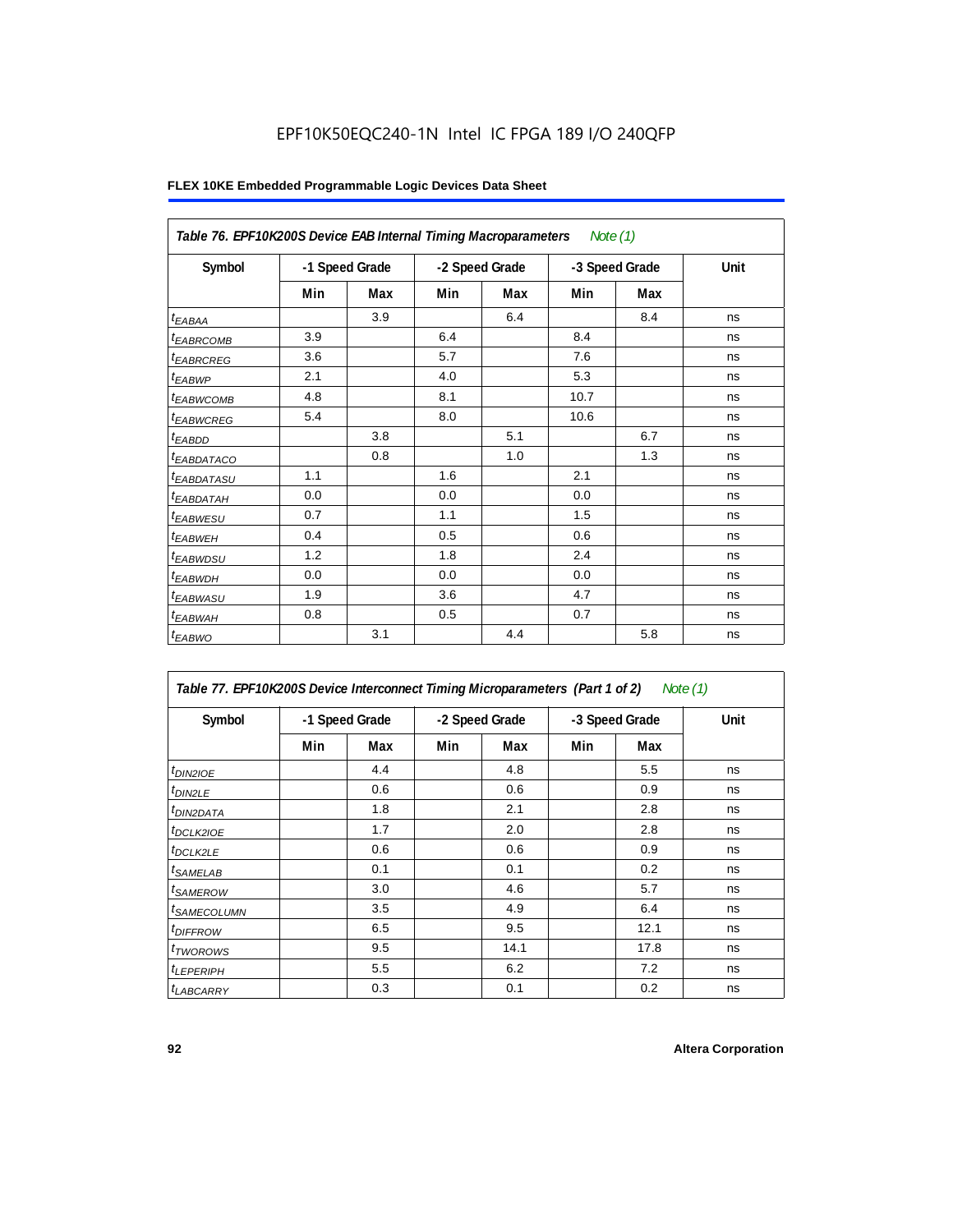## **FLEX 10KE Embedded Programmable Logic Devices Data Sheet**

| Table 77. EPF10K200S Device Interconnect Timing Microparameters (Part 2 of 2)<br>Note $(1)$ |                |     |                |     |                |     |      |  |  |  |
|---------------------------------------------------------------------------------------------|----------------|-----|----------------|-----|----------------|-----|------|--|--|--|
| Symbol                                                                                      | -1 Speed Grade |     | -2 Speed Grade |     | -3 Speed Grade |     | Unit |  |  |  |
|                                                                                             | Min            | Max | Min            | Max | Min            | Max |      |  |  |  |
| <sup>I</sup> LABCASC                                                                        |                | 0.5 |                | 1.0 |                | 1.4 | ns   |  |  |  |

## *Table 78. EPF10K200S External Timing Parameters Note (1)*

| Symbol                    |     | -1 Speed Grade |     | -2 Speed Grade |     | -3 Speed Grade | Unit |
|---------------------------|-----|----------------|-----|----------------|-----|----------------|------|
|                           | Min | Max            | Min | Max            | Min | Max            |      |
| $t_{DRR}$                 |     | 9.0            |     | 12.0           |     | 16.0           | ns   |
| $t$ <sub>INSU</sub> $(2)$ | 3.1 |                | 3.7 |                | 4.7 |                | ns   |
| $t_{INH}$ (2)             | 0.0 |                | 0.0 |                | 0.0 |                | ns   |
| $t_{OUTCO}$ (2)           | 2.0 | 3.7            | 2.0 | 4.4            | 2.0 | 6.3            | ns   |
| $t_{INSU}(3)$             | 2.1 |                | 2.7 |                |     |                | ns   |
| $t_{INH}$ (3)             | 0.0 |                | 0.0 |                | -   |                | ns   |
| $t_{\text{OUTCO}}(3)$     | 0.5 | 2.7            | 0.5 | 3.4            | -   | -              | ns   |
| t <sub>PCISU</sub>        | 3.0 |                | 4.2 |                | -   |                | ns   |
| t <sub>PCIH</sub>         | 0.0 |                | 0.0 |                | -   |                | ns   |
| t <sub>PCICO</sub>        | 2.0 | 6.0            | 2.0 | 8.9            |     |                | ns   |

*Table 79. EPF10K200S External Bidirectional Timing Parameters Note (1)* Symbol | -1 Speed Grade | -2 Speed Grade | -3 Speed Grade | Unit **Min Max Min Max Min Max t<sub>INSUBIDIR</sub>** (2) 2.3  $\begin{vmatrix} 2.3 & 3.4 \\ 2.3 & 3.4 \end{vmatrix}$  4.4  $\begin{vmatrix} 4.4 & 3.4 \\ 3.4 & 4.4 \end{vmatrix}$  ns **t**<sub>INHBIDIR</sub> (2) 0.0 0.0 0.0 0.0 0.0 ns  $t_{\text{INSUBIDIR}}(3)$  3.3  $4.4$   $$ **tINHBIDIR** (3) 0.0 0.0 – ns **tOUTCOBIDIR** (2) 2.0 3.7 2.0 4.4 2.0 6.3 ns **t<sub>XZBIDIR</sub> (2)** | 6.9 | 7.6 | 9.2 | ns **t<sub>zxbidir</sub>** (2) 5.9 6.6 ns **tOUTCOBIDIR** (3) 0.5 2.7 0.5 3.4 – – ns **t**<sub>XZBIDIR</sub> (3)  $\begin{vmatrix} 6.9 \\ 6.9 \end{vmatrix}$  7.6  $\begin{vmatrix} 7.6 \\ 9.2 \end{vmatrix}$  ns **t<sub>zxbidir</sub>** (3) | 5.9 | 6.6 | | – | ns

# *Notes to tables:*<br>(1) All timing p

(1) All timing parameters are described in Tables  $24$  through  $30$  in this data sheet.<br>(2) This parameter is measured without the use of the ClockLock or ClockBoost ci

(2) This parameter is measured without the use of the ClockLock or ClockBoost circuits.<br>(3) This parameter is measured with the use of the ClockLock or ClockBoost circuits.

This parameter is measured with the use of the ClockLock or ClockBoost circuits.

### **Altera Corporation 93**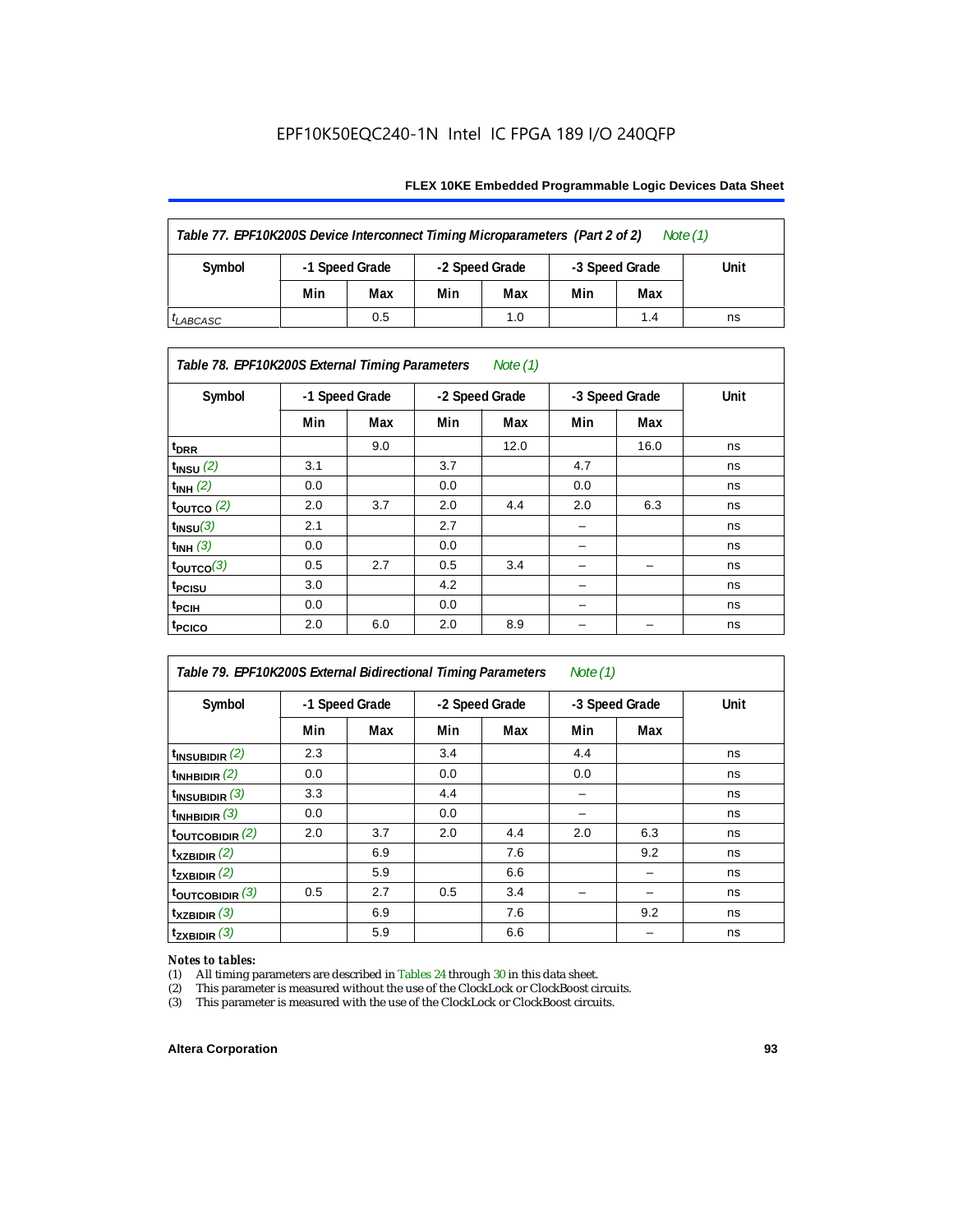| Power<br>Consumption | The supply power (P) for FLEX 10KE devices can be calculated with the<br>following equation:                                                                                                                                                                                                                                                                                                                                        |                |  |  |
|----------------------|-------------------------------------------------------------------------------------------------------------------------------------------------------------------------------------------------------------------------------------------------------------------------------------------------------------------------------------------------------------------------------------------------------------------------------------|----------------|--|--|
|                      | $P = P_{INT} + P_{IO} = (I_{COSTANDBY} + I_{CCACTIVE}) \times V_{CC} + P_{IO}$                                                                                                                                                                                                                                                                                                                                                      |                |  |  |
|                      | The I <sub>CCACTIVE</sub> value depends on the switching frequency and the<br>application logic. This value is calculated based on the amount of current<br>that each LE typically consumes. The P <sub>IO</sub> value, which depends on the<br>device output load characteristics and switching frequency, can be<br>calculated using the guidelines given in Application Note 74 (Evaluating<br><b>Power for Altera Devices).</b> |                |  |  |
|                      | Compared to the rest of the device, the embedded array consumes a<br>negligible amount of power. Therefore, the embedded array can be<br>ignored when calculating supply current.                                                                                                                                                                                                                                                   |                |  |  |
|                      | The $I_{\text{CCACTIVE}}$ value can be calculated with the following equation:                                                                                                                                                                                                                                                                                                                                                      |                |  |  |
|                      | $I_{\text{CCACTIVE}} = K \times f_{\text{MAX}} \times N \times \text{tog}_{\text{LC}} \times \frac{\mu A}{\text{MHz} \times \text{LE}}$                                                                                                                                                                                                                                                                                             |                |  |  |
|                      | Where:                                                                                                                                                                                                                                                                                                                                                                                                                              |                |  |  |
|                      | $=$ Maximum operating frequency in MHz<br>$f_{MAX}$<br>Total number of LEs used in the device<br>N<br>$=$ $-$                                                                                                                                                                                                                                                                                                                       |                |  |  |
|                      | Average percent of LEs toggling at each clock<br>$\log_{LC}$<br>$=$<br>(typically 12.5%)                                                                                                                                                                                                                                                                                                                                            |                |  |  |
|                      | K<br>Constant<br>$=$                                                                                                                                                                                                                                                                                                                                                                                                                |                |  |  |
|                      | Table 80 provides the constant (K) values for FLEX 10KE devices.                                                                                                                                                                                                                                                                                                                                                                    |                |  |  |
|                      | Table 80. FLEX 10KE K Constant Values                                                                                                                                                                                                                                                                                                                                                                                               |                |  |  |
|                      | Device                                                                                                                                                                                                                                                                                                                                                                                                                              | <b>K</b> Value |  |  |
|                      | EPF10K30E                                                                                                                                                                                                                                                                                                                                                                                                                           | 4.5            |  |  |
|                      | EPF10K50E<br>4.8                                                                                                                                                                                                                                                                                                                                                                                                                    |                |  |  |
|                      | <b>EPF10K50S</b><br>4.5                                                                                                                                                                                                                                                                                                                                                                                                             |                |  |  |
|                      | EPF10K100E<br>4.5                                                                                                                                                                                                                                                                                                                                                                                                                   |                |  |  |
|                      | EPF10K130E<br>4.6                                                                                                                                                                                                                                                                                                                                                                                                                   |                |  |  |
|                      | EPF10K200E<br>4.8                                                                                                                                                                                                                                                                                                                                                                                                                   |                |  |  |
|                      | EPF10K200S                                                                                                                                                                                                                                                                                                                                                                                                                          | 4.6            |  |  |

This calculation provides an  $\rm I_{CC}$  estimate based on typical conditions with no output load. The actual I $_{\rm CC}$  should be verified during operation because this measurement is sensitive to the actual pattern in the device and the environmental operating conditions.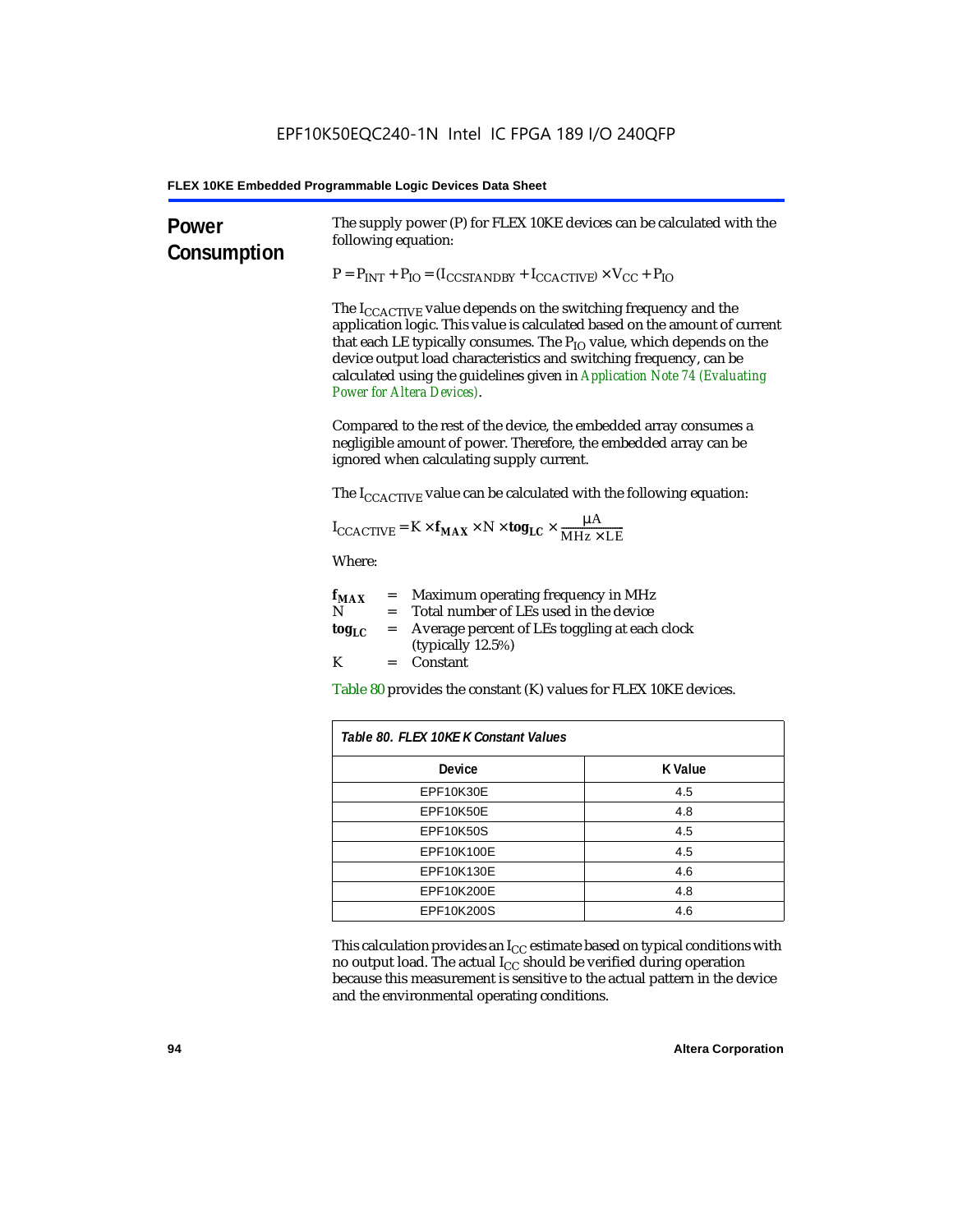To better reflect actual designs, the power model (and the constant K in the power calculation equations) for continuous interconnect FLEX devices assumes that LEs drive FastTrack Interconnect channels. In contrast, the power model of segmented FPGAs assumes that all LEs drive only one short interconnect segment. This assumption may lead to inaccurate results when compared to measured power consumption for actual designs in segmented FPGAs.

Figure 31 shows the relationship between the current and operating frequency of FLEX 10KE devices.



*Figure 31. FLEX 10KE I<sub>CCACTIVE</sub> vs. Operating Frequency (Part 1 of 2)*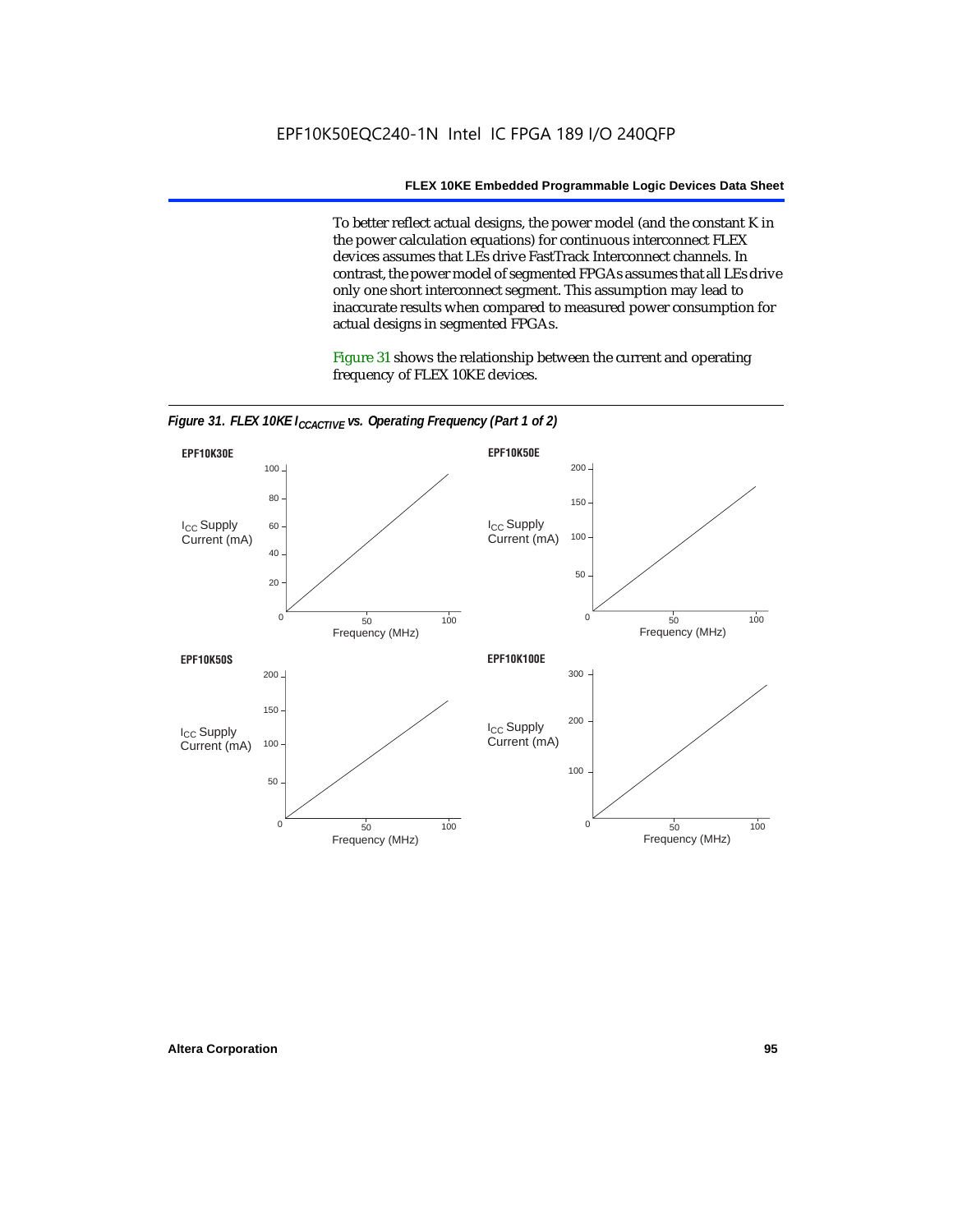

## *Figure 31. FLEX 10KE I<sub>CCACTIVE</sub> vs. Operating Frequency (Part 2 of 2)*

# **Configuration & Operation**

The FLEX 10KE architecture supports several configuration schemes. This section summarizes the device operating modes and available device configuration schemes.

## **Operating Modes**

The FLEX 10KE architecture uses SRAM configuration elements that require configuration data to be loaded every time the circuit powers up. The process of physically loading the SRAM data into the device is called *configuration.* Before configuration, as  $V_{CC}$  rises, the device initiates a Power-On Reset (POR). This POR event clears the device and prepares it for configuration. The FLEX 10KE POR time does not exceed 50 µs.

When configuring with a configuration device, refer to the respective configuration device data sheet for POR timing information.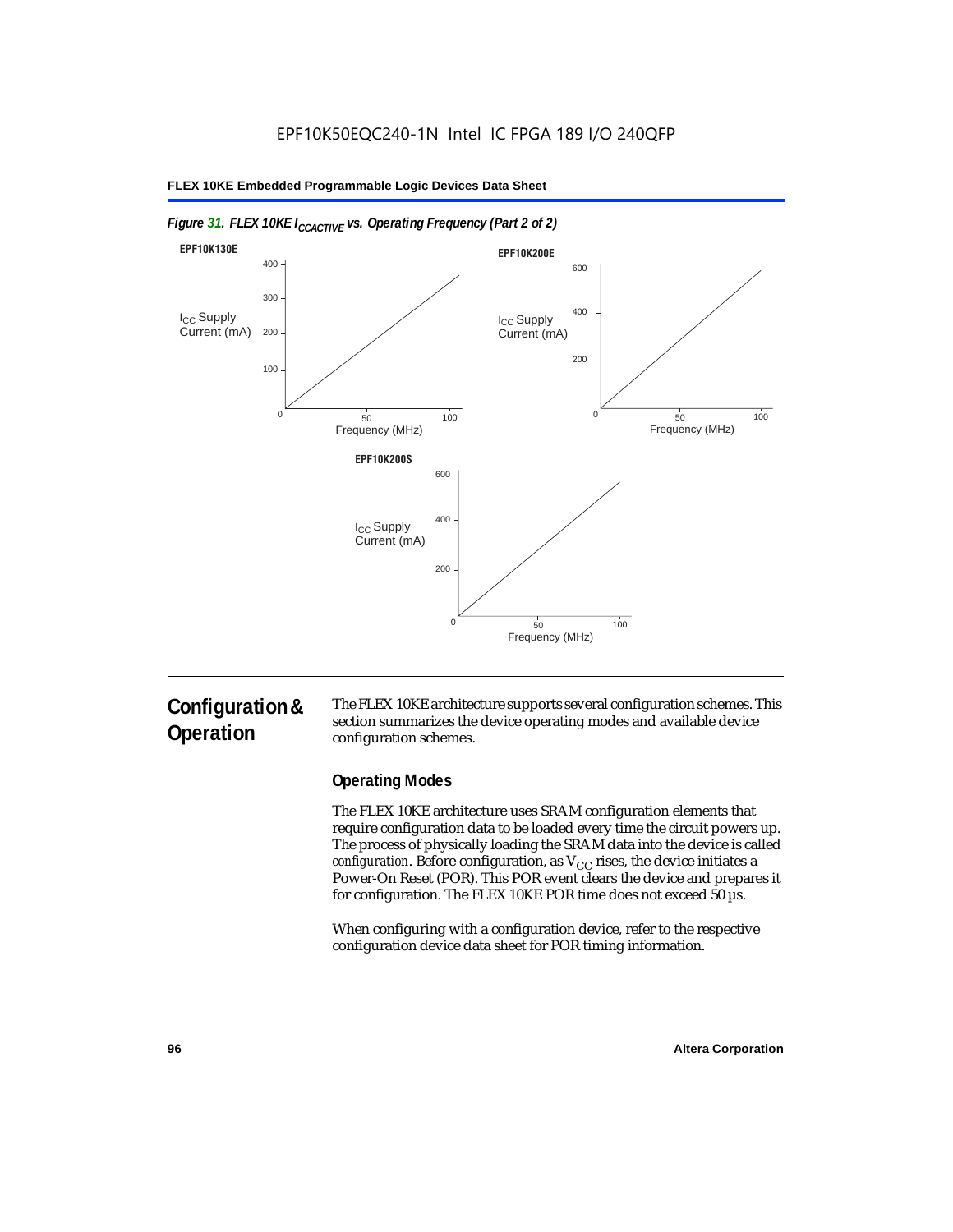During initialization, which occurs immediately after configuration, the device resets registers, enables I/O pins, and begins to operate as a logic device. The I/O pins are tri-stated during power-up, and before and during configuration. Together, the configuration and initialization processes are called *command mode*; normal device operation is called *user mode*.

SRAM configuration elements allow FLEX 10KE devices to be reconfigured in-circuit by loading new configuration data into the device. Real-time reconfiguration is performed by forcing the device into command mode with a device pin, loading different configuration data, reinitializing the device, and resuming user-mode operation. The entire reconfiguration process requires less than 85 ms and can be used to reconfigure an entire system dynamically. In-field upgrades can be performed by distributing new configuration files.

Before and during configuration, all I/O pins (except dedicated inputs, clock, or configuration pins) are pulled high by a weak pull-up resistor.

## **Programming Files**

Despite being function- and pin-compatible, FLEX 10KE devices are not programming- or configuration file-compatible with FLEX 10K or FLEX 10KA devices. A design therefore must be recompiled before it is transferred from a FLEX 10K or FLEX 10KA device to an equivalent FLEX 10KE device. This recompilation should be performed both to create a new programming or configuration file and to check design timing in FLEX 10KE devices, which has different timing characteristics than FLEX 10K or FLEX 10KA devices.

FLEX 10KE devices are generally pin-compatible with equivalent FLEX 10KA devices. In some cases, FLEX 10KE devices have fewer I/O pins than the equivalent FLEX 10KA devices. Table 81 shows which FLEX 10KE devices have fewer I/O pins than equivalent FLEX 10KA devices. However, power, ground, JTAG, and configuration pins are the same on FLEX 10KA and FLEX 10KE devices, enabling migration from a FLEX 10KA design to a FLEX 10KE design.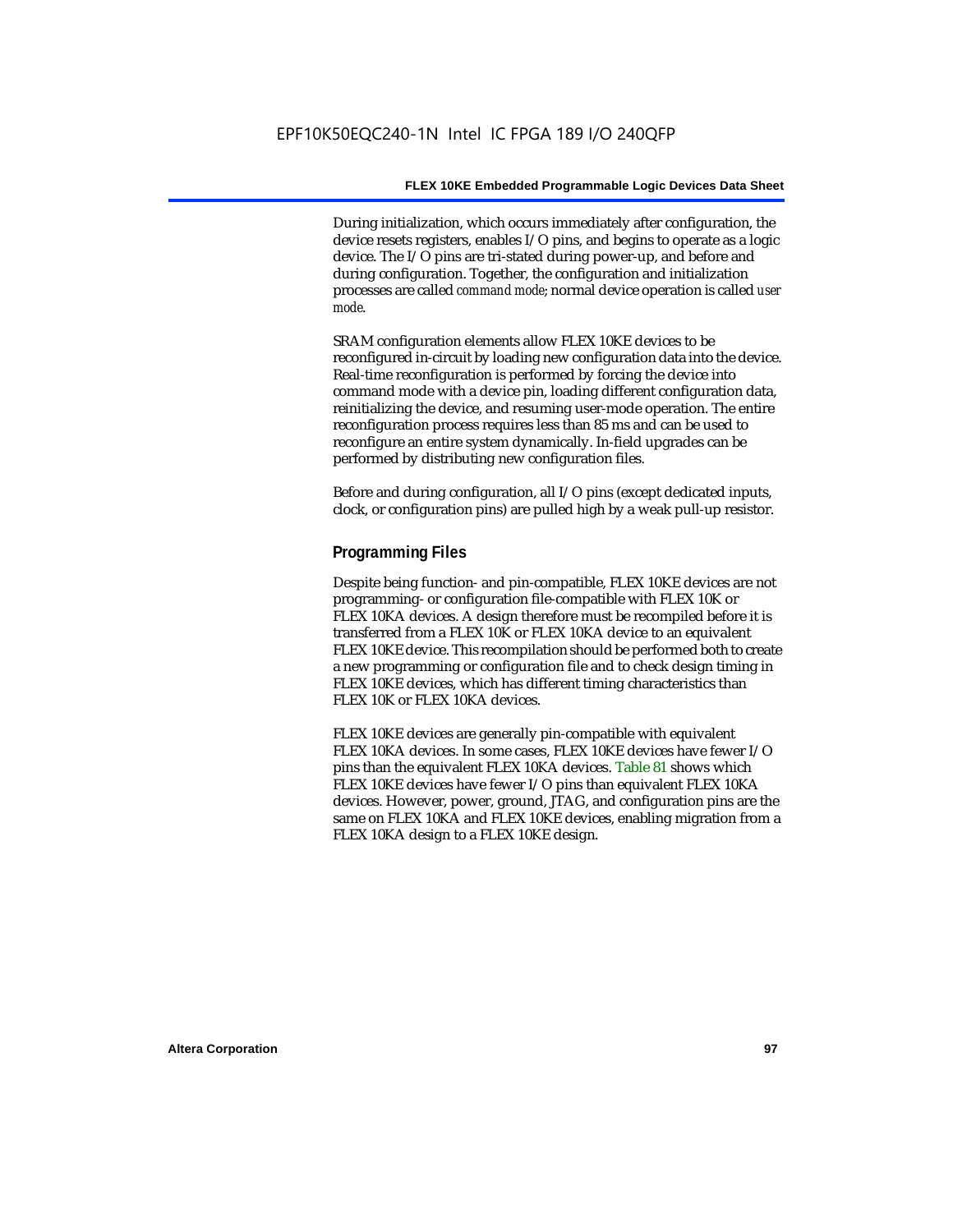Additionally, the Altera software offers several features that help plan for future device migration by preventing the use of conflicting I/O pins.

| Table 81. I/O Counts for FLEX 10KA & FLEX 10KE Devices |           |                  |           |  |
|--------------------------------------------------------|-----------|------------------|-----------|--|
| <b>FLEX 10KA</b>                                       |           | <b>FLEX 10KE</b> |           |  |
| <b>Device</b>                                          | I/O Count | <b>Device</b>    | I/O Count |  |
| EPF10K30AF256                                          | 191       | EPF10K30EF256    | 176       |  |
| EPF10K30AF484                                          | 246       | EPF10K30EF484    | 220       |  |
| EPF10K50VB356                                          | 274       | EPF10K50SB356    | 220       |  |
| EPF10K50VF484                                          | 291       | EPF10K50EF484    | 254       |  |
| EPF10K50VF484                                          | 291       | EPF10K50SF484    | 254       |  |
| EPF10K100AF484                                         | 369       | EPF10K100EF484   | 338       |  |

## **Configuration Schemes**

The configuration data for a FLEX 10KE device can be loaded with one of five configuration schemes (see Table 82), chosen on the basis of the target application. An EPC1, EPC2, or EPC16 configuration device, intelligent controller, or the JTAG port can be used to control the configuration of a FLEX 10KE device, allowing automatic configuration on system power-up.

Multiple FLEX 10KE devices can be configured in any of the five configuration schemes by connecting the configuration enable (nCE) and configuration enable output (nCEO) pins on each device. Additional FLEX 10K, FLEX 10KA, FLEX 10KE, and FLEX 6000 devices can be configured in the same serial chain.

| Table 82. Data Sources for FLEX 10KE Configuration |                                                                                                     |  |
|----------------------------------------------------|-----------------------------------------------------------------------------------------------------|--|
| <b>Configuration Scheme</b>                        | Data Source                                                                                         |  |
| Configuration device                               | EPC1, EPC2, or EPC16 configuration device                                                           |  |
| Passive serial (PS)                                | BitBlaster, ByteBlasterMV, or MasterBlaster download cables,<br>or serial data source               |  |
| Passive parallel asynchronous (PPA)                | Parallel data source                                                                                |  |
| Passive parallel synchronous (PPS)                 | Parallel data source                                                                                |  |
| <b>JTAG</b>                                        | BitBlaster or ByteBlasterMV download cables, or<br>microprocessor with a Jam STAPL file or JBC file |  |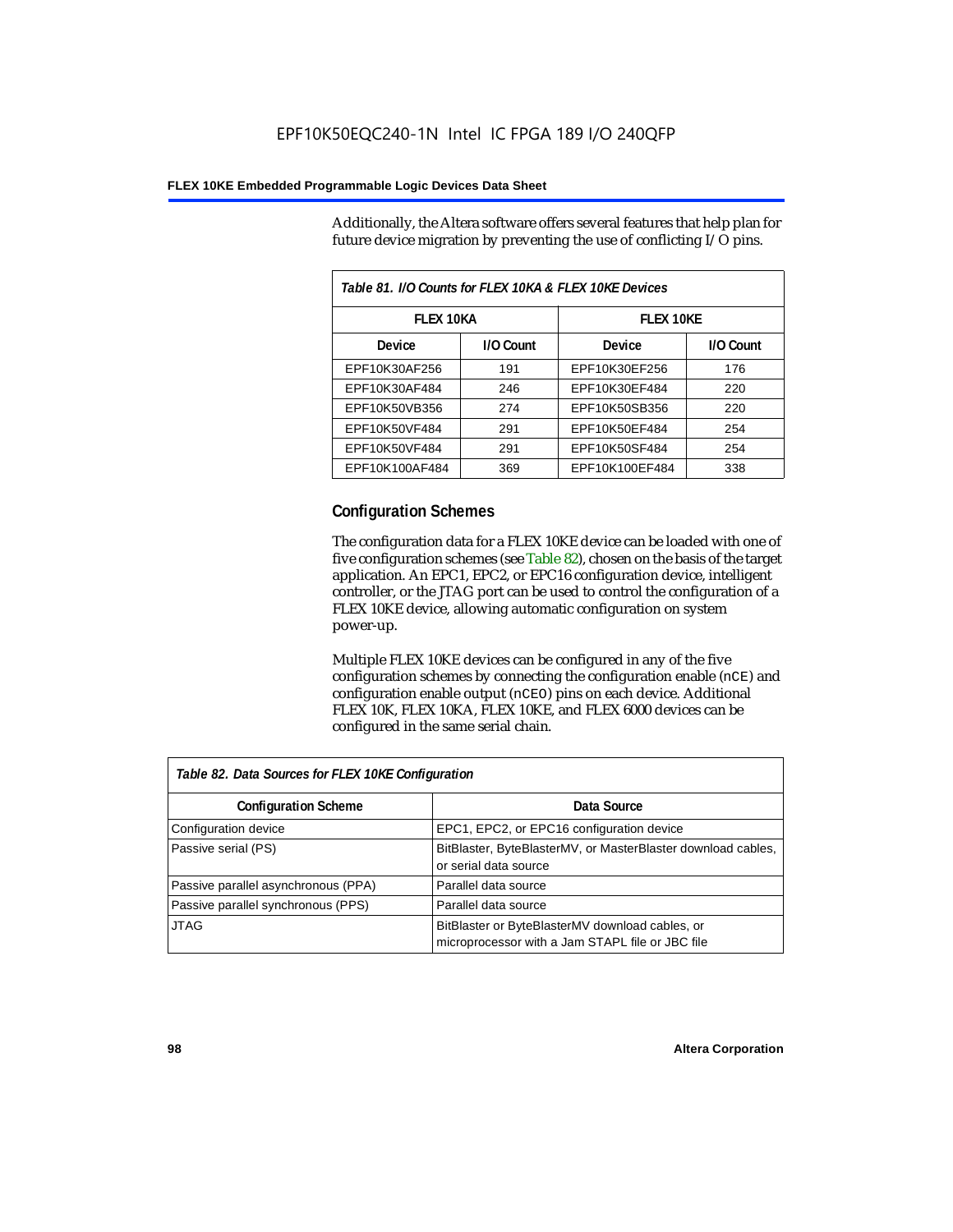| <b>Device</b><br><b>Pin-Outs</b>  | See the Altera web site (http://www.altera.com) or the Altera Digital<br>Library for pin-out information.                                                  |  |
|-----------------------------------|------------------------------------------------------------------------------------------------------------------------------------------------------------|--|
| <b>Revision</b><br><b>History</b> | The information contained in the FLEX 10KE Embedded Programmable Logic<br>Data Sheet version 2.5 supersedes information published in previous<br>versions. |  |
|                                   | Version 2.5                                                                                                                                                |  |
|                                   | The following changes were made to the FLEX 10KE Embedded<br><i>Programmable Logic Data Sheet version 2.5:</i>                                             |  |
|                                   | Note (1) added to Figure 23.<br>Text added to "I/O Element" section on page 34.<br><b>Updated Table 22.</b>                                                |  |
|                                   | Version 2.4                                                                                                                                                |  |
|                                   | The fillends a decorate come and details. IT EV 101/E Each dd.d                                                                                            |  |

The following changes were made to the *FLEX 10KE Embedded Programmable Logic Data Sheet* version 2.4: updated text on page 34 and page 63.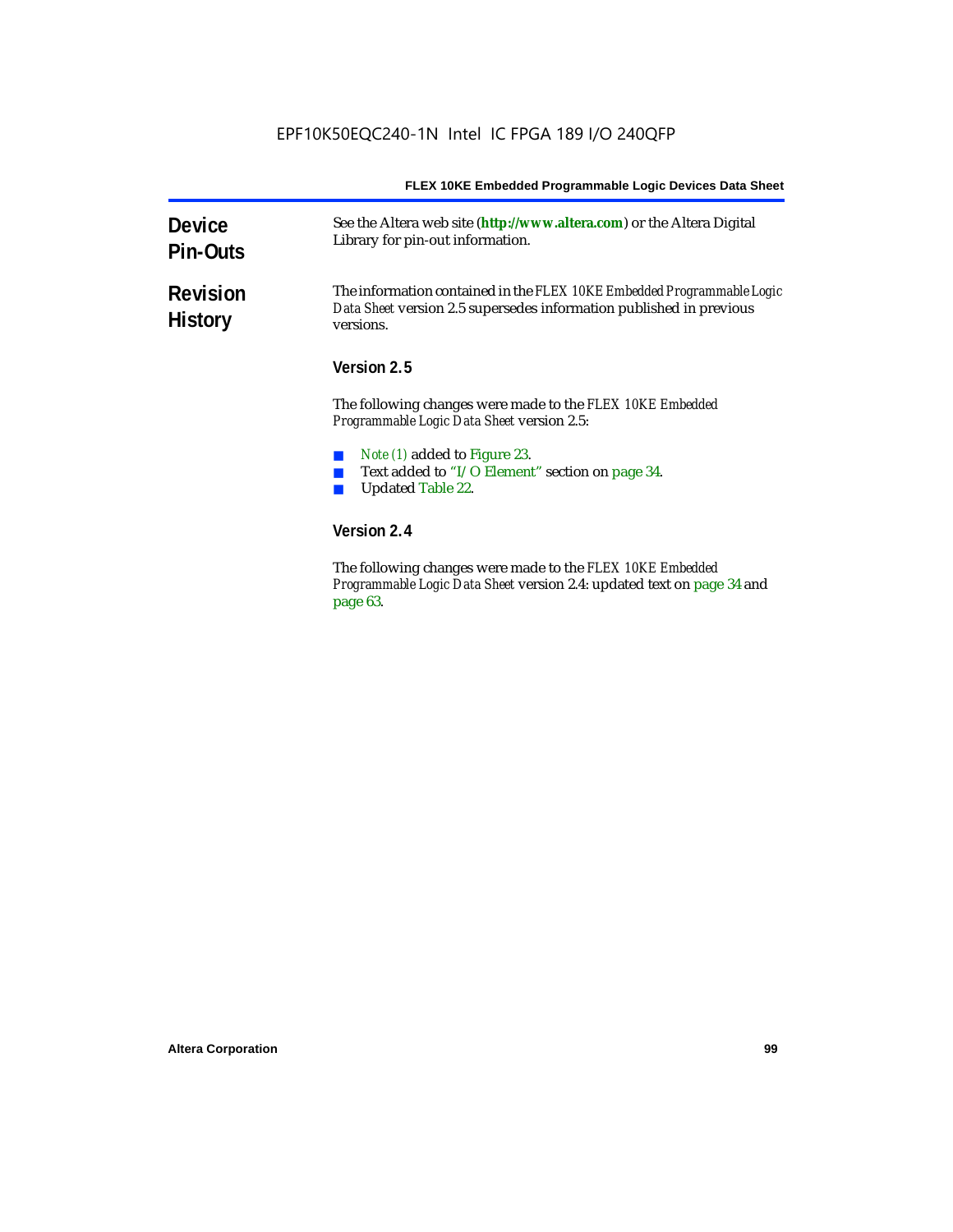

101 Innovation Drive San Jose, CA 95134 (408) 544-7000 http://www.altera.com Applications Hotline: (800) 800-EPLD Literature Services: lit\_req@altera.com

Copyright © 2003 Altera Corporation. All rights reserved. Altera, The Programmable Solutions Company, the stylized Altera logo, specific device designations, and all other words and logos that are identified as trademarks and/or service marks are, unless noted otherwise, the trademarks and service marks of Altera Corporation in the U.S. and other countries. All other product or service names are the property of their respective holders. Altera products are protected under numerous U.S. and foreign patents and pending

applications, maskwork rights, and copyrights. Altera warrants performance of its semiconductor products to current specifications in accordance with Altera's standard warranty, but reserves the right to make changes to any products and services at any time without notice. Altera assumes no responsibility or liability arising out of the application or use of any information, product, or service described herein except as expressly agreed to in writing by Altera Corporation. Altera customers are advised to obtain the latest version of device specifications before relying on any published information and before placing orders for products or services.



**100 Altera Corporation**